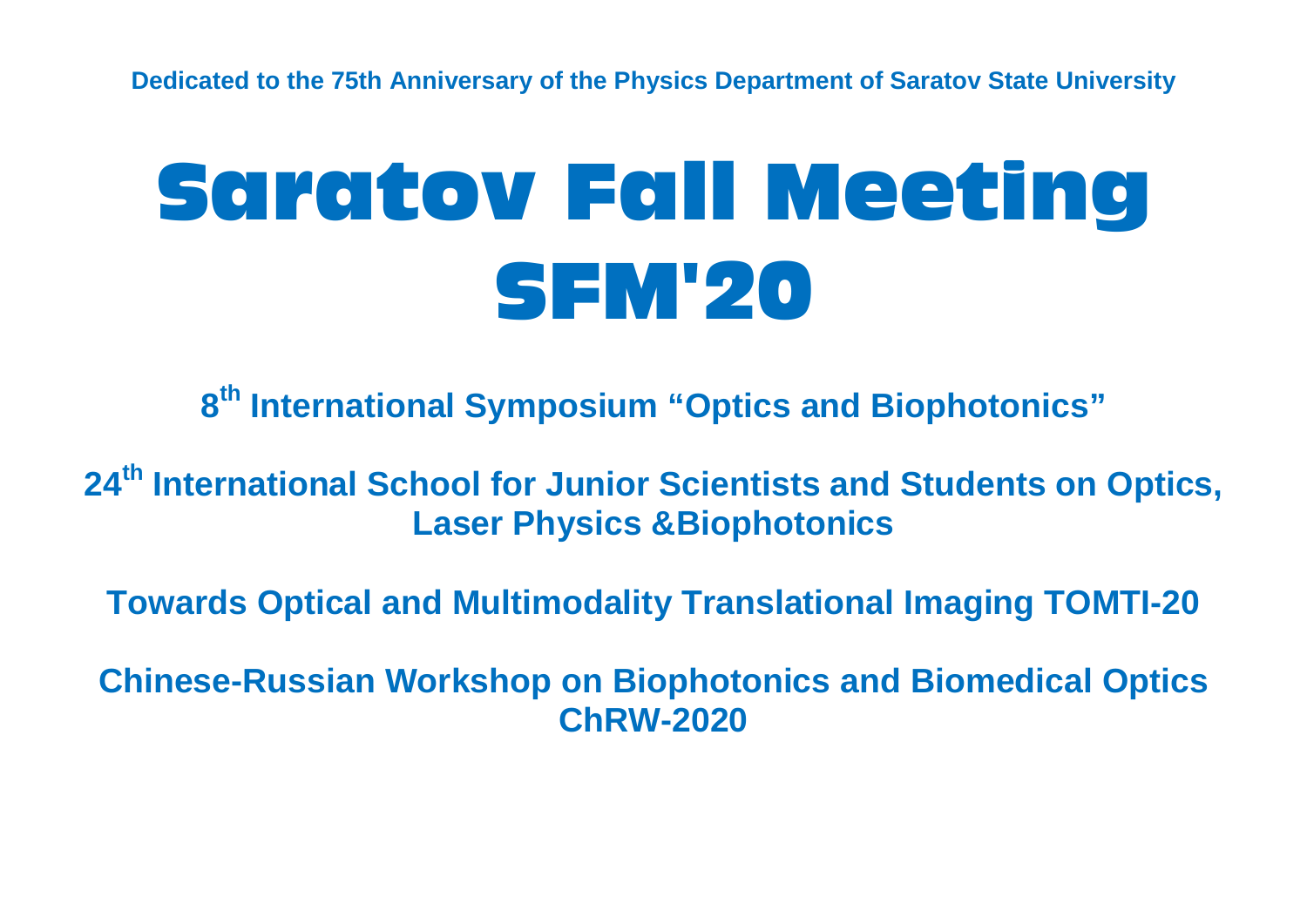### **Schedule of SFM-20/TOMTI-20/ChRW-20**

| September 28, Monday (China time UTC+8; Saratov time UTC+4) |                                                                                                                                                                                   |                                         |             |                                                                                                                                                                                                            |                                                    |  |  |
|-------------------------------------------------------------|-----------------------------------------------------------------------------------------------------------------------------------------------------------------------------------|-----------------------------------------|-------------|------------------------------------------------------------------------------------------------------------------------------------------------------------------------------------------------------------|----------------------------------------------------|--|--|
| 8.40-8.50<br>(China time:<br>12.40-12.50)                   | <b>Introduction to ChRW Program</b><br>Zoom<br>Valery V. Tuchin, Saratov State University, Russia; Dan Zhu, Huazhong University of Science and Technology, China                  |                                         |             |                                                                                                                                                                                                            |                                                    |  |  |
| 8.50-12.30<br>$(12.50 - 16.30)$                             | <b>ON-LINE CHRW INVITED LECTURE SESSION I</b><br>Zoom<br>Chairs: Dan Zhu, Huazhong Univ. of Science and Technology, China<br>Valery V. Tuchin, Saratov State Univ., Russia        |                                         |             |                                                                                                                                                                                                            |                                                    |  |  |
| 12.30-12.50<br>$(16.30 - 16.50)$                            | <b>Coffeebreakfor own</b>                                                                                                                                                         |                                         |             |                                                                                                                                                                                                            |                                                    |  |  |
| 12.50-15.50<br>$(16.50 - 19.50)$                            | <b>ON-LINE CHRW INVITED LECTURE</b><br><b>SESSION II</b><br>Chairs: Hui Ma, Tsinghua Univ., China<br>Mikhail Yu. Kirillin, Inst. of Applied<br>Physics RAS, Russia                | Zoom<br>Building 10,<br><b>Hall 511</b> | 14.00-15.00 | <b>OSA SHORT COURSE</b><br>Fluorescence Imaging with Endogenous Contrast for<br><b>Biomedical Diagnostics</b><br>Evgeny A. Shirshin, Faculty of Physics, M.V. Lomonosov<br>Moscow State University, Russia | Zoom<br>Building 10,<br>Main<br>Conference<br>Hall |  |  |
| 15.50-16.10<br>$(19.50 - 20.10)$                            | <b>Coffeebreakfor own</b>                                                                                                                                                         |                                         | 15.00-15.30 | <b>Coffee break</b>                                                                                                                                                                                        | <b>Building 10</b>                                 |  |  |
| 16.10-17.50<br>$(20.10 - 21.50)$                            | <b>ON-LINE CHRW INVITED/ORAL</b><br><b>LECTURE SESSION III</b><br>Chairs: Gang Liu, Xiamen Univ., China<br>Oxana V. Semyachkina-<br>Glushkovskaya, Saratov State<br>Univ., Russia | Zoom<br>Building 10,<br><b>Hall 511</b> | 15.30-16.30 | <b>OSA SHORT COURSE</b><br>Fluorescence Imaging with Endogenous Contrast for<br><b>Biomedical Diagnostics</b><br>Evgeny A. Shirshin, Faculty of Physics, M.V. Lomonosov<br>Moscow State University, Russia | Zoom<br>Building 10,<br>Main<br>Conference<br>Hall |  |  |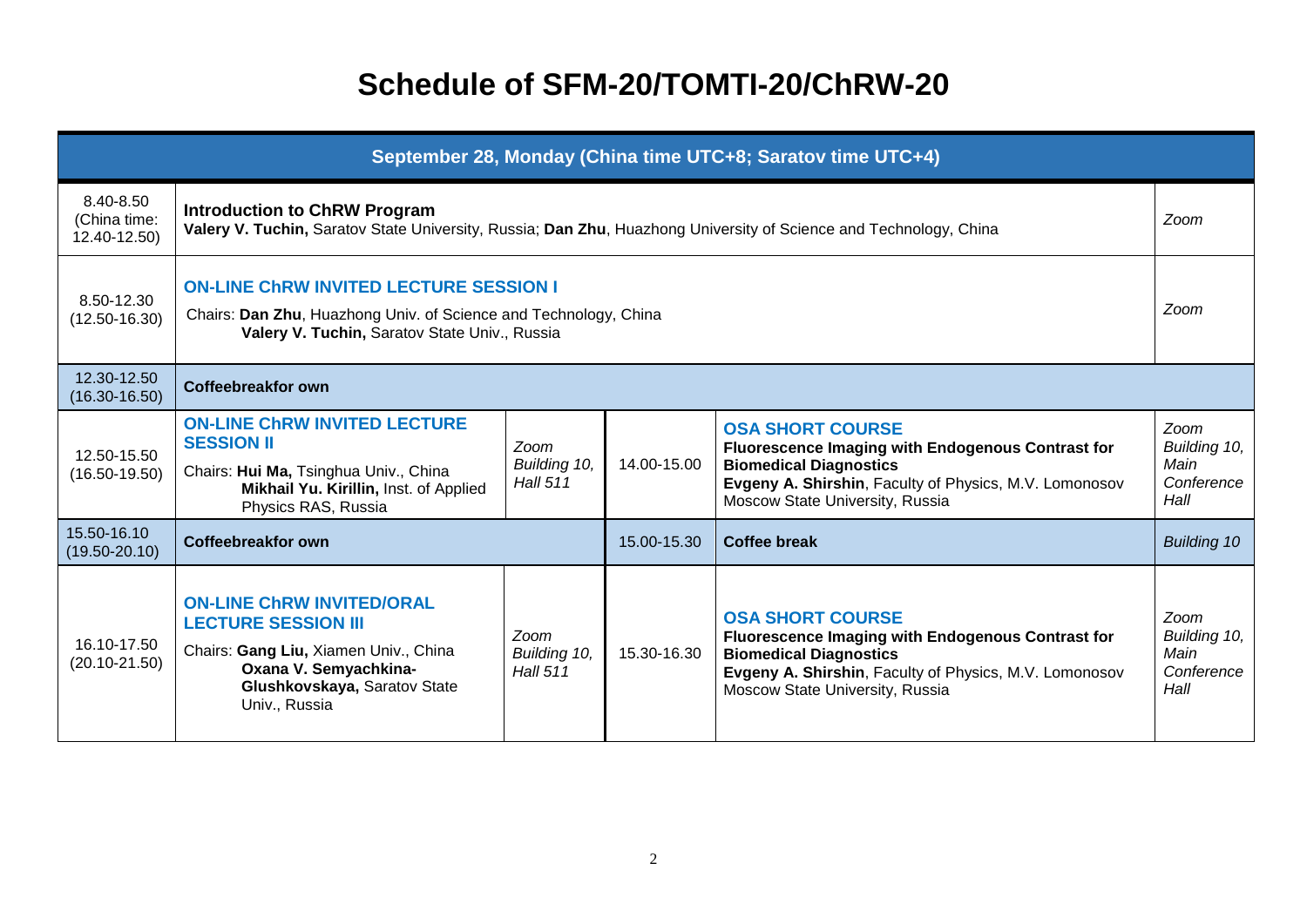| September 29, Tuesday (Saratov time UTC+4)                                                                                                                     |                                                                                                                                                                                                                                                  |                                         |             |                                                                                                                                                                                                                                                                          |                                                    |  |
|----------------------------------------------------------------------------------------------------------------------------------------------------------------|--------------------------------------------------------------------------------------------------------------------------------------------------------------------------------------------------------------------------------------------------|-----------------------------------------|-------------|--------------------------------------------------------------------------------------------------------------------------------------------------------------------------------------------------------------------------------------------------------------------------|----------------------------------------------------|--|
| 8.50-12.30<br>$(13.50 - 16.30)$                                                                                                                                | <b>ON-LINE CHRW INVITED/ORAL</b><br><b>LECTURE SESSION IV</b><br>Chairs: Buhong Li, Fujian Normal Univ.,<br>Fuzhou, China<br>Dmitry E. Postnov, Saratov State<br>Univ., Russia                                                                   | Zoom<br>Building 10,<br><b>Hall 511</b> | 10.00-11.00 | <b>SPIE SHORT COURSE</b><br><b>Combination of Photonics Tools with Nanostructured</b><br><b>Particles for Biomedical Applications</b><br>Dmitry A. Gorin, Center for Photonics and Quantum<br>Materials, Skolkovo Institute of Science and Technology,<br>Moscow, Russia | Zoom<br>Building 10,<br>Main<br>Conference<br>Hall |  |
| 12.30-12.50<br>$(16.30 - 16.50)$                                                                                                                               | <b>Coffeebreak for own</b>                                                                                                                                                                                                                       |                                         | 11.00-11.30 | <b>Coffeebreak</b>                                                                                                                                                                                                                                                       | <b>Building 10</b>                                 |  |
| 12.50-13.30<br>$(16.50 - 17.30)$                                                                                                                               | <b>ON-LINE CHRW INVITED/ORAL</b><br><b>LECTURE SESSION V</b><br>Chairs: Junle Qu, Shenzhen Univ., China<br>Valery V. Tuchin, Saratov State<br>Univ., Russia                                                                                      | Zoom<br>Building 10,<br><b>Hall 511</b> | 11.30-12.30 | <b>SPIE SHORT COURSE</b><br><b>Combination of Photonics Tools with Nanostructured</b><br><b>Particles for Biomedical Applications</b><br>Dmitry A. Gorin, Center for Photonics and Quantum<br>Materials, Skolkovo Institute of Science and Technology,<br>Moscow, Russia | Zoom<br>Building 10,<br>Main<br>Conference<br>Hall |  |
| 13.30-13.40<br>$(17.30 - 17.40)$                                                                                                                               | <b>Closing of the ChRW</b><br>Zoom<br>Dan Zhu, Huazhong Univ. of Science and Technology, China<br>Building 10,<br>Valery V Tuchin, Saratov State Univ., Russia<br><b>Hall 511</b>                                                                |                                         |             |                                                                                                                                                                                                                                                                          |                                                    |  |
| Introduction to SFM/TOMTI/ChRW Program<br>13.55-14.00<br>Valery V. Tuchin, Saratov State University, Russia                                                    |                                                                                                                                                                                                                                                  |                                         |             |                                                                                                                                                                                                                                                                          |                                                    |  |
|                                                                                                                                                                | <b>ON-LINE SFM/TOMTI/CHRW PLENARY SESSION I</b>                                                                                                                                                                                                  |                                         |             |                                                                                                                                                                                                                                                                          |                                                    |  |
| Chairs: Valery V. Tuchin, Saratov State University, Russia<br>Alexei A. Bogdanov Jr., University of Massachusetts Medical School, Worcester MA, USA            |                                                                                                                                                                                                                                                  |                                         |             |                                                                                                                                                                                                                                                                          | Zoom                                               |  |
| 14.00-14.40<br>(Local time:<br>12.00-12.40)                                                                                                                    | Mechanisms of Recovery Functions of Sleep: The Role of the Meningeal Lymphatic System<br>Thomas Penzel, Interdisciplinary Center of Sleep Medicine in Charité - Universitätsmedizin Berlin, Germany                                              |                                         |             |                                                                                                                                                                                                                                                                          |                                                    |  |
| 14.40-15.20<br>$(12.40 - 13.20)$                                                                                                                               | Nonlinear Analysis of Electrical Activity of Sleep Brain: Photostimulation of the Meningeal Lymphatic System<br>Juergen Kurths, Physics Department, Humboldt University, Berlin; Potsdam Institute for Climate Impact Research, Potsdam, Germany |                                         |             |                                                                                                                                                                                                                                                                          |                                                    |  |
| 15.20-16.00<br><b>Multimodal Optical Diagnostics of Cancer</b><br>$(15.20 - 16.00)$<br>Valery P. Zakharov, Samara National Research University, Samara, Russia |                                                                                                                                                                                                                                                  |                                         |             |                                                                                                                                                                                                                                                                          |                                                    |  |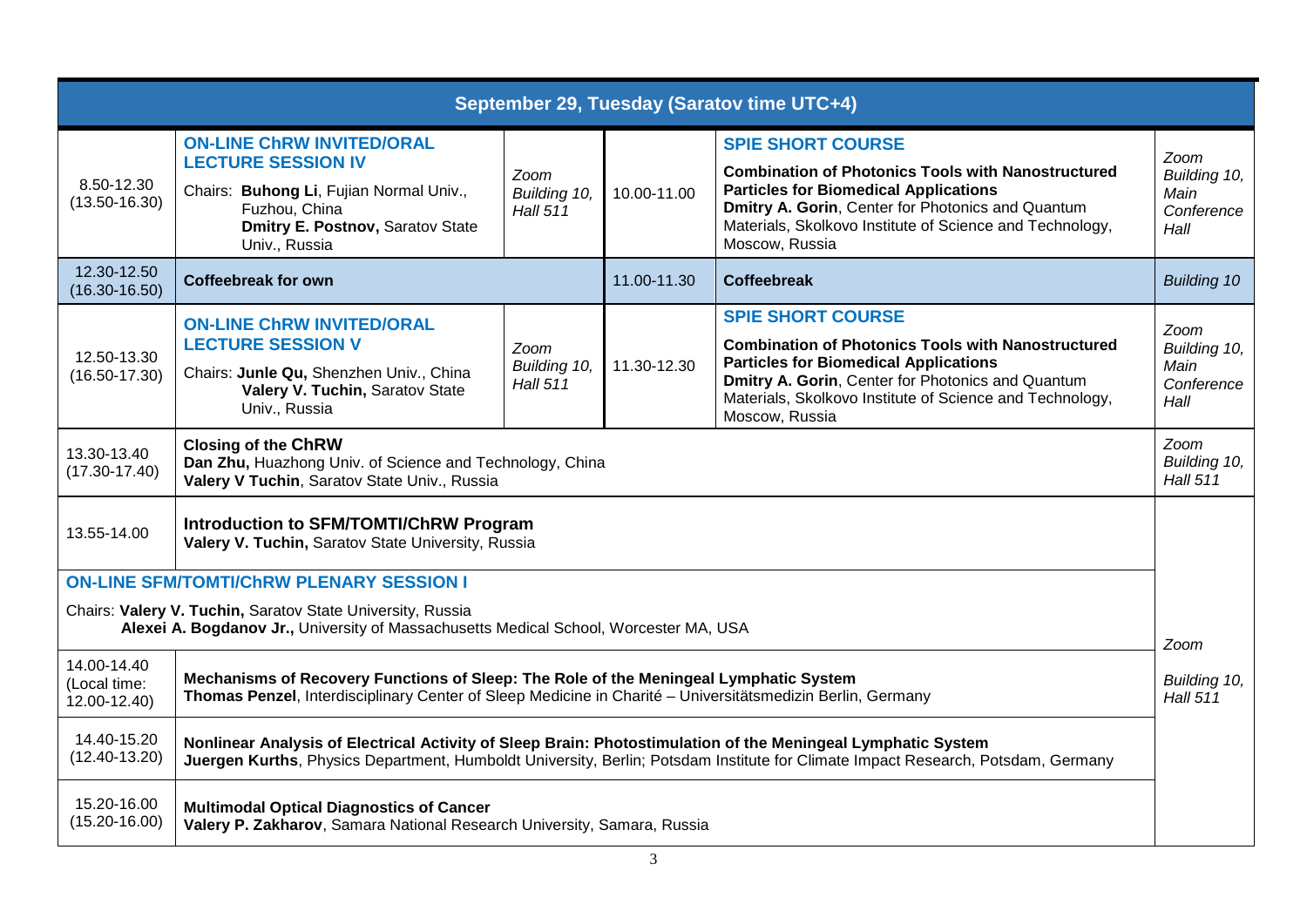| 16.00-16.40<br>$(14.00 - 14.40)$                                                                                                      | Adapting to a Pandemic & An International Clinical Trial with Diffuse Optics<br>Marco Pagliazzi, Lorenzo Cortese, Umut Karadeniz, ICFO; JaumeMesquida, Hospital de Sabadell, InstitutUniversitari Parc Taulí;<br>Turgut Durduran, ICFO-The Institute of Photonic Sciences, Barcelona, Spain, Inst.Catalana de RecercaiEstudisAvançats (ICREA) |      |                                                                                                                          |      |  |  |
|---------------------------------------------------------------------------------------------------------------------------------------|-----------------------------------------------------------------------------------------------------------------------------------------------------------------------------------------------------------------------------------------------------------------------------------------------------------------------------------------------|------|--------------------------------------------------------------------------------------------------------------------------|------|--|--|
| 16.40-17.20<br>$(14.40 - 15.20)$                                                                                                      | <b>Clinical Biophotonics - From Bench to Bedside</b><br>Juergen Popp, Leibniz Institute of Photonic Technology, Jena, Germany                                                                                                                                                                                                                 |      |                                                                                                                          |      |  |  |
| 14.00-17.20<br>$(13.00 - 16.20)$                                                                                                      | ON-LINE INVITED/ORAL TERAHERTZ OPTICS AND<br><b>BIOPHOTONICS</b><br>Chair: Nikita V. Chernomyrdin, GPI RAS, Russia                                                                                                                                                                                                                            | Zoom | <b>ON-LINE INVITED/ORAL ADVANCED MATERIALS</b><br>FOR OPTICS AND BIOPHOTONICS<br>Chair: Gleb M. Katyba, ISSP RAS, Russia | Zoom |  |  |
| 17.20-17.30                                                                                                                           | Coffee break for own                                                                                                                                                                                                                                                                                                                          |      |                                                                                                                          |      |  |  |
|                                                                                                                                       | <b>ON-LINE SFM/TOMTI/CHRW PLENARY SESSION II</b>                                                                                                                                                                                                                                                                                              |      |                                                                                                                          |      |  |  |
| Chairs: Valery V. Tuchin, Saratov State University, Russia<br>Valery P. Zakharov, Samara National Research University, Samara, Russia |                                                                                                                                                                                                                                                                                                                                               |      |                                                                                                                          |      |  |  |
| 17.30-18.00<br>$(09.30 - 10.00)$                                                                                                      | <b>Magnetic Resonance Imaging and Optical Clearing</b><br>Alexei A. Bogdanov Jr., University of Massachusetts Medical School, Worcester MA, USA; A.N. Bakh Institute of Biochemistry, Federal<br>Research Center "Fundamentals of Biotechnology" of the Russian Academy of Sciences and Moscow State University, Moscow, Russia               |      |                                                                                                                          |      |  |  |
| 18.00-18.20<br>$(17.00 - 17.20)$                                                                                                      | Aspect Imaging Compact Preclinical Permanent Magnets: Technology and Applications<br>Kobi Katsobashvili, Aspect Imaging Ltd., Shoam, Israel<br>Zoom                                                                                                                                                                                           |      |                                                                                                                          |      |  |  |
| 18.20-19.00<br>$(10.20 - 11.00)$                                                                                                      | Modeling of Speckle Contrast and Dynamics in the Single and Few Scattering Region<br><b>Building 10</b><br>David Boas, Boston University, Boston, USA<br><b>Hall 511</b>                                                                                                                                                                      |      |                                                                                                                          |      |  |  |
| 19.00-19.15<br>$(17.00 - 17.15)$                                                                                                      | FLIM and FCS Microscopy in Biophysics and Biochemistry PicoQuant<br>Mathias Bayer, PicoQuant GmbH, Berlin, Germany                                                                                                                                                                                                                            |      |                                                                                                                          |      |  |  |
| 19.15-19.55<br>$(11.15 - 11.55)$                                                                                                      | <b>Ubiquitous Terahertz Photonics</b><br>Maksim Skorobogatiy, Department of Engineering Physics, Polytechnique Montreal, Canada                                                                                                                                                                                                               |      |                                                                                                                          |      |  |  |
| 19.55-20.35<br>$(10.55 - 11 - 35)$                                                                                                    | <b>Optoacoustics: Emerging Imaging and Theranostic Modality</b><br>Rinat O. Esenaliev, University of Texas Medical Branch, Galveston, Texas, USA                                                                                                                                                                                              |      |                                                                                                                          |      |  |  |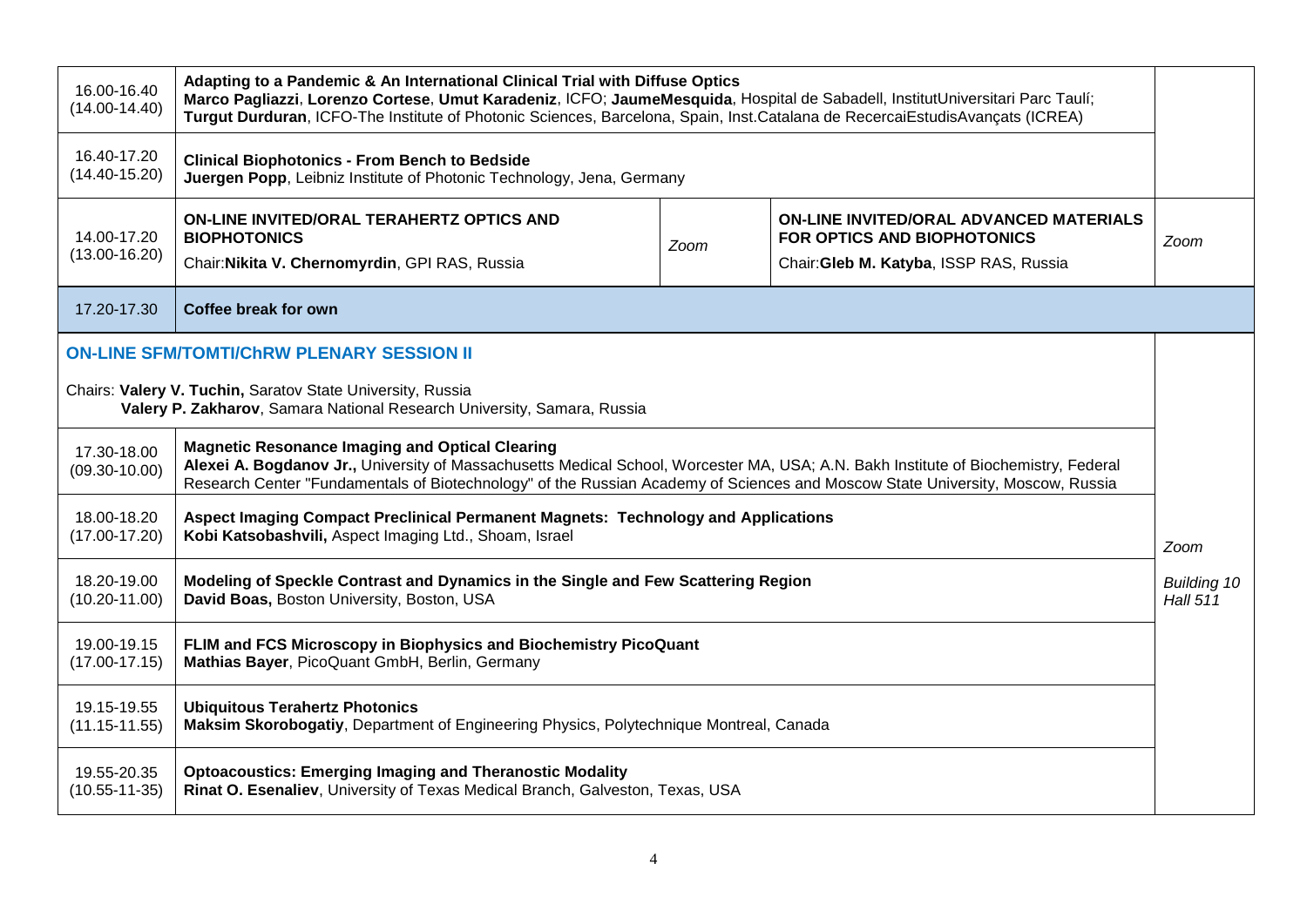| September 30, Wednesday (Saratov time UTC+4)                                                                                                                                                         |                                                                                                                                                                                                                                                                                                                                                                                                                                                                                                                                          |                                 |  |  |  |  |  |
|------------------------------------------------------------------------------------------------------------------------------------------------------------------------------------------------------|------------------------------------------------------------------------------------------------------------------------------------------------------------------------------------------------------------------------------------------------------------------------------------------------------------------------------------------------------------------------------------------------------------------------------------------------------------------------------------------------------------------------------------------|---------------------------------|--|--|--|--|--|
| <b>ON-LINE SFM/TOMTI/CHRW PLENARY SESSION III</b><br>Chairs: Valery V. Tuchin, Saratov State University, Russia                                                                                      |                                                                                                                                                                                                                                                                                                                                                                                                                                                                                                                                          |                                 |  |  |  |  |  |
|                                                                                                                                                                                                      | Peter S. Timashev, Institute for Regenerative Medicine, Sechenov University                                                                                                                                                                                                                                                                                                                                                                                                                                                              |                                 |  |  |  |  |  |
| 9.00-9.40<br>$(22.00 - 22.40)$                                                                                                                                                                       | Development of Sub-Millimeter Multifunction Optical Endoscopes<br>Jennifer Barton, University of Arizona, Tucson, Arizona, USA                                                                                                                                                                                                                                                                                                                                                                                                           | Zoom                            |  |  |  |  |  |
| 9.40-10.20<br>$(14.40 - 15.20)$                                                                                                                                                                      | Whole-Body/Organ Imaging with Single-Cell Resolution by CUBIC<br>Hiroki R. Ueda, The University of Tokyo/RIKEN BDR, Tokyo, Japan                                                                                                                                                                                                                                                                                                                                                                                                         | Building 10,<br><b>Hall 511</b> |  |  |  |  |  |
| 10.20-11.00<br>$(9.20 - 10.00)$                                                                                                                                                                      | Design of Tunable Colloidal Interactions in External Rotating Electric and Magnetic Fields<br>Stanislav O. Yurchenko, Bauman Moscow State Technical University, Moscow, Russia                                                                                                                                                                                                                                                                                                                                                           |                                 |  |  |  |  |  |
| 11.00-11.40<br>$(11.00 - 11.40)$                                                                                                                                                                     | <b>Nucleic Acid &amp; Au Nanoparticles-Based Advanced Functional Biomaterials</b><br>Timofey E. Pylaev, Institute of Biochemistry and Physiology of Plants and Microorganisms, Russian Academy of Sciences, Saratov, Russia                                                                                                                                                                                                                                                                                                              |                                 |  |  |  |  |  |
| 11.40-12.00                                                                                                                                                                                          | Coffee break for own                                                                                                                                                                                                                                                                                                                                                                                                                                                                                                                     |                                 |  |  |  |  |  |
|                                                                                                                                                                                                      | <b>ON-LINE SFM/TOMTI/CHRW PLENARY SESSION IV</b>                                                                                                                                                                                                                                                                                                                                                                                                                                                                                         |                                 |  |  |  |  |  |
| Chairs: Valery V. Tuchin, Saratov State University, Russia<br>Timofey E. Pylaev, Institute of Biochemistry and Physiology of Plants and Microorganisms, Russian Academy of Sciences, Saratov, Russia |                                                                                                                                                                                                                                                                                                                                                                                                                                                                                                                                          |                                 |  |  |  |  |  |
| 12.00-12.40<br>$(11.00 - 11.40)$                                                                                                                                                                     | <b>Quantum Computing with High-Dimensional Systems</b><br>Alexei K. Fedorov, Russian Quantum Center, Skolkovo, Moscow Institute of Physics and Technology, Russia<br>Decellularized Materials in Regenerative Medicine Through the Prism of Biophotonics<br>Peter S. Timashev, Institute for Regenerative Medicine, Sechenov University, Department of Polymers and Composites, N.N. Semenov<br>Institute of Chemical Physics of RAS, Institute of Photonic Technologies, Research Center "Crystallography and Photonics" of RAS, Russia |                                 |  |  |  |  |  |
| 12.40-13.20<br>$(11.40 - 12.20)$                                                                                                                                                                     |                                                                                                                                                                                                                                                                                                                                                                                                                                                                                                                                          |                                 |  |  |  |  |  |
| 13.20-13.50<br>$(11.20 - 11.50)$                                                                                                                                                                     | <b>Fiber Photonics for Life: News &amp; Dreams</b><br>Viacheslav Artyushenko, art photonics GmbH, Berlin, Germany                                                                                                                                                                                                                                                                                                                                                                                                                        |                                 |  |  |  |  |  |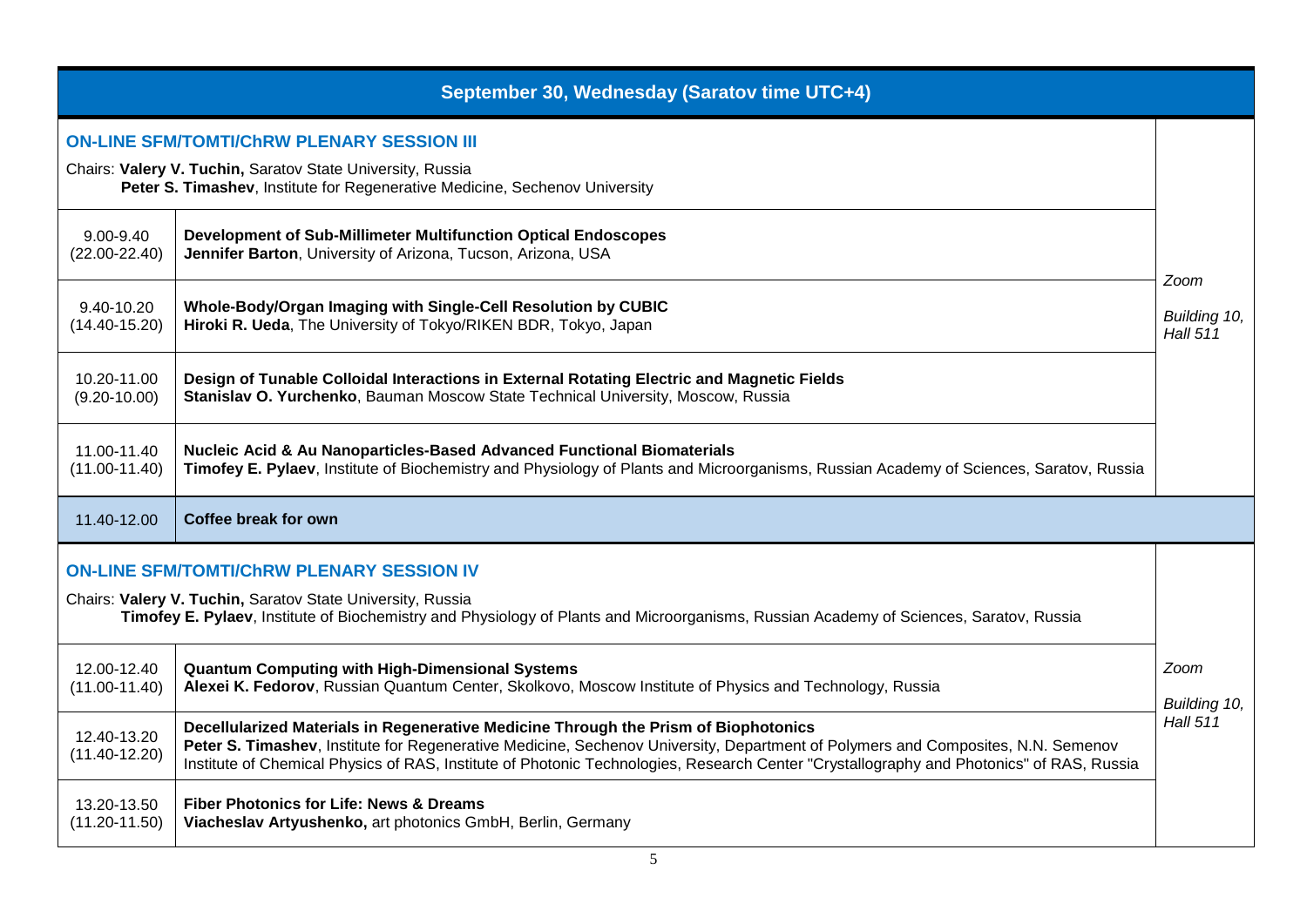| SFM Registration and coffee breaks take place at sessions of each conference separately |                                                                                                                                                                                                                                                                                                                 |                                            |                                                                                                                                                                                   |             |        |                                                                                                                |                        |
|-----------------------------------------------------------------------------------------|-----------------------------------------------------------------------------------------------------------------------------------------------------------------------------------------------------------------------------------------------------------------------------------------------------------------|--------------------------------------------|-----------------------------------------------------------------------------------------------------------------------------------------------------------------------------------|-------------|--------|----------------------------------------------------------------------------------------------------------------|------------------------|
| 10.20-12.30                                                                             | <b>ON-LINE ORAL LOW-DIMENSIONAL</b><br><b>STRUCTURES</b><br>Chair: Olga Glukhova, Saratov State Univ., Russia                                                                                                                                                                                                   |                                            | Google Meet                                                                                                                                                                       | 13.30-15.50 | Russia | <b>ORAL SESSION BIOCOMPUTING I</b><br>Chairs: Dmitry E. Postnov, Saratov State Univ.,                          | Building 5,<br>Hall 72 |
| 13.50-15.00                                                                             | Lunch for own                                                                                                                                                                                                                                                                                                   |                                            |                                                                                                                                                                                   |             |        |                                                                                                                |                        |
| 15-00-19.30                                                                             | <b>JOINT INVITED LECTURE/ORAL</b><br><b>SESSION BIOPHYSICS I/</b><br><b>NANOBIOPHOTONICS I</b><br>Chair: Yury Kistenev, Tomsk State<br>Univ., Russia                                                                                                                                                            | Building 10,<br>Main<br>Conference<br>Hall | <b>ON-LINE INVITED</b><br><b>LECTURE/ORAL</b><br><b>SESSION</b><br><b>NANOBIOPHOTONICS II</b><br>Chair: Nikolai G. Khlebtsov,<br><b>IBPPM RAS, Saratov State</b><br>Univ., Russia |             | Zoom   | <b>ORAL SESSION</b><br><b>SPECTROSCOPY I</b><br>Chair: Lev M. Babkov, Saratov<br>State Univ., Russia           | Building 3,<br>Room 34 |
|                                                                                         | <b>ON-LINE JOINT INVITED</b><br><b>LECTURE/ORAL SESSION</b><br><b>BIOPHYSICS II &amp; BIOMEDICAL</b><br><b>SPECTROSCOPY I</b><br>Chair: Ekaterina Borisova, Institute of<br>Electronics, Bulgarian Academy of<br>Sciences, Sofia, Bulgaria<br>Moderator: Isabella Serebryakova,<br>Saratov State Univ., Russia  | Zoom                                       | <b>ON-LINE ORAL</b><br><b>SESSION LASER</b><br><b>PHYSICS&amp;PHOTONICS</b><br>Chair: Vladimir L. Derbov,<br>Saratov State Univ., Russia                                          |             | Zoom   | <b>LECTURE/ORAL SESSION</b><br><b>EDUCATION I</b><br>Chairs: Boris A. Medvedev,<br>Saratov State Univ., Russia | Building 3,<br>Hall 51 |
| 14-45-15.00<br>$(13.45 - 14.00)$                                                        | <b>TOMTI OPENING</b><br>Alexander G. Gabibov, IBCh RAS, Moscow, Russia                                                                                                                                                                                                                                          |                                            |                                                                                                                                                                                   |             |        |                                                                                                                | Zoom                   |
| 15-00-18.00<br>$(14.00 - 17.00)$                                                        | <b>TOMTI ON-LINE INVITED LECTURE SESSION I</b><br>Chairs: Alexei A. Bogdanov Jr., University of Massachusetts Medical School, Worcester MA, USA<br>Victoria Zherdeva, Federal State Institution «Federal Research Centre «Fundamentals of Biotechnology» of the Russian Academy of<br>Sciences», Moscow, Russia |                                            |                                                                                                                                                                                   |             |        |                                                                                                                | Zoom                   |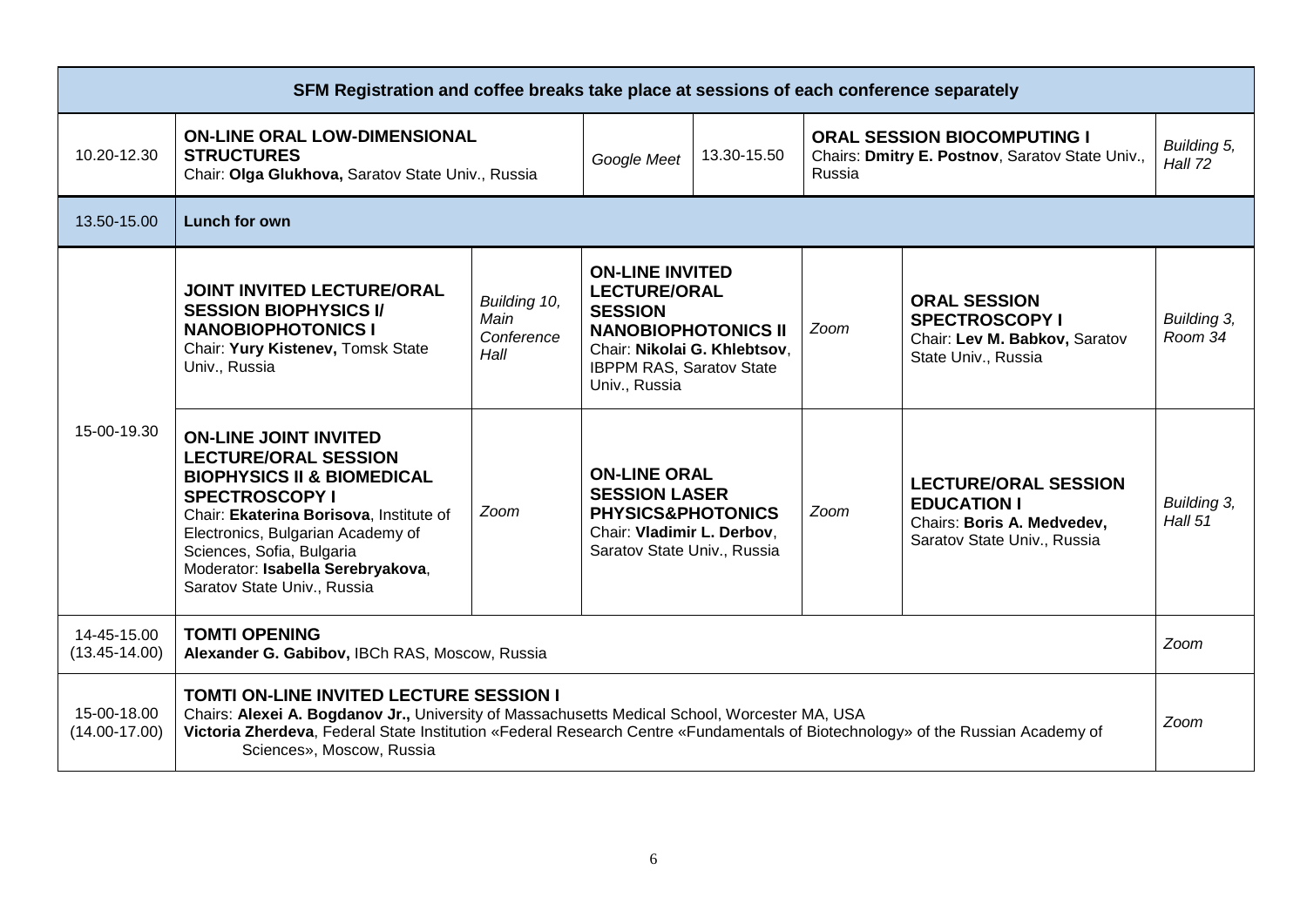|                                                                                                                                                                                                        | October 1, Thursday (Saratov time UTC+4)                                                                                                                                                                                                                                                                                                                                                                                                   |                                            |  |
|--------------------------------------------------------------------------------------------------------------------------------------------------------------------------------------------------------|--------------------------------------------------------------------------------------------------------------------------------------------------------------------------------------------------------------------------------------------------------------------------------------------------------------------------------------------------------------------------------------------------------------------------------------------|--------------------------------------------|--|
| 10.00-13.00                                                                                                                                                                                            | <b>JOINT INVITED/ORAL SESSION</b><br>BIOPHYSICS III, MICROSCOPY& BIOMEDICAL SPECTROSCOPY<br>Chair: Vladimir Y. Zaitsev, Inst. of Applied Physics of the RAS, Russia                                                                                                                                                                                                                                                                        | Building 10,<br>Main<br>Conference<br>Hall |  |
| 10.00-10.30<br>$(9.00 - 9.30)$                                                                                                                                                                         | TOMTI ON-LINE INVITED LECTURE SESSION II<br>Chairs: Alexei A. Bogdanov Jr., University of Massachusetts Medical School, Worcester MA, USA<br>Victoria Zherdeva, Federal State Institution «Federal Research Centre «Fundamentals of Biotechnology» of the Russian Academy<br>of Sciences», Moscow, Russia                                                                                                                                  | Zoom                                       |  |
| 10.30-13.10<br>$9.30 - 12.10$                                                                                                                                                                          | TOMTI ON-LINE INTERNET REPORT/POSTER SESSIONS<br>Chairs: Alexei A. Bogdanov Jr., University of Massachusetts Medical Scohol, Worcester MA, USA<br>Victoria Zherdeva, Federal State Institution «Federal Research Centre «Fundamentals of Biotechnology» of the Russian Academy<br>of Sciences», Moscow, Russia                                                                                                                             | Zoom                                       |  |
| 14.00-14.40                                                                                                                                                                                            | <b>PUBLIC LECTURE SESSION MODERN OPTICS</b><br>Chair: Irina Yu. Yanina, Saratov State University<br>A journey into the microcosmos: where does optics meet acoustics?<br>Dmitry A. Gorin, Center for Photonics and Quantum Materials, Skolkovo Institute of Science and Technology, Moscow, Russia<br>Photonics in Medicine in 2020: What's New?<br>Evgeny A. Shirshin, Faculty of Physics, M.V. Lomonosov Moscow State University, Russia | Zoom                                       |  |
| <b>ON-LINE SFM/TOMTI/CHRW PLENARY SESSION V</b><br>Chairs: Alexei A. Bogdanov Jr., University of Massachusetts Medical School, Worcester MA, USA<br>Valery V. Tuchin, Saratov State University, Russia |                                                                                                                                                                                                                                                                                                                                                                                                                                            |                                            |  |
| 15.00-15.25<br>$(14.00 - 14.25)$                                                                                                                                                                       | Visualization of Histone Epigenetics: A New Way to Track Single-Cell Physiology<br>Konstantin A. Lukyanov, Center of Life Sciences, Skolkovo Institute of Science and Technology, Moscow, Russia                                                                                                                                                                                                                                           | Zoom                                       |  |
| $15.25 -$<br>15.40(14.25-<br>14.40                                                                                                                                                                     | Super-relolution with very low laser power, ideal for long term imaging<br>Peter Drent, Confocal.nl, Amsterdam, The Netherlands                                                                                                                                                                                                                                                                                                            |                                            |  |
| 15.40-16.20<br>$(6.40 - 7.20)$                                                                                                                                                                         | Live Biophotonic Analysis of Early Mammalian Embryonic Processes<br>Irina V. Larina, Baylor College of Medicine, Houston, USA                                                                                                                                                                                                                                                                                                              |                                            |  |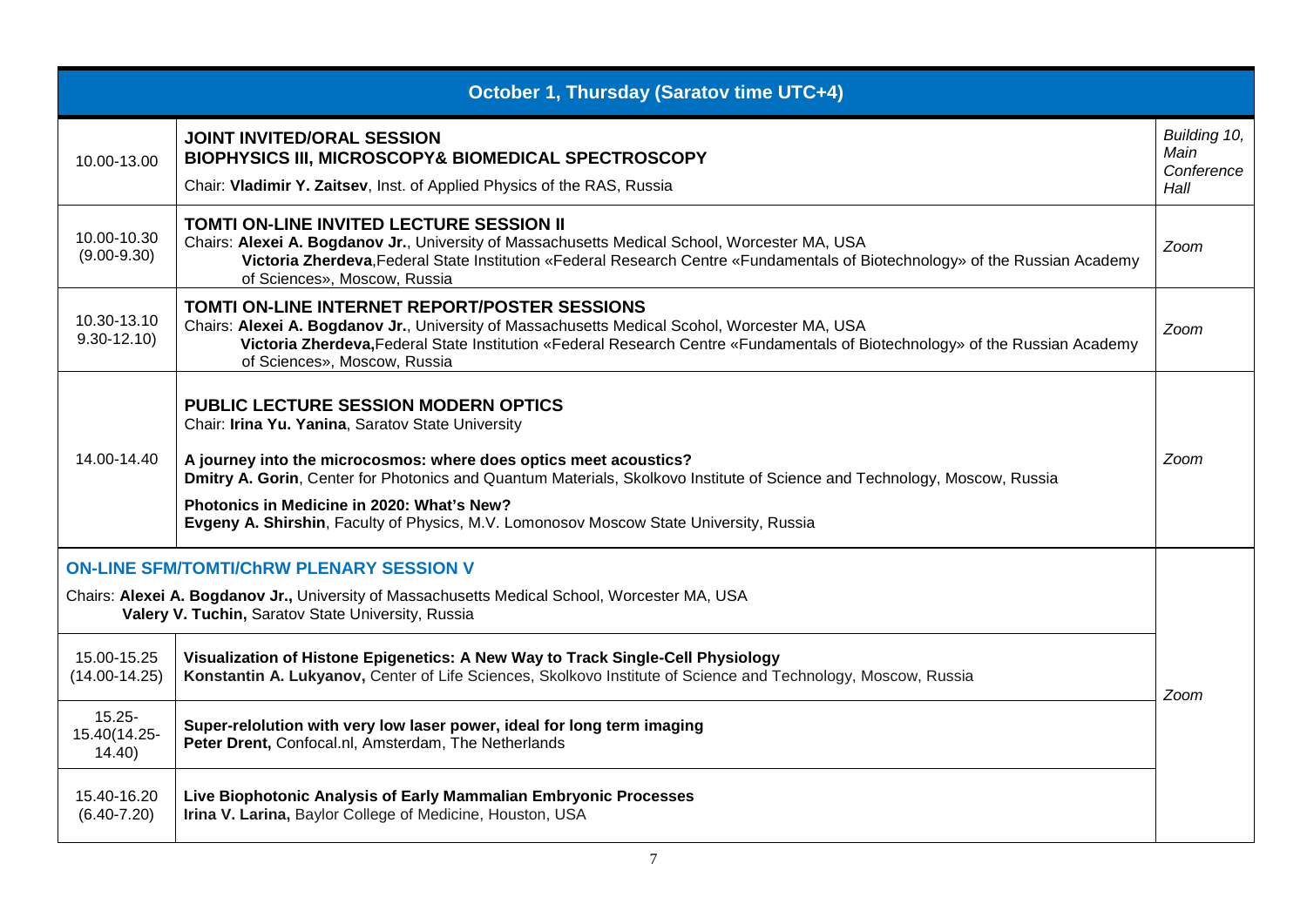| 16.20-17.00<br>$(8.20 - 9.00)$                | Image-Guided Precision Nanomedicine for Cancer Therapy<br>Anna Moore, Departments of Radiology and Physiology, Precision Health Program, College of Human Medicine, Michigan State University,<br>East Lansing, USA                                          |                        |                                                                                                            |                        |  |  |
|-----------------------------------------------|--------------------------------------------------------------------------------------------------------------------------------------------------------------------------------------------------------------------------------------------------------------|------------------------|------------------------------------------------------------------------------------------------------------|------------------------|--|--|
| 17.00-17.40<br>$(9.00 - 9.40)$                | <b>Molecular Imaging Using Time Domain Fluorescence</b><br>Anand T.N. Kumar, Harvard Medical School, Optical Molecular Imaging Laboratory, Athinoula A. Martinos Center for Biomedical Imaging,<br>Massachusetts General Hospital, Boston, USA               |                        |                                                                                                            |                        |  |  |
| 17.40-18.00<br>$(15.40 - 16.00)$              | <b>Preclinical &amp; Multimodality Imaging MR SOLUTIONS</b><br>Fabrice Chaumard, MR Solutions Ltd, Ares, France                                                                                                                                              |                        |                                                                                                            |                        |  |  |
| 15.30-17.45                                   | <b>LECTURE/ORAL SESSION II</b><br>Building 3,<br>Hall 51<br>Chair: Boris A. Medvedev, Saratov State Univ., Russia                                                                                                                                            |                        |                                                                                                            |                        |  |  |
| 18.00-20.00                                   | <b>JOINT POSTER/INTERNET SESSION</b><br><b>Building 3</b><br>Chairs: Ivan V. Fedosov, Oleg Grishin, Saratov State Univ., Russia<br>Moderators: Ivan V. Fedosov, Michael M. Slepchenkov, Vasily B. Ageev, Alexander I. Dubrovsky, Saratov State Univ., Russia |                        |                                                                                                            |                        |  |  |
| <b>October 2, Friday (Saratov time UTC+4)</b> |                                                                                                                                                                                                                                                              |                        |                                                                                                            |                        |  |  |
| 10.00-18.00                                   | <b>ORAL SESSION</b><br><b>BIOCOMPUTING II</b><br>Chair: Dmitry E. Postnov, Saratov State Univ., Russia                                                                                                                                                       | Building 5,<br>Hall 72 | <b>ROUND-TABLE DISCUSSION</b><br><b>EDUCATION</b><br>Chair: Boris A. Medvedev, Saratov State Univ., Russia | Building 3,<br>Hall 51 |  |  |
|                                               | <b>ORAL SESSION</b><br>Building 3,<br><b>NONLINEAR DYNAMICS</b><br>Room 38;<br>Zoom<br>Chair: Vadim S. Anishchenko, Saratov State Univ., Russia                                                                                                              |                        |                                                                                                            |                        |  |  |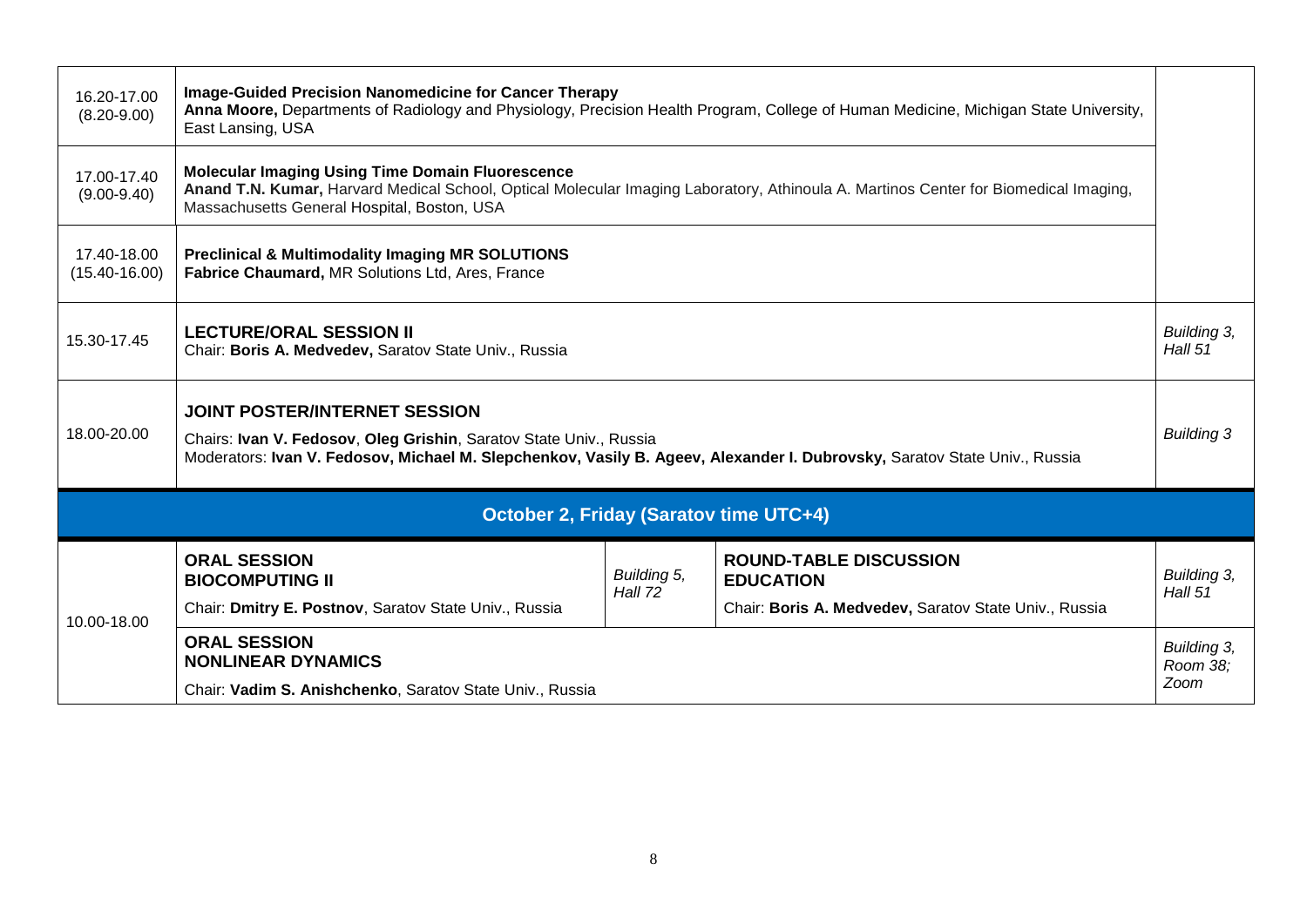# **8<sup>th</sup>International Symposium on Optics and Biophotonics**

### **Conference on Optical Technologies in Biophysics & Medicine XXII**

*Co-chairs:* **Elina A. Genina,** Saratov State University; National Research Tomsk State University**, Valery V. Tuchin,**  Saratov State University, Institute of Precision Mechanics and Control RAS, National Research Tomsk State University

*Secretary:* **Polina A. Dyachenko(Timoshina),** Saratov State University, National ResearchTomsk State University

**International Program Committee: Alexey N. Bashkatov,** Saratov State Univ., **Walter Blondel**, Univ. of Lorraine (France), **Wei Chen**, Univ. of Central Oklahoma (USA); **Kishan Dholakia**, Univ. of St. Andrews (UK); **Maria Farsari**, FORTH-IESL (Greece), **Paul M.W. French**, Imperial College of Sci., Technol. & Med. (UK);**James G. Fujimoto**, MIT (USA);**Steven L. Jacques**, Univ. of Washington (USA); **Vyacheslav Kalchenko,** Weizmann Institute of Science (Israel)**, Sean J. Kirkpatrick**, Michigan Technological Univ. (USA); **Kirill V. Larin**, Univ. of Houston (USA), Saratov State Univ.; **Jürgen M. Lademann**, CharitéUniversitätsmedizin Berlin (Germany); **Martin Leahy**, National Univ. of Ireland, Galway and RCSI (Ireland); **Qingming Luo**, Hainan University (China); **Francesco S. Pavone**, University of Florence (Italy); **Juergen Popp**, Leibniz Inst. of Photonic Technol., Jena (Germany); **Alexey P. Popov**, VTT, Oulu (Finland), **Alexander V. Priezzhev**, M.V. Lomonosov Moscow State Univ. (Russia);**Lihong Wang**, Caltech(USA); **Ruikang K. Wang**, Univ. of Washington (USA); **Dan Zhu**, Huazhong Univ. of Sci. and Technol. (China)

#### **September 30, Wednesday**

#### **JOINT INVITED LECTURE/ORAL SESSION BIOPHYSICS I&NANOBIOPHOTONICS I**

*(Building 10, Main Conference Hall)* Chair: **Yury Kistenev,** Tomsk State University, Russia

#### **15.00-15.20**

**Invited**

#### **Laser-Ablated Silicon Nanoparticles for Optical Bioimaging**

Stanislav V. Zabotnov<sup>1</sup>, Leonid A. Golovan<sup>1</sup>, Daria A. Kurakina<sup>2</sup>, Aleksandr V. Khilov<sup>2</sup>, Fedor V. Kashaev<sup>1</sup>, Olga I. Sokolovskaya<sup>1</sup>, Pavel K. Kashkarov<sup>1</sup>, Ekaterina A. Sergeeva<sup>1,2</sup>, Mikhail Yu. Kirillin<sup>2</sup>; <sup>1</sup>M.V. Lomonosov Moscow State University, Faculty of Physics, Moscow; <sup>2</sup>Institute of Applied Physics RAS, Nizhny Novgorod, Russia

#### **15.20-15.40**

#### **Invited**

**Relaxation and Osmotic-Induced Slow Strain Mapping in Biological Tissues by Optical Coherence Elastography** Yulia A. Alexandrovskaya<sup>1</sup>, O.I. Baum<sup>1</sup>, A.A. Sovetskiy<sup>2</sup>, A.L. Matveyev<sup>2</sup>, L.A. Matveev<sup>2</sup>, V.Yu. Zaitsev<sup>2</sup>; <sup>1</sup>Institute of Photon Technologies, Federal Scientific Research Center "Crystallography and Photonics", RAS, Troitsk, Moscow; <sup>2</sup>Institute of Applied Physics RAS, Nizhny Novgorod, Russia

**15.40-16.00**

#### **Invited**

**Сombined Usage of OCT-Elastography and OCT-Angiography for Quantitative In Vivo Assessment of Functional and Morphological Alterations in Model Tumors Treated by PDT and Chemotherapy**

Marina A. Sirotkina<sup>1</sup>, E.V. Gubarkova<sup>1</sup>, A.A. Plekhanov<sup>1</sup>, A.A. Sovetsky<sup>2</sup>, V.V. Elagin<sup>1</sup>, A.L. Matveyev<sup>1</sup>, L.A., Matveev<sup>1</sup>, S.S. Kuznetsov<sup>3</sup>, E.V. Zagaynova<sup>1</sup>, N.D. Gladkova<sup>1</sup>, <u>Vladimir Y. Zaitsev<sup>2</sup>;</u><br><sup>1</sup>Privolzhsky Research Medical University; <sup>2</sup>Institute of Applied Physics RAS; <sup>3</sup>N.A. Semashko Nizhny Novgorod Regional Clinical Hospital, Nizhny Novgorod, Russia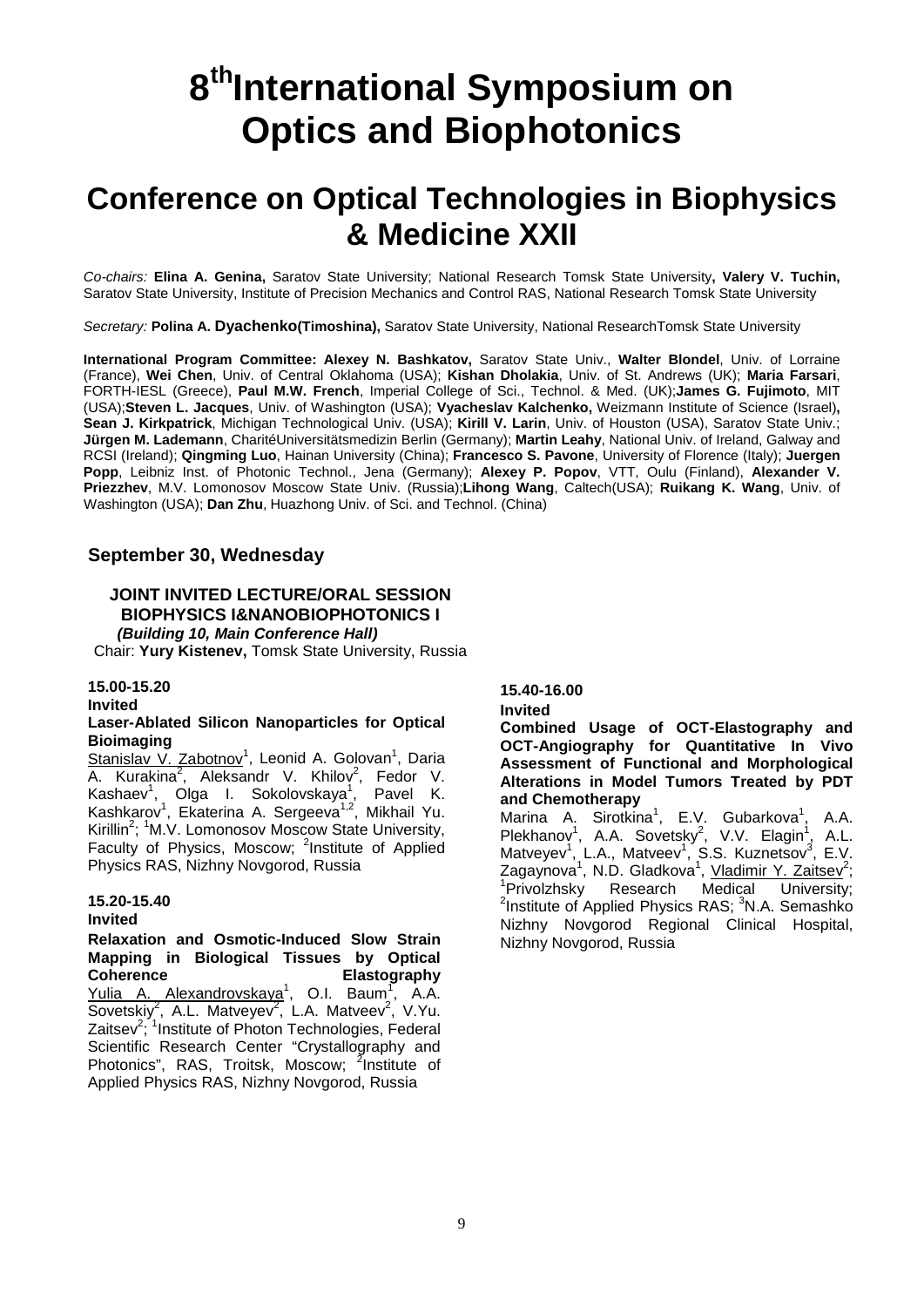#### **ON-LINE JOINT INVITED LECTURE/ORAL SESSION BIOPHYSICS II & BIOMEDICAL SPECTROSCOPY I** *(Building 10, Hall 511, Zoom link:*

<https://osachapter.zoom.us/j/98300886300>) Chair: **Ekaterina Borisova**, Institute of Electronics, Bulgarian Academy of Sciences, Sofia, Bulgaria Moderator: **Isabella Serebryakova**, Saratov State University, Russia

#### **17.00-17.20 (Local time: 16.00-16.20) Invited**

### **Optical Bioimaging of Connective Tissue in Norm and Lichen Sclerosus**<br>Marina A. Sirotkina. A.L. Potapov. V.V.

Marina A. Sirotkina, Dudenkova, A.A. Moiseev, M.M. Karabut, I.A. Kuznetsova, N.D.Gladkova; Privolzhsky Research Medical University, Nizhny Novgorod, Russia

#### **17.20-17.40 (15.20-15.40) Invited**

#### **Interstitial PDT of Glioblastoma – Status and Perspectives**

<u>Adrian Rühm</u> and Ronald Sroka, Laser-Forschungslabor, LIFE Center, Department of Urology, University Hospital, LMU Munich, Munich, Germany

#### **17.40-18.00 (15.40-16.00) Invited**

#### **Skin Reflectance: How Long the Photons Travel until Remission**

Janis Spigulis, Vanesa Lukinsone, Anna Maslobojeva, UldisRubins, Maris Kuzminskis Biophotonics Laboratory, Institute of Atomic Physics and Spectroscopy, University of Latvia, **Riga** 

#### **18.00-18.20 (10.00-10.20) Invited**

**Dynamic Imaging of the Lymphatic Drainage from the Eye in Mice by Multispectral Photoacoustic Tomography**

Vladislav Toronov<sup>1,2</sup>, Balal Mian<sup>1</sup>, Yeni Yucel<sup>1,2,3</sup>,  $X$ un Zhou<sup>3</sup>;<sup>1</sup>Ryerson University;<sup>2</sup>The Institute for Biomedical Engineering, Science & Technology (iBEST) St. Michael's Hospital;<sup>3</sup>Keenan Research Centre for Biomedical Science of St. Michael's Hospital, Toronto, Canada

#### **18.20-18.40 (9.20-9.40)**

### **Invited**

Coherence Tomography of **Preimplantation Embryonic Development In Vivo**

Irina V. Larina Baylor College of Medicine. Houston, USA

#### **18.40-19.00 (17.40-18.00)**

#### **Invited**

### **Fluorescence diagnostics of soft tissues**

**neoplasia** Borisova<sup>1</sup>, , Tsanislava Genova<sup>1</sup>, Petranka Troyanova<sup>2</sup>, Elmira Pavlova<sup>3</sup>, Borislav Vladimirov<sup>2</sup>; <sup>1</sup>Institute of Electronics, Bulgarian Academy of Sciences; <sup>2</sup>University Hospital "Tzaritza Yoanna - ISUL"; <sup>3</sup> "St. Panteleimon" General Hospita, Sofia, Bulgaria

#### **19.00-19.15 (18.00-18.15)**

**Influence of Active Er-laser Delivery on the Optical Properties of Drug**

A.V. Belikov, S.N. Smirnov, Anastasia D. Tavalinskaya, ITMO University, S.-Peterburg, Russia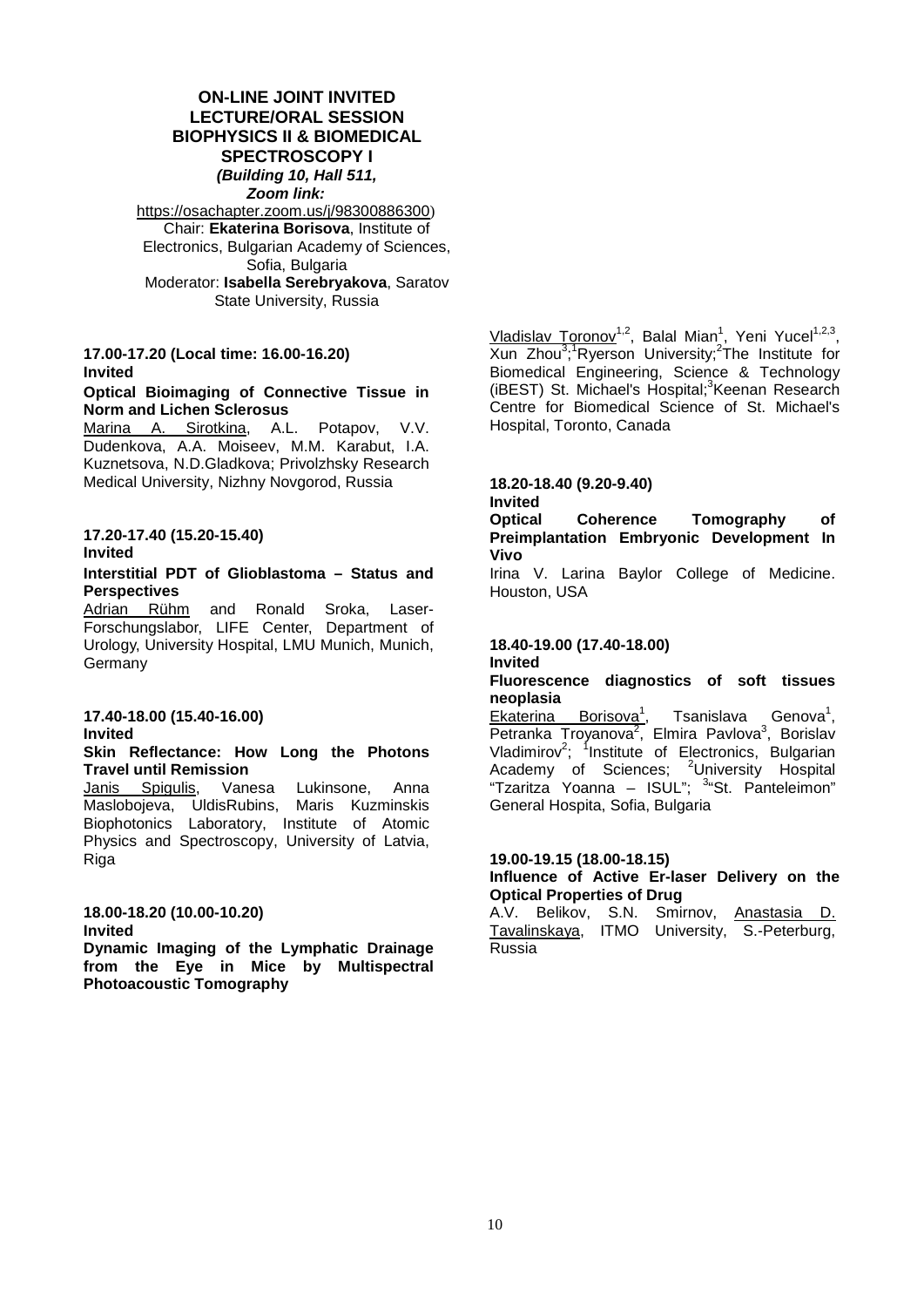#### **JOINT INVITED/ORAL SESSION BIOPHYSICS III, MICROSCOPY, & BIOMEDICAL SPECTROSCOPY II** *(Building 10, Main Conference Hall)*

Chair: **Vladimir Y. Zaitsev**, Institute of Applied Physics of the RAS, Nizhny Novgorod, Russia

#### **10.00-10.20**

#### **Assessment of Changes in the Viscosity Properties of Tumor Cell Membranes under the Influence of Chemotherapeutic Agents**

Liubov Shimolina<sup>1,2</sup>, Marina Shirmanova<sup>1</sup>, Marina Kuimova<sup>3</sup>, Maria. Lukina<sup>1</sup>, Irina Druzhkova<sup>1</sup>, Elena Zagaynova<sup>1</sup>; <sup>1</sup>Privolzhsky Research Medical University, Nizhny Novgorod; <sup>2</sup>Lobachevsky State University of Nizhny Novgorod, Nizhny Novgorod, Russia: <sup>3</sup>Imperial College London, South Kensington, London, United Kingdom

#### **10.20-10.40**

#### **In-vivo Holographic Laser Speckle Contrast Imaging of Brain Tissues with Pathological Vascular Conditions**

Arkady Abdurashitov<sup>1</sup>, Natalia Shushunova<sup>2</sup>, Olga Sindeeva<sup>1,2</sup>, Oxana Semyachkina-Glushkovskava $2$ . , Valery Tuchin<sup>2,3,4</sup>;<sup>1</sup>Skolkovo Institute of Science and Technology, Skolkovo Innovation Center;<sup>2</sup>Saratov State University;<br><sup>3</sup>Tomak State University: <sup>4</sup>Institute of Procision Tomsk State University; <sup>4</sup>Institute of Precision Mechanics and Control, RAS, Saratov, Russia

#### **10.40-11.00**

#### **Invited**

**In Vivo Multimodal Optical Imaging of Equivocal Melanocytic Skin Lesions** Vadim Elagin<sup>1</sup>, E. Gubarkova<sup>1</sup>, O. Garanina<sup>1</sup>, D. Davydova<sup>1</sup>, N. Orlinskaya<sup>1</sup>, L. Matveev<sup>2</sup>, I. Klemenova<sup>1</sup>, I. Shlivko<sup>1</sup>, E. Zagaynova<sup>1</sup>;<sup>1</sup>Privolzhsky Research Medical University;<sup>2</sup>Institute of Applied Physics of the RAS, Nizhny Novgorod, Russia

#### **11.00-11.20**

#### **Optical properties of functionally relevant human brain areas**

Ksenia Achkasova<sup>1</sup>, Alexander Moiseev $2$ . Konstantin Yashin<sup>1</sup>, Elena Kiseleva<sup>1</sup>, Eugenia Bederina<sup>1</sup>, Anna Epishkina<sup>1</sup>, Natalia Gladkova<sup>1</sup>; 1 Privolzhsky Research Medical University; <sup>2</sup>Institute of Applied Physics Russian Academy of Science, Nizhny Novgorod, Russia

Chairs (B): **Ivan V. Fedosov**, **Oleg Grishin**, Saratov State Univ., Russia

#### **18.00-20.00**

- 1B. **One-Step Synthesis of Biotinylated Gold Nanoparticles for Application in Immunoassay** Alina A. Kokorina, Irina Yu.<br>Gorvacheva. Saratov State University. Goryacheva, Saratov State University, Saratov, Russia
- 2B. **Quantitative Benign and Malignant Human Breast Tumors Assessment Using Cross-Polarization Tomography Ekaterina** V. Gubarkova<sup>1</sup>, Alexander A. Moiseev<sup>2</sup>, Elena B. Kiseleva<sup>1</sup>, Dmitry A. Vorontsov, Sergey S. Kuznetsov<sup>1</sup>, Alexey Y. Vorontsov, Grigory V. Gelikonov<sup>2</sup>, Elena V. Zagaynova<sup>1</sup>, Marina A. Sirotkina<sup>1</sup>, Natalia D. Gladkova<sup>1</sup>; <sup>1</sup> Privolzhsky Research Medical University; <sup>2</sup>Institute of Applied Physics RAS, Nizhny Novgorod, Russia
- 3B. **Possibilities of Optical Coherence Elastography for Determining of Changes in Tumor Tissue Stiffness Value Post Neoadjuvant Chemotherapy** Anton A. Plekhanov<sup>1</sup>, Marina A. Sirotkina<sup>1</sup>, Sergey S.  $Kuznetsov<sup>1</sup>$ , Alexander A. Sovetsky<sup>2</sup> , Ekaterina V. Gubarkova<sup>1</sup>, Vladimir Y. Zaitsev<sup>2</sup>, Natalia D. Gladkova<sup>1</sup>; <sup>1</sup>Privolzhsky Research Medical University;<sup>2</sup>Institute of Applied Physics of the RAS, Nizhny Novgorod, Russia
- 4B. **Metabolism of Stem Cell Grown on Heterogeneous Tissue-Engineered**  Scaffolds Vadim Elagin<sup>1</sup>, S. Rodimova<sup>1,2</sup>, N.V. Minaev<sup>3</sup>, A.I. Shpichka<sup>4</sup> Shpichka<sup>4</sup>, E.V.<br>Timashev<sup>3,4</sup>, D.S. Zagaynova<sup>1,2</sup>, P.S. Timashev<sup>3,4</sup>, D.S. Kuznetsova<sup>1</sup>;<sup>1</sup>Privolzhsky Research Medical University;<sup>2</sup>Lobachevsky State University of Nizhny Novgorod, Nizhny Novgorod;<sup>3</sup>Shubnikov Institute of Crystallography, Federal Scientific Research Centre "Crystallography and Photonics" RAS, Moscow;<sup>4</sup>Institute for Regenerative Medicine, Sechenov First Moscow State Medical University, Moscow, Russia
- 5B. **The Influence of Various Anatomical and Physiological Parameters of the Small Intestine on Its Trans-Serosal Multimodal OCT Imaging Elena B. Kiseleva<sup>1,2</sup>, Maxim G.** Ryabkov<sup>1</sup>, Evgenia L.Bederina<sup>1</sup> , Mikhail A.Sizov<sup>3</sup>, Alexander N.Vorobyov<sup>3</sup>, Alexander A.Moiseev<sup>4</sup> , Natalia D. Gladkova<sup>1,2</sup>;<sup>1</sup>Privolzhsky Research Medical University;<sup>2</sup>Institute of Experimental Oncology and Biomedical Technologies;<sup>3</sup>Nizhny Novgorod State Budgetary Healthcare<br>Institution "City Clinical Hospital No. Clinical Hospital No.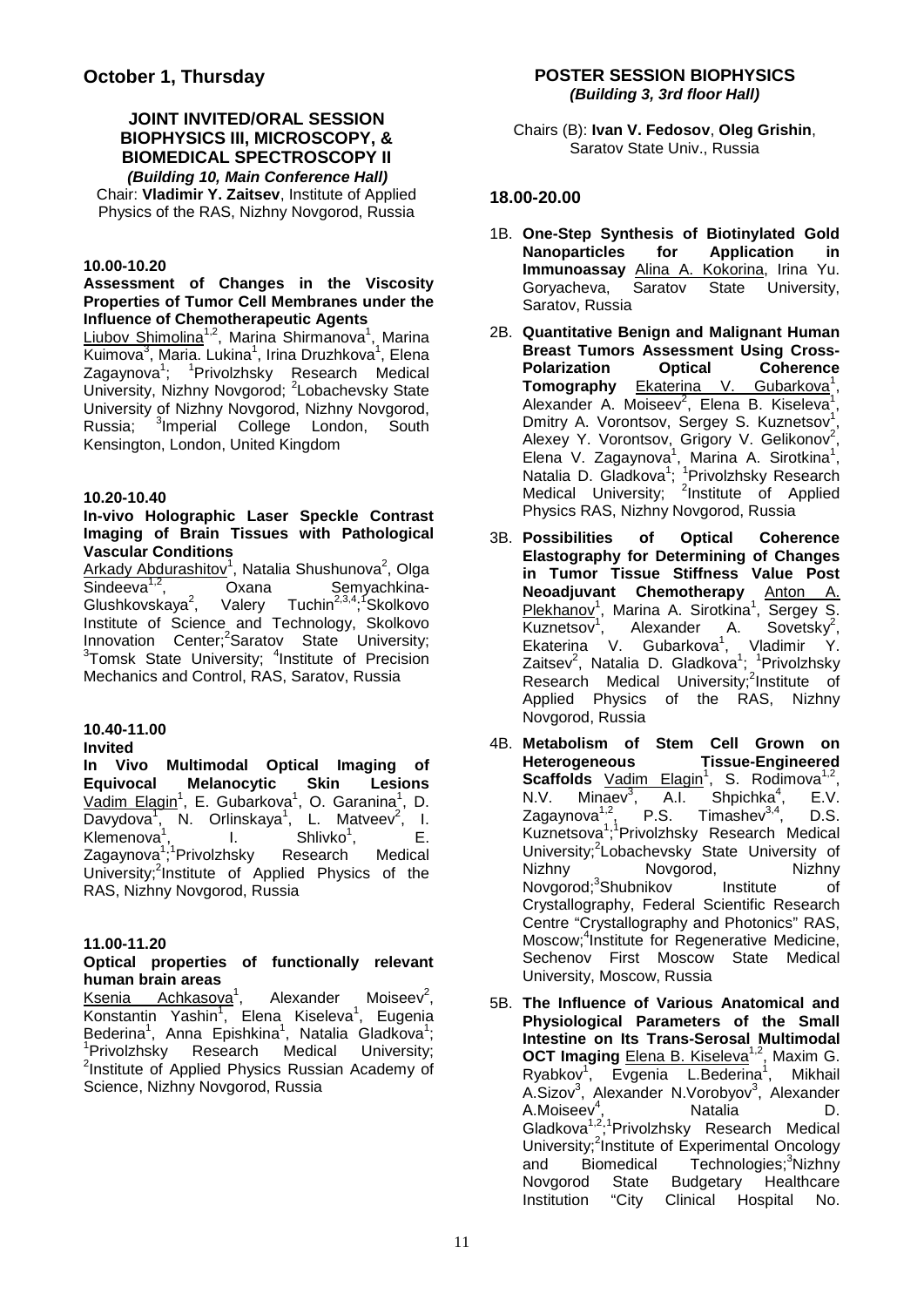30";<sup>4</sup>Institute of Applied Physics of the RAS, Nizhniy Novgorod, Russia

- 6B. **Determination of the Binary Diffusion Coefficient of an Iodine-Glycerol Preparation (Lugol) in the Dentin of a**  Human Tooth Alexey A. Selifonov<sup>1,2</sup>, V.V. Tuchin<sup>1,3,4,5</sup>;<sup>1</sup>Saratov State University;<sup>2</sup>Saratov State Medical University;<sup>3</sup>National Research Tomsk State University;<sup>4</sup>Institute of Precision Mechanics and Control of the RAS, Saratov; <sup>5</sup>A.N. Bach Institute of Biochemistry, Research Center of Biotechnology of the RASnces, Moscow Russia
- 7B. **Tissue Optical Clearing in the Ultraviolet for Clinical Use in Dentistry to Optimize the Treatment of Chronic Recurrent Aphthous Stomatitis**Alexey A. Selifonov<sup>1,2</sup>,<br>V.V. Tuchin<sup>1,3,4,5</sup>: <sup>1</sup>Saratov State Sournames web the Tuchin<sup>1,3,4,5</sup>; 1 Sara<br>
V. <sup>2</sup>Saratov State  $^{\text{7}}$ Saratov University;<sup>2</sup>Saratov State Medical University;<sup>3</sup>National Research Tomsk State University;<sup>4</sup>Institute of Precision Mechanics and Control of the RAS, Saratov; <sup>5</sup>A.N. Bach Institute of Biochemistry, Research Center of Biotechnology of the RASnces, Moscow, Russia
- 8B. **Recent advances in the laser radiation transport through the head tissues of humans and animals (review)** Alaa Sabeeh Shanshool<sup>1</sup>, Valery Tuchin<sup>1,2,3</sup>; <sup>1</sup>Saratov State University; <sup>2</sup>National Research Tomsk State University; <sup>3</sup>Institute of Precision Mechanics and Control of the RAS, Saratov, Russia
- 9B. **Urethral Pain Syndrome: Role of Cross-Polarization OCT in the Study of the**  Disease Pathogenesis Olga S. Streltsova<sup>1</sup>, Anton S. Kuyarov<sup>1</sup>, Alexander A.Moiseev<sup>2</sup> , Muhammat A. Molvi<sup>1</sup>, Elena B.Kiseleva<sup>1,3</sup>,<br><sup>1</sup>Privolzhsky Bossarsh Medical University <sup>1</sup>Privolzhsky Research Medical University, Department of urology named after E.V. Shakhov;<sup>2</sup>Institute of Applied Physics RAS;<sup>3</sup>Institute of Experimental Oncology and Biomedical Technologies, Nizhniy Novgorod, Russia
- 10B. **Determination of Male Reproductive Function Using Microstructural Waveguides** Pavel A. Lepilin<sup>1,2,3</sup>; Gennady T. Sukhih<sup>4</sup>, Julia S. Skibina<sup>2,3</sup>, Anastasia A. Zanishevskaya<sup>2,3</sup>, Andrey A. Shuvalov<sup>2,3</sup>, Natalia O. Yanchuk<sup>3</sup>. , Aleksey Yu. Gryaznov<sup>2,3</sup>, Anastasia Sysoeva<sup>4</sup>, Nataliya P. Makarova<sup>4</sup>, Elena A. Kalinina<sup>4</sup>;<sup>1</sup>Saratov State University; <sup>2</sup>LLC SPE "Nanostructed Glass Technology"; <sup>3</sup>International Research and Education Center "Structural Nanobiophotonics", Saratov: Research Center for Obstetrics, Gynecology and Perinatology, Moscow, Russia
- 11B. **Hormone Sensor Based On Microstructural Waveguides** Daria<br>Shumarina<sup>1</sup>, J.S. Skibina<sup>2</sup>, A.A. Shumarina<sup>1</sup>,  $,$  J.S. Skibina<sup>2</sup>, A.A.  $\overline{\mathsf{Zanishevskava}}^2$ .A.U ,A.U Gryaznov<sup>2</sup>;<sup>1</sup>Saratov

State University; <sup>2</sup>SPE LLC Nanostructural Glass Technology, Saratov Russia

- 12B. **Use of a Tilted Diffractive Lens with an Increased Depth of Field in Decision-Making Systems Based on Computer**  Vision Alexey Dzyuba<sup>1</sup>, Pavel Serafimovich<sup>2</sup>, Svetlana Khonina<sup>2,3</sup>, Sergei Popov<sup>2,3</sup>; <sup>1</sup>ITMO University, S.-Petersburg;<sup>2</sup>Image Processing Systems Institute;<sup>3</sup> Samara National Research University, Russia
- 13B. **Diagnostics of Coupling between Autonomous Regulation of Heart Rate Variability and Respiration In Different Phases of Sleep, Taking into Account the**  Age of the Subjects **Alexey N. Hramkov**<sup>1</sup>, E.I. Borovkova<sup>1,2,3</sup>, A.S. Karavaev<sup>1,2,3</sup>; <sup>1</sup>Saratov State University; <sup>2</sup>Saratov State Medical University named after V. I. Razumovsky;<sup>3</sup>Saratov branch of the IRE named after V. A. Kotelnikov RAS, Saratov, Russia
- 14B. **Effect of Low-Intensity Electromagnetic Field on Dehydration Self-Assembly of Core Histones H3.2 and H4** Anna V. Egorova<sup>1</sup>, Grigory E. Brill<sup>2</sup>, Olga V. Ushakova<sup>3</sup>; <sup>1</sup>Russian National Research Medical University n.a. N.I. Pirogova, Moscow; <sup>2</sup>Saratov State Medical University n.a. V.I. Razumovsky; <sup>3</sup>Yuri Gagarin State Technical University of Saratov, Saratov, Russia
- 15B. **Comparative OCT Study of Optical Clearing of Human Skin In Vivo with Phototypes II and VI** Isabella A. Serebryakova<sup>1</sup>, Yury I. Surkov<sup>1</sup>, Elina A. Genina<sup>1,2</sup>, Alexey N. Bashkatov<sup>1,2</sup>, Valery V. Tuchin<sup>1,2,3</sup>, Vladimir Zharov<sup>4</sup>;<sup>1</sup>Saratov State University;<sup>2</sup>Tomsk State University;<sup>3</sup>Institute of Precision Mechanics and Control of the<br>RAS. Saratov. Russia:<sup>4</sup>Arkansas Saratov, Russia: <sup>4</sup> Arkansas Nanomedicine Center, University of Arkansas for Medical Sciences, Little Rock, AR USA
- 16B. **Effect of Ex Vivo Skin Drying on Collimated Transmittance Spectra Kinetics**  Sergey Zaytsev<sup>1,2</sup>, Alexey N. Bashkatov<sup>1,3</sup>, Walter Blondel<sup>2</sup>, Marine Amouroux<sup>2</sup>, Valery V. Tuchin<sup>1,3,4</sup>, Elina A. Genina<sup>1,3</sup>; <sup>1</sup>Saratov State University, Russia; <sup>2</sup>Université de Lorrain, Nancy, France; <sup>3</sup>Tomsk State University;<br><sup>4</sup>lostitute of Procision Mochanics and Control <sup>4</sup>Institute of Precision Mechanics and Control, RAS, Saratov, Russia
- 17B. **OCT Analysis of In Vivo Human Skin Optical Clearing Combined with Physical and Chemical Permeation Enhancers**  Sergey Zaytsev<sup>1,2</sup>, Victoria Charykova<sup>1</sup>, Munira Uysupova<sup>1</sup>, Alexey N. Bashkatov<sup>1,3</sup>, Valery V. Tuchin<sup>1,3,4</sup>, Elina A. Genina<sup>1,3</sup>; <sup>1</sup>Saratov State University, Russia; <sup>2</sup>Université de Lorraine, Nancy, France; <sup>3</sup>Tomsk State University; <sup>4</sup>Institute of Precision Mechanics and Control, RAS, Saratov, Russia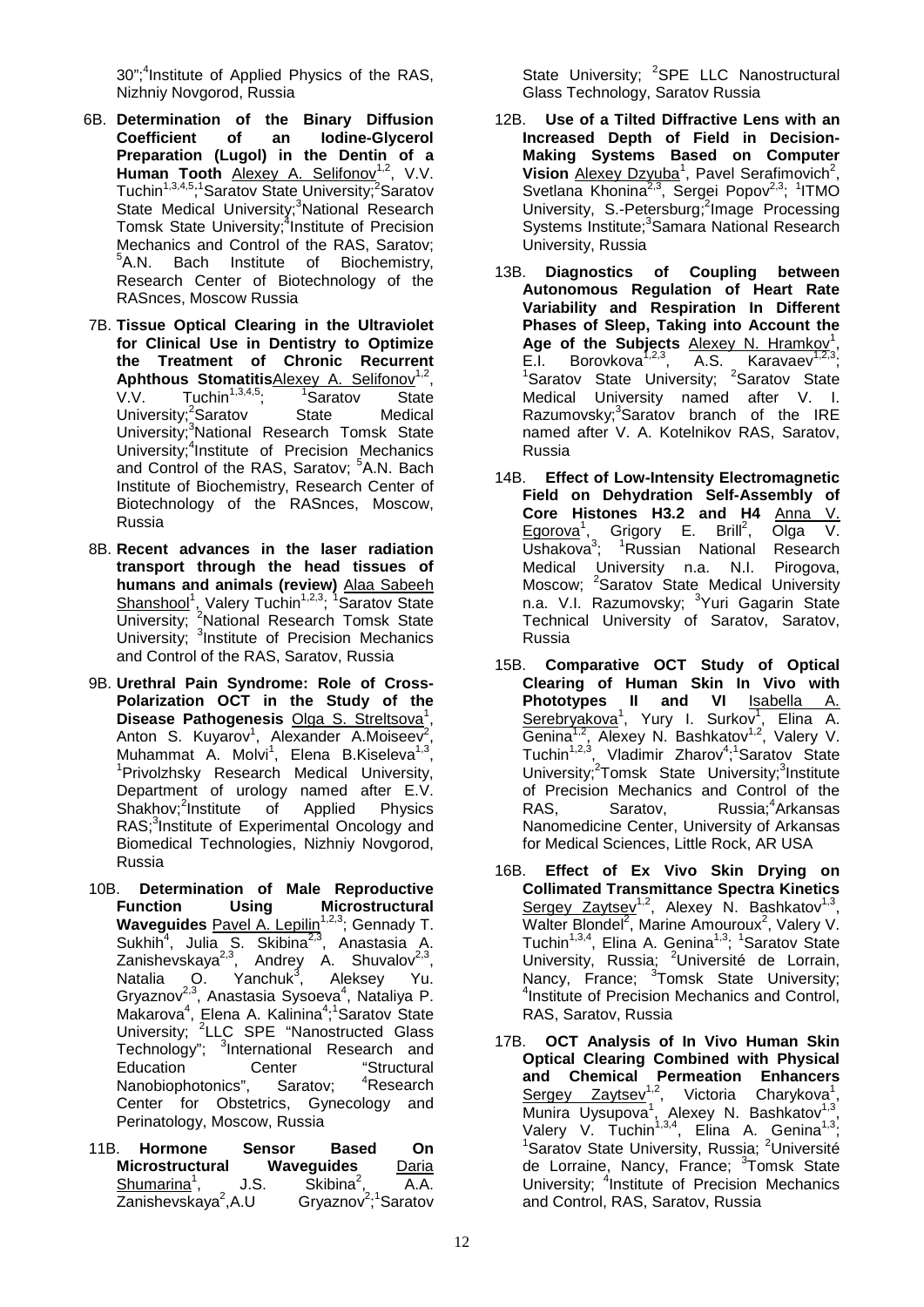- 18B. **Detection of Melanoma Tumor Cells In Vivo and In Vitro** O.Avramets<sup>1</sup>, Ekaterina Dmitrienko<sup>2</sup>, E. Kurochkina<sup>2</sup>, E. Osintsev<sup>2</sup>, O. Inozemtseva<sup>3</sup>, A. Fedonnikov<sup>2</sup>, D. Bratashov<sup>3</sup>, G.A. Afanasieva<sup>2</sup>;<sup>1</sup>Smolensk State Medical University; <sup>2</sup>Saratov State Medical University. V.I. Razumovsky; <sup>3</sup>Saratov State University, Russia
- 19B. **On the Possibility of Intensifying the Photochemical Stage of Scleral Collagen Riboflavin/UV Crosslinking by Tissue Optical Clearing Marina E. Shvachkina**<sup>1</sup>, Alexander B. Pravdin<sup>1</sup>, Yury V. Kistenev<sup>2</sup>, Dmitry A. Yakovlev<sup>1</sup>; <sup>1</sup>Saratov State University, Saratov;<sup>2</sup>Tomsk State University, Tomsk, Russia
- 20B. **Effect of Silicon Nanoparticles on Microrheologic Parameters of Red Blood Cells** Arseniy Kapkov<sup>1</sup>, Petr A<u>rseniy Kapkov</u><sup>1</sup>,<br>v<sup>1</sup>.Alexev Popov<sup>3</sup>, Petr<br>Andrei Ermolinskiy<sup>1</sup>, Alexey Popov<sup>3</sup> , Andrei Lugovtsov<sup>1,2</sup>, Alexander Priezzhev<sup>1,2</sup>; 1 Physics Department, Lomonosov Moscow State University; <sup>2</sup>International Laser Centre,

Lomonosov Moscow State University, Russia;<br><sup>3</sup>Opto-Electronics and Measurement <sup>3</sup>Opto-Electronics and Measurement Techniques, University of Oulu, Oulu, Finland

- 21B. **The Process of Erythrocytes Grouping by Ultrasound Standing Wave** Valery A. Doubrovski<sup>1</sup>, Sergey V. Markov<sup>1,2</sup>, S. O. Torbin<sup>1</sup>; <sup>1</sup>Saratov State Medical University:<sup>2</sup>Saratov State University, Saratov,Russia
- 22B. **A Photoacoustic Monitoring of Circulating Tumor Cells in Mice with Melanoma Oleg Grishin<sup>1</sup>, Arkadii** Abdurashitov<sup>2</sup>, Nataliya Shushunova<sup>1</sup>, Roman Verkhovskii<sup>1</sup>, Evgenii Shashkov<sup>3</sup>, Daniil Bratashov<sup>1</sup>, Vladimir P. Zharov<sup>4</sup>, Olga Inozemtseva<sup>1</sup>,<sup>1</sup>Saratov State University, Saratov;<sup>2</sup>Skolkovo Institute of Science and Technology, Skolkovo Innovation Center, Moscow;3 Prokhorov General Physics Institute of RAS, Moscow, Russia;<sup>4</sup>University of Arkansas for Medical Sciences, Little Rock, AR, USA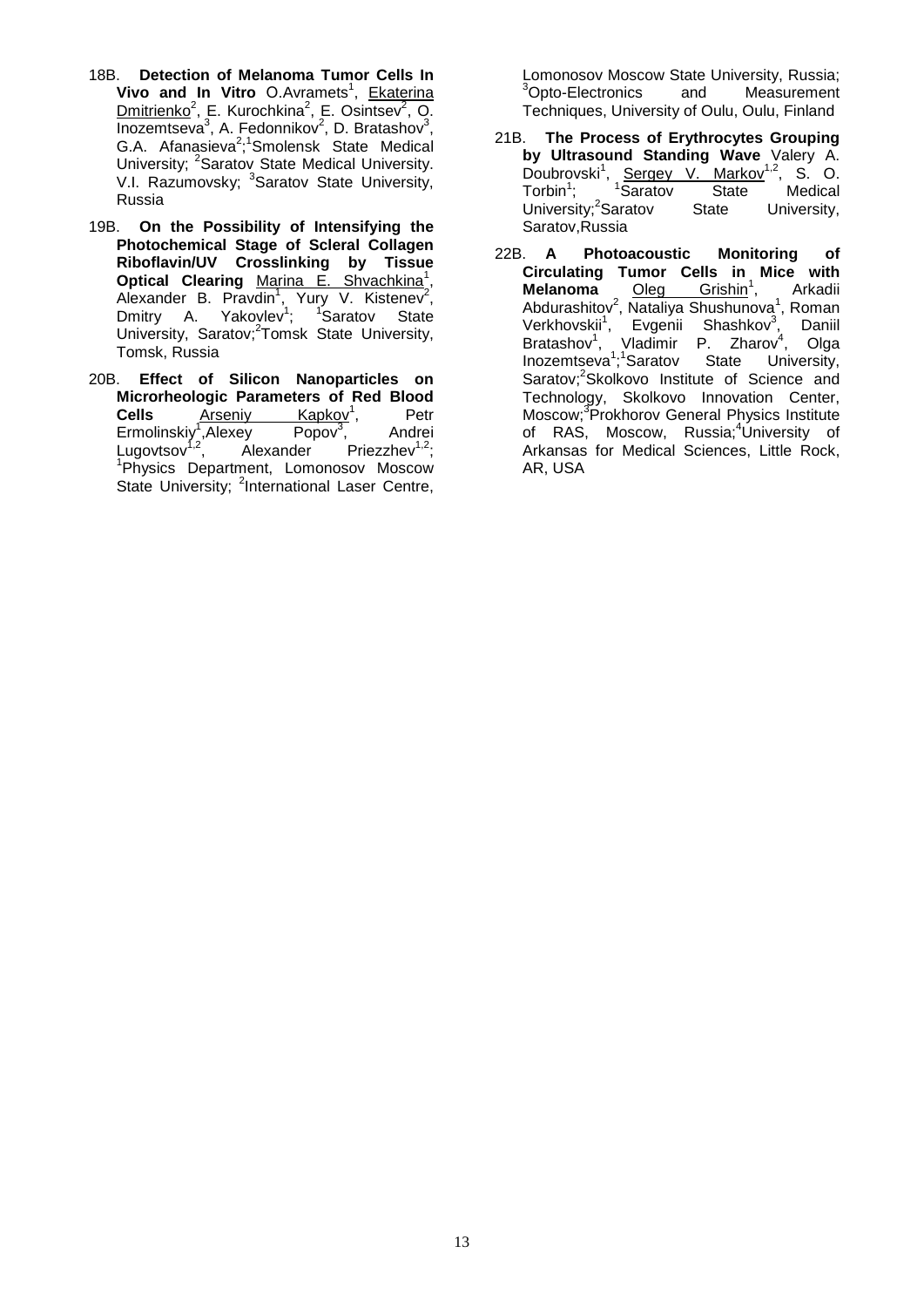### **Workshop on Laser Physics and Photonics XXII**

#### *Workshop Chair:* **Vladimir L. Derbov,** Saratov State University (Russia)

*Secretary:***Anna V. Novoselova,** Saratov State University (Russia)

*International Program Committee* **Vladimir L. Derbov** (Chair), Saratov State University (Russia), **Alexander V. Gorokhov**, Samara State University (Russia), **Bogos B. Joulakian**, University of Metz (France), **Alexander P. Kuznetsov**, Institute of Radio-Engineering of RAS (Russia), **Marian Marciniak**, National Institute of Telecommunications (Poland), **Leonid A. Melnikov**, Saratov State Technical University (Russia), **Yuri V. Popov**, Lomonosov Moscow State University (Russia), **Vladimir P. Ryabukho**, Saratov State University, IPM&C RAS (Russia), **Alexander P. Nizovtsev**, Institute of Physics of NASB (Belarus), **Sergue I. Vinitsky**, Joint Institute for Nuclear Research (Russia), **Aleksey M. Zheltikov**, Lomonosov Moscow State University (Russia)

#### **September 30, Wednesday**

#### **ORAL SESSION PHOTONICS** *(Zoom link:*

*https://us02web.zoom.us/j/89528697709 Conference ID: 895 2869 7709*

#### Chair: **Vladimir L. Derbov**, Saratov State University, Russia

#### **15.00-15.20**

**[Study of local optical nonlinear response using](https://sfmconference.org/sfm/20/workshops/laser-physics-and-photonics-xxii/preliminary/248/)  [time-resolved inline digital holography](https://sfmconference.org/sfm/20/workshops/laser-physics-and-photonics-xxii/preliminary/248/)** Belashov A.V., ITMO University,Ioffe Institute, St. Petersburg, Russia; Shevkunov I.A., ITMO University, St. Petersburg, Russia, Tampere University, Tampere, Finland; Nalegaev S.S., Putilin S.E., Petrov N.V., ITMO University, St. Petersburg, Russia; Cheng C.J., National Taiwan Normal University, Taipei, Taiwan

#### **15.20-15.40**

#### **[Airy beams for laser manipulation of airborne light](https://sfmconference.org/sfm/20/workshops/laser-physics-and-photonics-xxii/preliminary/110/)[absorbing particles.](https://sfmconference.org/sfm/20/workshops/laser-physics-and-photonics-xxii/preliminary/110/)**

Alexey Porfirev, Image Processing Systems Institute of RAS—Branch of the FSRC "Crystallography and Photonics" RAS

#### **15.40-16.00**

#### **[Influence of temperature on the shape of](https://sfmconference.org/sfm/20/workshops/laser-physics-and-photonics-xxii/preliminary/308/)  [Ramsey resonances detected in an optically](https://sfmconference.org/sfm/20/workshops/laser-physics-and-photonics-xxii/preliminary/308/)  [dense medium.](https://sfmconference.org/sfm/20/workshops/laser-physics-and-photonics-xxii/preliminary/308/)**

Voloshin G.V., Barantsev K.A., Litvinov A.N. Peter the Great St.Petersburg Polytechnic University

#### **16.00-16.20**

#### **[Tunneling of wave packets through photonic band](https://sfmconference.org/sfm/20/workshops/laser-physics-and-photonics-xxii/preliminary/61/)[gap structures](https://sfmconference.org/sfm/20/workshops/laser-physics-and-photonics-xxii/preliminary/61/)**

M.V. Davidovich, Saratov State University, Saratov, Russia

#### **16.20-16.40 Coffee Break**

#### **14.40-17.00**

**[Investigation of entangled States of two](https://sfmconference.org/sfm/20/workshops/laser-physics-and-photonics-xxii/preliminary/72/)  [interacting qubits in the fields of the laser](https://sfmconference.org/sfm/20/workshops/laser-physics-and-photonics-xxii/preliminary/72/)  [and thermostat by integrating along paths.](https://sfmconference.org/sfm/20/workshops/laser-physics-and-photonics-xxii/preliminary/72/)** Shleenkov Mark, Biryukov Alexander, Samara National Research University, Samara, Russia

#### **17.00-17.20**

#### **Electromagnetically induced**<br> **transparency of powerful probe** transparency of powerful **pulses.**

Oleg M, Makoveichuk Alexander A. Yuri Gagarin State Technical University of Saratov

#### **17.20-17.40**

#### **Laser Monitor Application for Study of Aluminum Nanopowder Ignition and Combustion**

Fedor A. Gubarev, Iuliia D. Liushnevskaya, National Research Tomsk Polytechnic University, Tomsk, Russia; Lin Li, Liaoning Technical University, Huludao, China; Andrei V. Mostovshchikov, National Research Tomsk Polytechnic University, Tomsk, Russia Alexander P. Ilyin, National Research Tomsk Polytechnic University, Tomsk, Russia, Tomsk State University of Control Systems and Radioelectronics, Tomsk, Russia

#### **17.40-18.00**

#### **Optical multi-band detection of unmanned aerial vehicles with YOLO v4 convolutional neural network**

Anfimov D.R., Golyak Ig.S., Morozov A.N., Nazolin A.L., Scherbakova A.V. and Fufurin I.L.Bauman Moscow State Technical University, Moscow, Russia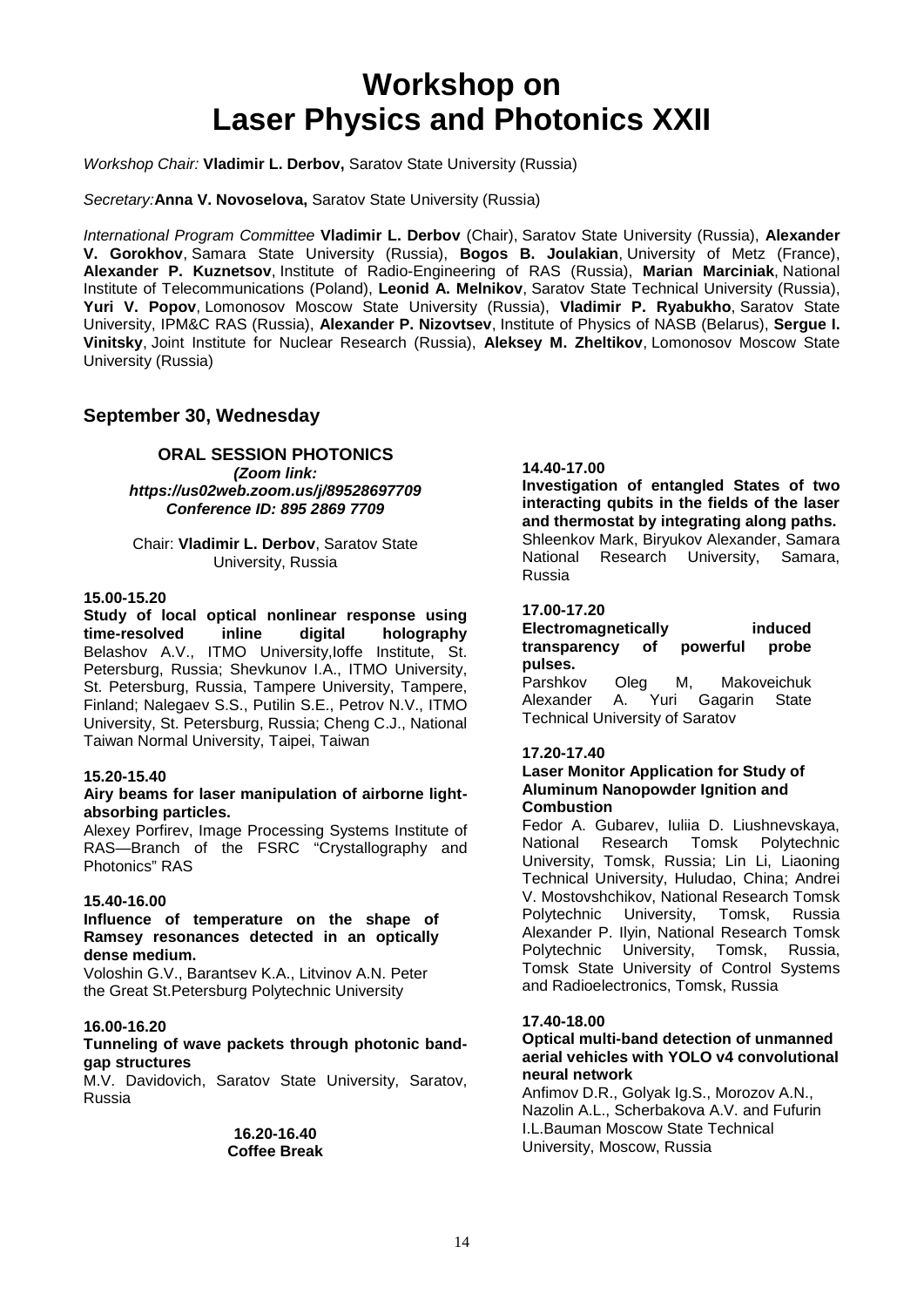#### **INTERNET SESSION**

Chair (P): **Alexander S. Plastun,** Saratov State University, Russia

#### **INTERNET REPORTS**

- 1. **[Calculations of output power of the graphene](https://sfmconference.org/sfm/20/workshops/laser-physics-and-photonics-xxii/preliminary/278/)[based terahertz laser.](https://sfmconference.org/sfm/20/workshops/laser-physics-and-photonics-xxii/preliminary/278/)** Kozina O.N., Kotel'nikov Institute of Radio-Engineering and Electronics of Russian Academy of Science, Saratov Branch, Saratov, Russia, Melnikov L.A., Yuri Gagarin State Technical University of Saratov, Saratov, Russia, Nefedov I.S., Peoples' Friendship University of Russia (RUDN University), Moscow, Russia
- 2. **[Reflection matrices for plane waves composing a](https://sfmconference.org/sfm/20/workshops/laser-physics-and-photonics-xxii/preliminary/301/)  [beam.](https://sfmconference.org/sfm/20/workshops/laser-physics-and-photonics-xxii/preliminary/301/)** Moiseeva N.M. Volgograd State University, Volgograd, Russia
- 3. **[Methods of production of carbon nanoparticles](https://sfmconference.org/sfm/20/workshops/laser-physics-and-photonics-xxii/preliminary/343/)  [by laser reduction of graphene oxide](https://sfmconference.org/sfm/20/workshops/laser-physics-and-photonics-xxii/preliminary/343/)**. Sergey Svyakhovskiy, Lomonosov Moscow State University, Russia Lev G. Kuznetsov, Lomonosov Moscow State University, Russia Nikolay I. Pyshkov, Lomonosov Moscow State University, Russia
- 4. **[Photoreflectance spectroscopy of the](https://sfmconference.org/sfm/20/workshops/laser-physics-and-photonics-xxii/preliminary/360/)  [mesoporous silicon structures.](https://sfmconference.org/sfm/20/workshops/laser-physics-and-photonics-xxii/preliminary/360/)**Lev P. Avakyants, Lomonosov Moscow State University, Russia Sergey E. Svyakhovskiy, Lomonosov Moscow State University, Russia Artem E. Aslanyan, Lomonosov Moscow State University, Russia Anatoliy V. Chervyakov, Lomonosov Moscow State University, Russia
- 5. **[Coherent states and molecular rotation control.](https://sfmconference.org/sfm/20/workshops/laser-physics-and-photonics-xxii/preliminary/153/)**  Alexander V. Gorokhov, Samara National Research University named after academician S.P. Korolev, Samara, Russian Federation

#### **INTERNET POSTERS**

- 1P. **Change in the polarization of laser radiation upon reflection from an anisotropic plate**. Yatsyshen Valeriy, Volgograd State University, Volgograd, Russia
- 2P. **Excitation of polaritons near resonance by a nanocomposite plate**. Yatsyshen Valeriy, Potapova Irina, Verevkina Kseniya, Volgograd State University, Volgograd, Russia
- 3P. **Single-mode waveguide propagation of light in a smoothly irregular integrated-optical waveguide.** Divakov D.V., RUDN University, Lovetskiy K.P., RUDN University, Sevastianov
- L.A., RUDN University & BLTP JINR, Russia<br>4P. Volumetric anisotropic microlattice anisotropic microlattices in<br>materials. compound Liubov I. Vostrikova, Vitaly A. Smirnov, Rzhanov Institute of Semiconductor Physics SB RAS, Departments of Mathematics and Natural Sciences and Informational Technologies of NSUEM, Novosibirsk, Russia
- 5P. **Extension of the geometrized Maxwell theory using torsion.** Kulyabov D. S., RUDN University &

LIT JINR, Russia, Korolkova A. V., RUDN University, Gevorkyan M. N., RUDN University, Demidova A. V., RUDN University, Apreutesey A. M. Yu., RUDN **University** 

- 6P. **Extension of geometrized Maxwell**  theory based on Kulyabov D. S., RUDN University & LIT JINR, Russia, Korolkova A. V., RUDN University, Sevastianov L. A., RUDN University & BLTP JINR, Russia, Velieva T. R., Plekhanov Russian University of Economics & RUDN University, Fedorov A. V., RUDN University
- 7P. **Entanglement in Tavis-Cummings model with Kerr nonlinearity induced by a thermal noise.** Eugene K. Bashkirov, Samara National Research University, Samara, Russia
- 8P. **Chalcogenide fiber based microresonators as sensing elements**  of spectroscopic Belonozhkina, Daniil Zhivotkov, Elena Romanova, Saratov State University, Saratov, Russia
- 9P. **Dynamics of entanglement of two qubits interacting with two resonators**. Mikhail M. Evseev, Eugene K. Bashkirov, Samara National Research University, Samara, Russia<br>10P. Suppressio
- Suppression of modulation **instability in broad-area semiconductor lasers by injection of external** E.A. Yarunova, A. A. Krents, N. E. Molevich, Samara National Research University, Samara, Russia; Lebedev Physical Institute, Samara, Russia<br>11P. Entanglement in two-atom
- **Entanglement in two-atom two-**<br>bton Tavis-Cummings model photon Tavis-Cummings **induced by a thermal field.** Rodion K. Zakharov, Marya O. Guslyannikova, Eugene K. Bashkirov, Samara National Research University, Samara, Russia<br>12P. **Propagation and focusing**
- Propagation and focusing of **optical vortex beams generated by generalized spiral phase plates.** Mikhail Kirilenko, Samara National Research University; Svetlana Khonina, Image Processing Systems Institute of RAS— Branch of the FSRC "Crystallography and Photonics" RAS; Andrey Ustinov, Image Processing Systems Institute of RAS— Branch of the FSRC "Crystallography and Photonics" RAS; Pavel Khorin, Samara National Research University; Alexey Porfirev, Image Processing Systems Institute of RAS—Branch of the FSRC
- "Crystallography and Photonics" RAS 13P. **Modeling diffraction of a polarized light by three-dimensional nonlinear spiral phase in the near zone.** Alexey Porfirev Samara National Research University, IPSI RAS - branch of the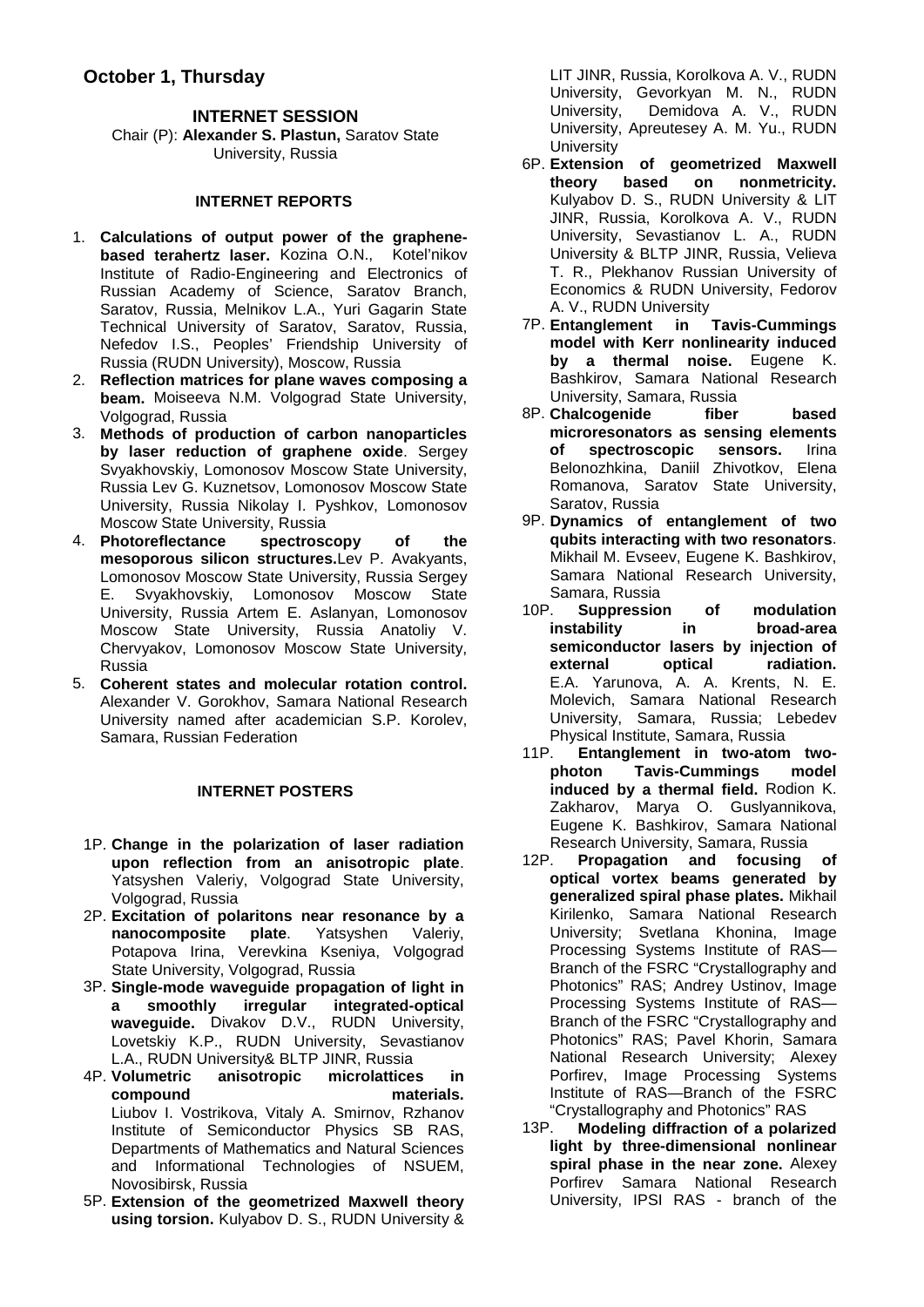FSRC «Crystallography and Photonics» RAS<br>14P. **Dynamical symmetry of two qubi** 

- Dynamical symmetry of two qubits in **[external fields with dipole –](https://sfmconference.org/sfm/20/workshops/laser-physics-and-photonics-xxii/preliminary/154/) dipole interaction.** Alexander V. Gorokhov, Samara National Research University, Samara, Russia, George I. Eremenko, Samara National Research University, Samara, Russia<br>15P. **Fabrication**
- 15P. **Fabrication and study of a coplanar waveguide transmission structure made by magnetron sputtering and laser ablation for microwave flexible electronics.** Starodubov A.V., Kozhevnikov I.S., Serdobintsev A. A., Saratov State University, Saratov, Russia.
- 16P. **Polarization dynamics of vertical cavity semiconductor laser with external light injection.** E.V. Ushakova, S.S. Volchkov Yuri Gagarin Technical University of Saratov, Russia.<br>17P Numerical investigation of spatio-tempor
- **Numerical investigation of spatio-temporal dynamics of semiconductor disk laser.** L.A. Kochkurov, Yuri Gagarin Technical University of Saratov, Saratov, Russia<br>18P. **Optical rectificat**
- rectification of polarization **modulated signal based on injection-locking single-mode VCSEL**. Leonid Kochkurov, Yuri Gagarin State Technical University of Saratov, Saratov, Russia
- 19P. **Impact of rare-earth doping upon microperiodical anisotropy.** V.A. Smirnov, L.I. Vostrikova, Rzhanov Institute of Semiconductor Physics SB RAS, Departments of Mathematics and Natural Sciences and Informational Technologies of NSUEM, Russia<br>20P. Study the abl
- Study the ablation regimes of thin copper **[films on dielectric substrates by nanoseconds](https://sfmconference.org/sfm/20/workshops/laser-physics-and-photonics-xxii/preliminary/216/)  [laser pulses.](https://sfmconference.org/sfm/20/workshops/laser-physics-and-photonics-xxii/preliminary/216/)** Rasulov I.I., Kozhevnikov I.O., Serdobintzev A.A., Starodubov A.V., Saratov State
- University, Saratov, Russia.<br>21P. Research of the Research of the influence of the **longitudinal displacement of the laser beam focusing on the laser perforation process**. Atamanyuk Ramez G., Khramov Vladimir N., Ril' Ivan A., Volgograd State University, Vogograd, Russia.<br>22P. Dev
- Development of the creating diffractive **optical elements with a large depth of plasmachemical etching method for the infrared wavelength range.** S.A. Fomchenkov Image Processing Systems Institute – branch of the Federal Scientific Research Centre "Crystallography and Photonics" of Russian Academy of Sciences, Samara, Russia
- 23P. **[Melting and welding of glass capillaries by](https://sfmconference.org/sfm/20/workshops/laser-physics-and-photonics-xxii/preliminary/309/)  [picosecond laser radiation \(1064 nm\).](https://sfmconference.org/sfm/20/workshops/laser-physics-and-photonics-xxii/preliminary/309/)** D.A. Bessonov, T.N. Sokolova, E.L. Surmenko,Yuri Gagarin State Technical University of Saratov, Saratov, Russia
- 24P. **Theoretical and experimental study of signal identification in wireless data transmission with using light beams with fractional orbital angular momentum**. Alexey A. Kovalev, Image Processing Systems Institute of the RAS – Branch of FSRC "Crystallography & Photonics" of the RAS, Alexey P. Porfirev Samara University<br>25P. Comp
- **Computer models of laser speckleinterferometer of lateral micro displacement of scattering object.** Ludmila A. Maksimova, Natalia Yu. Mysina, Institute of Precision Mechanics and Control Russian Academy of Sciences, Russia; Bogdan A. Grizbil, Saratov State University, Russia; Vladimir P. Ryabukho, Saratov State University, Institute of Precision<br>Mechanics and Control Russian **Mechanics**
- Academy of Sciences, Russia<br>26P. Control of roque wave 26P. **Сontrol of rogue waves in laser with opto-electronic feedback**. A. A. Krents, N. E. Molevich, Yarunova E. A. department of Physics, Samara National Research University, Samara; department of Theoretical Physics, Lebedev Physical Institute, Samara,
- Russia<br>27P. Ca Calculations of metastable and **[scattering states of beryllium dimer.](https://sfmconference.org/sfm/20/workshops/laser-physics-and-photonics-xxii/preliminary/85/)**  Vladimir L. Derbov, Saratov State University, Saratov, Russia; Galmandakh Chuluunbaatar, Joint Institute for Nuclear Research, Dubna, Russia, RUDN University, Moscow, Russia; Alexander A. Gusev, Joint Institute for Nuclear Research, Dubna, Russia; Ochbadrakh Chuluunbaatar, Joint Institute for Nuclear Research, Dubna, Russia, Institute of Mathematics, National University of Mongolia, Ulaanbaatar, Mongolia; Sergue I. Vinitsky, Joint Institute for Nuclear Research, Dubna, Russia, RUDN University, Moscow, Russia; Alexander V. Mitin, Moscow Institute of Physics and Technology, Dolgoprudny, Moscow Region, Russia, Chemistry Department, Lomonosov Moscow State University, Moscow, Russia, Joint Institute for High Temperatures of RAS, Moscow, Russia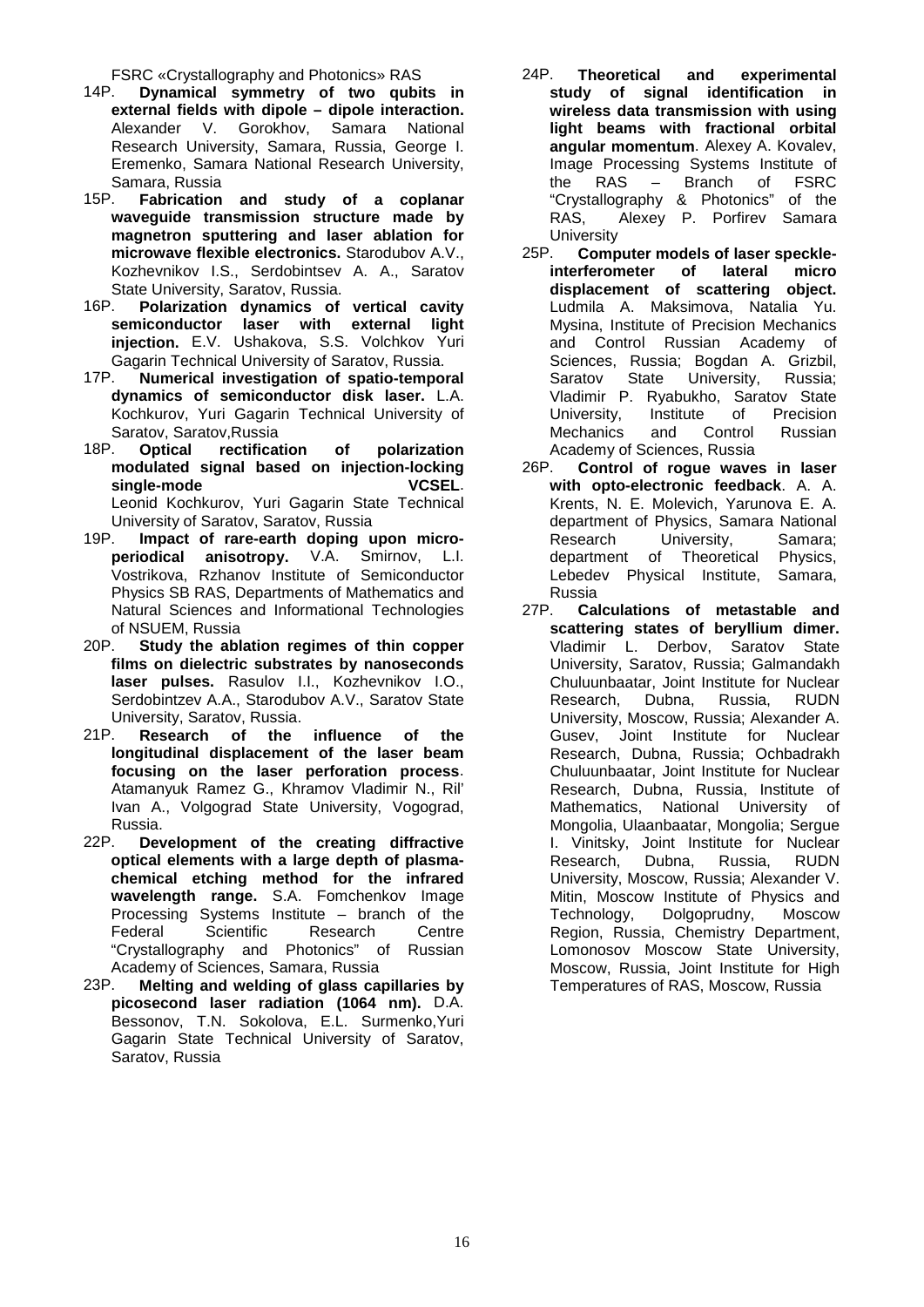### **Conference on Spectroscopy and Molecular Modeling XXI**

*Workshop Chairs:***Lev M. Babkov, Kirill V. Berezin,**Saratov State University (Russia)

*Secretary:* **Inna l. Plastun,**Saratov State TechnicalUniversity (Russia)

*International Program Committee:* **Lev M. Babkov***,* Saratov State University (Russia), **Lev A. Gribov**, Institute named by V. I. Vernadskyi RAS (Moscow, Russia), **Dmitry S. Umreiko**, Belarus State University (Minsk, Belorussia), **Nadezda A. Davydova**, Institute of Physics, NAS of Ukraine, **Tatiana G. Bourova**, Saratov State Pedagogical Institute (Russia), **Alexander V. Burenin**, Institute of Applied Physics RAS (Moscow, Russia), **Victor L. Furer**, Kazan Civil Engineer Academy (Russia), **Alexander V. Gorohov**, Samara State University (Russia)

#### **September 30, Wednesday**

#### **ORAL SESSION**

**SPECTROSCOPY**  *(Building 3, Room 34)* Chair: **Lev M. Babkov,** Saratov State University, Russia

#### **15.35-15.50**

#### **OPTICAL CLEARING OF HUMAN SKIN USING SOME DISACCHARIDES**

K.V. Berezin<sup>1</sup>, K.N. Dvoretskiy<sup>2</sup>, A.M. Likhter<sup>3</sup>, I.T. Shagautdinova $3$ 

1 Saratov State University, Saratov, Russia;

<sup>2</sup> Saratov State Medical University, Saratov, Russia;

<sup>3</sup>Astrahan State University, Astrahan, Russia

#### **15.50- 16.05**

#### **MOLECULAR DYNAMICS SIMULATION OF DIFFUSION COEFFICIENTS AND STRUCTURAL PROPERTIES OF MONO- AND POLLYETHYLENE GLYCOLS**

K.N. Dvoretskiy<sup>1</sup>, K.V. Berezin<sup>2</sup>, A.M. Likhter<sup>3</sup>, I.T. Shagautdinova<sup>3</sup>

1 Saratov State Medical University,

<sup>2</sup> Saratov State University, Saratov, Russia;

<sup>3</sup>Astrahan State University, Astrahan, Russia

#### **16.05–16.20 COMPTARISON OF SIGNAL CALIBRATION<br>IN PROBLEM OF RAMAN METHOD IN PROBLEM SPECTROSCOPY** *interne***t**

N. Trifonov<sup>1,2</sup>, A. Efitorov<sup>1</sup>, S. Burikov<sup>1,2</sup>, T.  $\overline{\text{Dolenko}^{1,2}}$ , K. Laptinsky<sup>1</sup> and S.Dolenko<sup>1</sup>.<br><sup>1</sup>D.V. Skebeltevn lastitute of Nuclear Bhyg

<sup>1</sup>D.V. Skobeltsyn Institute of Nuclear Physics, M.V. Lomonosov Moscow State University, Moscow, Russia;

<sup>2</sup>Physical Department, M.V. Lomonosov Moscow State University, Moscow, Russia

#### **16.20–16.35**

#### **MECHANISM OF THE INTERACTION OF CARBON DOTS WITH ENVIRONMENTAL MOLECULES IN AQUEOUS SUSPENSIONS**  *interne***t**

G. Chugreeva<sup>1</sup>, K.A. Laptinsky<sup>1,2</sup>, S.A. Burikov<sup>1,2</sup>, A.E. Tomskaya<sup>3</sup>, T.A. Dolenko<sup>1,2</sup>

<sup>1</sup> Faculty of Physics, Lomonosov Moscow State University, Russia;

<sup>2</sup>Skobeltsyn Institute of Nuclear Physics, Lomonosov Moscow State University, Russia; <sup>3</sup>North-Eastern Federal University, Yakutsk, Russia

#### **16.35– 16.50**

#### **MOLECULAR MECHANISMS OF METAL NANOPARTICLES BACTERIAL SYNTHESIS**

I.L. Plastun, A. A. Zakharov, A. A. Naumov Saratov State Technical University, Saratov, Russia

#### **16.50– 17.05**

**MOLECULAR MODELING OF METAL SALTS AND FLAGELLIN INTERACTION DURING THE FORMATION OF SILVER SULPHIDE NANOPARTICLES**

A. Zakharov, I. Plastun, A. Naumov A. Bokarev Saratov State Technical University, Saratov, Russia

### **17.05– 17.20**

**OF RESILIENCE OF**<br>WORK SOLUTION OF **NEURALNETWORK SOLUTION OF INVERSE PROBLEM BASED ON**<br>N OF OPTICAL **INTEGRATION SPECTROSCOPIC METHODS TO NOISE IN DATA** *interne***t**  $1.1$ saev<sup>1</sup>, O.Sarmanova<sup>1,2</sup>, S.Burikov<sup>1,2</sup>,  $\overline{T}$ .Dolenko<sup>1,2</sup>, K. Laptinskiy<sup>1</sup>, N. Trifonov<sup>1,2</sup>,

S. Dolenko<sup>1</sup><br><sup>1</sup>D.V. Skob

<sup>1</sup>D.V. Skobeltsyn Institute of Nuclear Physics, M.V. Lomonosov Moscow State University, Russia;

<sup>2</sup> Faculty of Physics, Moscow State University, Russia

**17.20–17.35**

**MICROENVIRONMENTAL EFFECT ON NADH POLARIZED FLUORESCENCE STUDIED BY ULTRAFAST SPECTROSCOPY** *interne***t**

<u>I.A.Gorbunova<sup>1</sup>,</u> M.E.Sasin<sup>1</sup> , J. Rubayo-Soneirad<sup>2</sup>, O. S. Vasyutinskii<sup>1</sup>

<sup>1</sup>loffe Institute, Saint-Petersburg, Russia;<br><sup>2</sup>leSTEC University of Hovena Hovena Cube  $2$ InSTEC, University of Havana, Havana, Cuba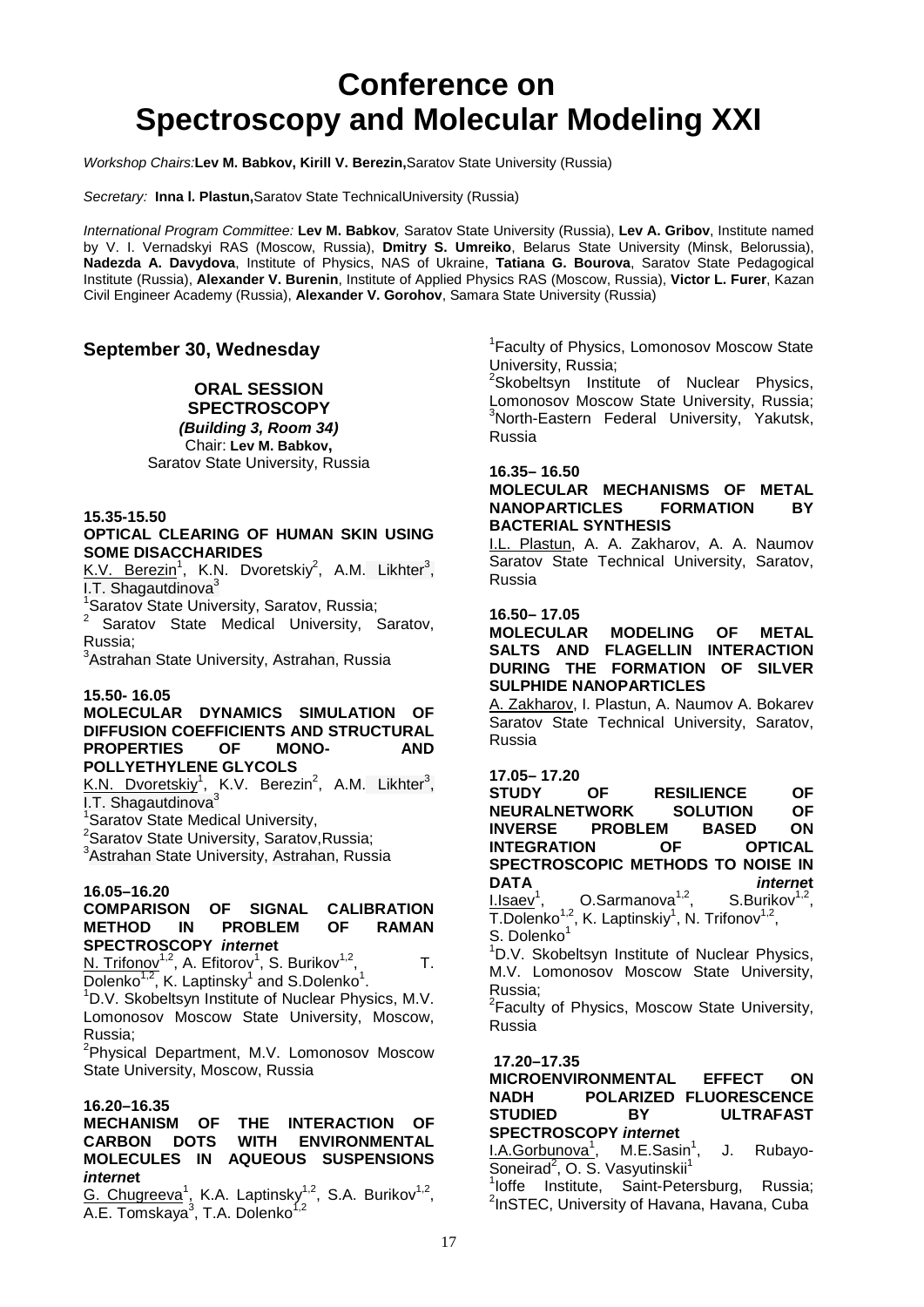#### **CALCULATION OF THE INTERNAL CONVERSION RATE OF PORPHINE ELECTRONIC EXCITATION IN THE FIRST ELECTRON- EXCITED STATE**

<u>V.V. Nechaev</u><sup>1</sup>, K.N. Dvoretskiy<sup>2</sup>, K.V. Berezin<sup>3</sup> 1 Saratov State Technical University, Saratov, Russia;

Saratov State Medical University, Saratov, Russia;

<sup>3</sup>Saratov State University, Saratov, Russia

**17.50 – 18.05** 

#### **DETERMINATION OF CONFOMATIONAL COMPOSITION OF PHENYLALANINE IN THE GAS PHASE**

<u>G. N. Ten<sup>1</sup>, N.E. Scherbakova<sup>2</sup></u>

<sup>1</sup>Saratov State University, Saratov, Russia; <sup>2</sup>Russian Research Anti-Plague Institute "Microbe", Saratov, Russia

#### **18.05 – 18.20**

#### **MODELING OF IR SPECTRA OF POLYETHYLENETEREPHTALATE**

 $G.N.$  Ten<sup>1</sup>, A.Yu. Gerasimenko<sup>2</sup>, M.S. Savelyev<sup>2</sup>,  $N.E.$  Scherbakova $3$ 

<sup>1</sup>Saratov State University, Saratov, Russia; <sup>2</sup>Institute of Biomedical Systems, National Research University of Electronic Technology; Institute of Bionic Technologies and Engineering, I.M. Sechenov First Moscow State Medical University, Moscow, Russia;

<sup>3</sup> Russian Research Anti-Plague Institute "Microbe", Saratov, Russia

#### **18.20 -18.35**

#### **INTERPRETATION OF IR SPECTRA OF TRIPHENYLPHOSPHITE BASED IN MOLECULAR MODELING**

I. Ivlieva-Peretokina<sup>1</sup>, L.Babkov<sup>1</sup>, N. Davydova<sup>2</sup>,<br><sup>1</sup>Saratov State University, Bussia: <sup>1</sup>Saratov State University, Russia;

 $2$ Institute of Physics NAS of Ukraine, Kyiv, Ukraine

### **18.35 -18.50**

#### **IR SPECTRA AND STRUCTURE OF SUPRAMOLECULAR DIAMOND-LIKE NANOPARTICLES WITH DRUGS AND BIOMOLECULES**

A. Bokarev, I. Plastun

Saratov State Technical University, Saratov, Russia

#### **October 1, Thursday**

#### **JOINT POSTER/INTERNET SESSION (Building 3, 3rd floor Hall)** Co-chairs: **Kirill V. Berezin, Lev M. Babkov,** Saratov State University, Russia **Internet presentations opened from 30.09.2020, 11:00**

#### **18.00-20.00**

#### 1S. **DETERMINATION OF CRITICAL CONCENTRATIONS ORGANIZATION OF ORGANIZATION OF SODIUM OCTANOATE IN AQUEOUS SOLUTIONS USING RAMAN SPECTROSCOPY**

- I.V. Plastinin, S.A. Burikov, T.A.<br>DolenkoMoscow State University, DolenkoMoscow State University, Moscow, Russia
- 2S. **MOLECULAR MODELING OF PROTEIN STRUCTURES AND METAL SALTS INTERACTION**
- A. Naumov, I.Plastun, A. Bokarev, A. Zakharov
- Saratov State Technical University, Saratov, Russia

#### 3S. **DETERMINATION OF MALE REPRODUCTIVE FUNCTION USING MICROSTRUCTURAL WAVEGUIDES**

P.A. Lepilin<sup>1</sup>, G.T. Sukhih<sup>2</sup>, J.S. Skibina<sup>1</sup>,

- A.A. Zanishevskaya<sup>1</sup>, A.A. Shuvalov<sup>1</sup>,
- N.O. Yanchuk<sup>1</sup>, A.Yu. Gryaznov<sup>1</sup>, A. Sysoeva<sup>3</sup>, N.P Makarova<sup>3</sup>, E.A. Kalinina<sup>3</sup>
- <sup>1</sup>International Research and Education Center "Structural Nanobiophotonics", Saratov, Russia;
- <sup>2</sup> Research Center for Obstetrics, Gynecology
- and Perinatology, Moscow, Russia;<br><sup>3</sup>ART Department, Research Cent Department, Research Center for Obstetrics, Gynecology and Perinatology, Ministry of Health of the Russian Federation,Moscow, Russia

#### 4S. **RAMAN SPECTRA OF SOME FLUOROQUINOLONES: A THEORETICAL**

**STUDI** 

A.V. Markin

- Saratov State University, Saratov, Russia
- 5S. **LUMINESCENCE QUENCHING OF UO2(II)ION BY ON 2,2'-**
	- **BIPYRIDILDICARBOXYLIC AMIDE** A. Kupaeva, A. Kharcheva, N. Borisova, A. Ivanov, S. Patsaeva
- Lomonosov Moscow State University, Moscow, Russia
- 6S**.LUMINESCENT PROPERTIES OF EUROPIUM COMPLEXES: THE INFLUENCE OF SOLVENTS AND pH**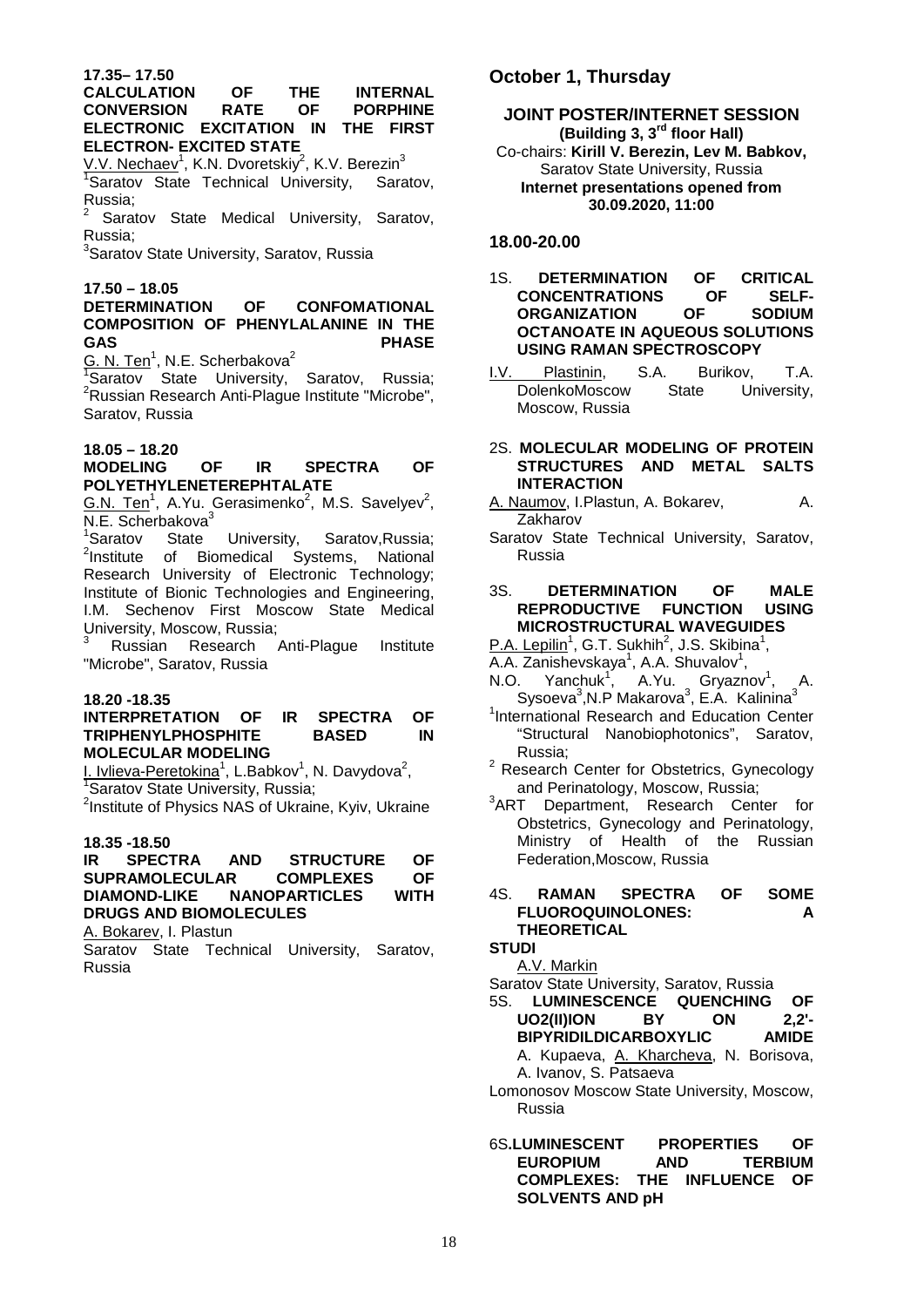Z.A., Charyshnikova, A.V. Kharcheva, A.V.Ivanov. O.K. Farat, N.E. Borisova, S.V. Patsaeva

Lomonosov Moscow State University, Moscow, Russia

- 7S. **THE EFFECT OF TEMPERATURE ON LUMINESCENT EUROPIUM COMPLEXES WITH N-HETEROCYCLIC LIGANDS**  D.A. Kharitonov, A.V. Kharcheva, N.E. Borisova, O.K. Farat, S.V. Patsaeva Lomonosov Moscow State University, Moscow,
- Russia
- 8S. **ELECTROSPECTRAL SYSTEMS BASED ON SURFACE-ENHANCED SPECTROSCOPY FOR BIOANALYSIS: A LITERATURE OVERVIEV** A.I. Danchuk, A. V. Markin

Saratov State University, Saratov, Russia

9S**. NMR SPECTROSCOPY IN STRUCTURE DETERMINATION OF A NUMBER OF POLYSUBSTITUTED THIAZOLOPYRIMIDINES**

A.A. Meshcheryakova, N.O. Vasilkova, E.S.Vasil'yeva, V.V. Sorokin, A.P. Kriven'ko Saratov State University, Saratov, Russia

- 10S.**VISUALISATION OF DETONATION NANODIAMONDS USING COHERENT ANTI-STOKES LIGHT SCATTERING SPECTROSCOPY**
- K.A. Laptinsky<sup>1,2</sup>, S.A. Burikov<sup>1,2</sup>, O.A. Shenderova<sup>3</sup>, T.A. Dolenko<sup>1,2</sup>
- <sup>1</sup>Skobeltsyn Institute of Nuclear Physics, Lomonosov Moscow State University, Russia; 2
- <sup>2</sup>Faculty of Physics, Lomonosov Moscow State University, Russia; 3
- $3$ Adamas Nanotechnologies, Inc, Raleigh, NC, USA

#### 11S.**DISSOLVED HUMIC SUBSTANCES AND FUNGAL METABOLITES CAN EXHIBIT SIMILAR FLUORESCENCE PROPERDIS**

E. Fedoseeva, S. Patsaeva, D. Khundzhua, E. Prudnikova, V.Terekhova Pirogov Medical University, Moskow, Russia

#### 12S. **MODELING OF STRUCTURE AND IR SPECTRA OF DIHYDROXYBENZOIC ACID ISOMERS**

D.S. Finashkin, L.M. Babkov

Saratov State University, Saratov, Russia

13S. **TWO-DIMENSIONALSPECTROSCOPY IN THEANALYSIS OF THE REACTION PRODUCTS OF 1,3-DIPOLAR CICLOADDITION OF SOME ZOMETHINE YLIDES AND (PYRROL-2-YL)PROPEN-2-ONESA**  S.V. Borisova, E.U. Kiseleva, V.V.Sorokin, I.N. Klochkova

#### 14S. **STRUCTUREAND VIBRATIONAL SPECTRUM** V.V. Nechaev<sup>1</sup>, K.N. Dvoretskiy<sup>2</sup>,

#### K.V. Berezin<sup>3</sup>

<sup>1</sup>Saratov State Technical University, Saratov,

Russia;<br><sup>2</sup>Saratov State Medical University, Saratov, Russia;

<sup>3</sup>Saratov State University, Saratov, Russia

- 15S. **INTERMOLECULAR NTERACTION AND IR SPECTRA OF BEHENIC ACID**  S.N. Firsunin<sup>1</sup>, L.M. Babkov<sup>1</sup>, T.V.  $\overline{\mathsf{Bez}$ rodna<sup>2</sup>, T.A. Gavrilko<sup>2</sup>, J. Baran<sup>3</sup>
- <sup>1</sup>Saratov State University, Saratov, Russia, <sup>2</sup>Institute of Physics, NAS of Ukraine,
- Kyiv, Ukraine<br><sup>3</sup>Institute of Low Temperatures and Structure Research, PAN, Wroclaw, Poland

#### 16S. **THE INFLUENCE OF THE STRUCTURE OF N-GETEROCYCLIC REAGENTS ON THE STABILITY CONSTANT OF F-ELEMETS COMPLEXES** T.Sumyanova, N.E. Borisova, A. Ivanjv,

G. Zakirova

Faculty of Chemistry, Lomonosov Moscow State University, Moscow, Russia

#### **INTERNET SESSION**

1SI. **APPLICATION FTIR SPECTROSCOPY FOR IDENTIFYING SYNTETIC AZODYES**

#### N.B. Shestopalova, Yu.A. Fomina

 Saratov State Medical University, Saratov, Russia

2SI. **STUDY OF COMPLEXATION REACTIONS BETWEEN SUBSTITUTED 1,10-PHENANTROLINE-2,9- DICARBOXAMIDE AND LANTHANIDE NITRATES**

D. Volkova, Ts. Sumyanova, N Borisova

Faculty of Chemistry, M.V. Lomonosov Moscow State University, Moscow, Russia

Saratov State University, Saratov, Russia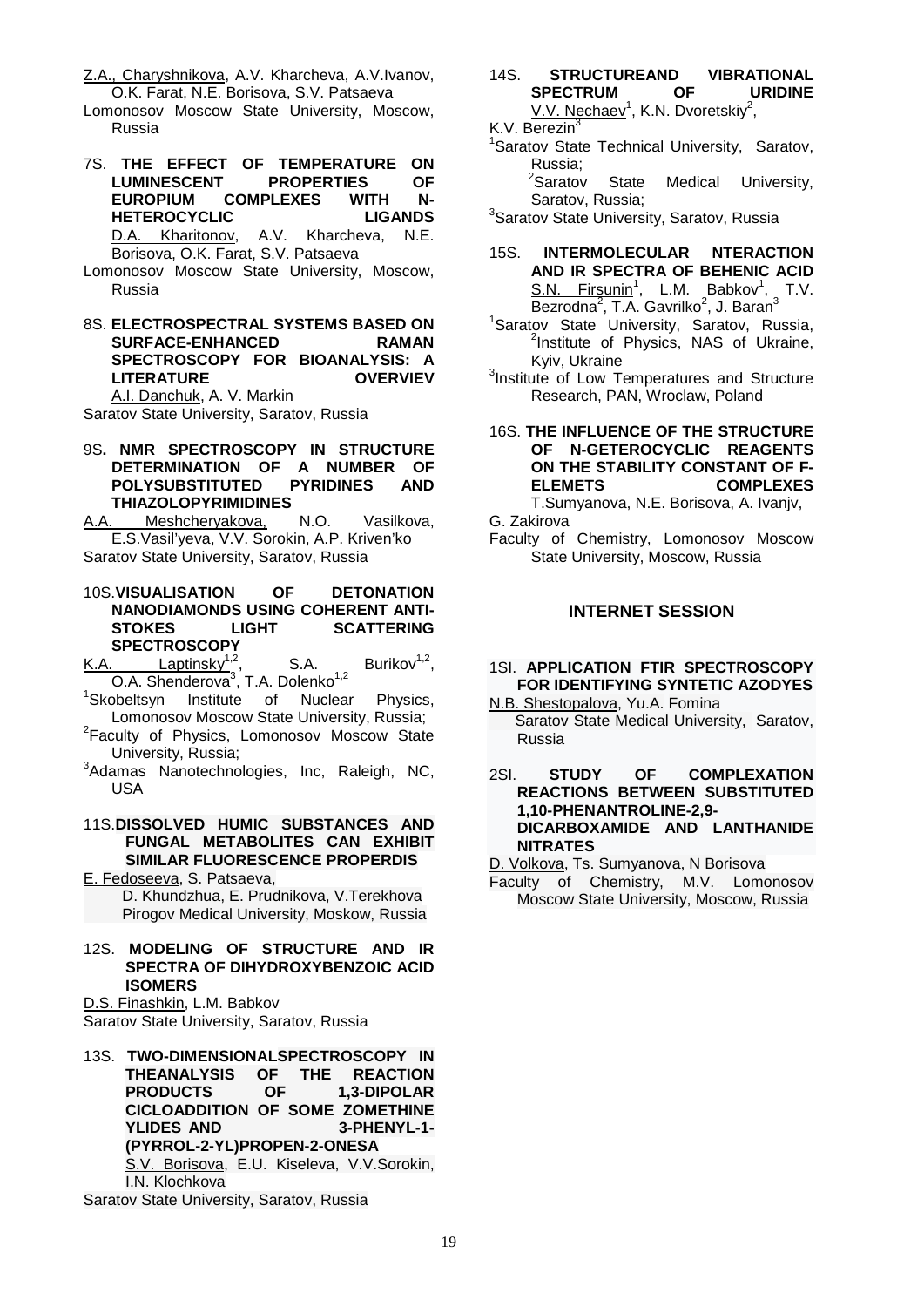### **Conference on Nanobiophotonics XVI**

*Chair*: **Nikolai G. Khlebtsov**, Institute of Biochemistry and Physiology of Plants and Microorganisms of the RAS, Saratov State University

*Secretary*: **Timofey E. Pylaev,** Institute of Biochemistry and Physiology of Plants and Microorganisms of the RAS, Saratov State Medical University, Agricultural Research Institute of South-East Region

*International Program Committee:* **Boris N. Khlebtsov**, Institute of Biochemistry and Physiology of Plants and Microorganisms of the RAS; **Dmitry Gorin**, SCOLTECH, Saratov State University; **Valery Tuchin**, Saratov State University; **Lev Dykman**, Institute of Biochemistry and Physiology of Plants and Microorganisms of the RAS; **Vladimir Bogatyrev**, Institute of Biochemistry and Physiology of Plants and Microorganisms of the RAS

#### **September 30, Wednesday**

#### **NANOBIOPHOTONICS JOINT INVITED/PLENARY SESSION**

**11.00 – 11.40 (plenary)**

#### **Nucleic acid & Au nanoparticle-based advanced functional biomaterials**

Timofey E. Pylaev IBPPM RAS, Saratov State Medical University, Agricultural Research Institute of South-East Region

#### **September 30, Wednesday**

#### **ORAL/INVITED SESSION NANOBIOPHOTONICS**

**(***Zoom link:* 

*[https://us02web.zoom.us/j/5920866414?pwd=cz](https://us02web.zoom.us/j/5920866414?pwd=czFTc2Q4Mkh0VkRPTnI0ZXZpZDQvdz09) [FTc2Q4Mkh0VkRPTnI0ZXZpZDQvdz09](https://us02web.zoom.us/j/5920866414?pwd=czFTc2Q4Mkh0VkRPTnI0ZXZpZDQvdz09) Conference ID: 592 086 6414***)**

Chair: **Nikolai G. Khlebtsov,** IBPPM RAS, Saratov State University, Russia

#### **15.00 – 15.20 (Invited)**

#### **Plasmonic particles for integration in functional materials and devices**

Fulvio Ratto<sup>1</sup>, Sonia Centi<sup>1</sup>, Lucia Cavigli<sup>1</sup>, Boris  $K$ hlebtsov<sup>2</sup>, Claudio Sangregorio<sup>3</sup>, Nikolai Khlebtsov<sup>2</sup>, Roberto Pini<sup>1</sup>, <sup>1</sup>Istituto di Fisica Applicata Nello Carrara, Consiglio Nazionale delle Ricerche, Fiorentino, Italy, <sup>2</sup>IBPPM RAS, Saratov, Russia <sup>3</sup>Istituto di Chimica dei Composti Organo Metallici, Consiglio Nazionale delle Ricerche, Fiorentino, Italy

#### **15.20 – 15.35**

#### **Petal-like Gap-enhanced Raman Tags with a Controllable Structure**

Boris Khlebtsov, IBPPM RAS Andrey Burov, IBPPM RAS Daniil Bratashov, Saratov State University Roman Tumskiy, IBPPM RAS Nikolai Khlebtsov, IBPPM RAS, Saratov State University

#### **15.35 – 15.50**

**Influence of interactions of lanthanide-based nanocomplexes with surrounding molecules on the luminescent properties of nanoparticles in suspensions**

Fedyanina<sup>1</sup>, S. Burikov<sup>1</sup>, O. Sarmanova<sup>1</sup>, S.V.  $Kuznetsov<sup>2</sup>$ , T. Dolenko<sup>1</sup>, <sup>1</sup>Moscow State University, Department of Physics, Moscow, Russia (2) - Prokhorov General Physics Institute of the Russian Academy of Sciences, Moscow, Russia

#### **15.50 – 16.05**

#### **Preparation Cd-free quantum dots and their optical properties**

Tatiana S. Ponomaryova, Anastasiya S. Novikova, Irina Yu. Goryacheva, Saratov State University, Saratov, Russia

#### **16.05 – 16.20**

#### **Excitation of localized graphene plasmons by aperiodic self-assembled arrays of metallic antennas**

 $V.$  Kaydashev<sup>1</sup>, B. Khlebtsov<sup>2</sup>, A. Miakonkikh<sup>3</sup>, E.  $\overline{\mathsf{Z}}$ hukova<sup>1</sup>, S. Zhukov<sup>1</sup> D. Mylnikov $1$ , , I. Domaratskiy<sup>1</sup> and D. Svintsov<sup>1</sup>.<sup>1</sup> <sup>1</sup>Center for Photonics and 2D Materials, Moscow Institute of Physics and Technology (MIPT), Russia, <sup>2</sup>IBPPM RAS, Saratov, Russia, <sup>3</sup>Valiev Institute of Physics and Technology RAS, Moscow, Russia

#### **16.20 – 16.35**

#### **Fluorescent Nanosensor for pH and Temperature Measurements Based on Carbon Dots**

M.Yu. Khmeleva1, O.E. Sarmanova1,2, K.A. Laptinskiy1,2, S.A. Burikov1,2, S.A. Dolenko2, A.E. Tomskaya3, T.A. Dolenko1,2 1 Faculty of Physics, Lomonosov Moscow State University, Russia 2 Skobeltsyn Institute of Nuclear Physics, Lomonosov Moscow State University, Russia 3 North-Eastern Federal University, Yakutsk, Russia

#### **16.35 – 16.50**

**Ultrasensitive cardiac Troponin-T Sensing by a single molecules counting method**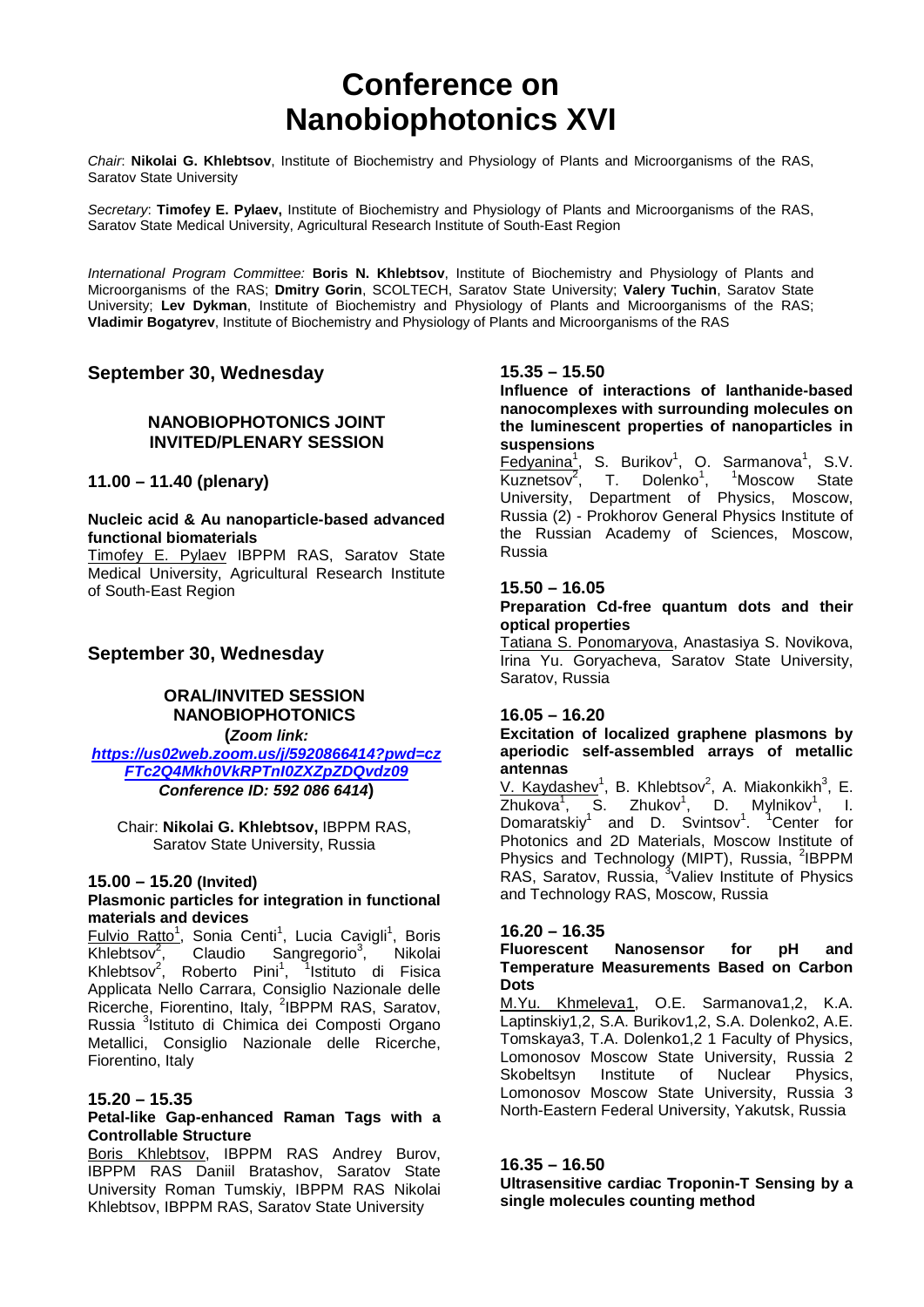Pavel N. Melentiev,†,‡; Lina V. Son,⊥,#; Denis S. Kudryavtsev,⊥; Igor E. Kasheverov,⊥; Victor I. Tsetlin,⊥; Rinat O. Esenaliev,§; Victor I. Balykin†,‡; †Institute of Spectroscopy RAS, Moscow Russia ‡National Research University, Higher School of Economics, Moscow, Russia ⊥Shemyakin-Ovchinnikov Institute of Bioorganic Chemistry of the RAS, Moscow, Russia # Moscow Institute of Physics and Technology, Dolgoprudny, Russia §The University of Texas Medical Branch, USA

#### **16.50 – 17.05** photoacoustics meets **fluorescence**

Julijana Cvjetinovic<sup>1</sup>, Dmitry Gorin<sup>1</sup> , Alexey  $S$ alimon<sup>1</sup>, Alexander Korsunsky<sup>2</sup>, **Marina** Novoselova<sup>1</sup>, Philipp Sapozhnikov<sup>3</sup>, Olga Kalinina<sup>4</sup>, Evgeny Shirshin<sup>1,4</sup>, Alexey Yashchenok<sup>1</sup>, Evgeny Shirshin'<sup>,</sup>", Alexey Yashchenok',<br><sup>1</sup>Skolkovo Institute of Science and Technology, Moscow, Russia, <sup>2</sup>Department of Engineering Science, University of Oxford, Oxford, United Kingdom, <sup>3</sup>Shirshov Institute of Oceanology of Russian Academy of Sciences, Moscow, Russia, 4 Lomonosov Moscow State University, Moscow, Russia

#### **17.05 – 17.20**

#### **Functionalized Microstructured Optical Fibers in Biophotonics**

Timur Ermatov, Skoltech Julia S. Skibina, SPE LLC Nanostructured Glass Technology Roman E. Noskov, Tel Aviv University Valery V. Tuchin, Saratov State University, Tomsk State University, Institute of Precision Mechanics and Control of the Russian Academy of Sciences Dmitry A. Gorin, **Skoltech** 

#### **17.20 – 17.35**

#### **Bimodal fluorescence and optoacoustic contrast agent based on the self-quenching of indocyanine green**

Maksim D. Mokrousov, Skolkovo Institute of Science and Technology Marina V. Novoselova, Skolkovo Institute of Science and Technology Jackie Nolan, University of Arkansas for Medical Sciences Walter Harrington, University of Arkansas for Medical Sciences Polina Rudakovskaya, Skolkovo Institute of Science and Technology Daniil N. Bratashov, Saratov State University Ekaterina I. Galanzha, University of Arkansas for Medical Sciences, Saratov State University Juan Pablo Fuenzalida-Werner, Institute of Biological and Medical Imaging (IBMI) Boris P. Yakimov, Lomonosov Moscow State University Gleb Nazarikov, Skolkovo Institute of Science and Technology Vladimir P. Drachev, Skolkovo Institute of Science and Technology, University of North Texas Evgeny A. Shirshin, Lomonosov Moscow State University, Institute of Spectroscopy of the Russian Academy of Sciences Vasilis Ntziachristos, Institute of Biological and Medical

Imaging (IBMI), Chair of Biological Imaging and<br>Center for Translational Cancer Research Translational Cancer Research (TranslaTUM) Andre C. Stiel, Institute of Biological and Medical Imaging (IBMI) Vladimir P. Zharov, University of Arkansas for Medical Sciences, Saratov State University Dmitry A. Gorin, Skolkovo Institute of Science and Technology

#### **17.35 – 17.50**

**Getting things back from the bloodflow: flow cytometer and magnetic sorter foe detection and extraction of objects from undiluted blood.**  $D.N.$  Bratashov<sup>1</sup>, R.A. Verkhovskii<sup>1</sup>, O.A.  $\overline{\text{S}}$ indeeva<sup>1,2</sup>, A.A. Kozlova<sup>1</sup>, I.O. Kozhevnikov<sup>1</sup>, E.S. Prikhozhdenko<sup>1</sup>, O.A. Mayorova<sup>1</sup>, O.V. Grishin<sup>1</sup>,  $M.A.$  Makarkin<sup>1</sup>. A.V. Ermakov<sup>1</sup>, , A.S. Abdurashitov<sup>2</sup>, <sup>1</sup>Saratov State University, Saratov, Russia, <sup>2</sup>Skolkovo Institute of Science and Technology, Moscow, Russia

#### **17.50 – 18.05**

**In vitro study of exosome secretion rate by nanoparticle tracking analysis**

A.Merdalimova, V.Chernyshev, R. Chuprov-Netochin, D.Gorin, Skolkovo Institute of Science and Technology, Moscow, Russia

#### **18.05 – 18.20**

**Effectivity and safety studying of microcapsules intra-arterial delivery in the kidney by the optical monitoring of hemodynamic**

Olga A. Sindeeva‡,†, Arkady S. Abdurashitov‡, Ekaterina S. Prikhozhdenko†, Oksana A. Mayorova†, Olga I. Gusliakova†, Natalia A. Shushunova†, Valentina O. Plastun†, Valery V. Tuchin† and Gleb B. Sukhorukov‡,# ‡Skolkovo Institute of Science and Technology, Russia. †Saratov State University, Russia. #School of Engineering and Materials Science, Queen Mary University of London, United Kingdom.

#### **18.20 – 18.35**

**Visualization of mechanisms of kidney cancer A498 cell death under the influence of combined therapy of** *Gratīola officinālis* **extract and cyclophosphamide using the effect of fluorescence of ultrastructural cell components** A.M. Mylnikov, N.A. Navoloki, D.A. Mudrak, N.V. Polukonova, G.N. Maslyakova, Saratov State Medical University n.a. V.I. Razumosky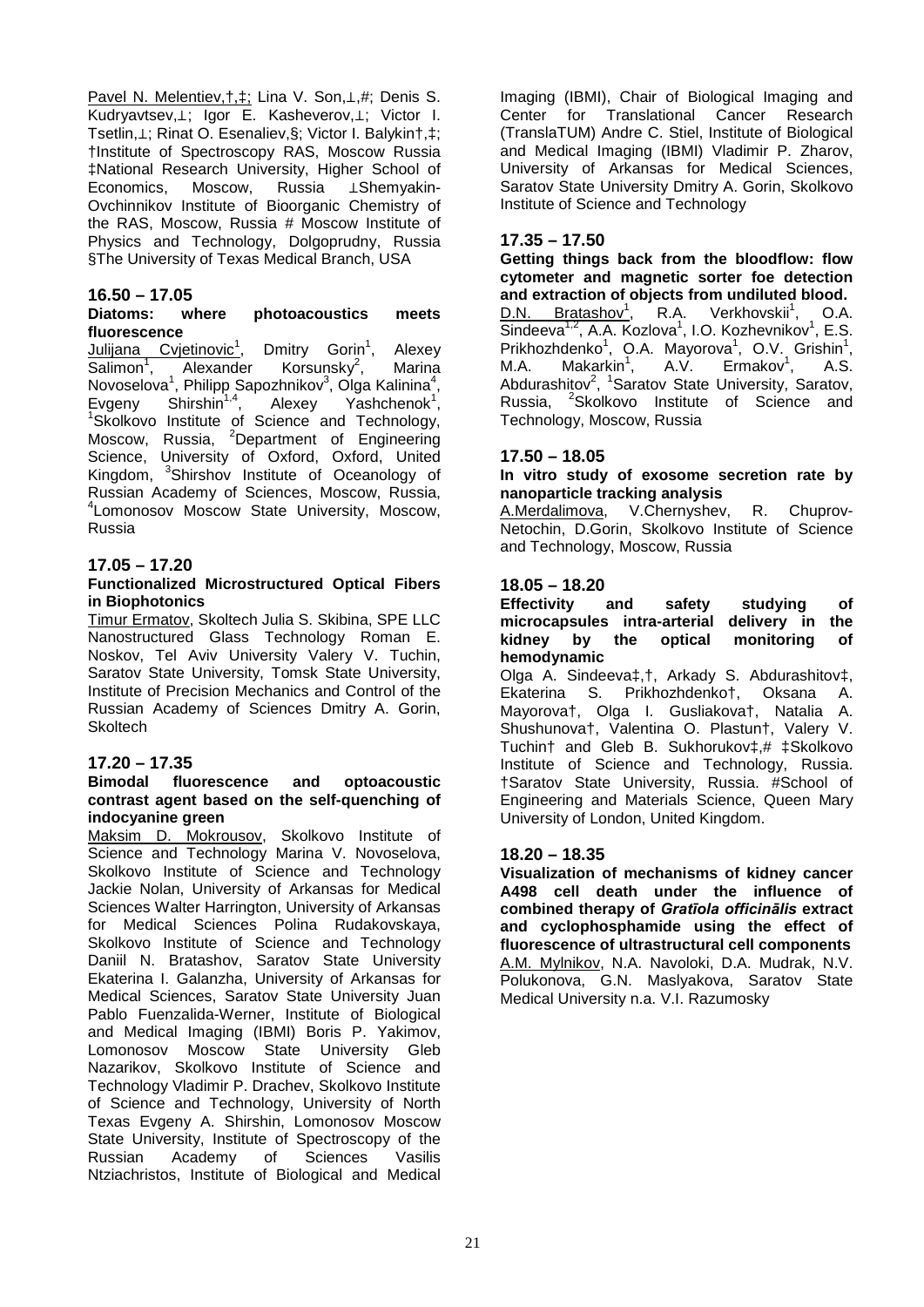#### **September 26, Thursday**

#### **JOINT POSTER/INTERNET SESSION AND INTERNET DISCUSSION** *(Building 3, 3rd floor Hall)*

Chair (N): **Timofey E. Pylaev**, IBPPM RAS, Saratov, Russia

#### **18.00 – 20.00**

**1. Synthesis of luminescent gold nanoclusters** Regina O. Rashchevskaya, Alina A. Kokorina and Irina Yu. Goryacheva

**2. Enhanced photo- and thermo stability of Au nanorods conjugated with small thiols** Sonia Centi, Istituto di Fisica Applicata `Nello Carrara', Italy Lucia Cavigli, Istituto di Fisica Applicata `Nello Carrara', Italy Claudia Borri, Istituto di Fisica Applicata `Nello Carrara', Italy Alessio Milanesi, Istituto di Fisica Applicata `Nello Carrara', Italy Martina Banchelli, Istituto di Fisica Applicata `Nello Carrara', Italy Sofia Chioccioli, Universita degli Studi di Firenze, Italy Boris Khlebtsov, IBPPM RAS Nikolai G.<br>Khlebtsov, IBPPM RAS, Saratov State IBPPM RAS, Saratov University Paolo Matteini, Istituto di Fisica Applicata `Nello Carrara', Italy Patrizia Bogani, Istituto di Fisica Applicata `Nello Carrara', Italy Fulvio Ratto, Istituto di Fisica Applicata `Nello Carrara', Italy Roberto Pini, Istituto di Fisica Applicata `Nello Carrara', Italy

**3. Synthesis of fluorescent nanonstructures based on L-aspartic acid with various additives** Vera V. Olomskaya, Saratov State University (Russia); Ekaterina A. Mordovina, Saratov State University (Russia); Irina Yu. Goryacheva, Saratov State University (Russia)

**4. Glauconite-based antibacterial composites with copper nanoparticles** Selifonova E.I., Chernova R.K., Rusanova T.Yu., Serzhantov V.G., Naumova G.N., Cherdakova E.N., Venig S.B. Saratov State University, Russia

**5. The potential of gold nanoparticles for coronavirus diagnosis, treatment and prophylaxis** L.A. Dykman, S.A. Staroverov, A.S. Fomin, K.P. Gabalov, IBPPM RAS, Saratov, Russia

**6. Core type as a factor of gap-enhanced Raman tags SERS response** Andrey M. Burov, Boris N. Khlebtsov, Nikolai G. Khlebtsov, IBPPM RAS, Saratov, Russia

**7. Is it possible to reuse CTAB growth solution of gold nanorods?** Yuliya D. Gudova, Alexander A. Skaptsov Saratov State University, Saratov, Russia

**8. Antioxidant albumin-based nanocomposites containing sulforaphane drug and superoxide dismutase plasmid**  Vitaly Khanadeev, IBPPM RAS, Saratov, Russia, Saba Naqvi, National Institute of Pharmaceutical Education and Research, Raebareli, U.P India; Indian Institute of Technology Roorkee, Roorkee, India; Boris N. Khlebtsov, IBPPM RAS, Saratov, Russia Nikolai G. Khlebtsov, IBPPM RAS, Saratov, Russia; Gopinath Packirisamy, National Institute of Pharmaceutical Education and Research, Raebareli, U.P India; Indian Institute of Technology Roorkee, Roorkee, India

**9. Photothermal properties of strongly**  coupled Au nanopillars **P. Timoshenko<sup>1</sup>**, V. Kaydashev<sup>2</sup> <sup>1</sup>Southern Federal University, Rostov-on-Don, Russia <sup>2</sup>Moscow Institute of Physics and Technology (MIPT), Dolgoprudny, Russia

**10. Prospective strategies for enhanced intra- and transdermal delivery of antifungal drugs** Ekaterina V. Lengert, Saratov State University, Saratov Russia Ekaterina E. Talnikova, Saratov State Medical University, Saratov Russia, Roman A. Verkhovskii, Saratov State University, Saratov Russia Mariia S. Saveleva, Saratov State University, Saratov, Russia Valery V. Tuchin, Saratov State University, Saratov, Russia; Tomsk State University, Tomsk, Russia; Institute of Precision Mechanics and Control of the Russian Academy of Sciences, Saratov, Russia Yulia I. Svenskaya Saratov State University, Saratov, Russia

11. Mesoporous CaCO<sub>3</sub> vaterite **microparticles with polyelectrolyte coatings for transdermal drug delivery** Mariia Saveleva, Ekaterina Lengert, Roman<br>Verkhovskii, Anton Pavlov, and Yulia Verkhovskii, Anton Pavlov, and Svenskaya Saratov State University, Saratov, Russia

**12. A novel technology for conductive scaffolds** Ekaterina V. Lengert, Ilya O. Kozhevnikov, Alexey A. Serdobintcsev, Anton M. Pavlov Saratov State University, Saratov, Russia

**13. In vivo MRI imaging of submicron polyelectrolyte capsules loaded with magnetite nanoparticles under magnetic navigation** Yulia Svenskaya, Sararov State University, Russia Anastasiia Kozlova, Saratov State University, Russia Francesca Garello, University of Turin, Italy Ekaterina Lengert, Sararov State University, Russia Enzo Terreno, University of Turin, Italy Dmitry Gorin, Skolkovo Institute of Science and Technology, Russia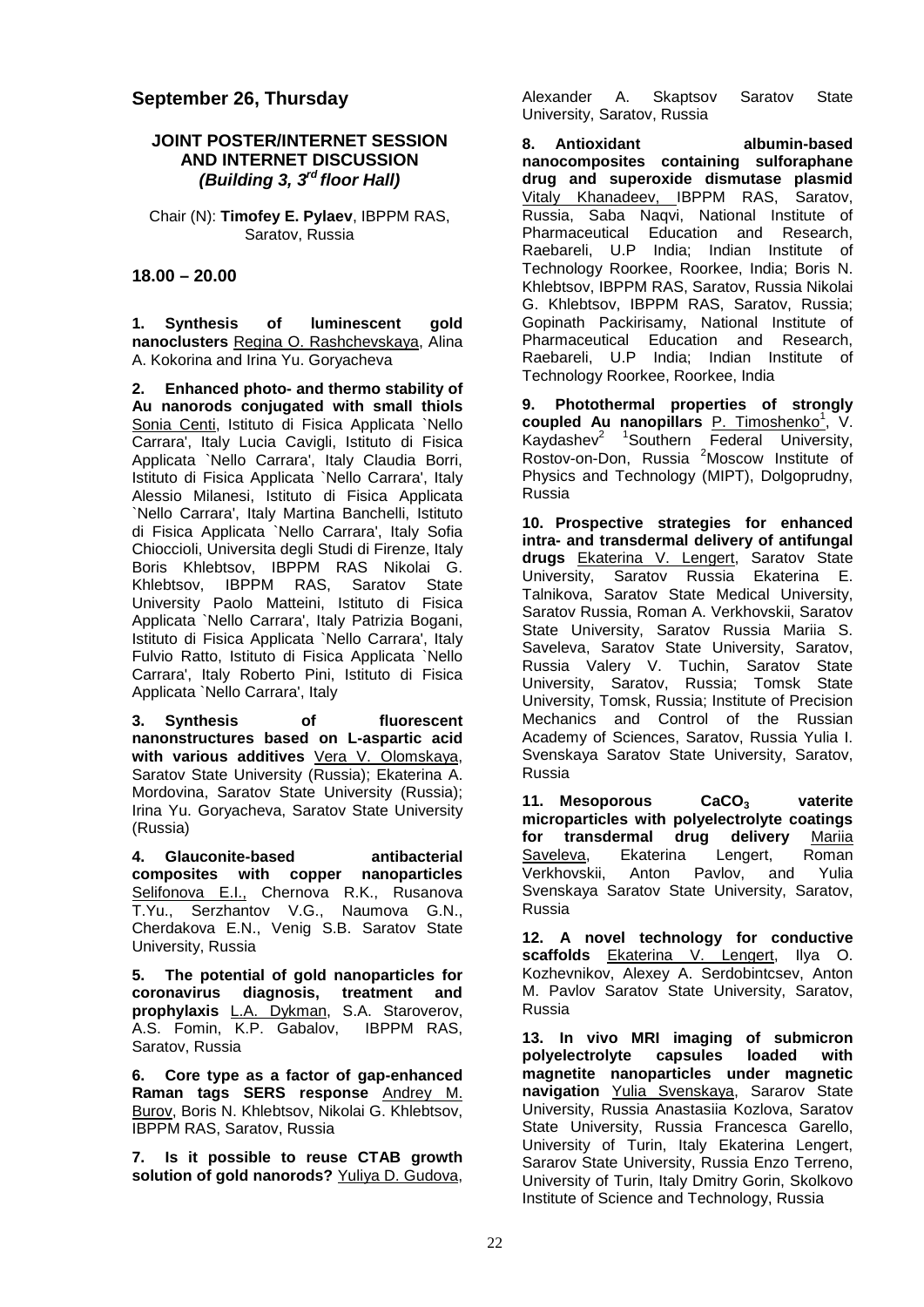**14. Particulate System for Efficient Non-Invasive Transdermal Drug Delivery** Yulia Svenskaya<sup>1</sup>, Ekaterina Lengert<sup>1</sup>, Ekaterina Talnikova<sup>2</sup>, Mariia Saveleva<sup>1</sup>,<br>Georgy Terentyu , Roman Verkhovskii<sup>1</sup>. Terentyuk $1$ . , Elina Genina1, Valery  $Tuchin<sup>1</sup>$ ,  $1$ <sup>1</sup>Sararov State University, Russia, <sup>2</sup>Saratov State Medical University, Russia

**15. Some steps in the development of an immunochromatographic test to quantify cortisol in human salivary fluid**. Elizaveta V. Panfilova, IBPPM RAS, Saratov, Russia

**16. Freezing-induced loading of inorganic nanoparticles into porous mineral matrices** P.A. Demina Saratov State University, Saratov, Russia, T.V. Bukreeva Shubnikov Institute of Crystallography of Federal Scientific Research Centre "Crystallography and Photonics" RAS, Moscow, Russia National Research Center "Kurchatov Institute", Moscow, Russia M.V. Lomova Saratov State University, Saratov Russia

**17. Preferential accumulation of carriers in the target organ after delivery via the renal artery** Ekaterina S. Prikhozhdenko (Saratov State University, 83 Astrakhanskaya str., Saratov 410012, Russia) Olga I. Gusliakova (Saratov State University, 83 Astrakhanskaya str., Saratov 410012, Russia) Oksana A. Mayorova (Saratov State University, 83 Astrakhanskaya str., Saratov 410012, Russia) Natalia A. Shushunova (Saratov State University, 83 Astrakhanskaya str., Saratov 410012, Russia) Arkady S. Abdurashitov (Skolkovo Institute of Science and Technology, Skolkovo Innovation Center, Building 3, Moscow, 143026, Russia) Dmitry A. Gorin (Skolkovo Institute of Science and Technology, Skolkovo Innovation Center, Building 3, Moscow, 143026, Russia) Gleb B. Sukhorukov (Skolkovo Institute of Science and Technology, Skolkovo Innovation Center, Building 3, Moscow, 143026, Russia; School of Engineering and Materials Science, Queen Mary University of London, Mile End, Eng, 215, London E1 4NS, United Kingdom) Olga A. Sindeeva (Skolkovo Institute of Science and Technology, Skolkovo Innovation Center, Building 3, Moscow, 143026, Russia; Saratov

State University, 83 Astrakhanskaya str., Saratov 410012, Russia)

**18. Synthesis of molecularly imprinted polymers for enzymes** Presnyakov K. U. (Saratov State University, Institute of Chemistry) Pidenko P.S. (Saratov State University, Institute of Chemistry) Burmistrova N.A. (Saratov State University, Institute of Chemistry)

**19. MRI contrast control of submicron carriers loaded with magnetite nanoparticles** Anastasiia A. Kozlova 1, Sergey V. German 2,3, Vsevolod S. Atkin 1, Victor V. Zyev 4, Maxwell Astle 5, Daniil N. Bratashov 1, Yulia I. Svenskaya 1 and Dmitry A. Gorin 3 1 Saratov State University, Saratov, Russia 2 Institute of Spectroscopy of the Russian Academy of Sciences (ISAN), Troitsk, Russia 3 Skolkovo Institute of Science and Technology, Skolkovo Innovation Center, Moscow, Russia 4 Saratov State Medical University, Saratov, Russia 5 School of Chemistry, University of Nottingham, University Park, NG7 2RD, UK

**20. Impact of new formulation on mechanical functions of the lungs and their interaction with cells of the immune system after intrapulmonary administration** Olga I. Gusliakova†, Elena N. Atochina-Vasserman‡, Elena Abramova#, Andrew J. Gow# †Saratov State University, Saratov, Russia. ‡ University of Pennsylvania, Philadelphia, United States of America. # Rutgers University, Piscataway, New Jersey, United States of America.

**21. Theoretical model of magnetic nanoparticles under the influence of the magnetic field** Samia Salem1, 2, Valery Tuchin1, 3, 4, 5 1Department of Optics and Biophotonics, Saratov State University, Saratov 410012, Russia 2Department of Physics, Faculty of Science, Benha University, Egypt 3Interdisciplinary Laboratory of Biophotonics, Tomsk State University, Tomsk 634050, Russia 4Laboratory of Molecular Imaging, Bach Institute of Biochemistry, Research Center of Biotechnology of the Russian Academy of Sciences, Moscow 119071, Russia 5Institute of Precision Mechanics and Control of the Russian Academy of Sciences, Saratov 410028, Russia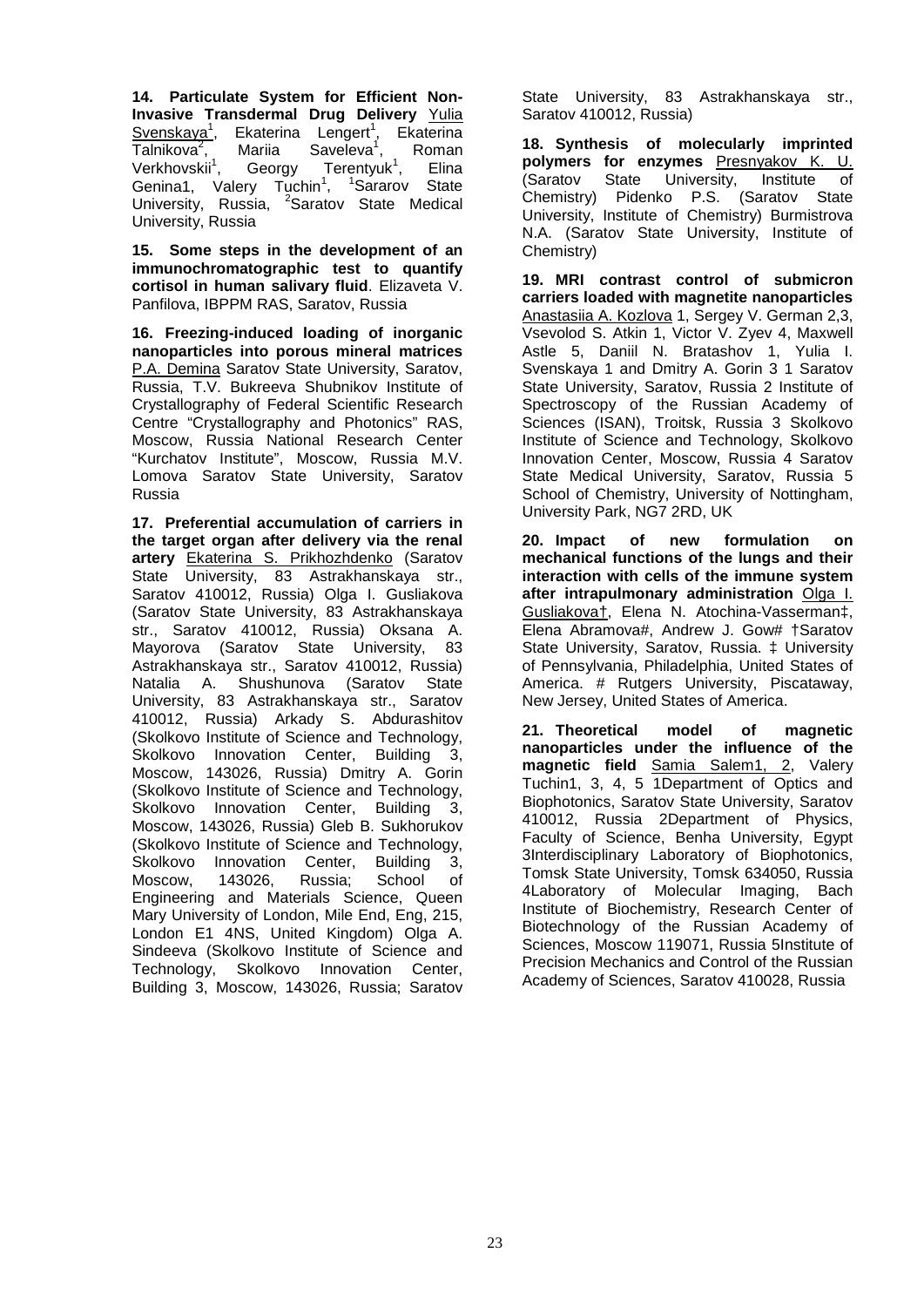### **Workshop on Microscopy and Low-Coherence Methods XIII**

*Co-chairs*: **Kirill V. Larin**, Department of Biomedical Engineering, University of Houston, Houston, USA

*Secretary:***Georgy G. Akchurin,** Saratov State University (Russia), Institute of PrecisionMechanics and Control RAS

*International Program Committee:***Shoude Chang**, National Research Council (Canada); **Mary Dickinson**, Baylor College of Medicine (USA); **Christoph K. Hitzenberger**, University of Vienna (Austria); **Igor V. Meglinski**, University of Oulu (Finland), Saratov State University (Russia); **Valery V. Tuchin**, Saratov State University (Russia).

#### **October 1, Thursday**

#### **JOINT POSTER/INTERNET SESSION**

Chair (M): **Georgy G. Akchurin**; Saratov State University (Russia),Institute of Precision Mechanics and Control RAS

#### **18.30-20.00**

#### **1M**. **Towards open platform for laser scanning confocal microscopy**

**Vasiliy B. Ageev**, Ivan V. FedosovDepartment of optics and biophotonics, Saratov State University,Saratov, Russia

**2M**. **Instantaneous interference images and the manifestation of the spatial coherence of light with wide frequency and angular spectra in an interference experiment**

**Ludmila A. Maksimova**,Natalia Yu. Mysina, Vladimir P. Ryabukho State University, Institute of Precision Mechanics and Control Russian Academy of Sciences, Russia

**3M**.**Influence of ultrasound parameters of the therapeutic frequency range on the optical and thermophysical properties of human skin and on the efficiency of immersion optical clearing in vivo**

**Yuriy I. Surkov**, Isabella A. Serebryakova, Aleksey N. Bashkatov, Valery V. Tuchin, Vladimir Zharov and Elina A. Genina Saratov National Research State University, Saratov, Russia, National Research Tomsk State University, Tomsk, Russia, Institute of Precision Mechanics and Control of the Russian Academy of Sciences, Saratov, Russia, Arkansas Nanomedicine Center, University of Arkansas for Medical Sciences, Little Rock, AR USA

**4M.Longitudinal coherence in interference microscopy**

**Klychkova Daria,** Vladimir P. Ryabukho, Saratov State University;Institute of Precision Mechanics and Control, Russian Academy of Sciences, Russia

**5M. Information capacity and energetic efficiency of high-speed time-domain fullfield optical coherence tomography system Igor P. Gurov,** Maxim A. Volynsky, Nikita B. Margaryants, Aleksei PimenovITMO University, Saint Petersburg, Russia

#### **6M.Microstructure of titanium films formed by induction PVD on alumina ceramics**

**Marina A Fomina.**Alexander Aman,Andrey M. Zakharevich, Vladimir A. Koshuro Yuri Gagarin State Technical University of Saratov, Russia, Otto Vollmann GmbH & Co. KG, Germany,Saratov State University, Russia,

#### **7M.Researching of the structural and morphological characteristics of coatings based on metal-containing calcium phosphates**

**Olga A. Markelova,** Vladimir M.Taran, Sergey Ya. Pichkhidze Yuri Gagarin State Technical University of Saratov, Department of Materials Science and Biomedical Engineering

#### **8M.Evaluation of low-coherence interference fringe parameters by the adaptive wiener filtering method**

**Igor P. Gurov,** Vlada O. Kapranova, Pavel S. Skakov, ITMO University, Saint Petersburg, Russia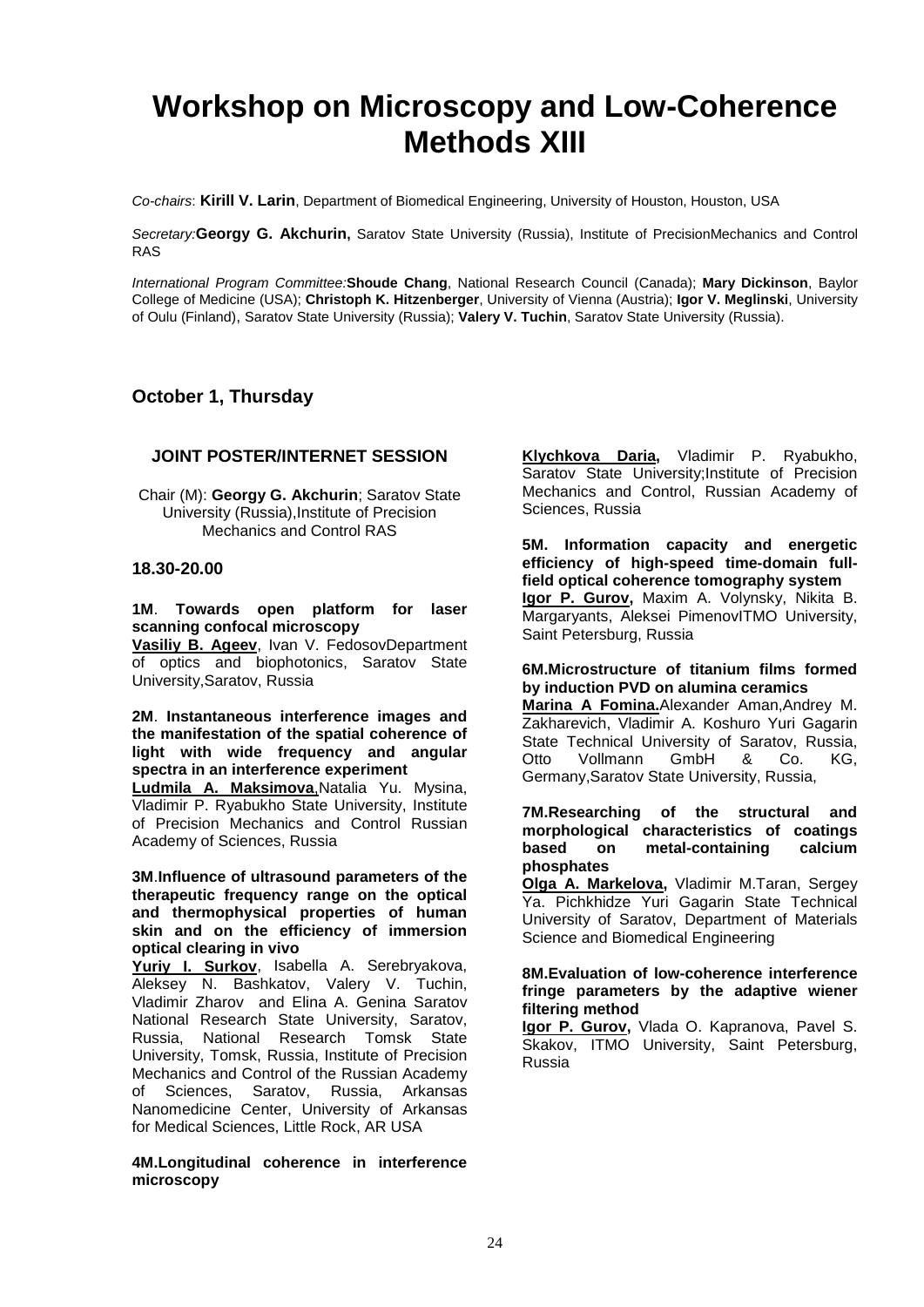#### **INTERNET REPORTS**

**1.Mechanical changes in cataract lenses assessed with optical coherence elastography Hongqiu Zhang**, Chen Wu, Manmohan Singh, SalavatR. Aglyamov, Kirill V. LarinUniversity of Houston, USA

#### **2.Heartbeat Optical Coherence Elastography: Utilizing Heartbeat to Measure Corneal Biomechanical Properties**

**Achuth Nair,** Manmohan Singh, Salavat R. Aglyamov, and Kirill V. LarinUniversity of Houston, USA

**3. Optical coherence angiography to evaluate concurrent changes in the fetal brain and maternal extremities due to maternal ethanol exposure**

**Raksha Raghunathan,** Chih-Hao Liu, Manmohan Singh, Rajesh C. Miranda, Kirill V. Larin University of Houston, USA

#### **4. Optical Coherence Elastography with Needle-based Piezoelectric-driven Probe**

**Harshdeep Singh Chawla**, Justin Rippy, Fernando Zvietcovich, Salavat R. Aglyamov and Kirill V. Larin Department of Biomedical Engineering, University of Houston, USA

#### **5. Ocular tissue biomechanics using Brillouin**  microscopy **elastography**

**Yogeshwari S Ambekar**, Manmohan Singh, Jitao Zhang, Achuth NairSalavat Aglyamov, Giuliano Scarcelli, Kirill V Larin, Fischell Department of Biomedical Engineering, University of Houston, USA, Department of Bioengineering, University of Maryland, College park, MD, USA

#### **6. Response of malignant tumor cells to photodynamic treatment assessed by means of digital holographic microscopy**

**Anna A. Zhikhoreva**, Andrey V. Belashov, Natalya A. Avdonkina, Irina A. Baldueva, Anna B. Danilova, Mark L. Gelfond, Tatyana L. Nekhaeva, Irina V. Semenova and Oleg S. Vasyutinskii Ioffe Institute, Russian Academy of Sciences, St. Petersburg, Russia, N.N. Petrov National Medical Research Center, Ministry of Health of Russia, St. Petersburg, Russia

#### **7.**

#### **Invited**

#### **Numerical simulation in optical coherence tomography as a tool for development of emerging oct-moda**

**Lev A. Matveev**, Alexander L. Matveyev, Alexander A. Moiseev, Alexander A. Sovetsky, Alexey A. ZykovInstitute of Applied Physics of the Russian Academy of Sciences, Russia

**8. Aberration determination in OCT imaging using phase gradient autofocus technique**

**Vasily Matkivsky**, Alexander Moiseev, Pavel Shilyagin, Gelikonov Institute of Applied Physics of the<br>Russian Academy of Sciences, Nizhny Russian Academy of Sciences, Novgorod, Russia

**9.Low-coherence interferometry system and its application for contactless profilometry and optical coherence tomography**

**Maxim A. Volynsky,**Igor P. Gurov, Nikita B. Margaryants ITMO University, Saint Petersburg, Russia

#### **10. Non-invasive assessment of fluid retention in tissues by direct measurements of capillary parameters using optical microscopy**

**Denis A. Davydov,** Boris P. Yakimov, Gleb S. Budylin, Victor V. Fadeev, Yury I. Gurfinkel, Evgeniy A. ShirshinDepartment of Physics of M.V. Lomonosov Moscow State University, Institute of spectroscopy of the Russian Academy of Science, Moscow, Russia

#### **INVITED INTERNET LECTURE**

**Optical coherence elastography and brilluioin spetrocopy for biomechaniocal mapping of tissues**

**Larin**Department of Biomedical Engineering, University of Houston, Houston, USA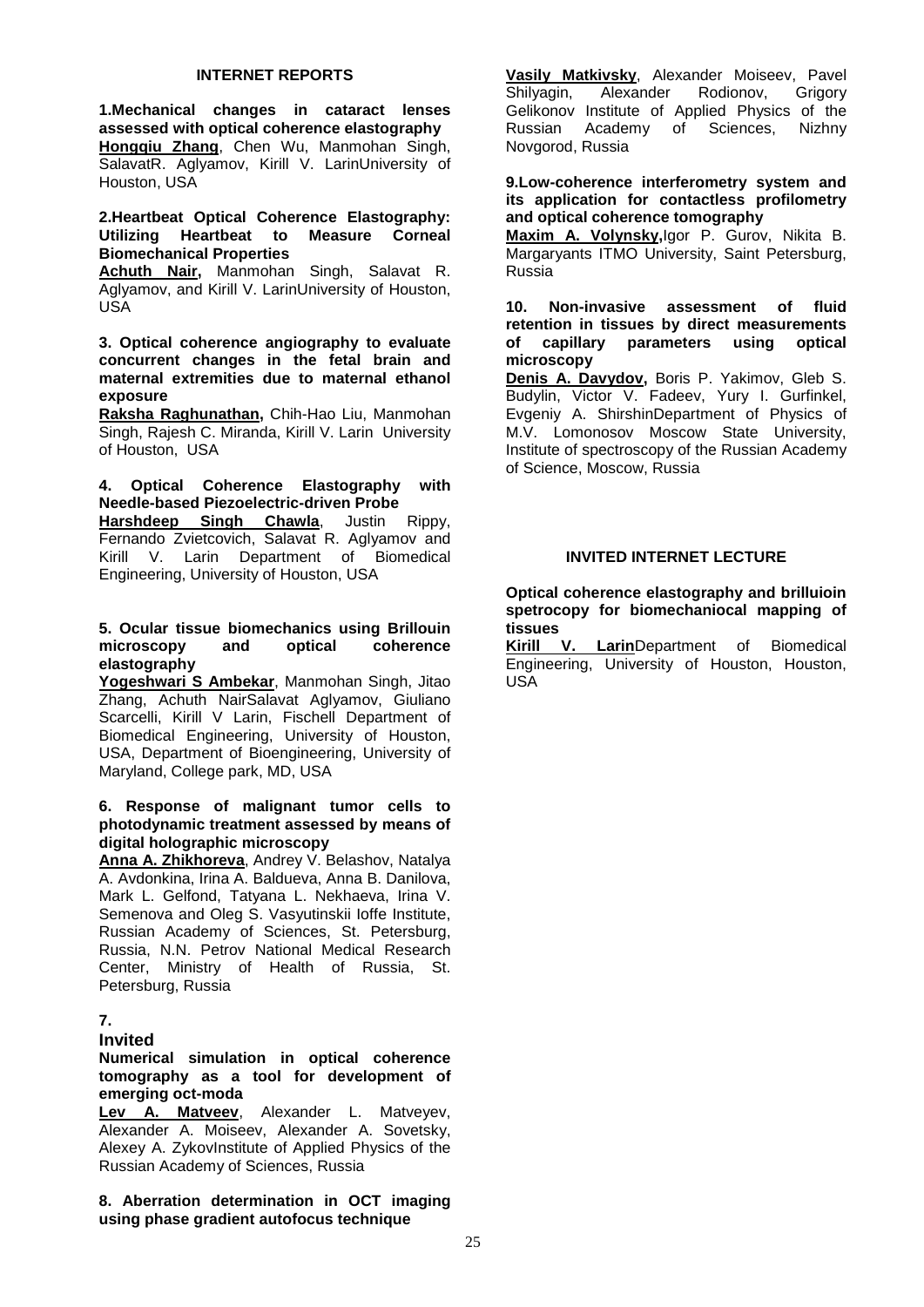### **Conference on Internet Biophotonics XIII**

*Chairs:* **Alexey N. Bashkatov**, Saratov State University, Saratov, Russia; National Research Tomsk State University, Tomsk, Russia; **Ivan V. Fedosov**, Saratov State University, Saratov, Russia; and **Valery V. Tuchin,** Saratov State University, Saratov, Russia; National Research Tomsk State University, Tomsk, Russia; Institute of Precision Mechanics and Control of the RAS, Russia

*Secretary:* **Daria K. Tuchina,** Saratov State University, Saratov, Russia; National Research Tomsk State University, Tomsk, Russia

*International Program Committee:* **Wei Chen**, University of Central Oklahoma (USA); **Cornelia Denz**, University of Münster (Germany); **Kishan Dholakia,** University of St. Andrews (UK); **Paul M.W. French**, Imperial College of Science, Technology and Medicine (UK); **Elina A. Genina**, Saratov State University (Russia); **Kirill V. Larin**, University of Houston (USA), Saratov State University (Russia); **Martin Leahy**, National University of Ireland, Galway; **Qingming Luo**, Hainan University (China); **Roberto Pini**, Inst. di Fisica Applicata, Sesto Fiorentino (Italy); **Juergen Popp**, Inst. of Photonic Technology, Jena (Germany); **Alexander V. Priezzhev**, Moscow State University (Russia); **Lihong Wang**, Caltech,Pasadena (USA); **Ruikang K. Wang**, University of Washington (USA); **Mikhail Yu. Kirillin**, Institute of Applied Physics RAS, Nizhny Novgorod (Russia), **Valery P. Zakharov***,* Samara State University (Russia), **Edik Rafailov**, Aston University (UK).

#### **October 1, Thursday**

**INTERNET SESSION** Chairs: **Ivan V. Fedosov, Alexey N. Bashkatov, Valery V. Tuchin,** Saratov State University, Russia Moderators: **Michael M. Slepchenkov, Vasily B. Ageev, Alexander I. Dubrovsky,** Saratov State University, Russia

#### **18.00 – 20.00**

#### **INVITED INTERNET LECTURES**

**1. Determination of the water profile in the stratum corneum of the oil-treated skin using in vivo confocal Raman microscopy**  Maxim E. Darvin<sup>1</sup>, Chunsik Choe<sup>2</sup>, Sehyok  $\overline{\mathsf{Choe}}^2$ , , Johannes Schleusener<sup>1</sup>, Jürgen Lademann<sup>1</sup>, <sup>1</sup>Department of Dermatology, Venerology and Allergology, Center of Experimental and Applied Cutaneous Physiology, Charité Universitätsmedizin Berlin, Berlin, Germany; <sup>2</sup>Biomedical Materials Division, Faculty of Material Science, Kim Il Sung University, Pyongyang, DPR Korea

**2. Biophotonic analysis of embryonic**  cardiodynamics Andrew L. Lopez<sup>1</sup>, Shang Wang<sup>2</sup>, Irina Larina<sup>1</sup>, <sup>1</sup>Baylor College of Medicine, Houston, USA; <sup>2</sup>Institute of Technology, Hoboken, NJ, USA

**3. The efficiency of the refractive index matching mechanism in various biological tissues – a comparative study between the ultraviolet and the visible-NIR regions**  Nelma M. Gomes<sup>1</sup>, Luís M. Oliveira<sup>1</sup>, Valery V. Tuchin<sup>2-5</sup>, <sup>1</sup>Polytechnic of Porto – School of Engineering, Porto, Portugal; <sup>2</sup>Saratov State University, Saratov, Russia; <sup>3</sup>Tomsk State University, Tomsk, Russia; <sup>4</sup>  $4$ Institute of Precision Mechanics and Control of the

Russian Academy of Sciences, Saratov, Russia; 5 А.N. Bach Institute of Biochemistry, Research Center of Biotechnology of the Russian Academy of Sciences, Moscow, Russia

**4. Ultrasonic modes to improve the optical clearing of the skin** *ex vivo* Daria K. Tuchina<sup>1,2</sup>, Alexey N. Bashkatov<sup>1,2</sup>, Nikita A. Navolokin,<sup>3</sup> Valery V. Tuchin<sup>1,2,4</sup>, <sup>1</sup>Saratov State University, Saratov, Russia; <sup>2</sup>Tomsk State University, Tomsk, Russia; <sup>3</sup>Saratov State Medical University, Saratov, Russia; <sup>4</sup>Institute of Precision Mechanics and Control RAS, Saratov, Russia

**5. The assessment of tumor vascularization degree for predicting the effectiveness of plasmon photothermal and photodynamic<br>therapy** Alla Bucharskaya<sup>1</sup>, Galina **therapy** Alla Bucharskaya<sup>1</sup> , Gаlina Maslyakova<sup>1</sup> , Marina Chekhonatskaya<sup>1</sup>, Pakhomy Svetlana<sup>1</sup>, Mudrak Dmitry<sup>1</sup>, Nikita Navolokin<sup>1</sup>, Georgy Terentyuk<sup>1,2</sup>, Ekaterina Borisova<sup>3</sup>, Boris Khlebtsov<sup>4</sup>, Nikolai Khlebtsov<sup>4</sup>, Vadim Genin<sup>2</sup>, Alexey Bashkatov<sup>2</sup>, Elina Genina<sup>2</sup>, Valery Tuchin<sup>2</sup>, <sup>1</sup>Saratov State Medical University, Russia; <sup>2</sup>Saratov State University;<br><sup>2</sup>Institute of Electronics, Bulgarian Academy of  $2$ Institute of Electronics, Bulgarian Academy of Sciences, Bulgaria; <sup>4</sup>Institute of Biochemistry and Physiology of Plants and Microorganisms, RAS, Russia

**6. Time-domain near-infrared optical tomography of neonatal brain** Alexander Kalyanov, Jingjing Jiang, Aldo Di Costanzo Mata, Martin Wolf, University of Zurich, Zurich, **Switzerland** 

**7. 5-ALA/PpIX fluorescence signal of glioblastoma cells in correlation with early and late photodynamic-induced apoptosis**  Ekaterina Borisova<sup>1</sup>, Dobroslav Kyurkchiev<sup>2</sup>, Kalina Tumangelova-Yuseir<sup>2</sup>, Ekaterina Ivanova-Todorova<sup>2</sup>, Ivan Angelov<sup>1</sup>, Lidia Zaharieva<sup>1</sup>,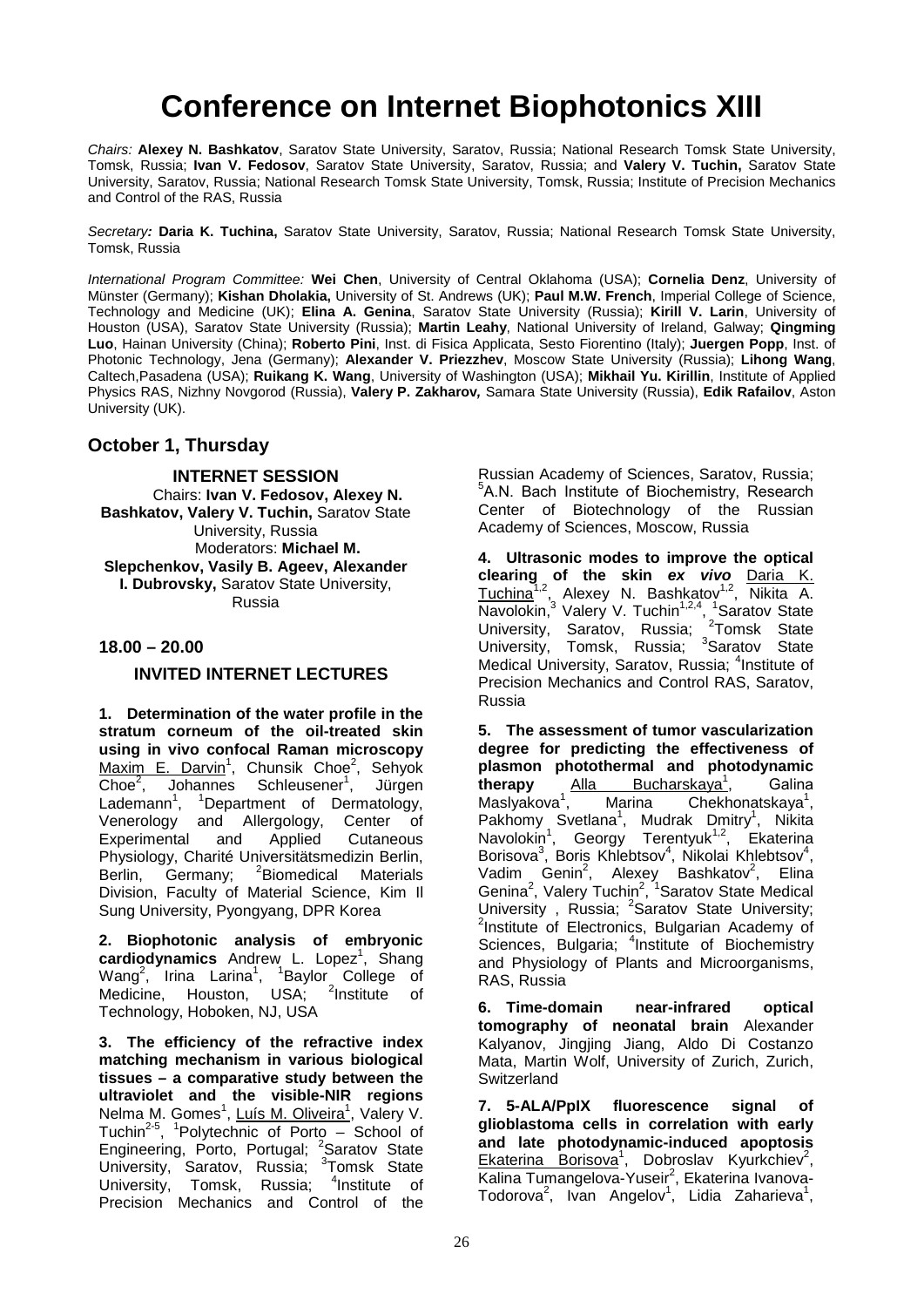Peter Karazapryanov<sup>2</sup>, Krassimir Mlnkin<sup>2</sup>,<br><sup>1</sup>leatitute of Electronics Bulgarian Asademy of <sup>1</sup> Institute of Electronics, Bulgarian Academy of Sciences, Bulgaria; <sup>2</sup>University Hospital "St. Ivan Rilski", Medical University, Sofia, Bulgaria

**8. A unified Monte Carlo platform for light transport simulation D. Kurakina<sup>1</sup>, A.** Getmanskaya<sup>1,2</sup>, A. Gorshkov<sup>1,3</sup>, A. Khilov<sup>1</sup>, V. Perekatova<sup>1</sup>, E. Sergeeva<sup>1</sup>, M. Kirillin<sup>1</sup>,<br><sup>1</sup>Institute of Applied Physics RAS, Nizhny Novgorod, Russia; <sup>2</sup>N.I. Lobachevsky State University of Nizhny Novgorod, Nizhny Novgorod, Russia; <sup>3</sup>Intel Corp., Nizhny Novgorod office, Russia

**9. Comparison of two image reconstruction algorithms for early-photon fluorescence molecular tomography**  Alexander B. Konovalov<sup>1,2</sup>, Vitaly V. Vlasov<sup>1,2</sup>, Alexander S. Uglov<sup>1</sup>, <sup>T</sup>Federal State Unitary Enterprise "Russian Federal Nuclear Center – Zababakhin All-Russia Research Institute of Technical Physics," Snezhinsk, Russia; <sup>2</sup>Bach Institute of Biochemistry, Research Center of Biotechnology of the Russian Academy of Sciences, Moscow, Russia

**10. Use of imaging photoplethysmography for assessing intracranial blood flow in response to trigemino-vascular activation in a rat migraine model** Anastasija V.  $O$ sipchu $k^1$ , Maxim A. Volynsk $\overline{y^2}$ , Alexey Y. Sokolov<sup>1,3</sup>, Alexei A. Kamshilin<sup>2</sup>, <sup>1</sup>Valdman Institute of Pharmacology, Pavlov First Saint Petersburg State Medical University, Saint Petersburg, Russia; <sup>2</sup>ITMO University, Saint Petersburg, Russia; <sup>3</sup>Pavlov Institute of Physiology of the Russian Academy of Sciences, Saint Petersburg, Russia

**11. Development of patient-derived ortotopic glioblastoma model in nude mice**  D.V. Yuzhakova<sup>1</sup>, E.B Kiseleva<sup>1</sup>, M.M. Lukina<sup>1</sup>,  $V.V.$  Dudenkova<sup>1</sup>, G.M. Yusubalieva<sup>2</sup>, A.I.  $G$ avrina<sup>1</sup>,  $V.P.$  Baklaushev<sup>2</sup>, , M.V. Shirmanova<sup>1</sup>, <sup>1</sup>Privolzhsky Research Medical University, Nizhny Novgorod, Russia; <sup>2</sup>Federal Research and Clinical Center, Federal Medical and Biological Agency, Moscow, Russia

**12. Application of LIBS technology for the biotissue diagnosis** A.V. Belikov, S.N. Smirnov, A.D. Tavalinskaya, ITMO University, Russian Federation

**13. Nanodiamond phantom mimicking human tissue** Małgorzata Szczerska, Gdańsk University of Technology, Poland

**14. Developing novel photodynamic therapy protocols with assistance of optical**  monitoring <u>M. Kirillin<sup>1</sup>,</u> D. Kurakina<sup>1</sup>, A. Khilov<sup>1</sup>, M. Shakhova<sup>1,2</sup>, A. Orlova<sup>1</sup>, E. Sergeeva<sup>1</sup>, A. Meller<sup>1,2</sup>, Yu. Ivanova<sup>3</sup>, K. Pavlova<sup>3</sup>, and N. Orlinskaya<sup>1,2</sup>, <sup>1</sup>Institute of Applied Physics RAS, 603950, Ulyanov St., 46, Nizhny Novgorod, Russia, <sup>2</sup> <sup>2</sup>Privolzhsky Research Medical University, Nizhny

Novgorod, Russia, <sup>3</sup>N.I. Lobachevsky State University of Nizhny Novgorod, Russia

#### **INTERNET REPORTS**

**1. Evaluation of the Shear modulus for the blood vessel wall using intravascular optical coherence tomography raw data** A.Yu. Potlov, S.V. Frolov, T.A. Frolova, S.G. Proskurin, Tambov State Technical University, Russia

**2. Evaluation of geometric characteristics and internal structure of atherosclerotic plaques on the walls of the blood vessels and their phantoms using intravascular optical coherence tomography** A.Yu. Potlov, S.V. Frolov, S.G. Proskurin Tambov State Technical University, Russia

**3. Spectral assessment of the state of dental tissues with periodontal disease** E.V. Timchenko<sup>1</sup>, P.E. Timchenko<sup>1</sup>, M.A. Zybin<sup>2</sup>, L.T. Volova<sup>3</sup>, O.O. Frolov<sup>1</sup>, Yu.D. Ityaksov<sup>1</sup>, <sup>1</sup>Samara National Research University named after academician S.P. Korolev; <sup>2</sup>Dental clinic "Diamant"; <sup>3</sup>Samara State Medical University, Samara)

**4. Ultra-weak photon emission of biological objects in UV-range: early researches of**  properties **possibilities of their verification** Elena V. Naumova, Rzhanov Institute of Semiconductor Physics, Siberian Branch of Russian Academy of Science, Novosibirsk, Russia

**5. Ultra-weak UV-chemiluminescence of blood and its quenching in cancer diseases (an overview of experimental and clinical data and prospects of verification)** E.V. Naumova Rzhanov Institute of Semiconductor Physics, Siberian Branch of Russian Academy of Science, Novosibirsk, Russia

**6. Raman spectroscopy method for bone analysis during osteoresorption** E.V. Timchenko, P.E. Timchenko, E.V. Pisareva, M.Y. Vlasov, L. T. Volova, O.O. Frolov, Ya.V. Fedorova, G.P. Tikhomirova, D.A. Romanova, Samara National Research University named after academician S.P. Koroleva

**7. Dose-dependent dynamics of tumor growth under the influence of Chlamydia psittaci AMK-16 specific ornithosis antigen**  Anna Lyapina<sup>1</sup>, Maxim Lavrukhin<sup>1</sup>, Larisa Padilo<sup>1</sup>, Maria Khizhnyakova<sup>1</sup>, Nadegda Filonova<sup>1</sup>, Onega Ulianova<sup>2</sup>, Galina Maslyakova<sup>3</sup>, Alla Bucharskaya<sup>3</sup> , Nikita Navolokin<sup>3</sup>, Sergey Dobdin<sup>2</sup>, Anatoly Skripal<sup>2</sup>, Vitaly Evstifeev<sup>4</sup>, Sergey Ulyanov<sup>1,2</sup>, Valentina Feodorova<sup>1</sup>, <sup>1</sup>Federal Research Center for Virology and Microbiology, Branch in Saratov, Russia; <sup>2</sup>Saratov State University, Russia;<br><sup>3</sup>Saratov State Medical University n.a. V.I. Razumovsky, Russia; <sup>4</sup>Federal Center for Toxicological, Radiation and Biological Safety, Kazan, Russia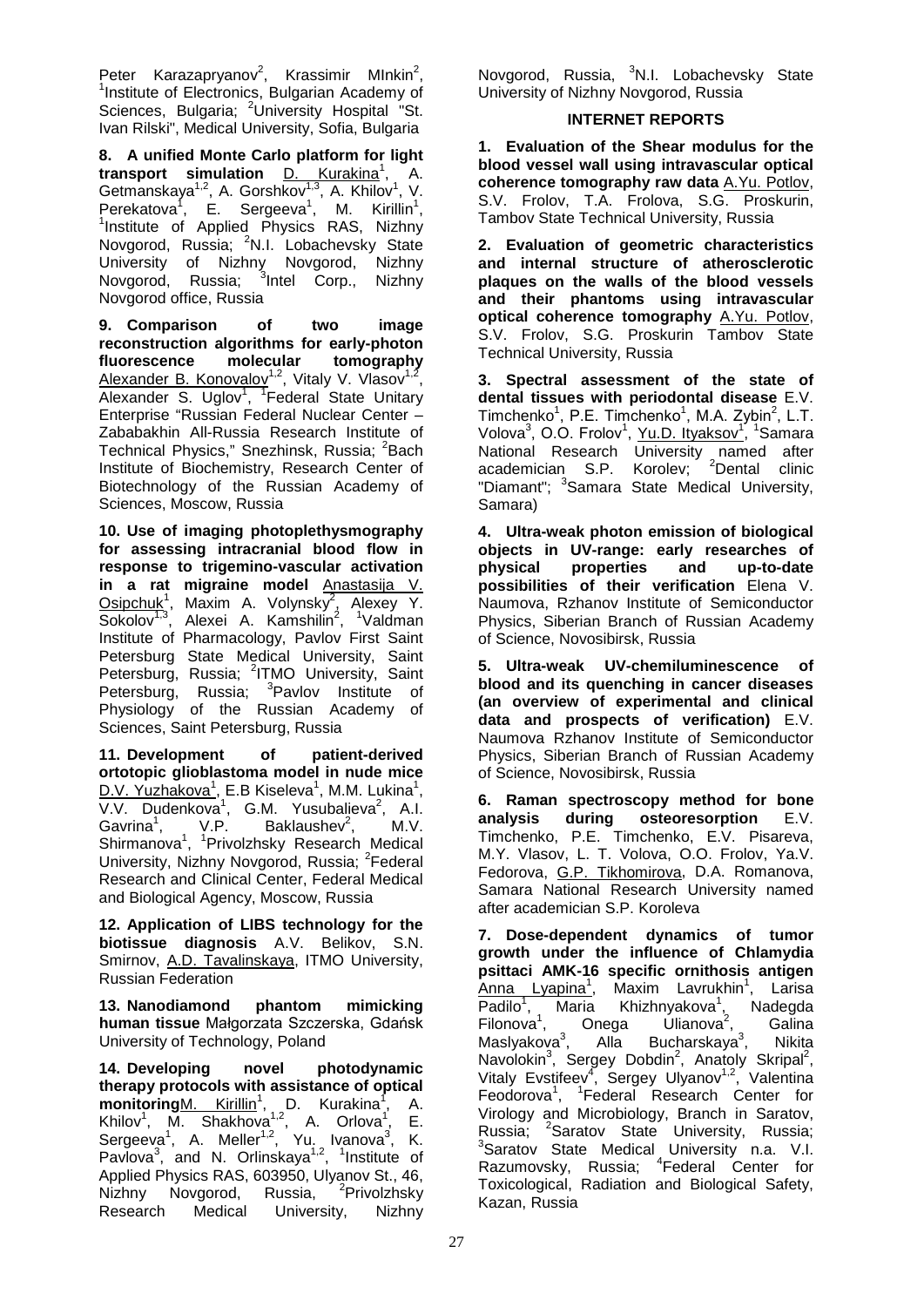**8. Differentiation of Highly Pathogenic Avian Influenza Virus (HPAIV) A strains using of GB-speckles, coding the nucleotide sequences of the neuraminidase gene** Maria Khizhnyakova<sup>1</sup>, Sergey Zaitsev<sup>1</sup>, Yuriy Saltykov<sup>1</sup>, Onega Ulianova<sup>2</sup>, Sergey Ulyanov<sup>1,2</sup>, Alexander Ulyanov<sup>3</sup>, Nadezhda Filonova<sup>1</sup>, Valentina Feodorova<sup>1</sup>, <sup>1</sup>Federal Research Center for Virology and Microbiology, Branch in Saratov, Russia;<br><sup>2</sup>Saratov State University, Saratov, Russia; <sup>3</sup>Rocolabs, New York, USA

**9. The GB-speckles generated for the gene pgp4 as the promising model towards to differentiation some Chlamydia spp**  Maria Khizhnyakova<sup>1</sup>, Sergey Zaitsev<sup>1</sup>, Yuriy Saltykov<sup>1</sup>, Onega Ulianova<sup>2</sup>, Sergey Ulyanov<sup>1,2</sup>, Alexander Ulyanov<sup>3</sup>, Nadezhda Filonova<sup>1</sup>, Valentina Feodorova<sup>1</sup>, <sup>1</sup>Federal Research Center for Virology and Microbiology, Branch in Saratov, Russia; <sup>2</sup>Saratov Štate University, Saratov, Russia;<br><sup>3</sup>Bocolabs Now York USA <sup>3</sup>Rocolabs, New York, USA

**10. Comparison of structural and statistical characteristics of interfering GB speckles, coding nucleotide sequences of the gene GPCR of Lumpy Skin Disease Virus and**  Sheeppox Virus Yuri Saltykov<sup>1</sup>, Onega Ulianova $2$ , , Sergey Ulyanov<sup>1,2</sup>, Sergey Zaytsev<sup>1</sup>, Alexander Ulyanov<sup>3</sup>, Valentina Feodorova<sup>1</sup>, <sup>1</sup>Federal Research Center for Virology and Microbiology Branch in Saratov, Russia; <sup>2</sup>Saratov State University, Saratov, Russia; <sup>3</sup>Rocolabs, New York, USA

**11. Study of statistical properties of GBspeckles, generated on nucleotide sequences of the SARS–CoV-2 gene «S»**  Sergey Zaitsev<sup>1</sup>, Maria Khizhnyakova<sup>1</sup>, Yuriy Saltykov<sup>1</sup>, Onega Ulianova<sup>2</sup>, Sergey Ulyanov<sup>1,2</sup>, Alexander Ulyanov<sup>3</sup>, Nadezhda Filonova<sup>1</sup>, Valentina Feodorova<sup>1</sup>, <sup>1</sup>Federal Research Center for Virology and Microbiology, Branch in Saratov, Russia; <sup>2</sup>Saratov State University, Saratov, Russia; <sup>3</sup>Rocolabs, New York, USA

**12. Optical properties of liver tumor tissues in the spectral range of 350-2000 nm in laser photothermolysis treatment** Vadim D. Genin<sup>1,2</sup>, Alla B. Bucharskaya<sup>3</sup>, Elina A. Genina<sup>1,2</sup>, Georgy S. Terentyuk<sup>4</sup>, Nikolay G. Khlebtsov<sup>1,5</sup>, Valery V. Tuchin<sup>1,2,6</sup>, Alexey N. Bashkatov<sup>1,2</sup>, <sup>1</sup>Saratov State University, Saratov, Russia; <sup>2</sup>Tomsk State University, Tomsk, Russia; <sup>3</sup>Saratov State Medical University, Saratov, Russia; <sup>4</sup>Saratov First Veterinary Clinic, Saratov, Russia; <sup>5</sup>Institute of Biochemistry and Physiology of Plants and Microorganisms RAS, Saratov, Russia; 6 Institute of Precision Mechanics and Control RAS, Saratov, Russia

**13. Multivariate analysis of the Raman and NIR fluorescence spectra for optical biopsy** 

of skin cancer Yulia A. Khristoforova<sup>1</sup>, Ivan A. Bratchenko<sup>1</sup>, Dmitry N. Artemyev<sup>1</sup>, Oleg O. Myakinin<sup>1</sup>, Alexander A. Moryatov<sup>2</sup>, Sergey V. Kozlov<sup>2</sup>, Valery P. Zakharov<sup>1</sup>, <sup>1</sup>Samara University, Russia; <sup>2</sup>Samara State Medical University, Russia

**14. Determination of changes in skin tissue during the development of malignant neoplasms by Monte Carlo simulation and Multivariate Curve Resolution – Alternating Least Squares** Irina Matveeva, Oleg Myakinin, Yulia Khristoforova, Samara University, Russia

**15. Water migration in skin after optical clearing** Anton Yu. Sdobnov, <sup>1</sup> Johannes Schleusener,<sup>2</sup> Jürgen Lademann, <sup>2</sup> Valery V. Tuchin,<sup>3-6</sup> Maxim E. Darvin<sup>21</sup>University of Oulu, Oulu, Finland; <sup>2</sup>Center of Experimental and Applied Cutaneous Physiology, Department of Dermatology, Venerology and Allergology, Charité – Universitätsmedizin Berlin, Corporate member of Freie Universität Berlin, Humboldt-Universität zu Berlin, Berlin Institute of Health, Berlin, Germany; <sup>3</sup>Saratov State University, Saratov, Russian Federation; <sup>4</sup>Institute of Precision Mechanics and Control of the RAS, Saratov, Russian Federation; <sup>5</sup> Bach Institute of Biochemistry, Research Center of Biotechnology of the RAS, Moscow, Russian Federation; 6 Tomsk State University, Tomsk, Russian **Federation** 

**16. Development of remote optical methods for diagnostics and monitoring of the state of the visual organ** V.V. Bakutkin, I.V. Bakutkin, V.A. Zelenov International Academy of consulting, audit and education, Saratov, Russia

**17. Biophysical approaches to tooth**  selection: new direction **formation in restorative dentistry** Nadezda Bessudnova, Sergey B. Venig, Vladimir Senkin , SSU, Saratov, Russia

**18. Laser-ablated silicon nanoparticles in tumor treatment via hyperthermia: numerical**  calculations O. I. Sokolovskaya<sup>1</sup>, S.V. Zabotnov<sup>1</sup>, L.A. Golovan<sup>1</sup>, D.A. Kurakina<sup>2</sup>, E.A. Sergeeva<sup>1,2</sup>, M.Yu. Kirillin<sup>2</sup>, <sup>1</sup>Lomonosov Moscow State University, Moscow, Russia; <sup>2</sup>Institute of Applied Physics RAS, Nizhniy Novgorod, Russia

**19. Blood flow visualization by means of laser speckle-contrast measurements under the conditions of nonergodicity** A. Yu. Sdobnov<sup>1</sup>, V. V. Kalchenko<sup>2</sup>, A. V. Bykov<sup>1</sup>, A. P.  $\overline{Popov}^3$ , G. Molodij<sup>2</sup>, I. V. Meglinski<sup>1, 4-6</sup>, University of Oulu, , Oulu, Finland; <sup>2</sup>Weizmann Institute of Science, Rehovot, Israel; <sup>3</sup>VTT Technical Research Centre of Finland, Oulu, Finland; <sup>4</sup>Tomsk State University, Tomsk, Russia; <sup>5</sup>Institute of Engineering Physics for Biomedicine (PhysBio), National Research Nuclear University (MEPhI), Moscow, Russia; <sup>6</sup>College of Engineering and Physical Sciences, Aston University, Birmingham, UK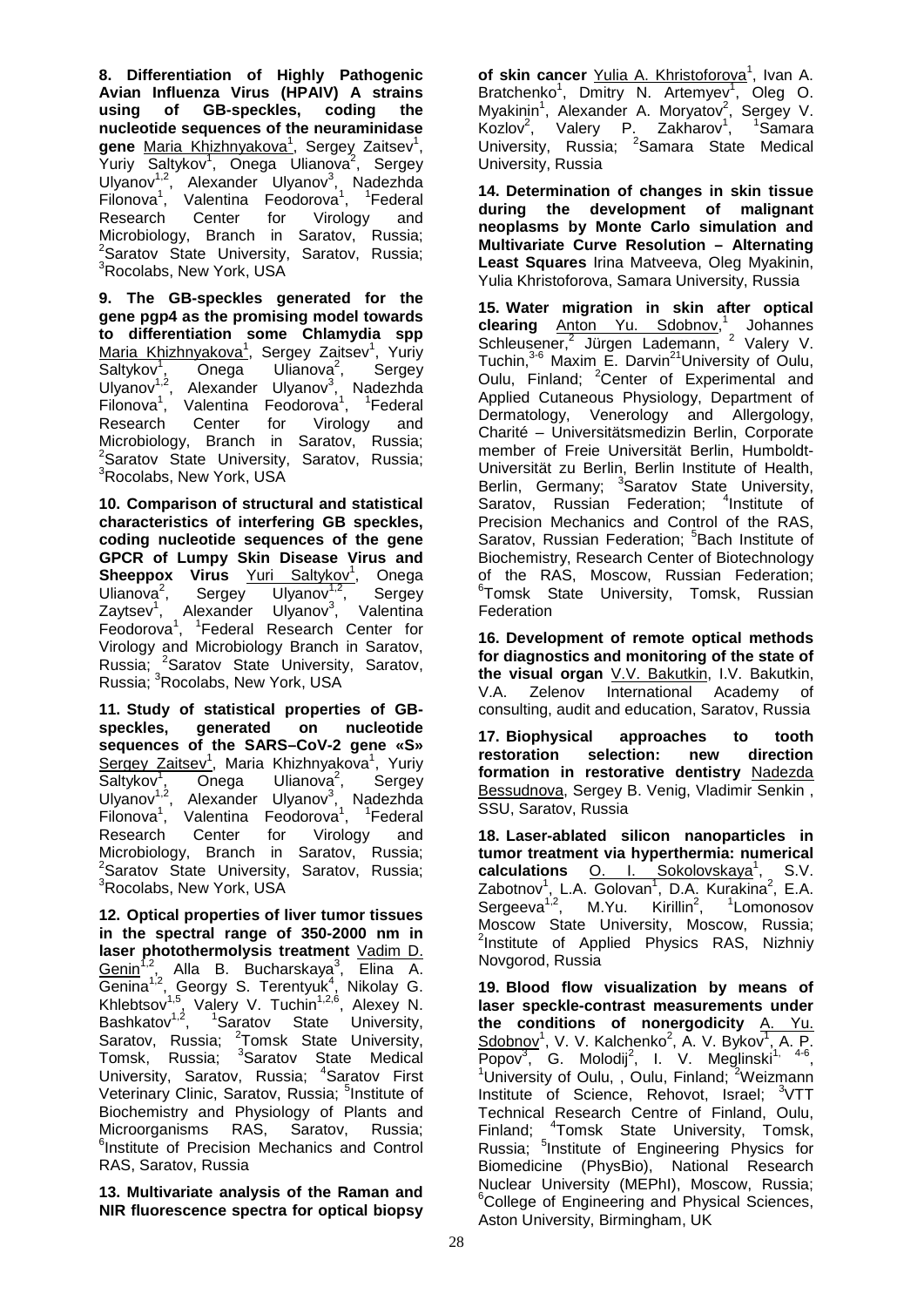**20. Machine Learning Applications for Spectral Analysis of Human Exhaled Air for Early Diagnosis of Diseases** Igor S. Golyak, D.R. Anfimov, E.R. Kareva, P.P. Demkin, A.N. Morozov, I.L. Fufurin, A.V. Scherbakova; Bauman Moscow State Technical University, Moscow, Russia

**21. Advances in Physicochemical Methods for Early Diagnosis of Diseases Based on the Analysis of Human Exhaled Breath** A.N. Morozov<sup>1</sup>, I.L. Fufurin<sup>1</sup>, Olga A. Nebritova<sup>1</sup>; 1 Bauman Moscow State Technical University, Moscow, Russia

**22. Experimental Setup and Method for Human Breath Analysis for the Primary Diagnosis of Diseases** Anastasia V. Scherbakova, D.R. Anfimov, I.S. Golyak, E.R. Kareva, A.N. Morozov, P.P. Demkin, I.L. Fufurin; Bauman Moscow State Technical University, Moscow, Russia

**23. Red Blood Cell in the Field of the Laser**  Beam of Optical Tweezers **Petr Ermolinskiy<sup>1</sup>**, Andrei Lugovtsov<sup>1,2</sup>, Pavel Kokhanchik<sup>3</sup>, Alexander Priezzhev<sup>1,2</sup>;<sup>1</sup>Physics Department, Lomonosov Moscow State University;<sup>2</sup>International Laser Center, Lomonosov Moscow State University;<sup>3</sup>Skolkovo Institute of Science and Technology, Russia

#### **INTERNET POSTERS**

**1. Long-term spectroscopic observations on water samples with phototrophic microorganisms from the supralittoral zone of the Alaid Volcano, the Kuril Islands** A.A. Zhiltsova<sup>1</sup>, L.P. Anikin<sup>2</sup>, V.A. Rashidov<sup>2,3</sup>, S.V. Patsaeva<sup>1</sup>, <sup>1</sup>Lomonosov Moscow State University, Moscow, Russia; <sup>2</sup>Institute of Volcanology and Seismology of Far Eastern Branch of the Russisn Acadamy of Sciences, Petropavlovsk-Kamchatsky, Russia;  $\mathrm{Far}$ Eastern Geological Institute of Far Eastern Branch of RAS, Petropavlovsk-Kamchatsky, Vladivostok, Russia

**2. Fluorescence and absorbance indices for chromophoric dissolved organic matter (CDOM) occurring in the stratified lakes at**  the coast of the White Sea A.A. Zhiltsova<sup>1</sup>, D.A. Voronov<sup>2,3</sup>, E.D. Krasnova<sup>1</sup>, S.V. Patsaeva<sup>1</sup>, <sup>1</sup>Moscow State University, Moscow, Russia; <sup>2</sup>Kharkevich Institute for Information Transmission Problems, Russian Academy of Sciences; <sup>3</sup>Belozersky Institute of Physico-Chemical Biology, Moscow State University, Moscow, Russia

**3. Fluorescence of chlorosomal extracts bacteriochlorophylls (Bchl d and Bchl e) green sulfur bacteria** V.V. Rymar, A.A.  $\overline{Z}$ hiltsova, E.D. Krasnova<sup>2</sup>, D.A. Voronov<sup>3</sup>, S.V. Patsaeva, Moscow State University, Moscow, Russia

**4. Analysis of the interaction of antibiotics and organic matter in natural water: spectral**  studies A. Paramonova<sup>1,2</sup>, V. Terekhova<sup>1,2</sup>, S. Patsaeva<sup>1</sup>, <sup>1</sup>M.V. Lomonosov Moscow State University, Moscow, Russia; <sup>2</sup>A.N. Severtsov Institute of Ecology and Evolution of the Russian Academy of Sciences, Moscow, Russia

**5. Luminescence indicators of bean leaves at different times of treatment with sodium fluoride** O.A. Kalmatskaya, V.A. Karavaev, Lomonosov Moscow State University, Moscow, Russia

**6. Study of dental tissues at apical periodontitis by Raman spectroscopy** E.V. Timchenko<sup>1</sup>, P.E. Timchenko<sup>1</sup>, M.A. Zybin<sup>2</sup>, K.B. Chernyy-Tkach<sup>1</sup>, O.O. Frolov<sup>1</sup>, <sup>1</sup>Samara National Research University; <sup>2</sup>Dental Clinic "Diamant"

**7. Cerebrovascular reactivity assessment with systemic use of carbonic anhydrase inhibitor for rats: capabilities of imaging photoplethysmography** Oleg V. Mamontov<sup>1,2</sup>, Alexey Y. Sokolov<sup>1,3</sup>, Maxim A. Volynsky<sup>4</sup>, Anastasija V. Osipchuk<sup>1</sup>, Alexei A. Kamshilin<sup>4</sup>, <sup>1</sup>Pavlov First Saint Petersburg State Medical University, Saint Petersburg, Russia; <sup>2</sup>Almazov National Medical Research Centre, Saint Petersburg, Russia; <sup>3</sup> <sup>3</sup>Pavlov Institute of Physiology, RAS, Saint Petersburg, Russia; 4 ITMO University, Saint Petersburg, Russia

**8. Detection of masked hypertension based on laser Doppler flowmeter**  measurements Yulia I. Loktionova<sup>1</sup>, Maria A. Mikhailova<sup>1,2</sup>, Andrey I. Korolev<sup>2</sup>, Valida A. Dadaeva<sup>2</sup>, Alexandr Yu. Gorshkov<sup>2</sup>, Elena V. Zharkikh<sup>1</sup>, Andrey V. Dunaev<sup>1</sup>, Andrey A. Fedorovich<sup>2</sup>, Evgeny A. Zherebtsov<sup>1, 3</sup>, <sup>1</sup>Orel State University named after I.S. Turgenev, Orel, Russia; <sup>2</sup>National Medical Research Center for Therapy and Preventive Medicine of the Ministry of Healthcare of the Russian Federation; <sup>3</sup>University of Oulu, Oulu, Finland

**9. Characterising hepatocellular carcinoma inoculated in mice by fluorescence lifetime**  measurements Ksenia Kandurova<sup>1</sup>, Valery Shupletsov<sup>1</sup>, Elena Potapova<sup>1</sup>, Evgeny Zherebtsov<sup>1,2</sup>, <sup>1</sup>Orel State University, Russia; <sup>2</sup>University of Oulu, Finland.

**10. Polyacrylamide-based fluorescence phantom for calibration measurements of the**  FAD content in human skin V.V. Shupletsov<sup>1</sup>, E.A. Zherebtsov<sup>1,2</sup>, V.V. Dremin<sup>1,3</sup>, A.P. Popov<sup>4</sup>, A.V. Bykov<sup>1</sup>, E.V. Potapova<sup>1</sup>, A.V. Dunaev<sup>1</sup>, I.V. Meglinski<sup>2,3</sup>, <sup>1</sup>Orel State University named after I.S. Turgenev, Orel, Russia; <sup>2</sup>University of Oulu, Oulu, Finland; <sup>3</sup>School of Engineering and Applied Science, Aston University, Birmingham, UK; <sup>4</sup>VTT Technical Research Centre of Finland, Oulu, Finland

**11. Urethral pain syndrome: role of crosspolarization OCT in the study of the disease pathogenesis** Olga S. Streltsova <sup>1</sup>, Anton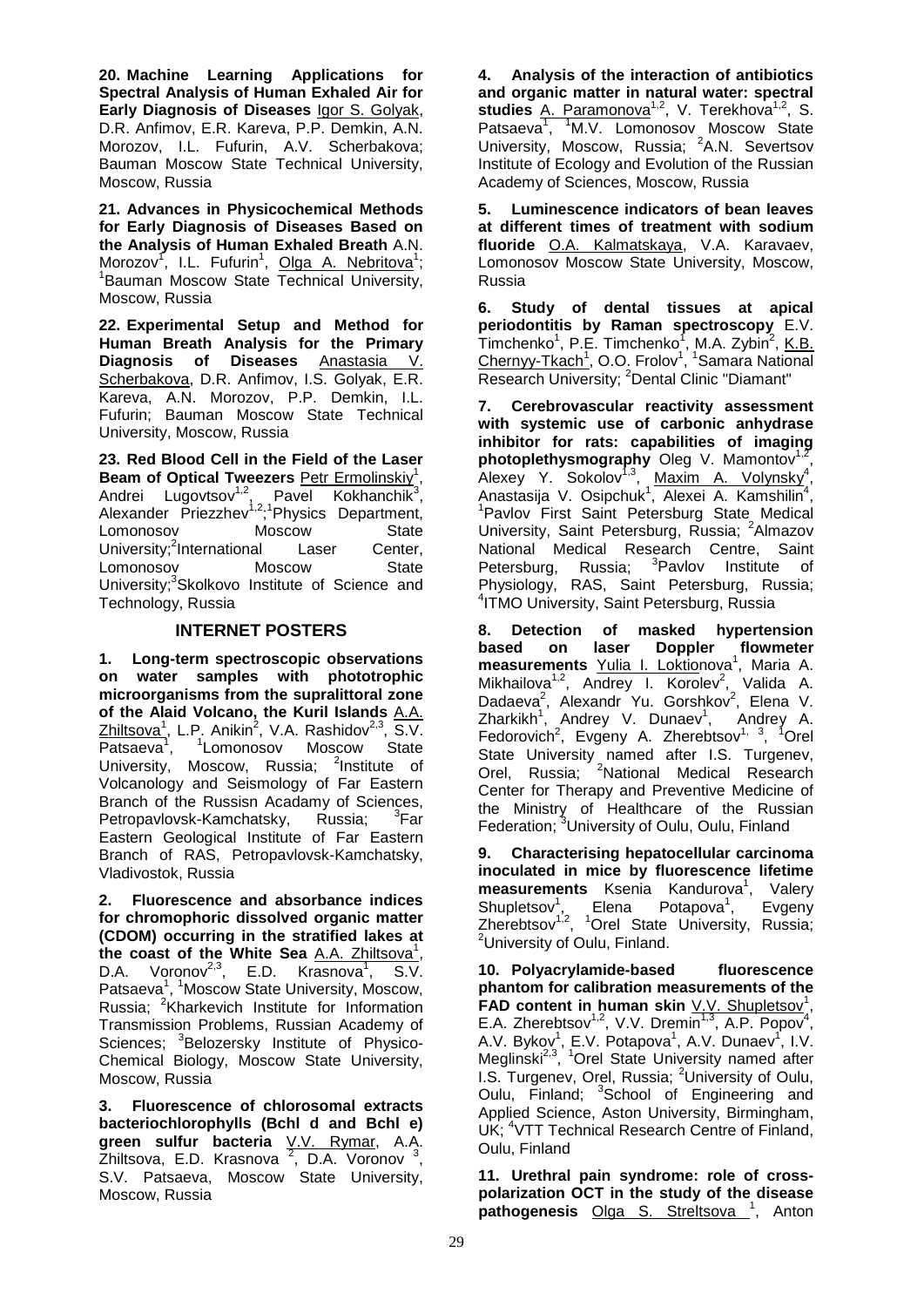S.Kuyarov  $1$ , Alexander A.Moiseev  $2$ , Muhammat A.Molvi<sup>1</sup>, Elena B. Kiseleva<sup>1</sup>,<br><sup>1</sup> Privolzheky, Besearch Medical University <sup>1</sup>Privolzhsky Research Medical University, Nizhniy Novgorod, Russia; <sup>2</sup>Institute of Applied Physics Russian Academy of Sciences, Nizhniy Novgorod, Russia

**12. Changes in the functional activity of platelets in experimental light desynchronosis** Vyacheslav F. Kirichuk, Olga V. Zlobina, Alexey N. Ivanov, Olga N. Antipova, Svetlana S. Pakhomy, Alena Yu. Karetnikova, Elena S. Terekhina, Nikita V. Shlyapnikov, Irina O. Bugaeva, Saratov State Medical University n.a. V.I. Razumovsky, Saratov, Russia

**13. Light effect on the microvasculature of the skin according to the data of laser Doppler flowmetry in the experiment** Olga V. Zlobina, Alexey N. Ivanov, Olga N. Antipova, Svetlana S. Pakhomy, Artyom A. Dolgov, Taisiya V. Milashevskaya, Ekaterina V. Smolina, Irina O. Bugaeva, Saratov State Medical University n.a. V.I. Razumovsky, Saratov, Russia

**14. THz spectroscopy of emanation from the skin of patients with different diseases**  Zasedatel Viacheslav Tomsk State University, Tomsk, Russia

**15. Effect of titanium dioxide nanoparticles on human red blood cells microrheologic properties: in vitro studies by laser techniques** A.I. Neznanov<sup>1</sup>, I.M. Kadanova<sup>1</sup>, A.E. Lugovtsov<sup>1</sup>, A.V. Priezzhev<sup>1</sup>, A.P. Popov<sup>2</sup>, 1.<br><sup>1</sup>1 omenegou Moscouy State University, Bussie: Lomonosov Moscow State University, Russia; <sup>2</sup>VTT Technical Research Centre of Finland, Oulu, Finland

**16. The investigation of the dependence of the registered patterns of scattering light on changes in the optical power of probing radiation in digital diaphanoscopy** E.O. Bryanskaya<sup>1</sup>, I.N. Makovik<sup>1</sup>, V.V. Dremin<sup>1,2</sup>, O.A. Bibikova<sup>3</sup>, B.M. Shuraev<sup>4</sup>, A.V. Dunaev<sup>1</sup>, V.G. Artyushenko<sup>3</sup>, <sup>1</sup>Orel State University named after I.S. Turgenev, Orel, Russia; <sup>2</sup>Aston Institute of Photonic Technologies, School of Engineering & Applied Science, Aston University, Birmingham, UK; <sup>3</sup>Art photonics GmbH, Berlin, Germany; <sup>4</sup>Diagnostic Medical Center "MediSсan", Orel, Russia

**17. Cathodoluminescence as a powerful tool for visual diagnostics of hard tooth tissues - polymer material adhesive interfaces** Sergey B. Venig, SSU Nadezda O. Bessudnova, SSU

**18. Cyclic tissue clearing** Nataliya Kozintseva<sup>1</sup>, Arkady S. Abdurashitov<sup>2,3</sup>, Valery V. Tuchin<sup>2-5</sup>, <sup>1</sup>MEPHI, Moscow, Russia;<br><sup>2</sup>Saratov State University, Saratov, Russia; <sup>3</sup>Tomsk State University, Tomsk, Russia; 4 Institute of Precision Mechanics and Control

RAS, Saratov, Russia; <sup>5</sup>ITMO University, St. Petersburg, Russia

**19. Optimization of 980nm laser radiation parameters for fractional therapy of oral mucosaYulia.V.** Semyashkina, Andrey.V. **mucosa**Yulia.V. Semyashkina, Belikov, ITMO University

**20. Optics and thermodynamics of titaniumcontaining optothermal fiber converter and vein wall during endovasal laser coagulation**  Do Thanh Tung, Yulia V. Semyashkina, Andrey V. Belikov, ITMO University, Russia

**21. 980nm fractional laser treatment of McCall festoon and Stillman's cleft** Elena S. Sergeeva<sup>1</sup>, Luidmila A. Ermolaeva<sup>1</sup>, Denis Y.  $Fedotov<sup>1</sup>$ , Yulia V. Semyashkina<sup>2</sup>, Andrey V. Belikov<sup>2</sup>, <sup>1</sup>St. Petersburg State University, Russia; <sup>2</sup>ITMO University, Russia

**22. PDT with a genetically-encoded photosensitizer miniSOG by continuous wave or pulsed laser irradiation on tumor**  spheroid model <u>D.V. Yuzhakova<sup>1</sup></u>; M.V. Shirmanova<sup>1</sup>; M.M. Lukina<sup>1</sup>; A.I. Gavrina<sup>1</sup>; A.I. Izosimova<sup>1,2</sup>; V.A. Kamensky<sup>3</sup>, <sup>1</sup>Privolzhsky Research Medical University, Nizhny Novgorod, Russia; <sup>2</sup>Lobachevsky State University of Nizhny Novgorod; <sup>3</sup>Institute of Applied Physics RAS, Nizhny Novgorod, Russia

**23. Chemometric analysis of Raman spectra for evaluating hard palate implants** E.V. Timchenko<sup>1</sup>, P.E. Timchenko<sup>1</sup>, Volova L.T.<sup>2</sup>, O.O. Frolov<sup>1</sup>, E.F. Yagofarova<sup>1</sup>, <sup>1</sup> <sup>1</sup>Samara National Research University; <sup>2</sup>Samara State Medical University, Samara, Russia

**24. Confocal Raman microspectroscopy of porcine skin** *ex vivo* **using laser excitation at 633 nm and optical clearing with glycerol/water/DMSO solution** Ali J. Sadeq,1,2,3 Malik H. Mahmood, $1,2,4}$  R. Holomb,<sup>1</sup> L. Himics,<sup>1</sup> V. V. Tuchin,<sup>5,6,7</sup> M Veres,<sup>11</sup>Institute for Solid State Physics and Optics, Wigner Research Center for Physics, Budapest, Hungary; 2 Institute of Physics, University of Szeged, Szeged, Hungary; <sup>3</sup>Ministry of Higher Education and Scientific Research, Baghdad, Iraq; 4 College of Medicine, University of Misan, Al-Amarah, Misan, Iraq; <sup>5</sup>Saratov State University, Saratov, Russia; <sup>6</sup>Precision Mechanics and Control Institute of the Russian Academy of Sciences, Saratov, Russia; <sup>7</sup>National Research Tomsk State University, Tomsk, Russia

**25. Effect of ex vivo skin drying on collimated transmittance spectra kinetics**  Sergey Zaytsev<sup>1,2</sup>, Alexey N. Bashkatov<sup>1,3</sup>, Walter Blondel<sup>2</sup>, Marine Amouroux<sup>2</sup>, Valery V. Tuchin<sup>1,3,4</sup>, Elina A. Genina<sup>1,3</sup>; <sup>1</sup>Saratov State University, Russia; <sup>2</sup>Université de Lorrain, Nancy, France; <sup>3</sup>Tomsk State University;<br><sup>4</sup>lectitute of Procision Mechanics and Control <sup>4</sup>Institute of Precision Mechanics and Control, RAS, Saratov, Russia

**26. OCT analysis of in vivo human skin optical clearing combined with physical and**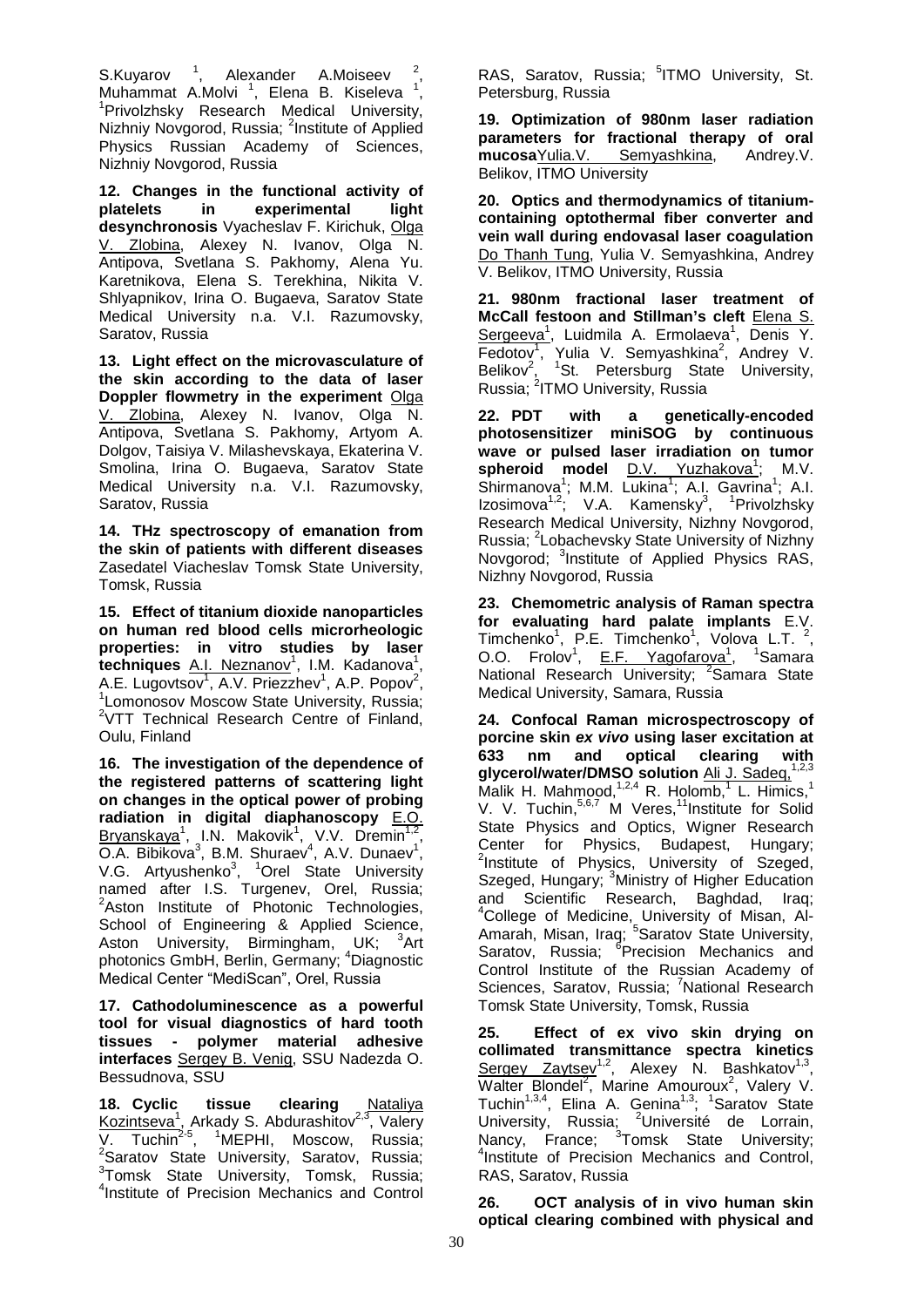**chemical permeation enhancers** Sergey Zaytsev<sup>1,2</sup>, Victoria Charykova<sup>1</sup>, Munira Uysupova<sup>1</sup>, Alexey N. Bashkatov<sup>1,3</sup>, Valery V. Tuchin<sup>1,3,4</sup>, Elina A. Genina<sup>1,3</sup>; <sup>1</sup>Saratov State University, Russia; <sup>2</sup>Université de Lorraine, Nancy, France; <sup>3</sup>Tomsk State University;<br><sup>4</sup>lostitute of Procision Mochanics and Control Institute of Precision Mechanics and Control, RAS, Saratov, Russia

**27. Study of the interaction between collagen and collagenase molecules by Dynamic Light Scattering in the presence of various modifiers** A.V. Petrova, I.A. Sergeeva, G.P. Petrova, Lomonosov Moscow State University, Moscow, Russia

**28. Study of wound healing on healthy and lymphedema tissues using Multiphoton**  Microscopy HalaZuhayri<sup>1</sup>, A.I.Knyazkova<sup>1,2</sup>, V.V.Nikolaev<sup>1,2</sup>, A.V.Borisov<sup>1,3</sup>, Yu.V.Kistenev<sup>1,3</sup>, P.A.Dyachenko<sup>1,4</sup>, V.V.Tuchin<sup>1,4</sup>, <sup>1</sup>Tomsk State University; <sup>2</sup>Institute of Strength Physics and Materials Science SB RAS; <sup>3</sup>Siberian State Medical University, Tomsk, Russia; <sup>4</sup>Saratov State University, Saratov, Russia

**29. Application of Digital Speckle Patterns Correlation for Blood Clotting Time Evaluation** Iuliia D. Liushnevskaya, Fedor A. Gubarev, National Research Tomsk Polytechnic University, Russia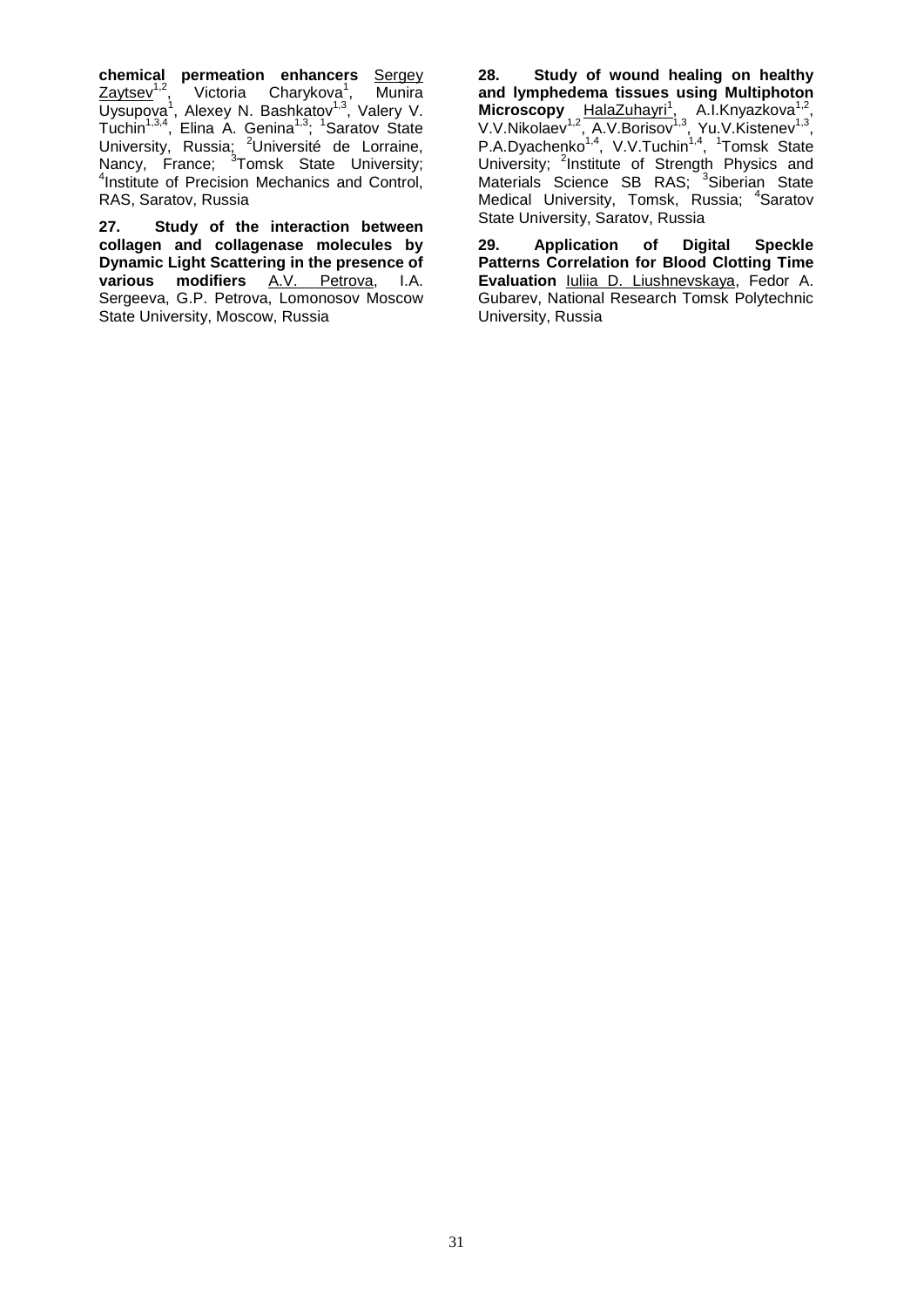### **Conference on Low-Dimensional Structures Х**

*Workshop Chair:* **Olga E. Glukhova***,* Saratov State University (Russia)

*Secretaries:* **Pavel V. Barkov,** Saratov State University (Russia), **DmitryA. Kolosov,** Saratov State University (Russia)

*International Program Committee:* **Ming-Fa Lin**, National Cheng Kung University, Tainan, Taiwan,**Albert G. Nasibulin**, Skolkovo Institute of Science and Technology, Russia, **Zhang Gang**, Institute of High Performance Computing, Agency for Science, Technology and Research, Singapore, **Tatiana R. Prytkova**, Cloud Pharmaceuticals, USA, **Irina V. Zaporotskova**, Volgograd State University, Volgograd, Russia, **Galina N. Maslyakova**, Saratov State Medical University named after V.I. Razumovsky, Saratov, Russia, **Igor S. Nefedov**, Aalto University, Espoo, Finland

#### **September 30, Wednesday**

#### **ORAL SESSION**  *(Google Meet link:*

<https://meet.google.com/ehh-dsoh-mzh>*)*

Chair: **Olga E. Glukhova**, SaratovStateUniversity Russia

#### **10.00-10.15**

**Anisotropy and regularity of quantum electron transport and electrical conductivity of graphene nanomesh with circular holes**

P.V. Barkov, O.E. Glukhova,Saratov State University, Saratov,Russia

#### **10.15-10.30**

#### **Formation of porphyrin derivatives monolayers using Langmuir-Blodgett technique**

N.N. Begletsova<sup>1</sup>,<br>Smirnova<sup>2</sup>, N.V. , V.N. Mironyuk<sup>1</sup>, A.I. Smirnova<sup>2</sup>, Usol'tseva $2$ , , E.G. Glukhovskoy $\frac{1}{1}$ , , <sup>1</sup>Saratov State University, Saratov, Russia, <sup>2</sup>Ivanovo State University, Ivanovo, Russia

#### **10.30-10.45**

### **Ab initio study of non-common graphane**

**polymorphs**<br>K.P. Katin<sup>1,2</sup>, K.S. Grishakov $1,2$ , V.S. Prudkovskiy<sup>2,3</sup>, M.M. Maslov<sup>1,2</sup>, <sup>1</sup>National Research Nuclear University MEPhI, Moscow,<br>Russia. <sup>2</sup>Research Institute for the Russia, <sup>2</sup>Research Institute for the Development of Scientific and Educational Potential of Youth, Moscow, Russia, <sup>3</sup>Georgia Institute of Technology, Atlanta, United States

#### **10.45-11.00**

**Magnon-phonon interaction in antiferromagnetic two-dimensional MXenes**  $\textsf{Ke Wang}^{\textup{1,2}},$  Hai Wang $^{\textup{1}}$ , Gang Zhang $^{\textup{2}}, \ ^{\textup{1}}$ Xidian . University, No. 2 Taibai Road, Xi'an, Shaanxi Province, China, <sup>2</sup>A\*STAR, Singapore

**11.00-11.15**

**Framework of phenomenological models: quasiparticle properties** M. F. Lin, C. Y. Lin,NCKU, Taiwan

#### **11.15-11.30**

**A Direct Z-Scheme PtS2/Arsenene van der Waals Heterostructure with High Photocatalytic Water Splitting Efficiency** Kai Ren<sup>1</sup>, Wencheng Tang<sup>T</sup>, Minglei Sun<sup>1</sup>, Yongqing Cai<sup>2</sup>, Yuan Cheng<sup>3</sup>, Gang Zhang<sup>3</sup>, <sup>1</sup>Southeast University, Nanjing, Jiangsu, China, 2 University of Macau, Taipa, Macau, China, <sup>3</sup>A\*STAR, Singapore

#### **11.30-11.45**

**Dehydrogenation process of crumpled graphene using the Airebo and ReakhFF potentials: molecular dynamics**

K.A. Krylova, J.A. Baimova, Institute for Metals Superplasticity Problems of the Russian Academy of Sciences, Ufa, Russia, Bashkir State University, Ufa, Russia

#### **11.45-12.00**

#### **Hole-matrixed carbonylated graphene: synthesis, properties, and highly-selective ammonia gas sensing**

M.K. Rabchinskii<sup>1</sup>, A.S. Varezhnikov<sup>2</sup>, V.V.  $Sysoev^2$ , M.A. Solomatin<sup>2</sup>, D.A. Kirilenko<sup>1</sup>, V.V.  $Shnitov<sup>1</sup>, S.A. Ryzhkov<sup>3</sup>, D.Yu. Stolyarova<sup>4</sup>, P.N.$ Brunkov<sup>1</sup>, <sup>1</sup>loffe Institute, <sup>2</sup>Yuri Gagarin State Technical University of Saratov,<sup>3</sup>ITMO University, <sup>4</sup>NRC "Kurchatov Institute"

#### **12.15-12.30**

#### **Shock waves in graphene and boron nitride**

 $\frac{I.A. \text{Shepeler}^1}{1 \text{Sorto}}$ , S.V. Dmitriev<sup>2</sup>, E.A. Korznikova<sup>2</sup>, 15 Saratov State University, Saratov, Russia, <sup>2</sup>Ufa Federal Research Centre of Russian Academy of Sciences, Ufa, Russia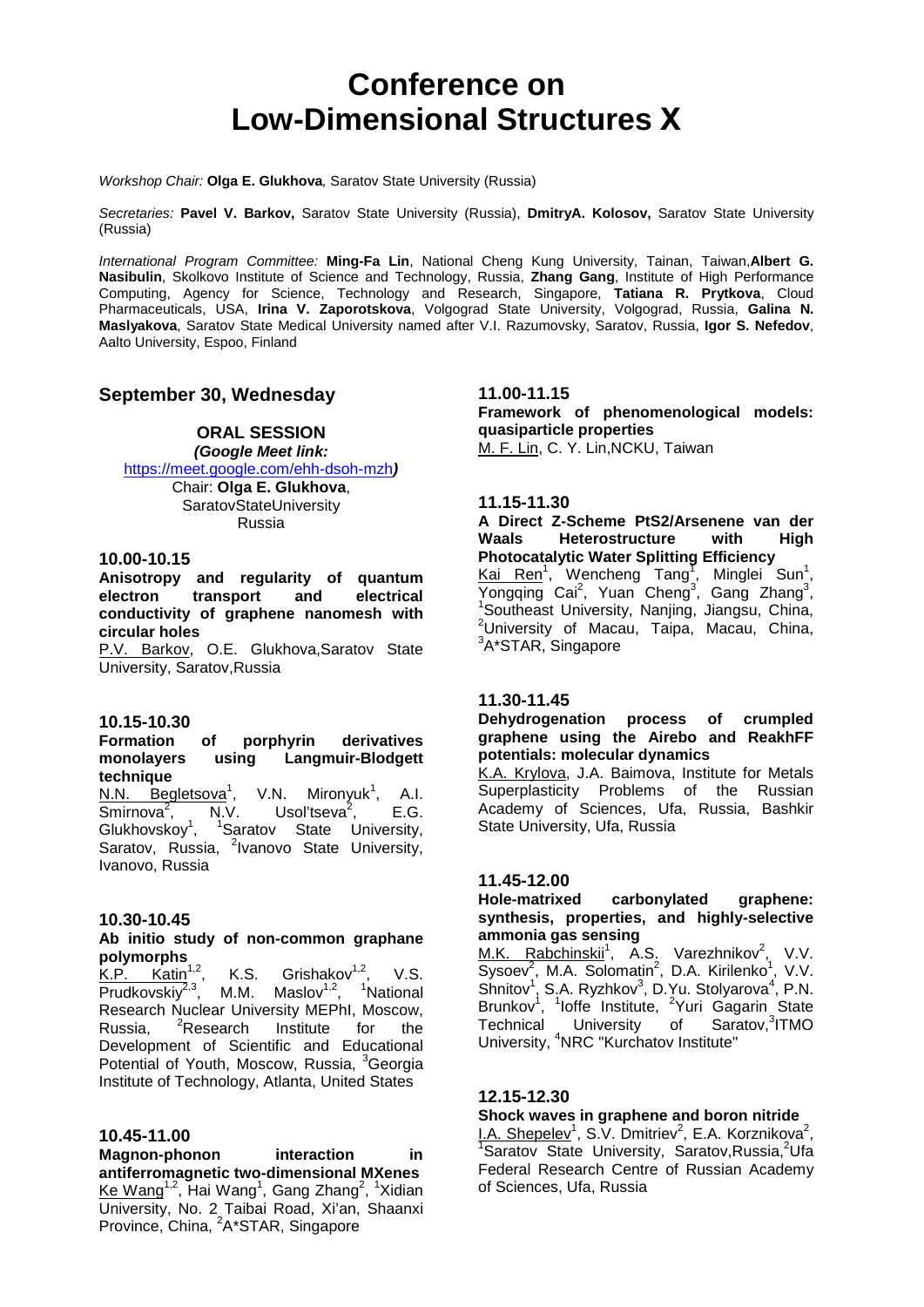#### **INTERNET REPORTS**

1L. **Biopolymer structures with a singlewalled carbon nanotubes framework for the restoration of heart tissue** A.Yu. Gerasimenko<sup>1,2</sup>, U.E. Kurilova<sup>1</sup>, O.E. Glukhova<sup>2,3</sup>, <sup>1</sup>National Research University of Electronic Technology MIET, Zelenograd, Moscow, Russia, 2I.M. Sechenov First Moscow State Medical University, Moscow, Russia,<sup>3</sup>Saratov State University, Saratov, Russia

2L. **Formation of electrically conductive nanocomposites with three**dimensional networks of **nanotubes for bioelectronics** <u>N.A. Demidenko</u><sup>1</sup> , A.Yu. Gerasimenko<sup>1,2</sup>,<sup>1</sup>National Research University of Electronic Technology, Zelenograd, Moscow, Russia,  $2$ I.M. Sechenov First Moscow State Medical University, Moscow, Russia

- 3L. **Relationship between the capacitive characteristics of a flat capacitor and the amount of surfactant in a Langmuir monolayer formed between its plates** V.N. Mironyuk, V.F. Kabanov, A.I. Mikhailov, N.N. Begletsova, E.G. Glukhovskoy, Saratov State University, Saratov, Russia
- 4L. **Electrophysical and morphological characteristics of vertically aligned carbon nanotubes array after laser and barium nitrate structuring**

E.P. Kitsyuk<sup>1,2,3</sup>, Yu.P. Shaman<sup>2</sup>, A.Yu. Gerasimenko<sup>1,4</sup>, <sup>1</sup>National Research University of Electronic Technology (MIET), Zelenograd, Moscow, Russia,<sup>2</sup>Scientific-manufacturing company "Technological Centre", <sup>3</sup>Institute of Nanotechnology of Microelectronics of the RAS, <sup>4</sup>I.M. Sechenov First Moscow State Medical University, Moscow, Russia

- 5L. **Formation and research of Langmuir monolayers based on an asymmetrically substituted porphyrin derivatives and arachidic acid** <u>V.N. Mironyuk</u><sup>1</sup>, N.N. Begletsova<sup>1</sup>, A.J. Al-Alwani<sup>1</sup>, A.I. Smirnova<sup>2</sup>, N.V. Usoltseva<sup>2</sup>, E.G. Glukhovskoy<sup>1</sup>, <sup>1</sup>Saratov State University, Saratov, Russia, <sup>2</sup>lvanovo State University, Ivanovo, Russia
- 6L. **Numerical calculation of laser welds nanocomposite formation parameters using solders based on proteins and carbon nanotubes**

D.I. Ryabkin<sup>1,2</sup>, N.A. Taricyna<sup>1</sup>, E.A. Morozova<sup>2</sup>, A.Yu. Gerasimenko<sup>1,2</sup>,<sup>1</sup>National Research University of Electronic<br>Technology, Zelenograd, Moscow, Technology, Russia,<sup>2</sup>I.M. Sechenov First Moscow State Medical University, Moscow, Russia

- 7L. **Studying of graphene-nickel composite by molecular dynamics method** L.R. Safina<sup>1</sup>, J.A. Baimova<sup>2,3</sup>, <sup>1</sup>Ufa State Petroleum Technological University, Ufa, Russia, <sup>2</sup>Institute for Metals Superplasticity Problems of the Russian Academy of Sciences, Ufa, Russia, <sup>3</sup>Bashkir State University, Ufa, Russia
- 8L. **Casimir-Lifshitz force between two graphene shits: classical electromagnetic Green's functions approach** M.V. Davidovich, Saratov State University, Saratov, Russia
- 9L. **Quasi-2D-nanoflakes of Co3O4: synthesis and chemoresistive response to vapors of compound studies**

M.A. Solomatin<sup>1</sup>, F.S. Fedorov<sup>1</sup> , A.S. Varezhnikov $1$ , D.A.  $\overline{\phantom{a}}$  D.A. Kolosov<sup>3</sup>,<br>A.G. Nasibulin<sup>2</sup>.  $O.E.$  $G$ lukhova $3$ , Nasibulin<sup>2</sup>, , V.V. Sysoev<sup>2</sup>,<sup>1</sup>Yury Gagarin State Technical University of Saratov, Saratov, Russia, <sup>2</sup>Skolkovo Institute of Science and Technology, Moscow, Russia, <sup>3</sup>Saratov State University, Saratov, Russia

#### **POSTER SESSION** *(Building 3, 3d floor Hall)* Chair (L): **Olga E. Glukhova**, Saratov State University, Russia

#### **18.30-19.30**

- 1. **Sensory properties of layered phospholipid-graphene films** M.M. Slepchenkov, O.E. Glukhova, Saratov State University, Saratov, Russia
- 2. **Synthesis Photovoltaic properties of graphene-nanotube composite films** V.V. Mitrofanov, O.E. Glukhova, M.M. Slepchenkov, Saratov State University, Saratov, Russia
- 3. **Electronic and optical properties of vertical heterostructures based on monolayers of 2D materials** O.E. Glukhova, M.M. Slepchenkov, D.A. Kolosov, K.R. Asanov, Saratov State University,Saratov, Russia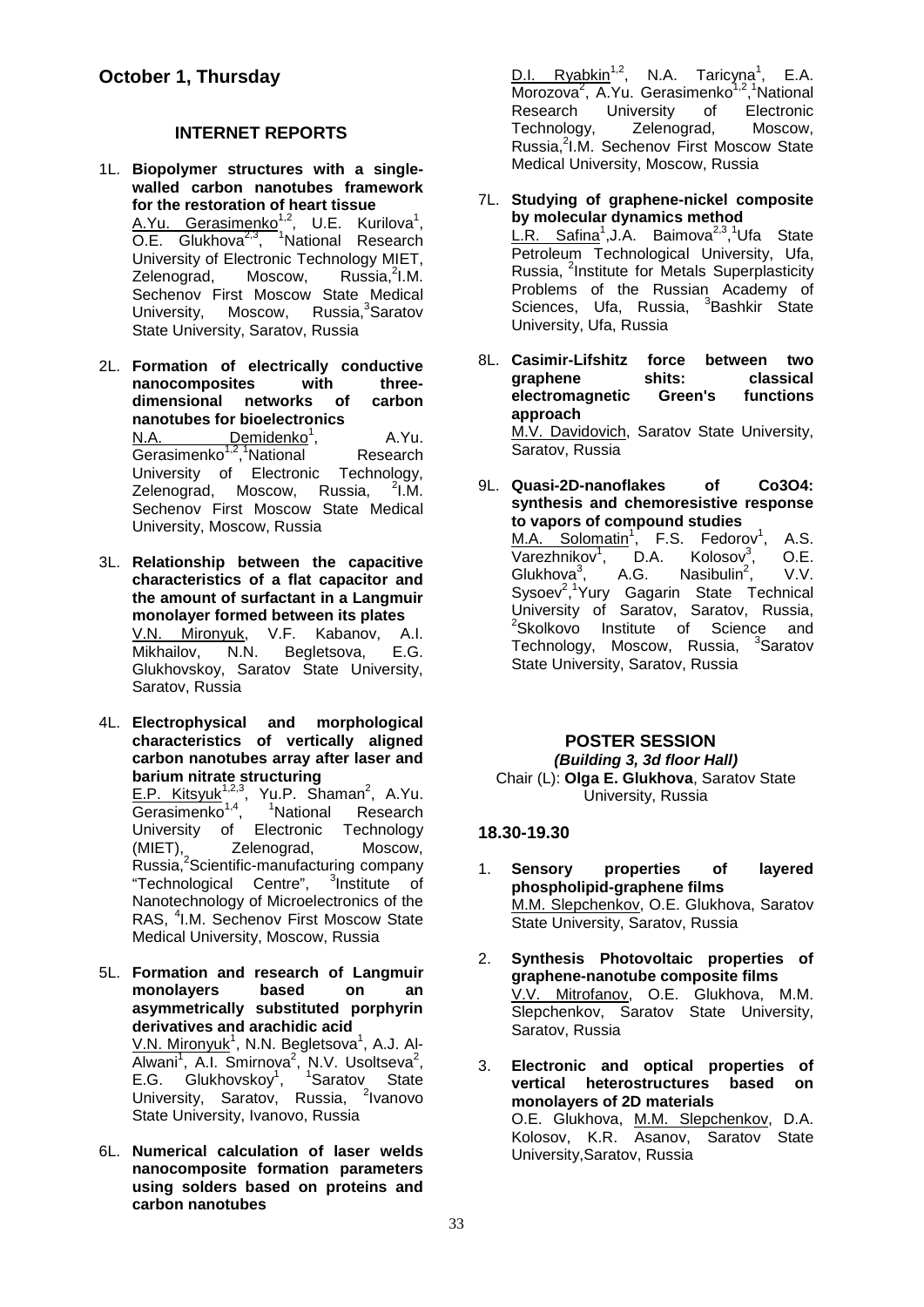- 4. **Multilayer formation of nematic liquid crystal on the surface of a subphase with copper nanoparticles** N.N. Begletsova, E.G. Glukhovskoy, Saratov State University, Saratov, Russia
- 5. **Quantum capacity of CNT decorated with iron particles** V.V. Shunaev, A.V. Ushakov, O.E.<br>Glukhova. Saratov State Glukhova. University,Saratov, Russia
- 6. **Doping of graphene with pyrolytic nitrogen. Energy and electronic properties** S.A. Toom, V.V. Shunaev, Saratov State University,Saratov, Russia
- 7. **Administration of Reactive Oxygen Species via Polymeric Microcontainers for Selective Photodynamic Therapy**<br>A.V. Ermakov, Saratov State A.V. Ermakov, University,Saratov, Russia
- 8. **Studying of formation process and optoelectrical properties of langmuir monolayers and langmuir-blodgett films of iron phthalocyanine** I.A. Gorbachev, A.V. Smirnov,

V.V.Kashin, V.V.Kolesov, I.E.Kuznetsova,Kotel'nikov institute of Radio Engineering and Electronics of RAS, Moscow, Russia

9. **Solution of j-type dimeric magnesium phthalocyanine complex for switches of optoelectronic medical systems and** 

**vision protection**<br>M.S. Sav Savelyev<sup>1,2</sup>, A.Yu. Gerasimenko<sup>1,2</sup>,P.N. Vasilevsky<sup>1</sup>, A. Yu. Tolbin<sup>3</sup>, <sup>1</sup>National Research University of Electronic Technology, MIET, Zelenograd, Moscow, Russia, <sup>2</sup>I.M. Sechenov First Moscow State Medical University,cMoscow, Russia,<sup>3</sup>Institute of Physiologically Active Compounds, Russian Academy of Sciences, IPAC RAS

- 10. **Study of the stability of monolayers based on porphyrin derivatives** A.J. Al-Alwani, N.N. Begletsova, V.F. Kabanov, V.N. Mironyuk, A.I. Mikhailov, E.G. Glukhovskoy, Saratov State University, Saratov, Russia
- 11. **Effect of temperature on hydrogen sorption of crumpled graphene with structural elements different sizes** <u>N.G. Apkadirova</u><sup>1</sup>, K.A. Krylova<sup>1,2</sup>,<sup>1</sup>Bashkir State University, Ufa, Russia,<sup>2</sup>Institute for Metals Superplasticity Problems of the Russian Academy of Sciences, Ufa, Russia

12. **Study of Modified Layered Graphene Composites from the Position of Application as Electrodes lithium ion batteries**

D.A. Kolosov, O.E. Glukhova, Saratov State University, Saratov, Russia

#### **INTERNET POSTERS**

- 13. **Modified Nanostructured layers of zirconium and tantalum formed on titanium by induction PVD** M.E. Fedoseev<sup>1</sup>, A.M. Zakharevich<sup>2</sup>, A.A. Fomin<sup>1</sup>, <sup>1</sup>Yuri Gagarin State Technical University of Saratov, Saratov, Russia,<sup>2</sup>Saratov State University, Saratov, Russia
- 14. **LayeredFormation of a strain sensor prototype under the action of laser radiation in layers of biocomposite nanomaterial** L. Ichkitidze<sup>1,2</sup>, A. Gerasimenko<sup>1,2</sup>, D. Telyshev<sup>1,2</sup>, A. Kuksin<sup>1</sup>, V. Petukhov<sup>1</sup>, S. Selishchev<sup>1</sup>, <sup>1</sup>National Research University of Electronic Technology "MIET", Moscow, Russia,<sup>2</sup>I.M. Sechenov First Moscow State Medical University, Moscow, Russia
- 15. **Graphene Optical Density Changes of Aqueous Dispersion for Biological Materials and Carbon Nanotubes with Action Gradient Magnetic Field** <u>L. Ichkitidze<sup>1,2</sup>,</u> A. Markov<sup>1</sup> Markov', A.<br>Telyshev<sup>1,2</sup>. S. Gerasimenko<sup>1,2</sup>, D. Telyshev<sup>1,2</sup>, S. Selishchev<sup>1</sup>,<sup>1</sup>National Research University of Electronic Technology "MIET", Moscow, Russia, <sup>2</sup>I.M. Sechenov First Moscow State
- 16. **Composites Field emission from indium antimonide quantum dots** M.V. Gavrikov, V.F. Kabanov, Saratov State University, Saratov, Russia

Medical University, Moscow, Russia

- 17. **The mechanical characteristics of solid and flexible structures based on singlewalled carbon nanotubes and biopolymers** Murash $k$ o<sup>1</sup>, , A.Yu. Gerasimenko<sup>1,2</sup>,<sup>1</sup> Research University of Electronic Technology MIET,<br>Zelenograd. Moscow. Russia.<sup>2</sup>l.M. Zelenograd, Russia. ${}^{2}$ I.M. Sechenov First Moscow State Medical University, Moscow, Russia
- 18. **Halloysite nanotubes as natural containers for freezing-induced loading** Dr. D. Voronin<sup>1,2</sup>, Dr. K. Cherednichenko<sup>1</sup>, P. Demina<sup>2</sup>, Dr. A. Abramova<sup>2</sup>, Prof. V.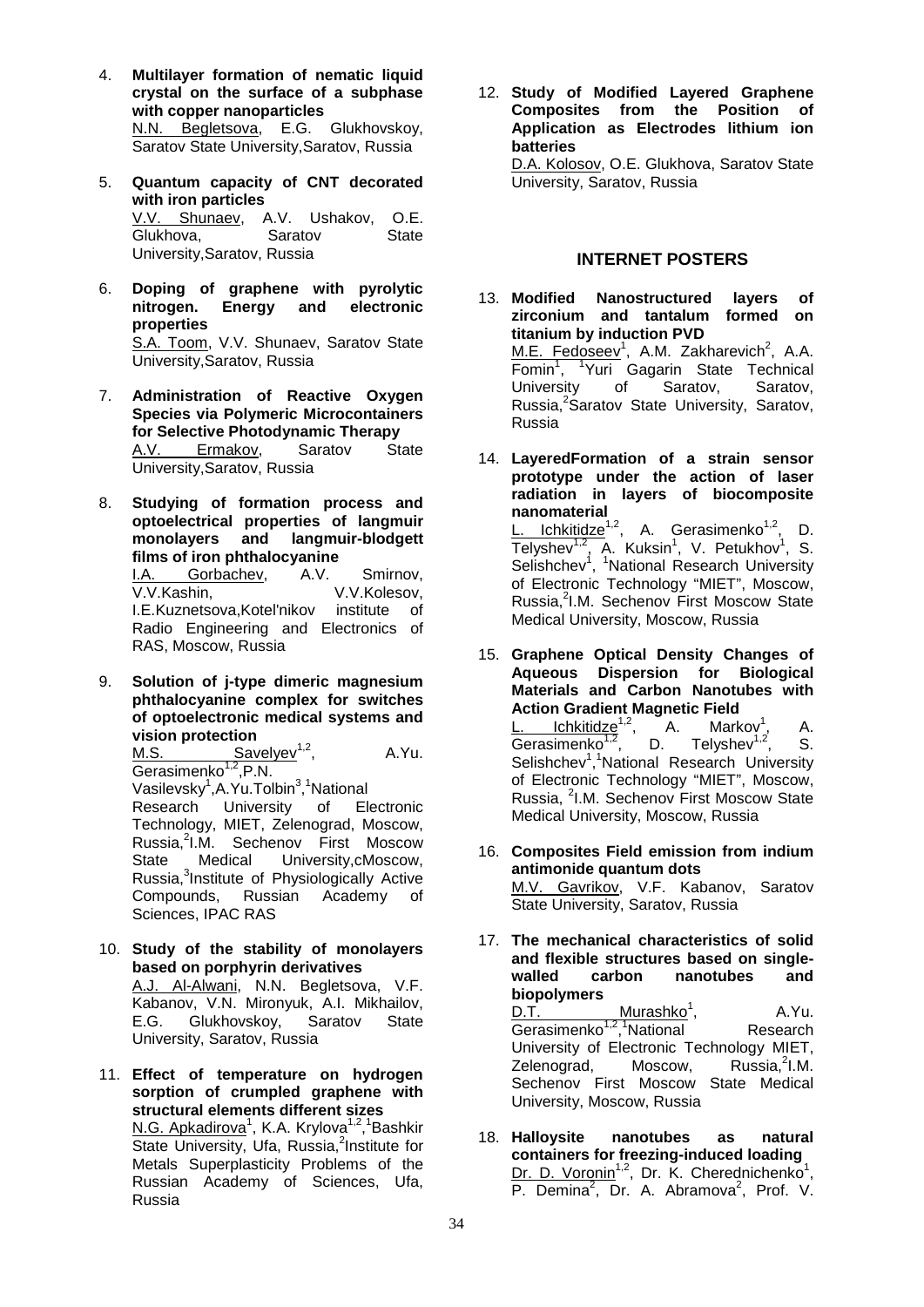Vinokurov<sup>1</sup>,<sup>1</sup>National University of Oil and Gas «Gubkin University», Moscow, Russia,<sup>2</sup>Saratov State University, Saratov, Russia

19. **Photo-conductance of thin nanostructured WO3 films in the vicinity of the edge of fundamental absorption band**

L.A. Kochkurov<sup>1</sup>,E.V. Ushakova<sup>1</sup>, D.A. Zimnyakov<sup>1,2</sup>,<sup>1</sup>Yury Gagarin State Technical University of Saratov, Saratov, Russia,<sup>2</sup>Institute for Problems of Precision Mechanics and Control RAS, Saratov, Russia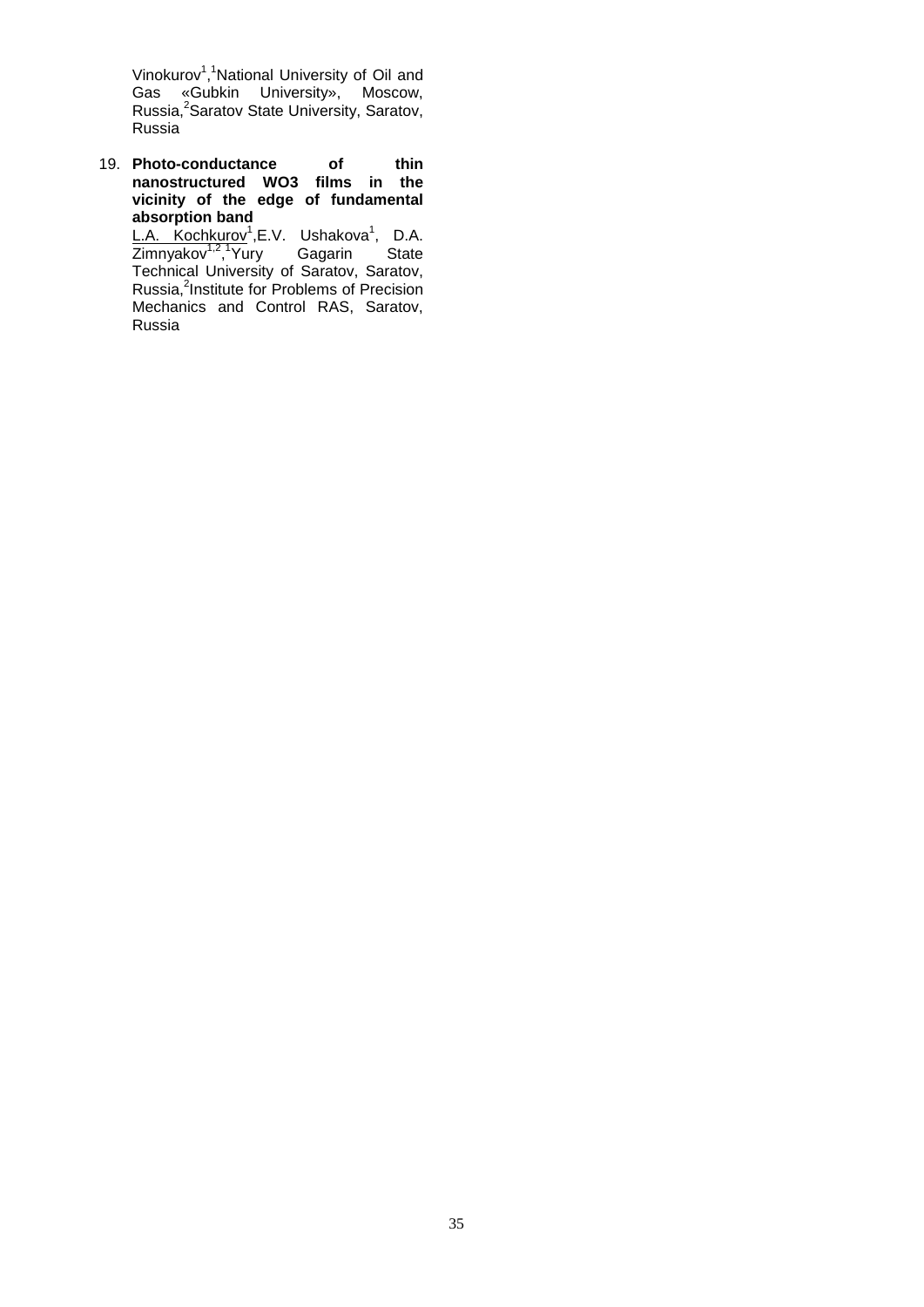### **Conference on Biomedical Spectroscopy VII**

*Conference Chairs:* **Vyacheslav I. Kochubey**, **Alexander B. Pravdin**, Saratov State University (Russia)

*Secretaries:* **Natalia I. Kazadaeva,** Saratov State University (Russia)

*International Program Committee:* **Ekaterina G. Borisova**, Institute of Electronics, BAS (Bulgaria), **Dmitry A. Gorin**, Saratov State University (Russia), **Gennady V. Melnikov**, Yuri Gagarin State Technical University of Saratov (Russia), **Alexander M. Saletsky**, Lomonosov Moscow State University (Russia), **DzmitryShcharbin**, Institute of Biophysics and Cell Engineering of NASB (Belarus), **Andre Skirtach**, Ghent University (Belgium)

#### **September 30, Wednesday**

**ON-LINE JOINT INVITED LECTURE/ORAL SESSION BIOPHYSICS II & BIOMEDICAL SPECTROSCOPY I** *(Building 10, Hall 511, Zoom link:* 

<https://osachapter.zoom.us/j/98300886300>) Chair: **Ekaterina Borisova**, Institute of Electronics, Bulgarian Academy of Sciences, Sofia, Bulgaria Moderator: **Isabella Serebryakova**, Saratov State University, Russia

#### **17.00-17.20 (Local time: 16.00-16.20) Invited**

#### **Optical Bioimaging of Connective Tissue in Norm and Lichen Sclerosus**

Marina A. Sirotkina, A.L. Potapov, V.V. Dudenkova, A.A. Moiseev, M.M. Karabut, I.A. Kuznetsova, N.D.Gladkova; Privolzhsky Research Medical University, Nizhny Novgorod, Russia

#### **17.20-17.40 (15.20-15.40) Invited**

#### **Interstitial PDT of Glioblastoma – Status and Perspectives**

Adrian Rühm and Ronald Sroka, Laser-Forschungslabor, LIFE Center, Department of Urology, University Hospital, LMU Munich, Munich, Germany

#### **17.40-18.00 (15.40-16.00) Invited**

#### **Skin Reflectance: How Long the Photons Travel until Remission**

Janis Spigulis, Vanesa Lukinsone, Anna Maslobojeva, UldisRubins, Maris KuzminskisBiophotonics Laboratory, Institute of Atomic Physics and Spectroscopy, University of Latvia, Riga

#### **18.00-18.20 (10.00-10.20)**

#### **Invited**

**Dynamic Imaging of the Lymphatic Drainage from the Eye in Mice by Multispectral Photoacoustic Tomography**

Vladislav Toronov<sup>1,2</sup>, Balal Mian<sup>1</sup>, Yeni Yucel<sup>1,2,3</sup>, Xun Zhou<sup>3</sup>;<sup>1</sup>Ryerson University;<sup>2</sup>The Institute for Biomedical Engineering, Science & Technology (iBEST) St. Michael's Hospital;<sup>3</sup>Keenan Research Centre for Biomedical Science of St. Michael's Hospital, Toronto, Canada

#### **18.20-18.40 (9.20-9.40)**

#### **Invited**

**Optical Coherence Tomography of Preimplantation Embryonic Development In Vivo**

Irina V. Larina Baylor College of Medicine. Houston, USA

#### **18.40-19.00 (17.40-18.00) Invited**

#### **Fluorescence diagnostics of soft tissues neoplasia**

Ekaterina Borisova<sup>1</sup> Tsanislava Genova $<sup>1</sup>$ .</sup> Petranka Troyanova<sup>2</sup>, Elmira Pavlova<sup>3</sup>, Borislav Vladimirov<sup>2</sup>; <sup>1</sup>Institute of Electronics, Bulgarian Academy of Sciences; <sup>2</sup>University Hospital "Tzaritza Yoanna - ISUL"; <sup>3</sup> "St. Panteleimon" General Hospita, Sofia, Bulgaria

#### **19.00-19.15 (18.00-18.15)**

#### **Influence of Active Er-laser Delivery on the Optical Properties of Drug**

A.V. Belikov, S.N. Smirnov, Anastasia D. Tavalinskaya, ITMO University, S.-Peterburg, Russia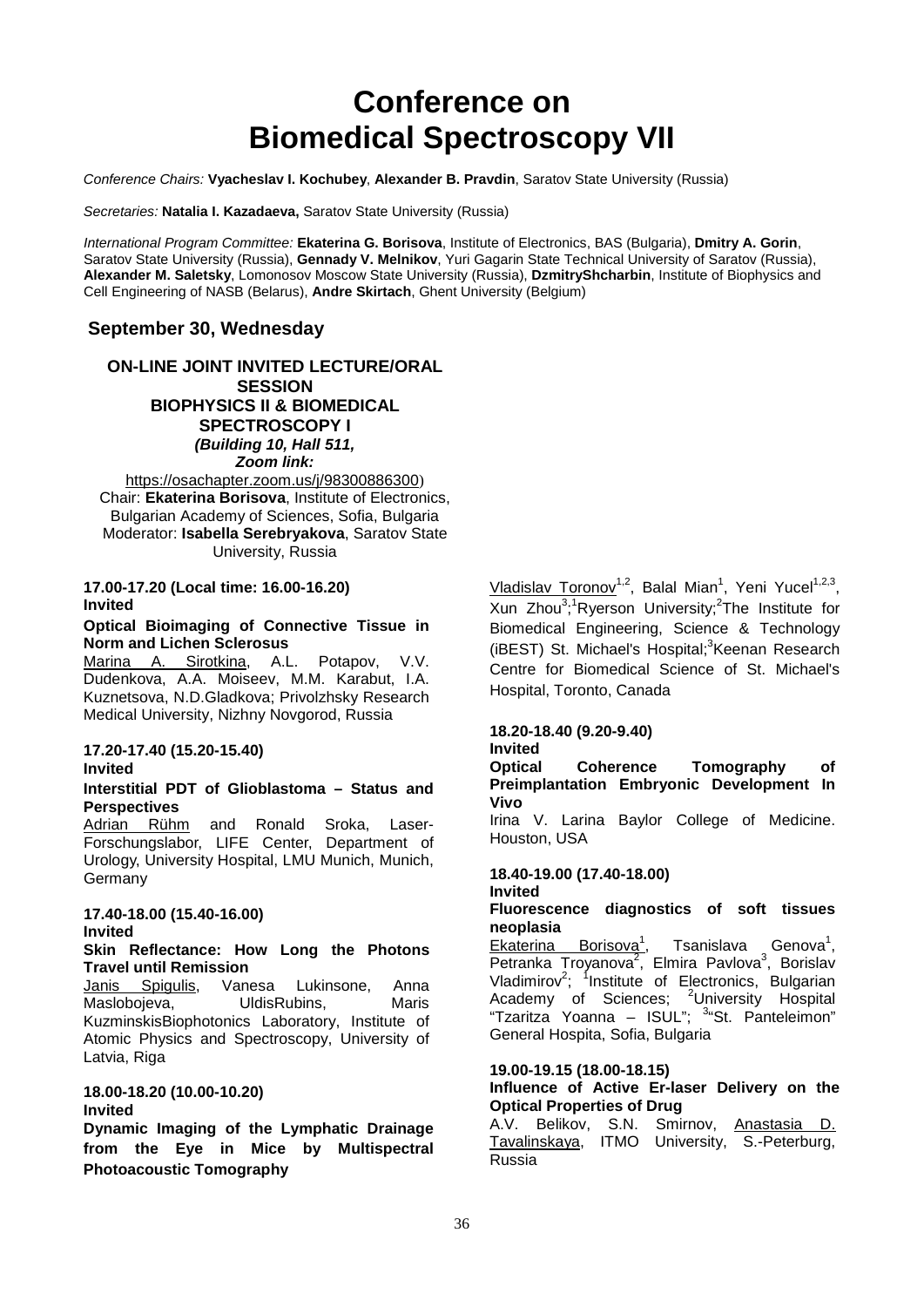#### **JOINT INTERNET/POSTER SESSION**  *(Building 3, 3rd floor Hall)*

Chair (BS): **Natalia Kazadaeva,** Saratov State University, Russia

#### **18.00 – 20.00**

- **1BS Study of ovalbumin coagulation dynamics by using upconversion luminescence** of **nanoparticles** Ustalkov S.O., Saratov, State University, Mohammed A.H.M., Saratov State University, Zakharevich A.M., Saratov State University, Kozyrev, A.A., National Research Nuclear University "MEPhI",Sagaidachnaya E.A., Saratov State University,Kochubey V.I., Saratov State University, Tomsk State University**,** Skaptsov A.A. Saratov State **University**
- **2BS Spectral studies of the interaction of luminescent probes with glycated proteins Melnikov A.G., Saratov State**<br>Technical University named after University named after Yu.A.Gagarin, Melnikov G.V., Saratov State Technical University named after Yu.A.Gagarin,Kochubey V.I., Saratov State University,Tomsk State University**,**  Pravdin A.B,Saratov State University, Kukushkina A.A.,Saratov State University
- **3BS SERS signal of human blood plasma** Natalia E. Markina, Saratov State University, Alexey V. Markin, Saratov State University
- **4BS Laser pump power density as a factor**  up-conversion<br>**quantum** vieldof **luminescence quantum yieldof hanocomplexes** Sarmanova, Moscow State University, Department of Physics, Moscow, Russia, S.A. Burikov, Moscow State University, Department of Physics, Moscow, Russia, T.A. Dolenko, Moscow State University, Department of Physics, Moscow, Russia
- **5BS Spectral analysis of biological tissue with embedded nanoparticles**Kozlova Ekaterina, Saratov State University, Kochubei Vyacheslav, Saratov State University, Tomsk State University

#### **INVITED INTERNET REPORTS**

- 1. **Application of Raman spectroscopy and machine learning for studying of blood serum of rats with liver cancer**O. P. Cherkasova, Institute of Laser Physics SB RAS, Russia, Institute on Laser and Information Technologies - Branch of the Federal Scientific Research Centre "Crystallography and Photonics" of RAS, Russia, A. A. Mankova, Lomonosov Moscow State University, Russia, E. N. Lazareva, Tomsk State University, Russia, Saratov State University, Russia, Y.V. Kistenev, Institute of Strength Physics and Materials Science of Siberian Branch of the RAS, Russia, D. A. Vrazhnov, Tomsk State University, Russia, Institute of Strength Physics and Materials Science of Siberian Branch of the RAS, Russia, V.V. Tuchin Tomsk State University, Russia, Saratov State University, Russia, A.P. Shkurinov, Institute on Laser and Information Technologies - Branch of the Federal Scientific Research Centre "Crystallography and Photonics" of RAS, Russia, Lomonosov Moscow State University, Russia
- 2. **Fiber optic solutions for biomedicine**O. Bibikova, art photonics GmbH, Berlin, Germany, V. Belikova, Samara State University, Samara, Russia, I. Usenov, art photonics GmbH, Berlin, Germany, T. Sakharova, art photonics GmbH, Berlin, Germany, V. Artyushenko, art photonics GmbH, Berlin, Germany
- 3. **Unraveling molecular profiles in skin in vivo using Raman microspectroscopy and non-negative matrix**  factorizationB.P. Yakimov M.V. Lomonosov Moscow State University, Moscow, Russia, A.V. Venets M.V. Lomonosov Moscow State University, Moscow, Russia J. Schleusener, Charité – Universitätsmedizin Berlin, corporate member of Freie Universität Berlin, Humboldt-Universität zu Berlin, and Berlin Institute of Health, Department of Dermatology, Venerology and Allergology, Center of Experimental and Applied Cutaneous Physiology, Germany, V.V. Fadeev, M.V. Lomonosov Moscow State University, Moscow, Russia, M.E. Darvin, Charité – Universitätsmedizin Berlin, corporate member of Freie Universität Berlin, Humboldt-Universität zu Berlin, and Berlin Institute of Health, Department of Dermatology, Venerology and Allergology, Center of Experimental and Applied Cutaneous Physiology, Germany, E.A. Shirshin M.V. Lomonosov Moscow State University, Moscow, Russia,Institute of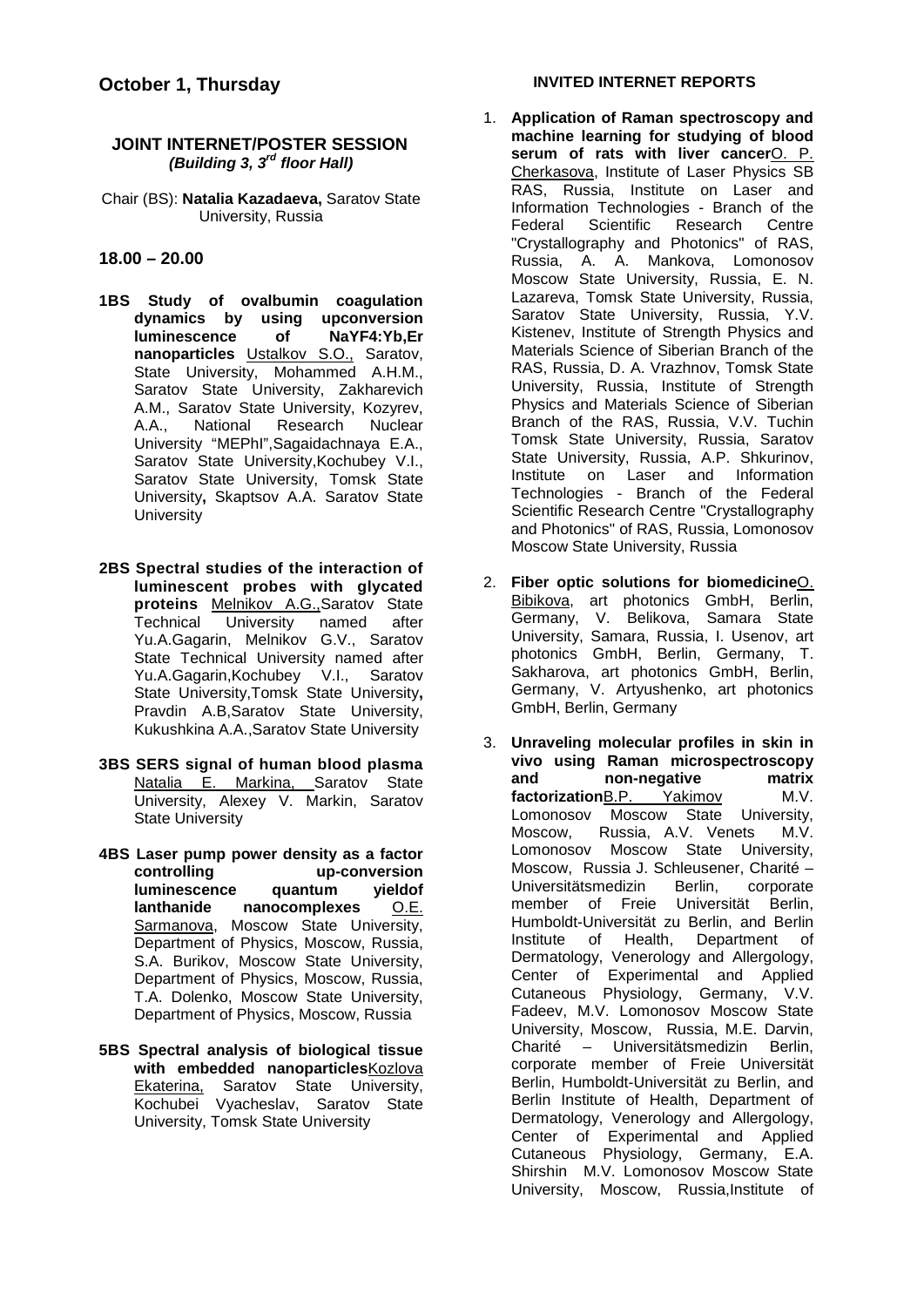Spectroscopy of the Russian Academy of Sciences, Troitsk, Moscow, Russia

#### **INTERNET REPORTS**

- 1. **The dispersive element based on porous silicon photonic crystal for ultra-compact optical spectrometers**  Sergey E. Svyakhovskiy, Lomonosov Moscow State University, Russia<br>2. Surface Photoluminescenc
- Photoluminescence of **Nanodiamonds: Dependence on pH** A. V. Lachko, A. M**.** Vervald, K. A. Kozhushnyi, T. A. Dolenko, Faculty of Physics, M.V. Lomonosov Moscow State University, Moscow, Russia

#### **INTERNET POSTERS**

- **1. Ph-dependent photoluminescence of nanodiamonds and carbon dots: similarities and differences** Vervald A. M., Faculty of Physics, M. V. Lomonosov Moscow State University, Moscow, Russia, Salekhov A. D., Faculty of Physics, M. V. Lomonosov Moscow State University, Moscow, Russia Shenderova O. A., Adamas Nanotechnologies, Inc., 8100 Brownleigh Dr, Suit 120, Raleigh, NC 27617, USA, Dolenko T. A., Faculty of Physics, M. V. Lomonosov Moscow State University, Moscow, Russia
- **2. The Determination of Polarized Fluorescence Parameters of FAD in Water-Methanol Solutions,** M.K. Krasnopevtceva, Ioffe Institute, St.

Petersburg, Russia, V.P. Belik, Ioffe Institute, St. Petersburg, Russia, I.V. Semenova, Ioffe Institute, St. Petersburg, Russia, A.G. Smolin, Ioffe Institute, St. Petersburg, Russia, O.S. Vasyutinskii, Ioffe Institute, St. Petersburg, Russia

- 3. **Quality control of tablets "Papazol" by spectrophotometry using chemometrics,**  Shestopalova N.B. Saratov State Medical University named after V. I. Razumovsky, Fomina Yu.A. Saratov State Medical University named after V. I. Razumovsky, Rusanova T.Yu. Saratov State University, Burmistrova N.A. Saratov State University
- 4. **Advanced spectral analysis of dentinal materials for dentistry during their manufacture,** Frolov O.O., Samara National Research University, Samara, Russia, Timchenko P.E., Samara National Research University, Samara, Russia,<br>Timchenko E.V., Samara National Timchenko Research University, Samara, Russia, Volova L.Т., Samara State Medical University, Institute of Experimental Medicine and Biotechnology, Samara, Russia, Zybin М.А., Samara State Medical University, Institute of Experimental Medicine and Biotechnology, Samara, Russia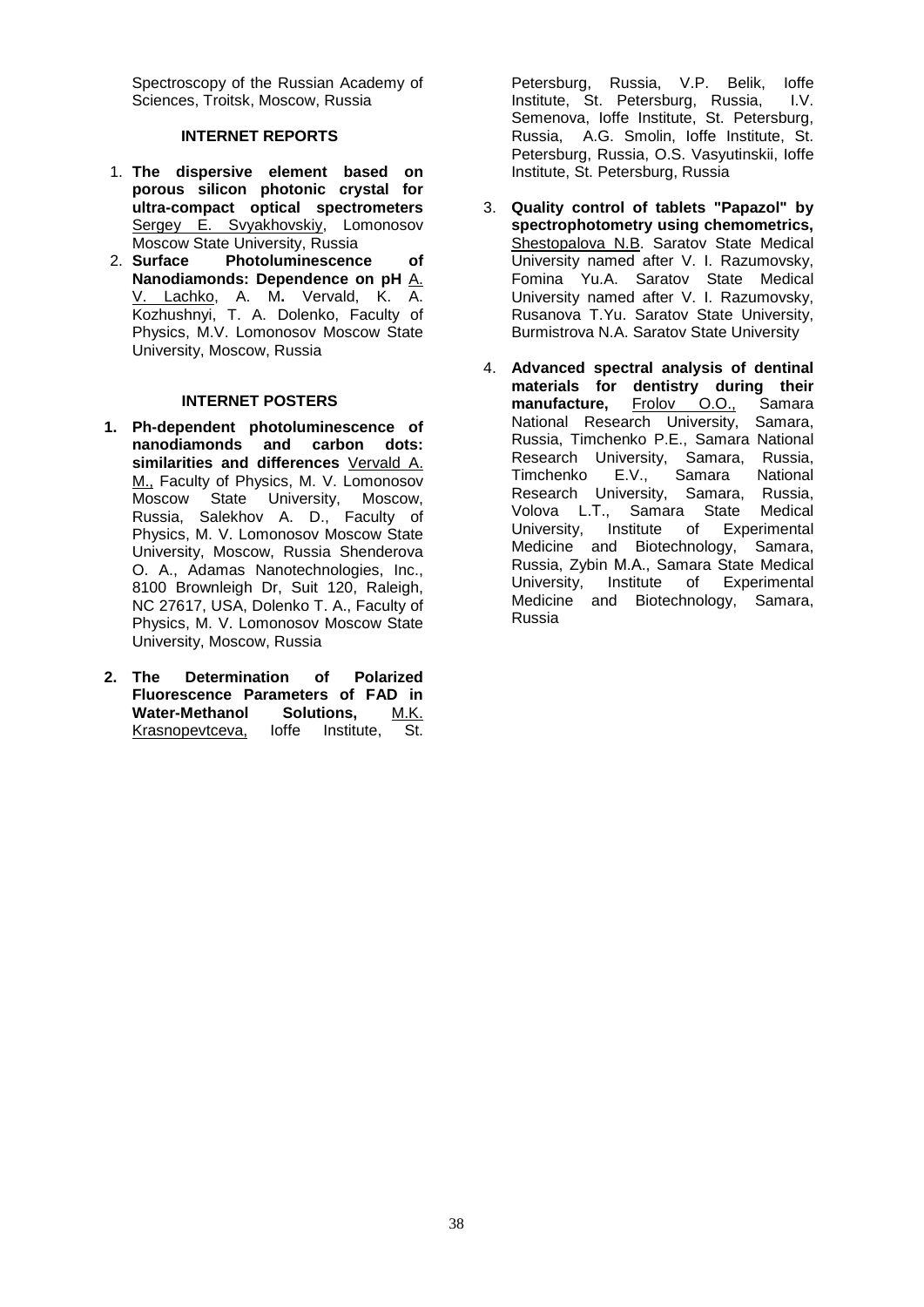### **Conference on Computation Biophysics and Analysis of Biomedical Data VII**

*Workshop Chair:***Dmitry E. Postnov**, Saratov State University (Russia)

*Secretary:***Elena S. Litvinenko**, Saratov State University (Russia)

*International Program Committee:* **Alexaner B. Neiman,** Ohio University, USA, **Olga V. Sosnovtseva,** University of Copenhagen, Denmark, **Oxana V. Semyachkina-Glushkovskaya,** Saratov State University, Russia, **Anatoly V. Skripal,**  Saratov State University, Russia, **Boris P. Bezruchko,** Saratov State University, Russia

#### **September 30, Wednesday**

**ORAL SESSION I** *(Building 5, Hall 72)* Chair: **Dmitry E. Postnov**, Saratov State University, Russia

#### **13:30-13:50**

#### **Absence epileptiform activity simulation using a nonautonomous network of neurallike radioengineering circuits**

Nikita N. Egorov, V.I. Ponomarenko, I.V. Sysoev, M.V. Sysoeva, Saratov Branch of Kotelnikov IRE of RAS; Saratov State University, Russia

#### **13:50-14:10**

#### **Internet**

### **A topological classification of population bursts in spiking neural network**<br>**Sergey A. Lobov<sup>1,2</sup>, A.I. Zha**

 $Sergey$  A. Lobov<sup>1,2</sup>, A.I. Zharinov<sup>1</sup>, O. Semenova<sup>1</sup>, V.B. Kazantsev<sup>1,2</sup>, <sup>1</sup>Lobachevsky State University; <sup>2</sup>Innopolis University, Russia

#### **14:10-14:30**

#### **Internet**

#### **Local and collective IP3-mediated calcium dynamics in astrocyte network**

Darya V. Verveyko<sup>1</sup>, A.Yu. Verisokin<sup>1</sup>, A.R. Brazhe<sup>2</sup>, D.E. Postnov<sup>3</sup>, <sup>1</sup>Kursk State University, <sup>2</sup>Moscow State University; <sup>3</sup>Saratov State University, Russia

#### **14:30-14:50**

#### **Internet**

#### **Computational realization of non-linear diffusion generalizing Barenblatt-Pattle's approach on the case of flows' simulations in elastic microvessels**

Eugene B. Postnikov<sup>1</sup>, A.I. Lavrova<sup>2,3</sup>, <sup>1</sup>Kursk State University; <sup>2</sup>Saint-Petersburg State Research Institute of Phthisiopulmonology; <sup>3</sup>Saint-Petersburg State University, Russia

#### **14:50-15:10**

#### **Internet**

**Formation, dynamics and properties of stable moving patterns in a simple model of neural tissue** 

<u>Andrey Yu. Verisokin<sup>1</sup>,</u> D.V. Verveyko<sup>1</sup>, D.E. Postnov<sup>2</sup>, <sup>1</sup>Kursk State University; <sup>2</sup>Saratov State University, Russia

#### **15:10-15:30**

#### **Extended detrended fluctuation analysis of EEG signals during sleep and the opening of the blood-brain barrier**

Alexey N. Pavlov<sup>1</sup>, A.I. Dubrovsky<sup>1</sup>, A.A. Koronovskii  $\overline{\mathsf{Jr}}^{1}, \overline{\phantom{a}}^{0}$  O.N. Pavlova $^{1}, \overline{\phantom{a}}^{0}$  O.V.<br>-Glushkovskaya $^{1}, \overline{\phantom{a}}^{1}$  J. Kurths $^{2}, \overline{\phantom{a}}^{2}$ , O.V. Semyachkina-Glushkovskaya<sup>1</sup>, J. Kurths<sup>2</sup>,<br><sup>1</sup>Seretev, Stete University, Buggie: <sup>2</sup>Retedent Saratov State University, Russia; <sup>2</sup>Potsdam Institute for Climate Impact Research, Germany

#### **15:30-15:50**

#### **Mathematical modeling of the phenomenon Spontaneous Internal Desynchrony (SID)**

Ksenia O. Merkulova, D.E. Postnov, Saratov State University, Russia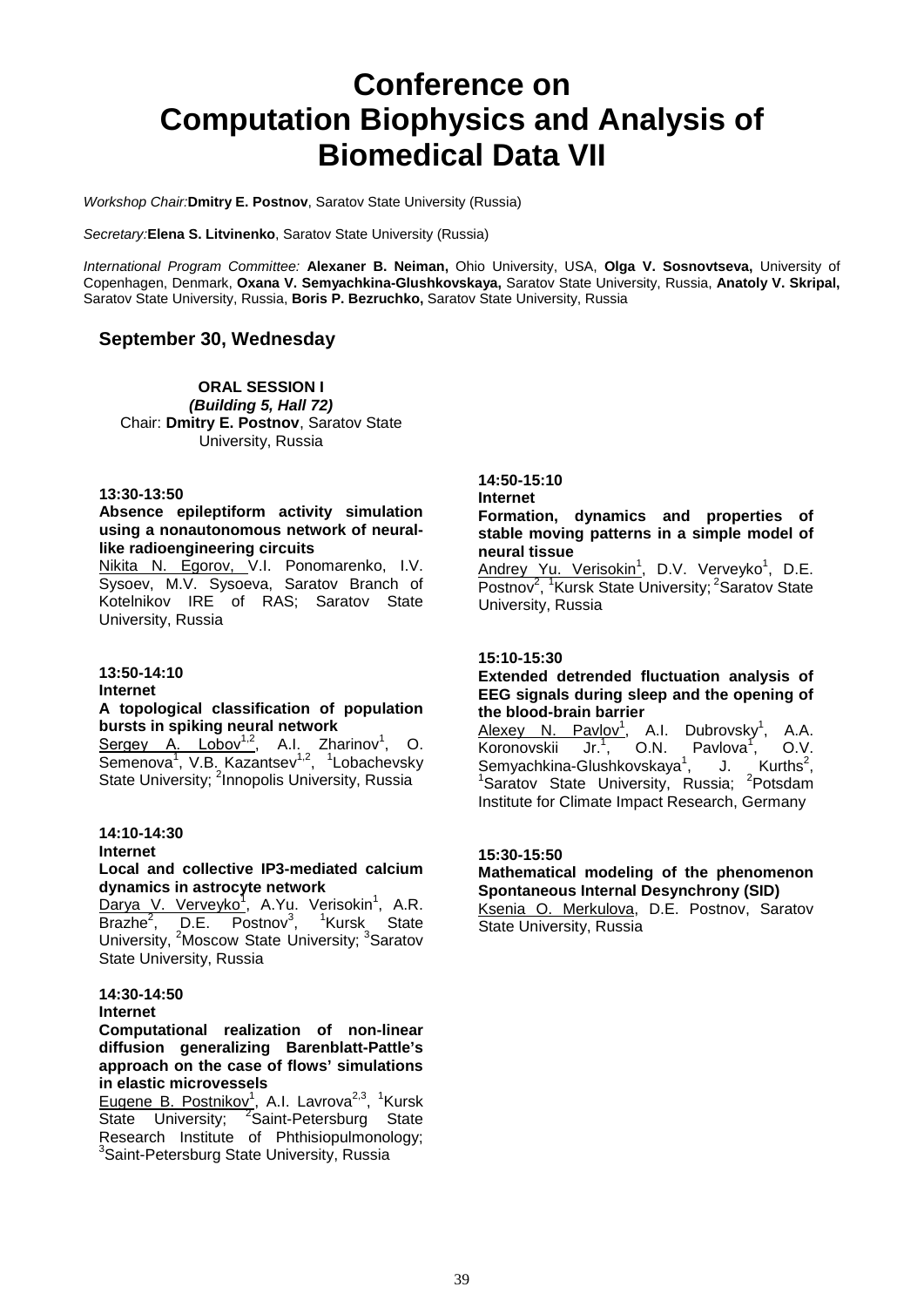#### **JOINT INTERNET POSTER SESSION AND INTERNET DISCUSSION**

Chair (BC): **Dmitry E. Postnov,** Saratov State University, Russia **Opened from 10-00 30.10.2020**

- 1BC. **Spectral analysis of signals of the**  regulatory **circulation in patients with Covid-19**  Viktoria V. Skazkina<sup>1</sup>, N.S. Krasikova<sup>2</sup>, A.S. Karavaev<sup>1-3</sup>, E.I. Borovkova<sup>1,2</sup>, A.V. Kuligin<sup>2</sup>, Y.M. Ishbulatov<sup>1-3</sup>, R.S. Prokhorov<sup>2</sup>, A.G. Kudryavzev<sup>4</sup>, A.R. Kiselev<sup>1,2</sup>, <sup>1</sup>Saratov State University;<br><sup>2</sup>Saratov State Medical University;<br><sup>3</sup>Saratov Branch of Katelnikov IBE of <sup>3</sup>Saratov Branch of Kotelnikov IRE of RAS; <sup>4</sup>Saratov City Clinical Hospital No. 10, Russia
- 2BC. **Modeling spike-wave discharge initiation in the brain thalamocortical system by small networks of neurooscillators** Anton A. Kapustnikov, M.V. Sysoeva, I.V. Sysoev, Saratov Branch of Kotelnikov IRE of RAS, Russia
- 3BC. **fNIRS-based classification of handrelated motor activity and motor imagery** A.E. Hramov, Vadim V. Grubov, A. Badarin, Innopolis University, Russia
- 4BC. **Artificial neural network predicts inter-areal functional connectivity**  Elena Pitsik, N.S. Frolov, Innopolis University, Russia
- 5BC. **Age-related Changes In The Brain Functional Connectivity During Motor Initiation** Nikita S. Frolov, E. Pitsik, A.E. Hramov, Innopolis University, Russia
- 6BC. **Influence of the sensory information complexity on the features of lowfrequency rhythms of human EEG**  Alexander Kuc, Yuri Gagarin State Technical University of Saratov, Russia
- 7BC. **Study of the phase synchronization of low-frequency oscillations of the processes of autonomous regulation of blood circulation** Anton D. Martynov<sup>1</sup>, E.I. Borovkova<sup>1-3</sup>, <sup>1</sup>Saratov State University; <sup>2</sup>Saratov State Medical University named after V. I. Razumovsky; <sup>3</sup>Saratov Branch of Kotelnikov IRE of RAS, Russia
- 8BC. **Approach to collaborative BCI for enhancing human-to-human interaction in shared visual task**  Vadim V. Grubov, V. Maksimenko, Innopolis University, Russia
- 9BC. **Peculiarities of brain sources reconstructed by MEG signals during imaginary movements** Semen A. Kurkin<sup>1</sup>, P. Chholak<sup>2</sup>, A. Pisarchik<sup>2</sup>, A.E.

Hramov<sup>1</sup>, <sup>1</sup>Innopolis University, Russia;<br><sup>2</sup>Technical University of Madrid Spain <sup>2</sup>Technical University of Madrid, Spain

- 10BC.**A Model for particle transport in a branched blood vessel under the influence of magnetic field** Samia F.  $Salem<sup>1, 2</sup>$ , V.V. Tuchin<sup>1, 3-5</sup>, <sup>1</sup>Saratov State University, Russia; <sup>2</sup> Benha University, Egypt; <sup>3</sup>Tomsk State University;<br><sup>4</sup>Bessersh Center of Biotechnology of the <sup>4</sup>Research Center of Biotechnology of the RAS; <sup>5</sup>Institute of Precision Mechanics and Control of the RAS, Russia<br>**Extended** detrended fluctuation
- 11BC.**Extended analysis and its applications** Alexander A. Koronovskii Jr., A.N. Pavlov, Saratov State University, Russia
- 12BC.**Method of assessing the complexity in the brain spatial electrical activity**  Evgeniy N. Egorov<sup>1</sup>, K.S Samatova<sup>2</sup>, O.M. Posnenkova<sup>2</sup> , A.S. Kiselev1,2, 1 Saratov State University; <sup>2</sup>Saratov State Medical University, Russia
- 13BC.**The pilot study of weak changes in the spatial EEG activity of healthy test subjects in a passive wakefulness with**  odors impacts Kamila Samatova<sup>1</sup>, A. Titova<sup>1</sup>, A. Runnova<sup>1,2</sup>, A. Varegnikov<sup>3</sup>, <sup>1</sup>Saratov State Medical University; <sup>2</sup>Saratov State University; <sup>3</sup>Yuri Gagarin State Technical University of Saratov, Russia
- 14BC.**A study of synchronization between rats ECoG channels under the anesthesia** Maksim Zhuravlev<sup>1,2</sup>, S. Kustodov<sup>1</sup>, E. Egorov<sup>1</sup>, A. Dubrovskii<sup>1</sup>, O. Semyachkina-Glushkovskaya<sup>1</sup>, <sup>1</sup>Saratov State University; <sup>2</sup>Saratov State Medical University, Russia
- 15BC.**Method for the automatic diagnosis of states of wakefulness, sleep, and epileptic activity by rats invasive ECoG**  signals Ekaterina Kryakvina<sup>1</sup>, R.V. Ukolov<sup>2</sup>, A.R. Kiselev<sup>1</sup>, E.Yu. Sitnikova<sup>3</sup>, 'Saratov State Medical University;<br><sup>2</sup>Saratov State University; <sup>3</sup>Institute of Higher Nervous Activity and Neurophysiology of RAS, Russia
- 16BC.**The study of the generation of alpha rhythm in patients with chronic**  headaches Michail Novikov<sup>1</sup>, R. Parsamyan<sup>1</sup>, V. Romanenko<sup>1</sup>, A. Runnova<sup>1,2</sup>, <sup>1</sup>Saratov State Medical University; <sup>2</sup>Saratov State University, Russia
- 17BC.**Synchronization in the brain EEGactivity in modified Multiple Sleep**  Latency Test **Elena Martirosyan<sup>1</sup>, O.** Posnenkova<sup>1</sup>, R. Parsamyan<sup>1</sup>, M. Zhuravlev $2,1$ , <sup>1</sup>Saratov State Medical University; <sup>2</sup>Saratov State University, Russia
- 18BC.**The study of changes in EEG activity in spatial tasks in disabilities children in**  primary school Margarita A. Popova<sup>1, 2</sup>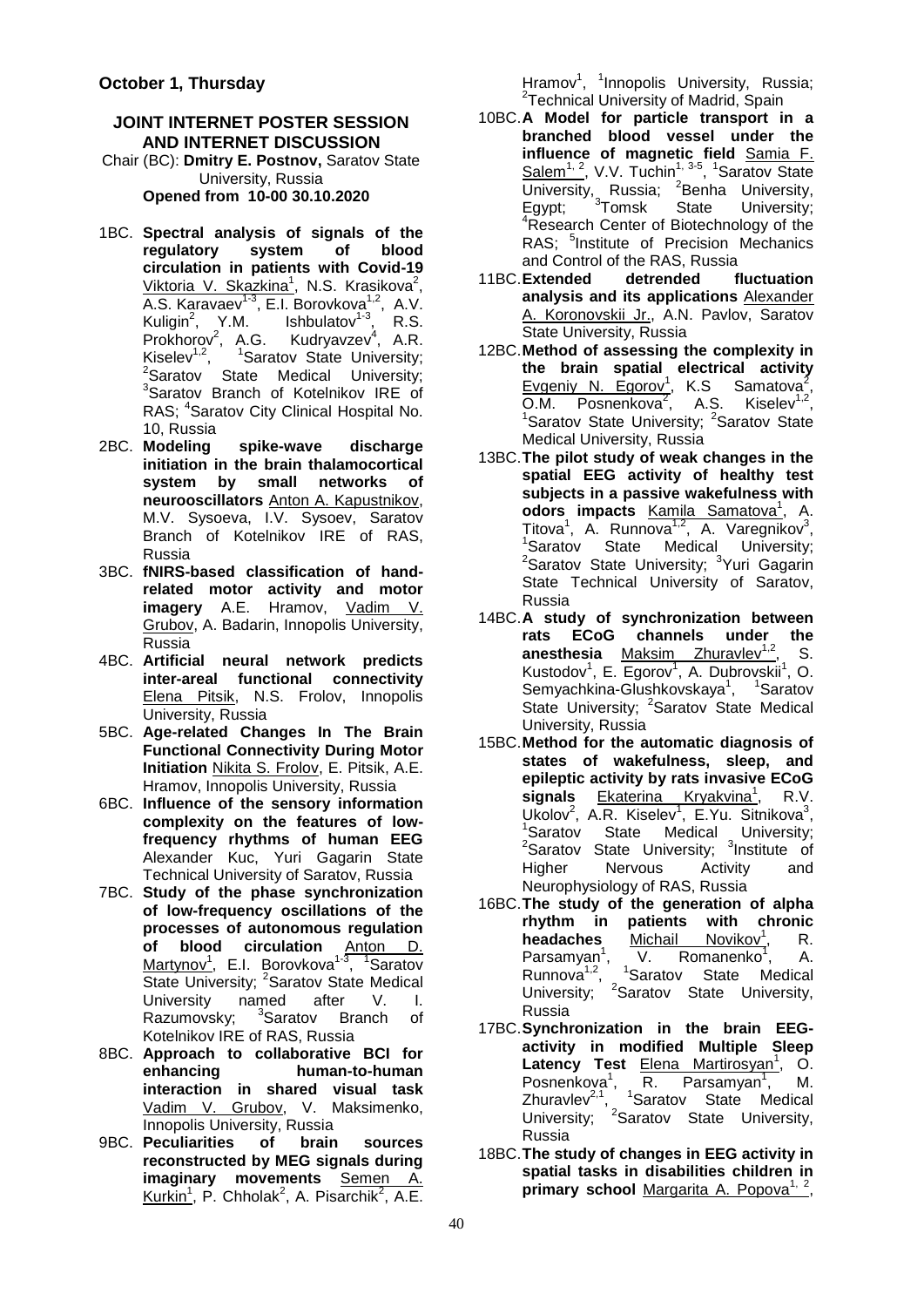R.V. Ukolov<sup>1</sup>, E.S. Grinina<sup>1</sup>, R.M. Shamionov<sup>1</sup>, <sup>1</sup>Saratov State University;<br><sup>2</sup>Seratov State Mediesl University;  $2$ Saratov State Medical University, Russia

- 19BC.**Spectral characteristics of photoplethysmographic indicators of human peripheral vascular tone** Igor B. Isupov, R.Sh. Zatrudina, V.Yu. Gribkov, VolSU, Russia
- 20BC.**Detection of special points in a photoplethysmogram** V.Yu. Gribkov, I.B. Isupov, R.Sh. Zatrudina, VolSU, Russia
- 21BC.**Synchronization in the inhibitory Hodgkin-Huxley networks Andrey V. Andreev, V.A.**<br>Maksimenko, Innopolis University, Maksimenko, Russia
- 22BC.**External stimulus classification by Hodgkin-Huxley neural network**  Andrey V. Andreev, A.N. Pisarchik, A.E. Hramov, Innopolis University, Russia
- 23BC.**Biomarkers of brain activity in the process of solving cognitive tasks**  Artem A. Badarin, S.A. Kurkin, V.V. Grubov, Innopolis University, Russia
- 24BC.**Analysis of the hemodynamic response of various movements type**  Artem A. Badarin, S.A. Kurkin, V.V. Grubov, E.N. Pitsik, Innopolis University, Russia
- 25BC.**Analysis of the muscle activation pattern during equilibrium seeking activity** Vladimir S. Khorev, V.V. Grubov, A.A. Badarin, V.A. Maksimenko, S.A. Kurkin, Innopolis University, Russia
- 26BC.**Mathematical model of Covid-19**  pandemic based on differential equation F.M. Pen'kov<sup>1</sup>, S.I. Vinitsky<sup>2,3</sup>, Vladimir L. Derbov<sup>4</sup>, A.A. Gusev<sup>2</sup>, P.M. Krassovitskiy<sup>2,5</sup>, Joint Institute for Nuclear Research, Dubna, Russia; <sup>1</sup>Al-Farabi Kazakh National University, Kazakhstan; <sup>2</sup>Joint Institute for Nuclear Research; <sup>3</sup>Peoples' Friendship University of Russia; <sup>4</sup>Saratov State University, Russia; <sup>5</sup>Institute of Nuclear Physics, Kazakhstan
- 27BC.**Spectral analysis of signals of the regulatory system of blood circulation in patients with Covid-19**  <u>Viktoria V. Skazkina<sup>1</sup>,</u> N.S. Krasikova<sup>2</sup> , A.S. Karavaev<sup>1-3</sup>, E.I. Borovkova<sup>1,2</sup>, A.V. Kuligin<sup>2</sup>, Y.M. Ishbulatov<sup>1-3</sup>, R.S. Prokhorov<sup>2</sup>, A.G. Kudryavzev<sup>4</sup>, A.R. Kiselev<sup>1,2</sup>, <sup>1</sup>Saratov State University;<br><sup>2</sup>Saratov State Medical University;

<sup>3</sup>Saratov Branch of Kotelnikov IRE of RAS; <sup>4</sup>Saratov City Clinical Hospital No. 10, Russia

- 28BC.**Component analysis and informative feature selection for Raman spectral**  data Y.V. Kistenev<sup>1</sup>, Denis A. Vrazhnov<sup>1,2</sup>, O. P. Cherkasova<sup>3,4</sup>, A. A. Mankova<sup>5</sup>, A.V. Karmenyan<sup>6</sup>, E.V. Perevedentseva<sup>6,7</sup>, A.S. Krivokharchenko<sup>8</sup>, M.N. Sarmiento<sup>6</sup>, E.L. Barus<sup>6</sup>, C.-L. Cheng<sup>6</sup>, <sup>1</sup>Tomsk State University; <sup>2</sup>Institute of Strength Physics and Materials Science of Siberian Branch of the RAS; <sup>3</sup>Institute of Laser Physics SB RAS; <sup>4</sup>Institute on Laser and Information Technologies - Branch of the Federal Scientific Research Centre "Crystallography and Photonics" of RAS; 5 Lomonosov Moscow State University, Russia; <sup>6</sup>National Dong Hwa University, Hualien, Taiwan; <sup>7</sup>P.N. Lebedev Physics Institute of RAS; <sup>8</sup>N. N. Semenov Institute of the Chemical Physics, RAS, Russia
- 29BC.**Automated system for diagnosing**  fungal diseases Ali V. Mukshaev<sup>1</sup>, O.V. Ushakova<sup>1</sup>, O.V. Nechaeva<sup>1</sup>, A.V. Egorova<sup>2</sup>, N.V. Bespalova<sup>1</sup>, D.A. Schnaider<sup>3</sup>, S.V. Nechaev<sup>4</sup>, <sup>1</sup>Yury Gagarin State Technical University of Saratov; <sup>2</sup>Russian National Research Medical University n.a. N.I. Pirogova; <sup>3</sup>Saratov Regional Dermatovenerological Dispensary; <sup>4</sup>ITMO University, Russia
- 30BC.**Improving low-resolution gas-mixture absorption spectra using neural networks** Viktor E. Skiba<sup>1</sup>, D.A.  $V$ razhnov<sup>1,2</sup>, V.V. Prischepa<sup>1</sup>, M.B. Miroshnichenko<sup>2</sup>, <sup>1</sup>National Research Tomsk State University; <sup>2</sup>Institute of Strength Physics and Materials Science of SB RAS, Russia
- 31BC.**Impact of the integrity of surrounding teeth on tooth restoration selection: numerical simulation and clinucal observation Vladimir S. Senkin<sup>1</sup></u>, N.O.** Bessudnova<sup>1</sup>, N.O. Bessudnova<sup>1</sup>, S.B. Venig<sup>1</sup>, D.Yu. Serov<sup>2</sup>, <sup>1</sup>Saratov State University; <sup>2</sup>Yury Gagarin State Technical University of Saratov, Russia
- 32BC.**Mathematical modeling of impact endothelial mechanism in the regulating vascular tone** Elena S. Litvinenko, D.E. Postnov, Saratov State University, Russia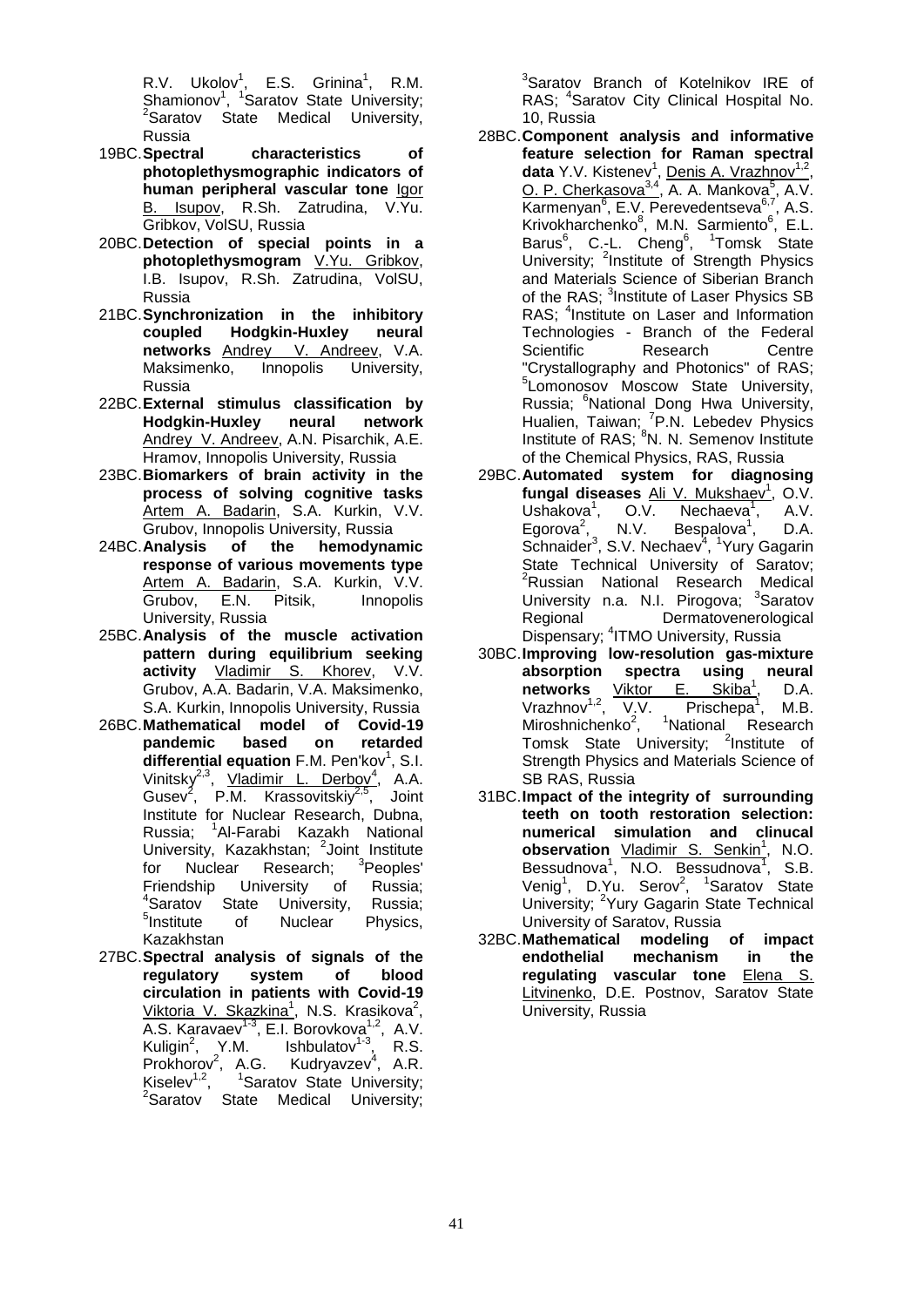#### **ORAL SESSION II** *(Building 5, Hall 72)* Chair: **Dmitry E. Postnov, Saratov State University, Russia**

#### **10.00-10.10**

#### **Opening remarks**

Dmitry E. Postnov,Saratov State University, Russia

#### **10:10-10:30**

#### **Label-free vascular network imaging using adaptive Niblack analysis and PIV**

Maxim A. Kurochkin<sup>1,2</sup>, I.V. Fedosov<sup>2</sup>, D.E. Postnov<sup>2</sup>, <sup>1</sup>Skolkovo institute of science and technology; <sup>2</sup>Saratov State University, Russia

#### **10:30-10:50**

#### **Variability of retrograde and antegrade waves after occlusion recorded by ultrasound dopplerography**

Anatoly V. Skripal, A. S. Bakhmetyev, S. Yu. Dobdin, A. A. Sagaidachny, R. T. Baatyrov, A.D. Usanov, V. A. Klochkov, A. S. Tikhonova, Saratov State University, Russia

#### **10:50-11:10**

#### **Internet**

#### **Using adaptive window wavelet neural network to solve a spectroscopy inverse problem**

 $\overline{\text{Alexander}}$  Efitorov<sup>1,2</sup>, V. Shiroky<sup>1,2</sup>, S. Dolenko<sup>1,2</sup>, <sup>1</sup>D.V.Skobeltsyn Institute of Nuclear Physics; <sup>2</sup>M.V.Lomonosov Moscow State University, Russia

#### **10:50-11:10**

#### **Detection of oscillational patterns with changes in frequency and amplitude characteristics in complex non-stationary signals**

Rodion Ukolov<sup>1</sup>, A. Krutyakov<sup>2</sup>, M. Simonyan<sup>2</sup>, M. Zhuravlev<sup>1,2</sup>, <sup>1</sup>Saratov State University;<br><sup>2</sup>Seratov State Mediesl University Bussie <sup>2</sup> Saratov State Medical University, Russia

#### **11:10-11:30**

#### **Internet**

#### **Mathematical and computational modeling of host-pathogen interaction in the lung lesion development due to Mycobacterium tuberculosis in humans**

Anastasia I. Lavrova<sup>1,2</sup>,<br>State University: E.B. Saint-Petersburg State University; E.B. Postnikov<sup>3</sup>, D. Esmedlyaeva $2$ , , <sup>2</sup>Saint-Petersburg State Research Institute of Phthisiopulmonology; <sup>3</sup>Kursk State University, Russia

#### **11:30-11:50 Internet**

#### **Identification and analysis of key parameters for the ossification of cells on composites gellan gum hydrogels functionalized by Ca/Mg carbonates**

Anatolii A. Abalymov<sup>1,2</sup>, L. Van der Meeren<sup>2</sup>, A.G. Skirtach<sup>2</sup>, B.V. Parakhonskiy<sup>1</sup>, <sup>1</sup>Saratov State University, Russia; <sup>2</sup>Ghent University, Belgium

#### **11:50-12:10**

#### **Neuro-fuzzy stabilization of the rotating platform**

R.S. Biryukov, Stepan M. Shulpin, Lobachevsky State University of Nizhny Novgorod, Russia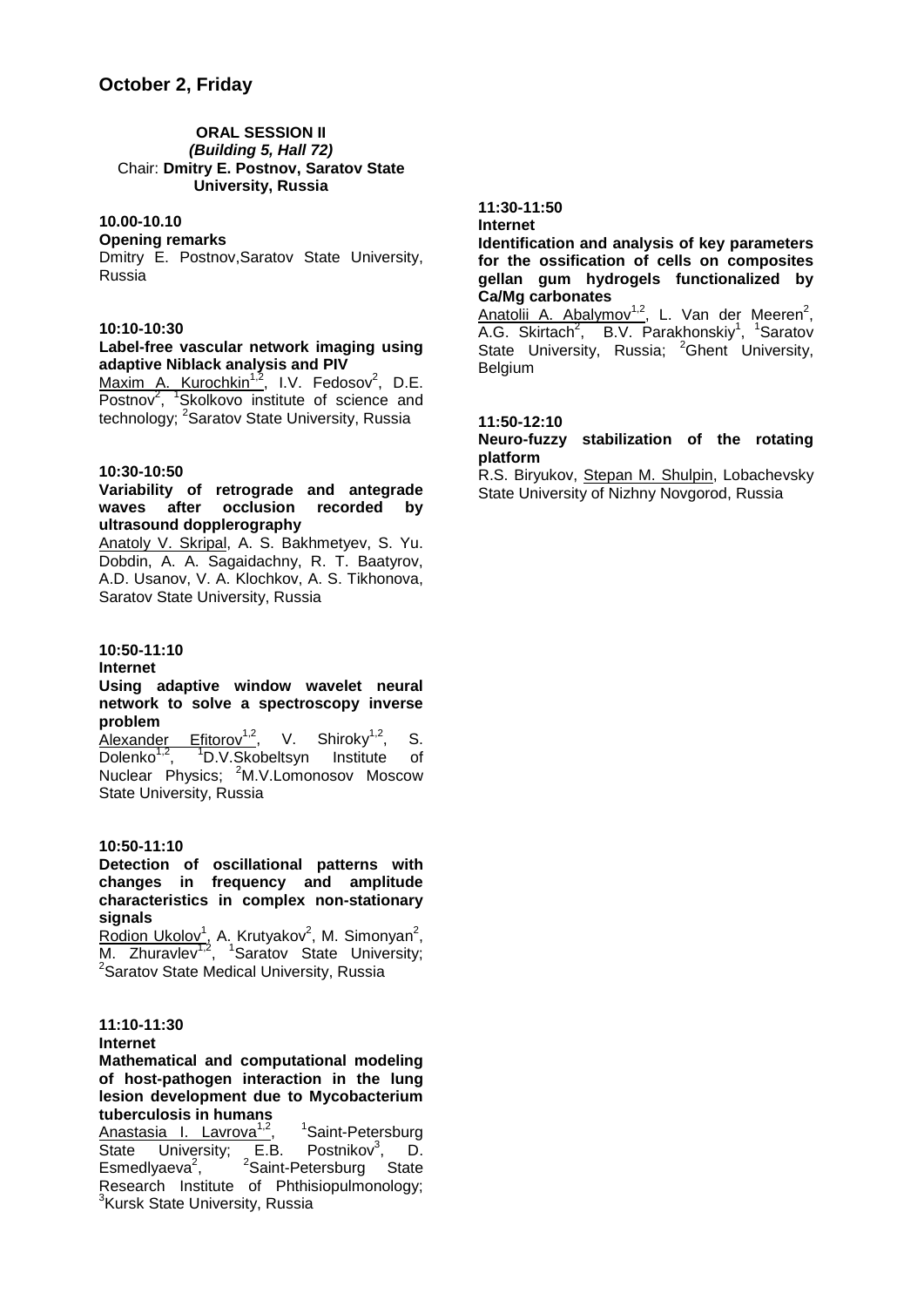### **Workshop on Nonlinear DynamicsXI**

*Workshop Chair:* **Vadim S. Anishchenko***,* Saratov State University (Russia) *Secretary:***Andrei V. Slepnev,** Saratov State University (Russia)

#### **October 2, Friday**

### **ORAL SESSION**

*(Building 3, Room 38; Zoom link:* 

<https://us02web.zoom.us/j/84239757588>*)* Chair: **Vadim S. Anishchenko**, Saratov State University, Russia

#### **12.30-12.50**

**Oscillations and synchronization in SIRS models of epidemic propagations**

Alexey Shabunin, Saratov State University, Saratov, Russia

#### **12.50-13.00**

#### **Synchronization of complex dynamics in systems with nonlinear inertial coupling of the memristive type**

Ivan Korneev, Saratov State University, Russia; Andrei Slepnev, Saratov State University, Russia; Vladimir Semenov, FEMTO-ST Institut, CNRS &Université Bourgogne Franche-Comté, France; Tatyana Vadivasova, Saratov State University, Russia

#### **13.00-13.15**

**Quasiperiodicity and chaos in course of grinding: analysis of a model based on nonlinearly coupled Van der Pol-like oscillators** Pavel Kuptsov, Mechanical Engineering Research Institute of the Russian Academy of Sciences (IMASH RAN), Moscow, Russia

#### **13.15-13.30**

#### **Modeling nonlinear dynamics using an artificial neural network**

Pavel V. Kuptsov, Laboratory of topological methods in dynamics, National Research University Higher School of Economics, Nizhny Novgorod, Russia; Anna V. Kuptsova, Institute of Electronic Engineering and Instrumentation, Yuri Gagarin State Technical University of Saratov, Russia

#### **13.30-13.40**

#### **Delocalized modes in 2D cuprate-like lattices**

Alexander Chetverikov, Saratov State University, Russia

#### **13.40-13.50**

**Modeling non-Gaussian diffusion processes** Valery M. Anikin, Saratov State University, Russia

#### **13.50-14.00**

#### **Effects of synchronization in heterogeneous multiplex networks with sparse coupling between layers**

Elena Rybalova, Saratov State University, Russia; Galina Strelkova, Saratov State University, Russia; Vadim Anishchenko, Saratov State University, Russia

#### **14.00-14.10**

**Breather-like excitations in chains of oscillators and active particles with nonlinear coupling**

K.S. Sergeev, Saratov State University, Russia; A.V. Slepnev, Saratov State University, Russia; E.M. Elizarov, Saratov State University, Russia; A.P. Chetverikov, Saratov State University, Russia

#### **14.10-14.20**

**Bistable labyrinth-like structures and chimera states in a 2D lattice of van der Pol oscillators**

I.A. Shepelev, Saratov State University, Russia; V.S. Anishchenko, Saratov State University, Russia

#### **14.20-14.30**

**Dynamics of a 2D lattice of van der Pol oscillators with nonlinear repulsive coupling** I.A. Shepelev, Saratov State University, Russia; T.E. Vadivasova, Saratov State University, Russia

#### **14.30-14.40**

**The dynamics of an ensemble of FitzHugh-Nagumo oscillators with memristive couplings** Ivan Korneev, Saratov State University, Russia; Andrei Slepnev, Saratov State University, Russia; Vladimir Semenov, FEMTO-ST Institut, CNRS &Université Bourgogne Franche-Comté, France; Tatyana Vadivasova, Saratov State University, Russia

#### **14.40-14.50**

#### **Synchronization of 2D van der Pol lattices with different inter-layer coupling between them.**

I.A. Shepelev, Saratov State University, Russia; A.V. Bukh, Saratov State University, Russia; T.E. Vadivasova, Saratov State University, Russia; V.S. Anishchenko, Saratov State University, Russia

#### **14.50-15.00**

#### **Delocalized nonlinear vibrational modes of triangular lattices**

E.A. Korznikova, Institute of Molecule and Crystal Physics, Ufa Federal Research Centre of Russian Academy of Sciences, Ufa, Russia; I.A. Shepelev, Saratov State University, Russia; D.S. Ryabov, Southern Federal University, Institute of Physics,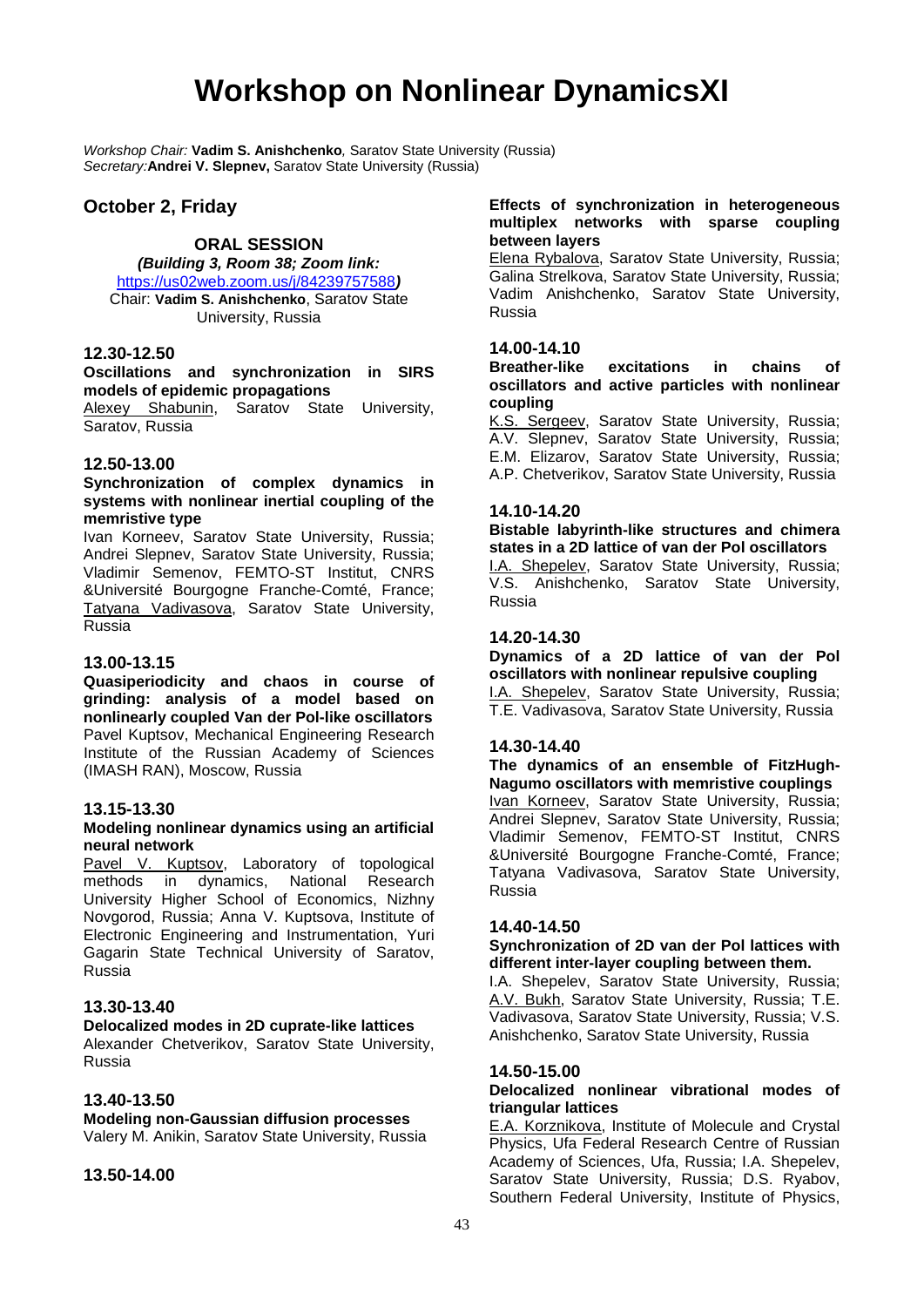Rostov-on-Don, Russia; S.V. Dmitriev, Institute of Molecule and Crystal Physics, Ufa Federal Research Centre of Russian Academy of Sciences, Ufa, Russia

#### **15.00-15.10**

#### **Supersonic voidions in 2D Morse lattice**

E.A. Korznikova, Institute of Molecule and Crystal Physics, Ufa Federal Research Centre of Russian Academy of Sciences, Ufa, Russia; I.A. Shepelev, Saratov State University, Russia; D.S. Ryabov, Southern Federal University, Institute of Physics, Rostov-on-Don, Russia; S.V. Dmitriev, Institute of Molecule and Crystal Physics, Ufa Federal Research Centre of Russian Academy of Sciences, Ufa, Russia

#### **JOINT POSTER/INTERNET SESSION (Online)**

Chair (ND): **Andrei V. Slepnev**, Saratov State University, Russia

#### 1ND. **The Impact of Interlayer Coupling Defects on Synchronisation in a Two-layer Network of Nonlocally Coupled Logistic Maps**

Tatiana R. Bogatenko, Saratov State University, Russia; Andrei V. Bukh, Saratov State University, Russia; Galina I. Strelkova, Saratov State University, Russia

#### 2ND. **Investigation of the relationship between the energy of wavelet transformation in the range of the alpha-rhythm of EEG data with the performance of tasks for concentration**

Anton Selskii, Maksim Zhuravlev, Saratov State University, Saratov, Russia; Anastasiya Runnova, Saratov State Medical University, Saratov, Russia

#### 3ND. **Calculation of evoked potential from EEG data using time delays**

Anton Selskii, Maksim Zhuravlev, Saratov State University, Saratov, Russia; Anastasiya Runnova, Saratov State Medical University, Saratov, Russia

#### 4ND. **Inference of the cross-frequency coupling in a multiplex Kuramoto model via recurrence quantification analysis approach**

Neuroscience and Cognitive Technology Laboratory, Center for Technologies in Robotics and Mechatronics Components, Innopolis University, Russia; Vladimir Maksimenko, Neuroscience and Cognitive Technology Laboratory, Center for Technologies in Robotics and Mechatronics Components, Innopolis University, Russia; Dibakar Ghosh, Physics and Applied Mathematics Unit, Indian Statistical Institute, India

5ND. **The application of the base simplest implementation of data processing technique in time-resolved inline digital holography measurements for study of noncollinear degenerate phase modulation**

S.S. Nalegaev, I.A. Shevkunov, S.E. Putilin, C.J. Cheng and N.V. Petrov

#### 6ND. **Application of recurrent analysis to the determination of connections between EEG data channels**

Elizaveta Emelyanova, Anton Selskii, Maksim Zhuravlev, Saratov State University, Saratov, Russia; Anastasiya Runnova, Saratov State Medical University, Saratov, Russia

#### 7ND. **Research of the dynamics of the ensemble average velocity in the "corrugated waveguide" system with an oscillating boundary**

A. Savin, Saratov State University, Russia; D. Lyubchenko, Saratov State University, Russia

#### 8ND. **Relay synchronization in multiplex networks with different dynamics of layers**

Elena Rybalova, Saratov State University, Russia; Galina Strelkova, Saratov State University, Russia; Vadim Anishchenko, Saratov State University, Russia

#### 9ND. **Two scenarios of adaptation during monotonous cognitive activity**

S. Kustodov, Saratov State Medical University, **Russia; P. Protasov, Saratov State University,** Russia; M. Popova, Saratov State Medical University, Saratov State University, Russia; A. Runnova, Saratov State Medical University, Saratov State University, Russia; M. Zhuravlev, Saratov State University, Saratov State Medical University, Russia R. Shamionov, Saratov State Medical University, Russia

#### 10ND. **Collective dynamics of a 2D network of nonlocally coupled van der Pol oscillators.**

A.V. Bukh, Saratov State University, Russia; V.S. Anishchenko, Saratov State University, Russia

#### 11ND. **Dynamics of two coupled van der Pol-Mathieu oscillators**

**I.R. Ramazanov, A.V. Slepnev, Saratov State** University, Russia

#### 12ND. **Studying a Single FitzHugh-Nagumo (FHN) Model Using "The Virtual Heart" Software**

D.Y. Klyushina, G.I. Strelkova, Saratov State<br>University University.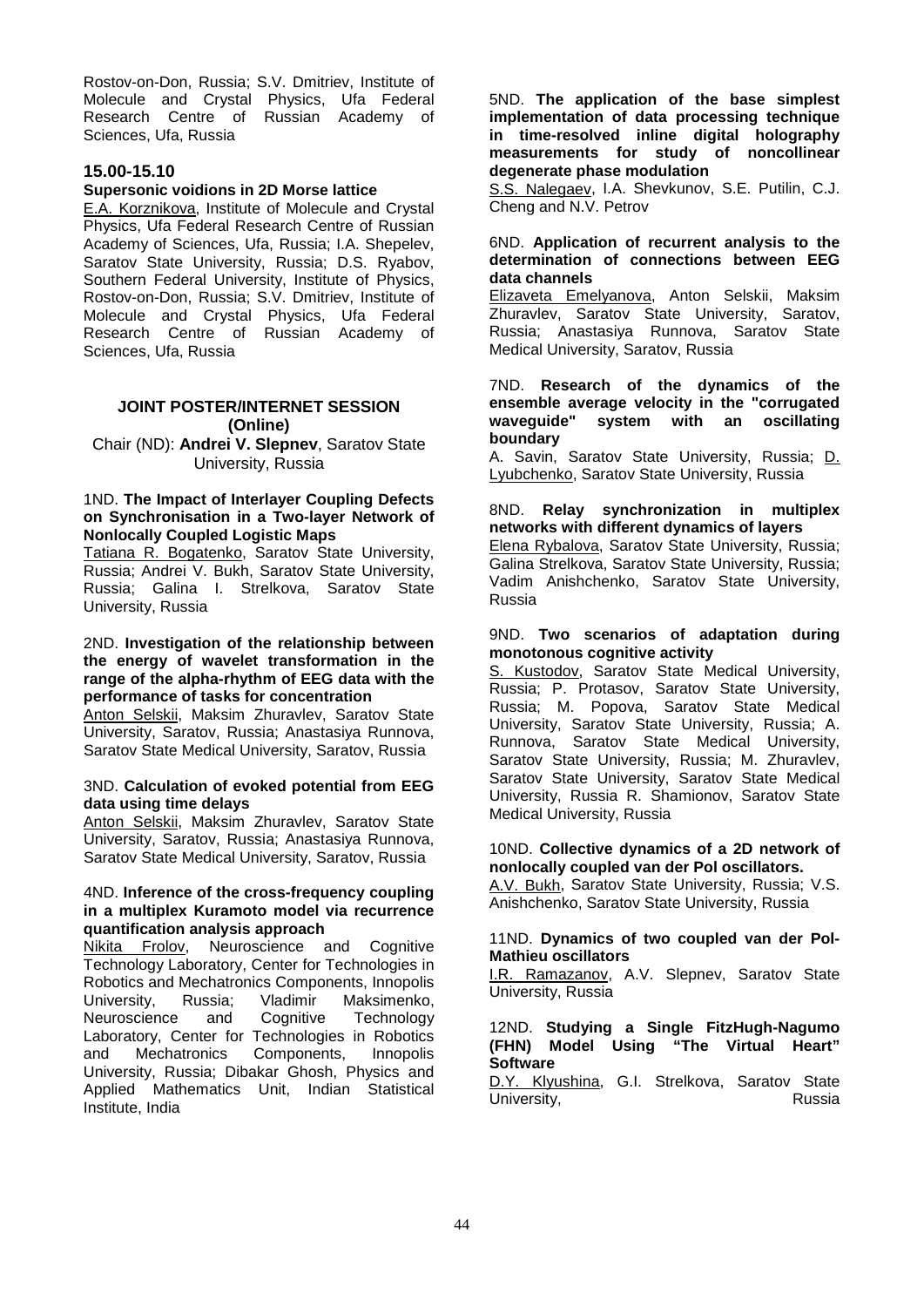### **Workshop on Advanced Polarization and Correlation Technologies in Biomedicine and Material Science VII**

**Workshop Co-chairs: Dmitry A. Zimnyakov**, Yuri Gagarin Saratov State Technical University, Russia, Institute of Precise Mechanics and Control RAS, Russia

*Secretaries:***Elena A. Isaeva,Anna A. Isaeva***,* Yuri Gagarin Saratov State Technical University, Russia

#### *International Program Committee:*

**Robert R. Alfano**, CCNY, USA; **Stefan Andersson-Engels**, Tyndall National Institute, Cork, Ireland; **Oleg V. Angelsky**, Chernivtsi National University, Ukraine; **Victor N. Bagratashvili**, Inst. of Laser and Information Technologies RAS, Russia); **Claude Boccara**, ESPCI, France; **Alexander V. Bykov**, Univ. of Oulu, Finland; **Alexander V. Doronin**, Yale University, New Haven, CT, USA; **Steven L. Jacques**, Oregon Health Sciences Univ., USA ;**Alexey P. Popov**, Univ. of Oulu, Finland; **Alexander P. Sviridov**, Inst. of Laser and Information Technologies RAS, Russia; **Valery V. Tuchin**, Saratov National Research State University, Institute of Precision Mechanics and Control RAS, National Research Tomsk State University, Russia; **Olga V. Ushakova** Yuri Gagarin Saratov State Technical University of Saratov, Russia; **Alexander G. Ushenko** Chernivtsi National University, Ukraine; **Lihong Wang**, California Institute of Technology, CA, USA

#### **JOINT POSTER/INTERNET SESSION**

Chairs (P): **Dmitry A. Zimnyakov**, Yuri Gagarin Saratov State Technical, Russia

#### **October 1, Thursday**

#### **18.00-20.00**

#### **1.Competition of electron transfer processes and the heavy atom effect in the dye-potassium polytitana**

Andrei G. Melnikov, Viktoriya Efremova, Yuri Gagarin State Technical University of Saratov, Russia, Gorokhovsky A.V., Krugova E.A., Bykov D.A., Vikulova M.A., Yuri D.S, Melnikov G.V, Yuri Gagarin State Technical University of Saratov, Russia

#### **2. Simulation of radiation transfer in dispersive multiphase systems**

Elena Isaeva, Sararov State Technical University, Russia, Anna Isaeva, Sararov State Technical University, Russia, Dmitry Zimnyakov, Sararov State Technical University, Russia

#### **3.The speckle spectroscopy of the randomly inhomogeneous medium-saturated by dyes under the noise conditions**

Anna Isaeva, Sararov State Technical University, Russia, Elena Isaeva, Sararov State Technical University, Russia, Dmitry Zimnyakov, Sararov State Technical University, Russia

#### **4. Videoreflectometry of nucleation process in plasticized polilactide**

Marina V. Alonova, Yuri Gagarin State Technical University of Saratov, Russia, Dmitry A.

Zimnyakov, Yuri Gagarin State Technical University of Saratov, Russia, Ekaterina V. Ushakova, Yuri Gagarin State Technical University of Saratov, Russia

#### **5. Optical simulation and analysis of a circularly polarization imaging system**

V. Dremin, Research & Development Center of Biomedical Photonics, Orel State University, Orel, Russia, E. Zharkikh, Research & Development Center of Biomedical Photonics, Orel State University, Orel, Russia, A. Bykov, Optoelectronics and Measurement Techniques Unit, University of Oulu, Oulu, Finland

#### **6. Features of optical diffusion diagnostics in structure characterization of the foamed polymers**

Olga V. Ushakova, Yuri Gagarin State Technical<br>University of Saratov, Russia, Dmitry A. University of Saratov, Russia, Zimnyakov, Yuri Gagarin State Technical University of Saratov, Russia

#### **7. Non-coherent video-reflectometry of growing pores in plasticized polymers during supercritical fluid**

E.V. Ushakova, Yuri Gagarin State Technical University of Saratov, Saratov, Russia, Marina V. Alonova, Yuri Gagarin State Technical University of Saratov, Russia,Dmitry A. Zimnyakov, Yuri Gagarin State Technical University of Saratov, Saratov, Russia

#### **8. Photo-conductance of MoSi2 nanoparticle layers in the near ultraviolet and visible spectral range**<br>S.V. Dybrovsky,

Sararov State Technical University, Russia, D.V. Tsypin, Yury Gagarin State Technical University of Saratov, Saratov,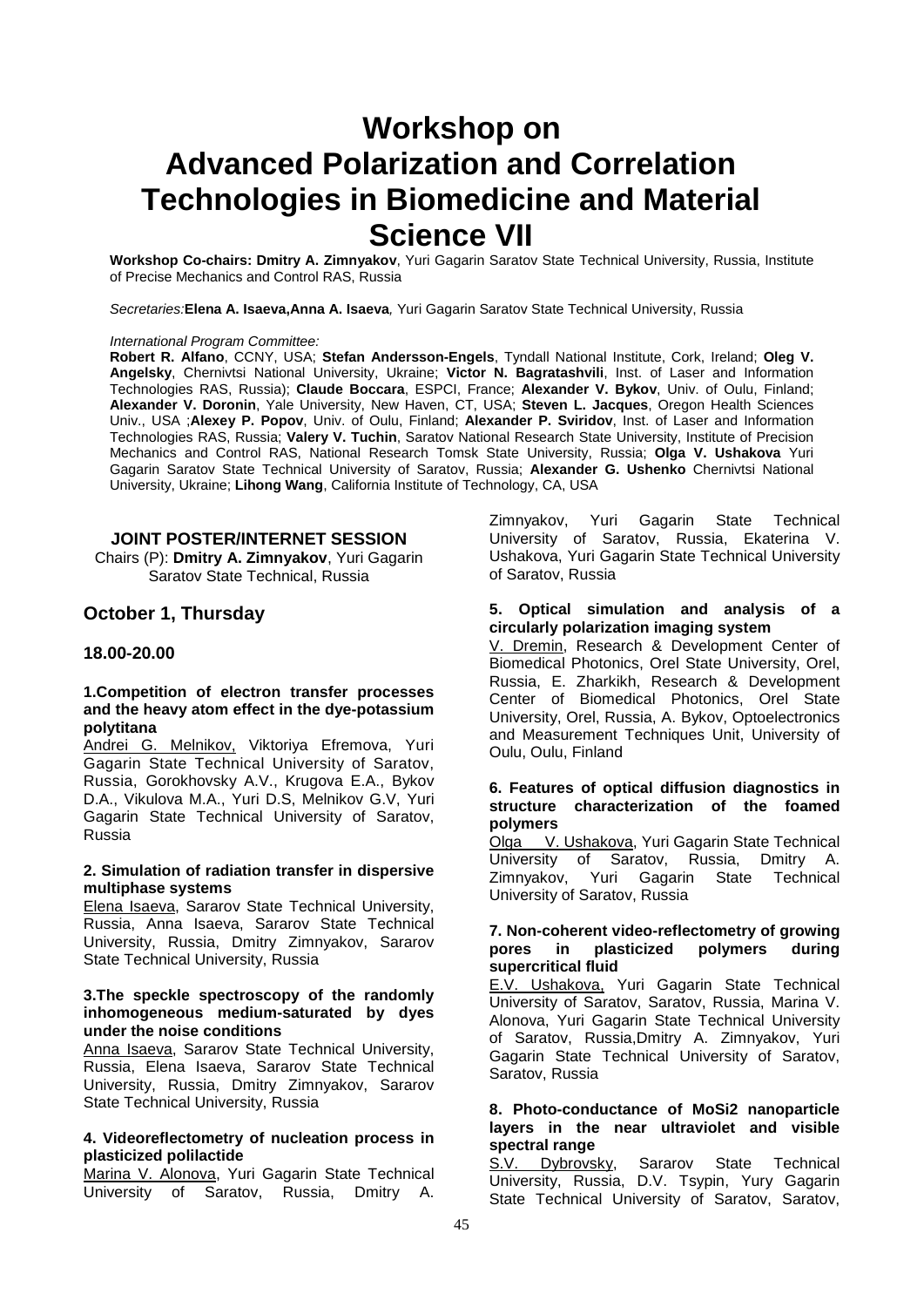Russia, S.S. Volchkov, Yury Gagarin State Technical University of Saratov, Saratov, Russia, D.A. Zimnyakov, Yury Gagarin State Technical University of Saratov, Saratov, Russia

#### **9. Non-linear optical properties of nanostructured titanium nitride under highpower laser pumping in the fundamental absorption band**

A.Sh. Gubanov**,** Yury Gagarin State Technical University of Saratov, Saratov, Russia, S. S. Volchkov, Yury Gagarin State Technical University of Saratov, Saratov, Russia, L.A. Kochkurov, Yury Gagarin State Technical University of Saratov, Saratov, Russia, D.A. Zimnyakov, Yury Gagarin State Technical University of Saratov, Saratov, Russia

#### **10. A Visible and near-IR tunnel photosensor with a nanoscale metal and DLC film emitter in Strong electrostatic field**

Georgy G. Akchurin, Saratov State University, Saratov, Russia, Garif G. Akchurina, Saratov State University, Saratov, Russia, Nikolay P. Aban'shin, Volga-Svet Co. Ltd, Saratov, Russia, Alexander P. Loginov, Volga-Svet Co. Ltd, Saratov, Russia, Yuri A. Avetisyan, Institute of Precision Mechanics and Control, Russian Academy of Sciences, Saratov, Russia,Sergey S. Volchkov, Yuri Gagarin State Technical University of Saratov, Saratov, Russia, Dmitry A. Zimnyakov, Yuri Gagarin State Technical University of Saratov, Saratov, Russia, Sergey V. Zarkov, Institute of Precision Mechanics and Control, Russian Academy of Sciences, Saratov, Russia, Alexander N. Yakunin, Institute of Precision Mechanics and Control, Russian Academy of Sciences, Saratov, Russia

#### **11. Experimental investigation of localization of field in blade structure based on nano-sized DLC film**

A.N. Yakunin,Institute of Precision Mechanics and Control, Russian Academy of Sciences, Saratov, Russia, N.P. Aban'shin, Volga-Svet Co. Ltd, Saratov, Russia, D.V.Ponomarev, Saratov State University, Saratov, Russia, Yu.A. Avetisyan, Institute of Precision Mechanics and Control, Russian Academy of Sciences, Saratov, Russia, Ga.G. Akchurin, Saratov State University, Saratov, Russia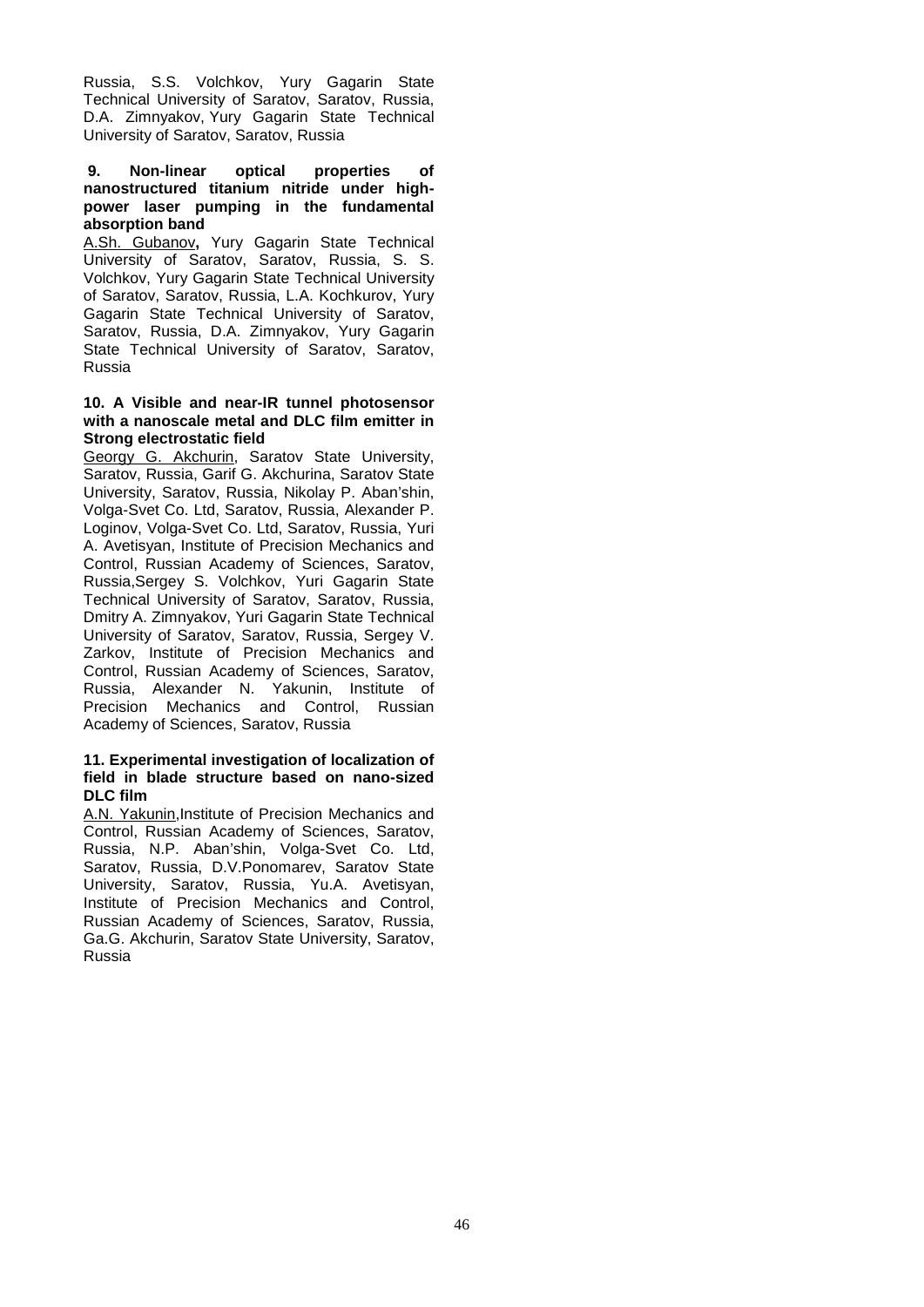### **Workshop on Electromagnetics of Microwaves, Submillimeter and Optical Waves XX**

**Workshop Chair: Michael V. Davidovich**, Saratov State University, Russia, Institute of Radio Engineering & Electronics RAS, Saratov Branch

*Secretaries:***Alexander N. Savin***,* Istok, Fryazino. (Russia), **Dmitry A. Kolosov**, Saratov State University (Russia), **Kirill A. Sayapin,** Saratov State University (Russia)

#### *International Program Committee:*

**Alexander I. Nosich,** Kharkov Institute of Radio-Engineering and Electronics, NAS Ukraine (Ukraine); **Nikita M. Ryskin,**  Saratov State University (Russia); **Igor S. Nefedov,** Aalto University, Espoo (Finland); **Georgi N. Georgiev,** "Sts. Cyril and Methodius" University, Veliko Tirnovo, (Bulgaria);**Andrei D. Grigoriev,** St. Petersburg Electrotechnical University LETI (Russia); **Josef Modelsky,** Warsaw University of Technology (Poland); [**Dmitry I. Trubetskov**]**,** Saratov State University (Russia); **Alexander M. Lerer**, South Federal University, Rostov-Don (Russia)

#### **October1, Thursday**

#### **JOINT POSTER/INTERNET SESSION** *(Building 3, 3rd floor Hall)* Chair (EM): **Michael V. Davidovich**, Saratov State University, Russia

#### **18.00-20.00**

- **1EMFRACTAL RECTENNA FOR RADIO FREQUENCY ENERGY COLLECTION IN**<br>**WI-FI RANGE** A.V. Smirnov. I.A. A.V. Smirnov, Gorbachev, A.V. Gorbunova, V.V. Kolesov, I.E. Kuznetsova, Kotel'nikov institute of Radio Engineering and Electronics of RAS, Moscow, Russia
- **2EMA flexible CPW-fed antenna for ISM and cellular bands fabricated by laser ablation Starodubov A.V., Ozhogin I.S., Kozhevnikov I.O., Serdobintsev A.A.,** Kozhevnikov I.O., Saratov State University.
- **3EMThe effect of the external magnetic field on the higher harmonics formation in the output power spectrum of lowvoltage vircator with nonlaminar electron beams** Andrei Starodubov, Nikolay Kuznetsov, Viktor Galushka, Anton Pavlov, Yurii Kalinin, Saratov State University.
- **4EMThe effect of the external magnetic field on the higher harmonics formation in the output power spectrum of lowvoltage vircator with nonlaminar electron beams** Andrei Starodubov, Nikolay Kuznetsov, Viktor Galushka, Anton Pavlov, Yurii Kalinin, Saratov State University.
- **5EMPeculiarities of microfabrication the slow-wave structure for millimeter-band backward-wave oscillator based on the**

**pseudospark-sourced electron gun**  Anton Pavlov, Andrey Starodubov, Roman Torgashov, Nikita Ryskin, Saratov State University, Saratov, Russia.

#### **INTERNET REPORT**

**Reconfigurable Broadband Terahertz Perfect Absorbers and Generators Based on Graphene Ribbon Plasmonic**<br>rer A.M., Southern Federal **Structures**Lerer University, Makeeva G.S, Penza State University, Cherepanov V.V., Ivanova I.N., Southern Federal University.

#### **INTERNET POSTER SESSION**

**Analysis of the effect of heating a container for chemical-thermal treatment of titanium in a carbon-containing environment, depending on the geometry and current strength of the inductor** Voyko A.V., Yuri Gagarin State Technical University, Saratov, Russia.

**Numerical simulation of induction PVD of titanium on steel plates** Fomin A. A., Yuri Gagarin State Technical University, Saratov, Russia.

**Influence of induction chemical-thermal treatment on the mechanical properties of high-speed steel grade HSS**Kabanov D.S., Voyko A.V., Yuri Gagarin State Technical University, Saratov, Russia.

**Carburizing the surface of tantalum in a sealed container using an induction machine**Voyko A.V., Kabanov D.S., Yuri Gagarin State Technical University, Saratov, Russia.

**Influence of induction treatment on the steeltitanium layered structure for the formation of**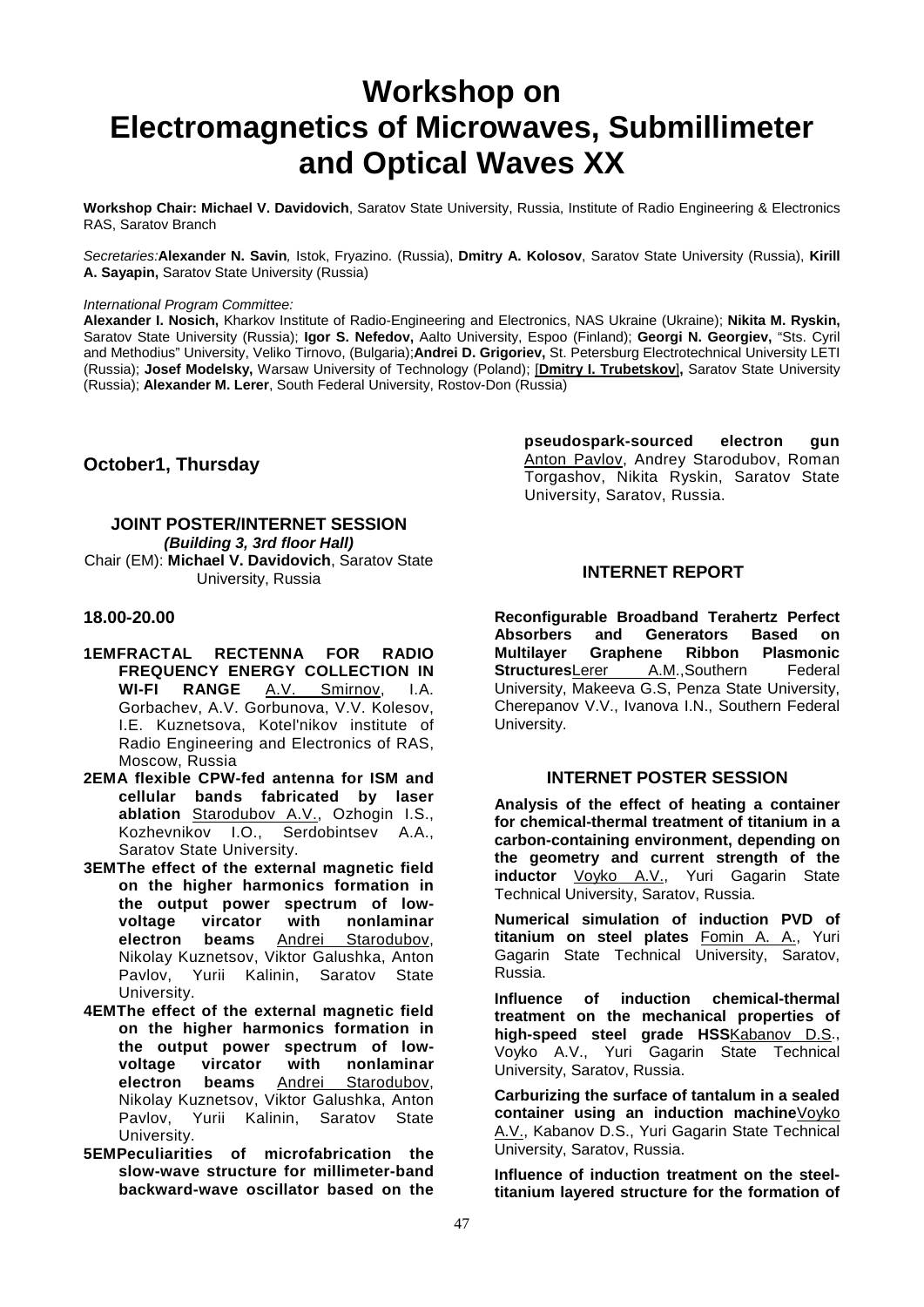**a highly hard working titanium-oxide surface**Fomin A.A.,ShelkunovA.Yu., Yuri Gagarin State Technical University,Saratov, Russia.

**Investigation of changes in the electrical parameters of induction heating of commercial titanium in the high-temperature range** Shchelkunov A.Yu., Egorov I.S.., Fomin A. A., Yuri Gagarin State Technical University, Saratov, Russia.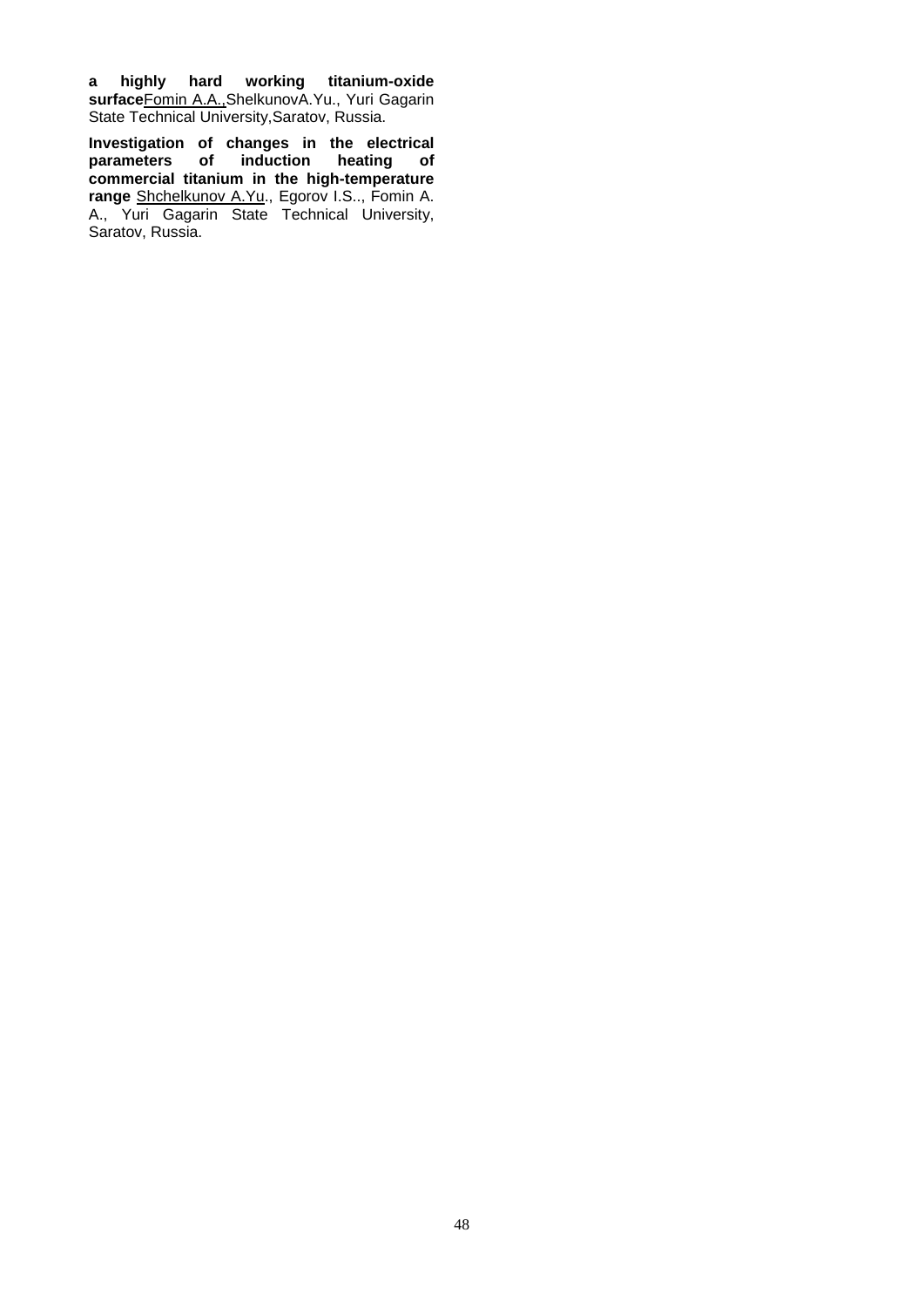### **Conference on Terahertz Optics and Biophotonics III**

*Chairs:* **Igor V. Reshetov**, Sechenov University (Russia); **Vladimir N. Kurlov**, ISSP RAS (Russia); **Petr S. Timashev**, Sechenov University (Russia); **Irina N. Dolganova**, ISSP RAS; **Kirill I. Zaytsev**, Prokhorov GPI RAS

Secretary: **Nikita V. Chernomyrdin,** GPI RAS (Russia)

*International Program Committee:* Igor V. Reshetov, Sechenov University (Russia); Alexei Ivlev, Max-Planck-InstitutfürExtraterrestrischePhysik (Germany); Maksim Skorobogatiy, Polytechnique Montréal (Canada); Dmitry S. Ponomarev, Institute of Ultra High Frequency Semiconductor Electronics of RAS (Russian); Rustam A. Khabibullin, Institute of Ultra High Frequency Semiconductor Electronics of RAS (Russia); Olga P. Cherkasova, Institute of Laser Physics of SB RAS (Russia); Gennady A. Komandin, Prokhorov General Physics Institute of RAS (Russia); Igor E. Spector, Prokhorov General Physics Institute of RAS (Russia)

#### **September 29, Tuesday**

#### **ON-LINE INVITED/ORAL SESSION**

*(Zoom Link:* [https://us02web.zoom.us/j/81951423348?pwd=QVplQmJlczd](https://us02web.zoom.us/j/81951423348?pwd=QVplQmJlczdFVDZ2aVlDUzNYVGFEdz09) [FVDZ2aVlDUzNYVGFEdz09](https://us02web.zoom.us/j/81951423348?pwd=QVplQmJlczdFVDZ2aVlDUzNYVGFEdz09) ID: 819 5142 3348; Passcode: 089) Chair: **Nikita V. Chernomyrdin**, GPI RAS (Russia)

### **14.00-14.20 (13.00-13.20 Moscow local) Invited**

**Reconfigurable broadband terahertzperfect absorbers and generatorsbased on multilayer graphene ribbonplasmonic structures**

A.M. Lerer(Southern Federal University, Russia), G.S. Makeeva, V.V. Cherepanov, I.N. Ivanova

#### **14.20-14.40 (13.20-13.40 Moscow local) Invited**

**Photoconductive THz detector featuringan artificially strained InGaAs/InAlAssuperlattice**

D.V. Lavrukhin, A.E. Yachmenev, R.A. Khabibullin,<br>Yu.G. Goncharov, I.E. Spektor, K.I. Zaytsev, Yu.G. Goncharov, D.S. Ponomarev (Institute of Ultra High Frequency Semiconductor Electronics of RAS, Russian)

#### **14.40-15.00 (13.40-14.00 Moscow local) Invited**

#### **Diagnosis of glioma molecular markersby terahertz spectroscopy**

O.P. Cherkasova (Institute of Laser Physics, Siberian Branch of the RAS, Russia)

#### **15.00-15.20 (14.00-14.20 Moscow local)**

#### **Sapphire fiber metalens for THzphotoconductive devices**

N.V. Zenchenko (Institute of Ultra High Frequency Semiconductor Electronics of RAS, Russia),<br>
L.A. Glinskiv. D.V. Lavrukhin. G.M. Katyba. D.V. Lavrukhin, E.V. Yakovlev, K.I. Zaytsev, D.S. Ponomarev

#### **15.20-16.00 (14.20-15.00 Moscow local) – break**

#### **16.00-16.20 (15.00-15.20 Moscow local) Dielectric properties of blood serumwith liver cancer in THz frequencyrange Invited**

M.R. Konnikova, M.M. Nazarov, O.P. Cherkasova (Institute of Laser Physics, Siberian Branch of the RAS, Russia), E.N. Lazareva, P.A. Dyachenko, V.V. Tuchin, A.P. Shkurinov

#### **16.20-16.40 (15.20-15.40 Moscow local) THz spectroscopy as a diagnosticmethod for thyroid cancer**

M.R. Konnikova (Institute of Laser and Information Technologies- Branch of the<br>Federal Scientific Research Centre Research «Crystallography and Photonics» of the RAS, Russia), O.P. Cherkasova, M.M. Nazarov, Y.V. Kistenev, D.A. Vrazhnov, A.P. Shkurinov

#### **16.40-17.00 (15.40-16.00 Moscow local) Development of pellets for studying thediabetic blood plasma in the THzfrequency range**

A.A. Lykina (ITMO University, Russia), M.M. Nazarov, M.R. Konnikova, V.N. Trukhin, P.G. Gavrilova, V.L. Vaks, V.A. Anfertyev, E.G. Domracheva, M.B. Chernyaeva,

- Yu.V. Kistenev, D.A. Vrazhnov,
- V.V. Prischepa,Yu.A. Kononova,
- D.V. Korolev, Ya.G. Toropova,
- O.P. Cherkasova, A.P. Shkurinov,

#### O.A. Smolyanskaya

#### **17.00-17.20 (16.00-16.20 Moscow local) Fast assessment of the opticalproperties of diabetic blood plasmausing the terahertz holographic imagingmethod**

E.L. Odlyanitskiy (ITMO University, Russia), M.S. Kulya, Q. Cassar, I.A. Mustafin, V.N. Trukhin, D.V. Korolev, Y.V. Kononova, P. Mounaix, J.P. Guillet, N.V. Petrov, O.A. Smolyanskaya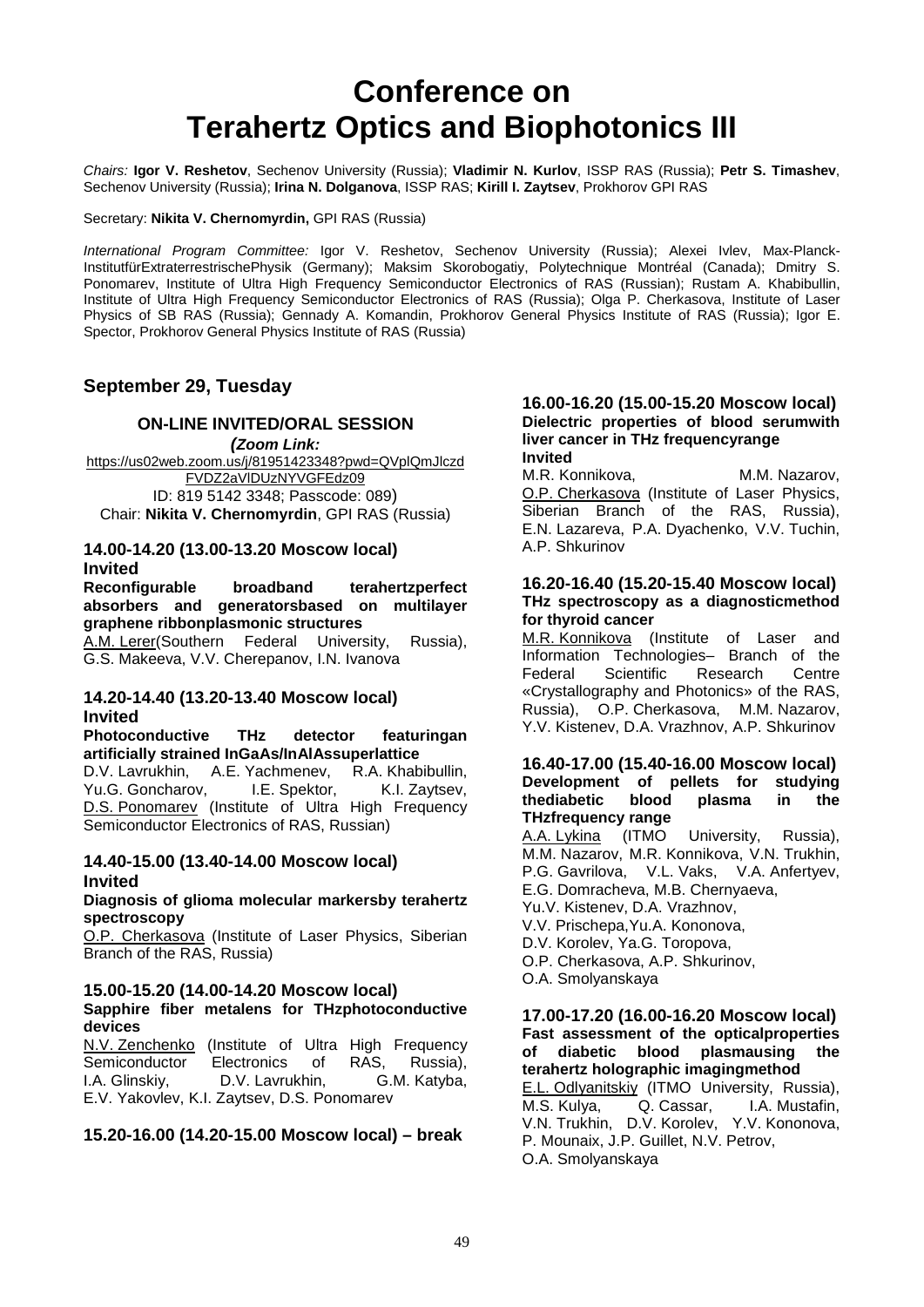### **Conference on Advanced Materials for Optics and Biophotonics III**

*Conference Chair:* **Vladimir N. Kurlov**, ISSP RAS (Russia); **Igor V. Reshetov**, Sechenov University (Russia); **Petr S. Timashev**, Sechenov University (Russia); **Irina N. Dolganova**, ISSP RAS (Russia); **Kirill I. Zaytsev**, Prokhorov GPI RAS

#### *Secretary:***Gleb M. Katyba,** ISSP RAS (Russia)

*International Program Committee:* Maksim Skorobogatiy, Polytechnique Montréal (Canada); Marina A. Schcedrina, Sechenov University (Russia); Dmitry S. Ponomarev, Institute of Ultra High Frequency Semiconductor Electronics of RAS (Russian); Valery E. Karasik, Bauman Moscow State Technical University (Russia); Irina A. Shikunova, Institute of Solid State Physics of RAS (Russia); Gennady A. Komandin, Prokhorov General Physics Institute of RAS (Russia); Igor E. Spector, Prokhorov General Physics Institute of RAS (Russia); Alexei K. Fedorov, Russian Quantum Center (Russia); Vladimir A. Lazarev, Bauman Moscow State technical University (Russia); Anastasia I. Shpichka, Sechenov University (Russia)

#### **September 29, Tuesday**

#### **ON-LINE INVITED/ORAL SESSION and**  *(Zoom Link:*

[https://us02web.zoom.us/j/85970853230?pwd=TEN](https://us02web.zoom.us/j/85970853230?pwd=TENCTFd0MU5VWG1TWTJGV1FSK05FQT09) [CTFd0MU5VWG1TWTJGV1FSK05FQT09](https://us02web.zoom.us/j/85970853230?pwd=TENCTFd0MU5VWG1TWTJGV1FSK05FQT09) ID: 859 7085 3230; Passcode: 711203) Chair: **Gleb M. Katyba**, ISSP RAS (Russia)

#### **14.00-14.20 (13.00-13.20 Moscow local) Invited**

**Whey protein isolate hydrogelbasedbiomaterials**

Timothy Douglas,Engineering Dept., Lancaster UNiversity(UK)

#### **14.20-14.40 (13.20-13.40 Moscow local) Invited**

**Exploring Next generation Few ModeAssisting Elliptical Ring Core Cladding Optical Fiber**

D. Vigneswaran (Department of Physics, University College of Engineering, Anna University, Ramanathapuram, India), J.S. Skibina, M.S. Manirajan

#### **14.40-15.00 (13.40-14.00 Moscow local) Invited**

**High-power mid-infrared quantum-cascade lasers**

G.S. Sokolovskii, Ioffe Institute (Russia)

#### **15.00-15.20 (14.00-14.20 Moscow local) Invited**

#### **HgCdTe-based quantum cascadelasers bridging the gap between THzand far-IR ranges**

R.A. Khabibullin, IUHFSE RAS (Russia); D.V. Ushakov, A.A. Afonenko,

D.S. Ponomarev, S.V. Morozov, A.A. Dubinov

#### **15.20-16.00 (14.20-15.00 Moscow local) – break**

**16.00-16.20 (15.00-15.20 Moscow local) Metaelements formation via volumemicrostructuring of silicate glass usingfemtosecond laser radiation** M.S. Kovalev (BMSTU, Russia), N.G. Stsepuro, G.K. Krasin, S.I. Kudryashov

#### **16.20-16.40 (15.20-15.40 Moscow local) Screening and diagnosis of skinmelanoma using multiple imagingsystems**

K.G. Kudrin (Academy of postgraduate education under FSBU FSCC of FMBA of Russia, Russia), E.N. Rimskaya, I.A. Apollonova. N.V. Chernomyrdin, D.S Sviatoslavov, D.V. Davydov, I.V. Reshetov

#### **16.40-17.00 (15.40-16.00 Moscow local) Solid-state Cr2+:ZnSe laser for OCTimaging in the fourth near-infraredoptical window** M.K. Tarabrin (BMSTU, Russia), D.A. Nazarov, V.A. Lazarev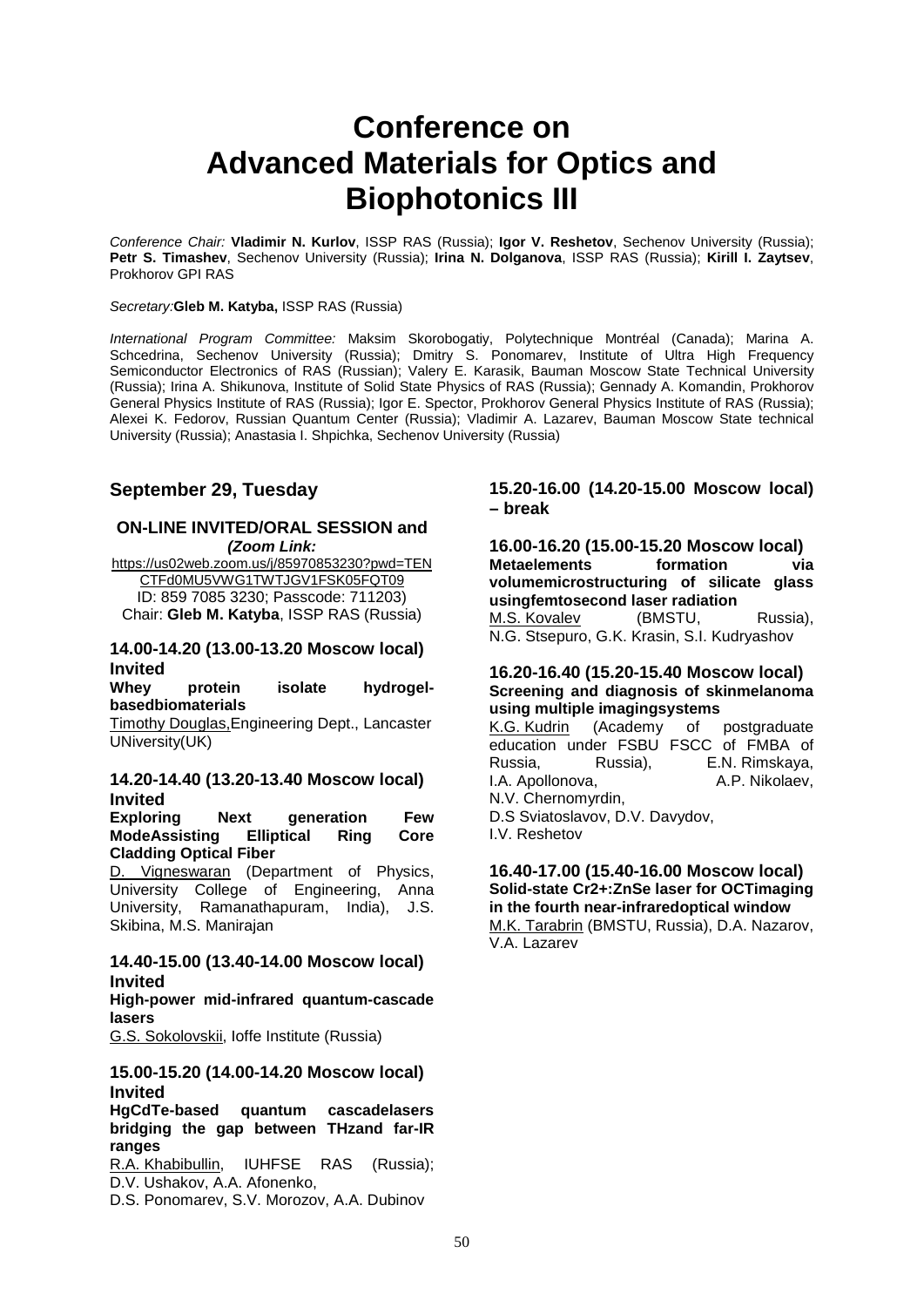#### **JOINT INTERNET POSTER SESSION**

#### **Terahertz Optics and Biophotonics III**

#### **Recent advances in terahertz solidimmersion microscopy of soft biologicaltissues**

N.V. Chernomyrdin (GPI RAS, Russia), A.S. Kucheryavenko, V.A. Zhelnov, I.N. Dolganova, G.A. Katyba, I.V. Reshetov, V.V. Tuchin, K.I. Zaytsev

#### **Study of interstellar and circumstellarice analogs using terahertz pulsedspectroscopy and Fourier-transform infrared spectroscopy**

A.A. Gavdush (GPI RAS, Russia), B.M. Giuliano, B. Müller, G.A. Komandin, K.I. Zaytsev, A.V. Ivlev, and P. Caselli

#### **Metasurfaces based on Au and VO2 forTHz applications**

V. Kaydashev(MIPT, Russia), S. Zhukov, M. Kutepov, I. Domaratskiy, A. Slavich

#### **THz and IR molecular imaging ofparaffinembedded cancerous tissues**

A.I. Knyazkova(Tomsk State University, Institute of Strength Physics and Materials Science SB RAS), A.A.Samarinova, A.V. Borisov,V.E. Skiba, Yu.V. Kistenev

#### **Optimal agents for immersion opticalclearing of tissues at terahertzfrequencies**

G.R. Musina (GPI RAS, Russia), A.A. Gavdush, N.V. Chernomyrdin, I.N. Dolganova, V.E. Ulitko, N.A. Naumova, G.A. Komandin, V.V. Tuchin,K.I. Zaytsev

#### **Advanced Materials for Optics and Biophotonics III**

#### **Nanoporous** SiO<sub>2</sub> based on **annealedartificial opals as a favorable material platform for terahertz optics**

V.E. Ulitko (ISSP RAS, Russia), A.K. Zotov, A.A. Gavdush, G.M. Katyba, G.A. Komandin, I.E. Spector, I.M. Shmytko, G.A. Emelchenko, I.N. Dolganova, M. Skorobogatiy, V.N. Kurlov, V.M. Masalov, K.I. Zaytsev

#### **Step-index sapphire fiber and itsapplication in a terahertz near-field microscopy**

G.M. Katyba (ISSP RAS, Russia), I.N. Dolganova, I.A. Shikunova, D.O. Strukov, N.V. Chernomyrdin, K.I. Zaytsev,and V.N. Kurlov

#### **Optically-controledcryodestruction ofbiological applicators**

A.K. Zotov (ISSP RAS, Russia), I.N. Dolganova, K.I. Zaytsev, I.A. Shikunova, N.A. Naumova, L.P. Safonova, P.V. Aleksandrova, and V.N. Kurlov

#### **A potential of optical**  coherencetomography for the **differentiation of intact brain tissue, human braingliomas of different WHO grades andglioma model 101.8**

P.V. Aleksandrova (GPI RAS, Russia), I.N. Dolganova, P.V. Nikitin,A.I. Alekseeva, N.V. Chernomyrdin, N.A. Naumova, S.-I.T. Beshplav, I.V. Reshetov, A.A. Potapov, V.N. Kurlov, V.V. Tuchin, and K.I. Zaytsev

#### **Features of the development of astandard for testing the system ofautomated**  of clinicalimages of **pigmented skin neoplasms**

E.N. Rimskaya (BMSTU, Russia), K.G. Kudrin, I.A. Apollonova, A. P. Nikolaev, N.V. Chernomyrdin, D.V. Davydov and I.V. Reshetov

#### **Calculation of thermal conductivity andattenuation of pulsed laser radiation inthe eye tissue**

N.A. Zelenina (ITMO University, Russia), V.V. Zalipaev, A.S. Izmailov, O.A. Smolyanskaya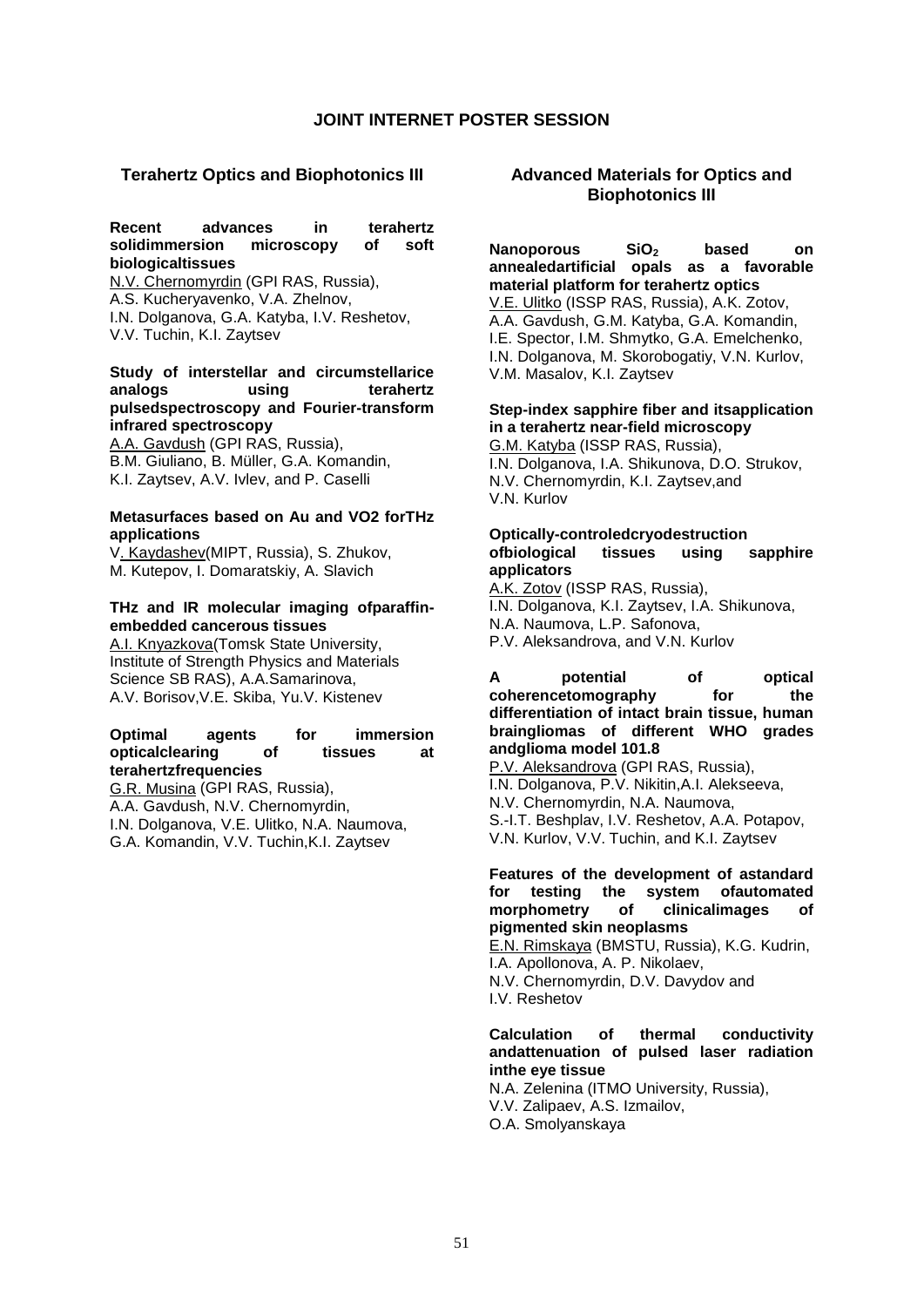### **Workshop on Brain Physics**

*Workshop Co-chairs:* **Oxana V. Semyachkina-Glushkovskaya**,Saratov State University (Russia); **Jurgen Kurths**, Physics Department, Humboldt University and Potsdam Institute for Climate Impact Research (Germany); **Thomas Penzel**, Interdisciplinary Center of Sleep Medicine in Charité – Universitätsmedizin (Germany); **Valery V. Tuchin**, Saratov State University, Tomsk State University, Institute of Precision Mechanics and Control of the RAS (Russia)

*Secretary:* **Ekaterina Borisova**, Institute of Electronics, Bulgarian Academy of Sciences, Bulgaria; Saratov State University, Russia; **Andrei V. Slepnev,** Saratov State University (Russia)

#### **September 30, Wednesday**

**ORAL SESSION**

*(Building 5, Room 72;*

*Zoom link: [https://us02web.zoom.us/j/89959585323\)](https://us02web.zoom.us/j/89959585323)* Chair: **Oxana V. Semyachkina-Glushkovskaya**, Saratov State University, Russia

#### **16.15-16.30**

#### **Breakthrough strategies of stimulation of the cerebral lymphatics during sleep**

Nikita Navolokin, Saratov State University, Russia; Alexander Shirokov, Saratov State University, Russia; Ivan Fedosov, Saratov State University, Russia; Maria Klimova, Saratov State University, Russia; Andrey Terskov, Saratov State University, Russia; AyselMamedova, Saratov State University, Russia; Inna Blokhina, Saratov State University, Russia; Nikita Lezhnev, Saratov State University, Russia; Ilana Agranovich, Saratov State University, Russia; Oxana Semyachkina-Glushkovskaya, Saratov State University, Russia

#### **16.30-16.45**

#### **Compact device with smartphone control for estimation of cardiovascular autonomic control using only photoplethysmogram recorded from earlobe**

Danil D. Kulminskiy, Saratov Branch of the Institute of RadioEngineering and Electronics of Russian Academy of Sciences, Saratov State University, Russia; Alexander V. Kurbako, Saratov State University, Russia; Anatoly S. Karavaev, Saratov State University, Saratov Branch of the Institute of RadioEngineering and Electronics of Russian Academy of Sciences, Saratov State Medical University, Russia; Dmitry M. Ezhov, Saratov State University, Russia; Mikhail D. Prokhorov, Saratov Branch of the Institute of RadioEngineering and Electronics of Russian<br>Academy of Sciences. Russia: Vladimir I Academy of Sciences, Ponomarenko, Saratov Branch of the Institute of RadioEngineering and Electronics of Russian Academy of Sciences, Saratov State University, Russia; Boris B. Bezruchko, Saratov State University, Saratov Branch of the Institute of RadioEngineering and Electronics of Russian Academy of Sciences, Russia

#### **Diagnostics of synchronization between the systems of autonomic regulation of cardiovascular function using synchrogram analysis**

E.I. Borovkova, Saratov State Medical University, Saratov State University, Russia; A.S. Karavaev, Saratov State Medical University, Saratov State University, Saratov Branch of the Institute of RadioEngineering and Electronics of Russian Academy of Sciences, Russia; A.R. Kiselev, Saratov State Medical University, Saratov State University, Russia; V.I. Gridnev, Saratov State Medical University, Saratov State University, Russia; A.N. Khramkov, Saratov State University, Russia; E.P. Chernets, Saratov State University, Russia; E.V. Navrotskaya, Saratov State University, Russia; M.D. Prokhorov, Saratov State University, Saratov Branch of the Institute of RadioEngineering and Electronics of Russian Academy of Sciences, Russia; Bezruchko B.P., Saratov State University, Russia

#### **JOINT POSTER/INTERNET SESSION (Online)** Chair (BP): **Oxana V. Semyachkina-Glushkovskaya**, Saratov State University,

Russia

1BP. **NADH growth rate evaluation in different rat brain regions by fluorescence spectroscopy** Alexander Palalov, Orel State University, Russian; Pavel Gorlin, Orel State University, Russia; Evgeniya Seryogina, Orel State University, Russia; Alexander Alekseev, Orel State University, Russia; EvgenyZherebtsov, Orel State University, Russia, University of Oulu, Finland; Andrey Abramov, Orel State University, Russia, UCL Queen Square Institute of Neurology, London

#### 2BP. **A comparative analysis of bioenergetic parameters of brain cells in acute slices and cell culture using fluorescence microscopy**

Angelina Dolgikh, Orel State University, Russia; Olga Stelmashchuk, Orel State University, Russia; Andrey Vinokurov, Orel State University, Russia; EvgenyZherebtsov, Orel State University, Russia, University of Oulu, Finland; Andrey Dunaev, Orel State University, Russia; Andrey Abramov, Orel State University, Russia, Queen Square Institute of Neurology, UK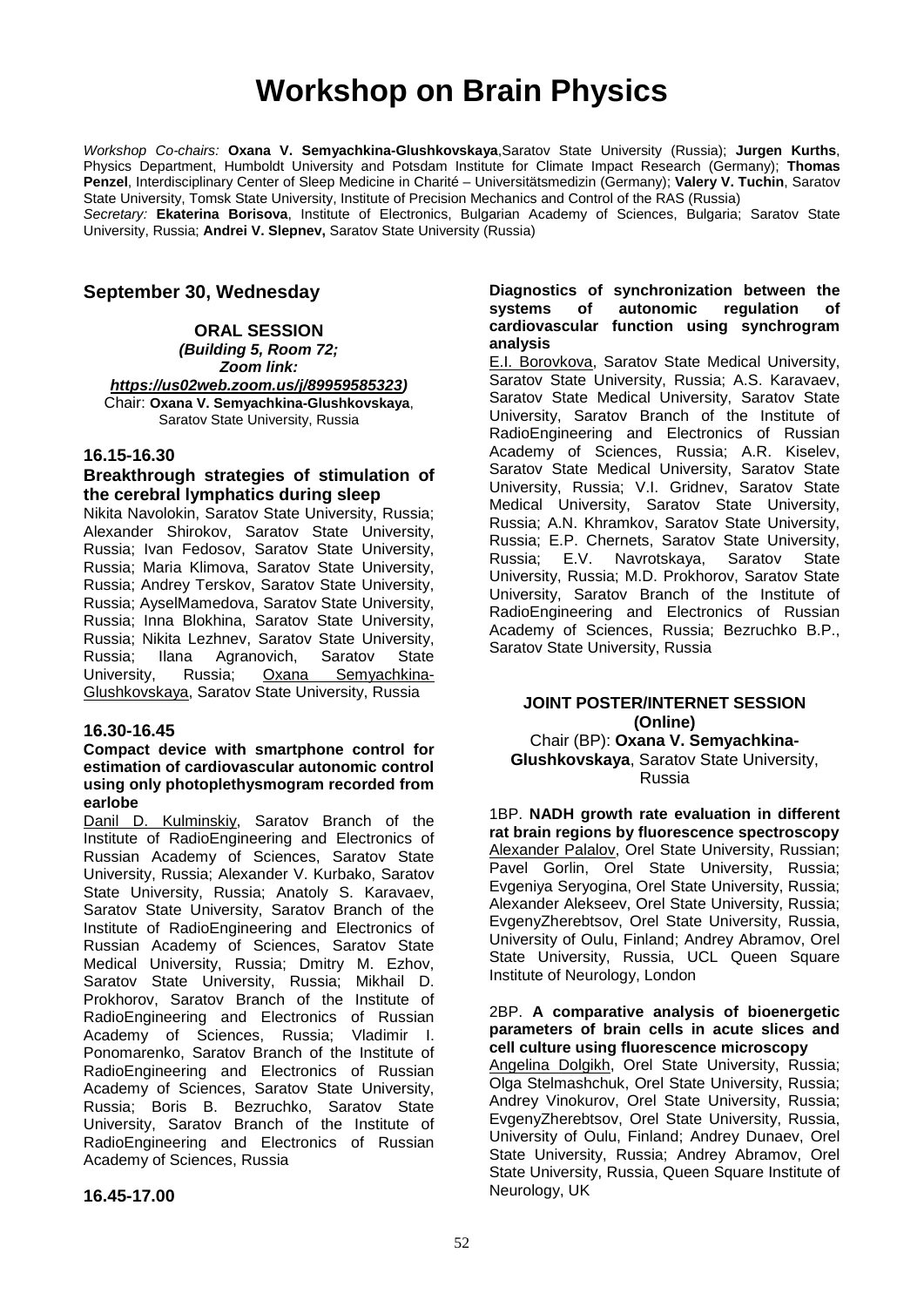#### 3BP. **Photostimulation of permeability of bloodbrain barrier for beta-amyloid**

Maria Klimova, Saratov State University, Russia; AyselMamedova, Saratov State University, Russia; Ilana Agranovich, Saratov State University, Russia; Inna Blokhina, Saratov State University, Russia; Tatiana Antonova, Saratov State University, Russia; Andrey Terskov, Saratov State University, Russia; Alexander Shirokov, Saratov State University, Russia; Nikita Navolkin, Saratov State University, Russia; Oxana Semyachkina-Glushkovskaya, Saratov State University, Russia

#### 4BP. **Optimision of photodynamic opening of blood-brain barrier**

Maria Klimova, Alexander Dubrovsky, Alexander Shirokov, Alexander Fomin, Andrey Terskov, Ilana Agranovich, AyselMamedova, Aleksandr Khorovodov, Valeria Vinnik, Inna Blokhina, Nikita Lezhnev, Ali Esmat Sharif, Anna Kuzmina, Sergey Sokolovski, Valery Tuchin, EdikRafailov

#### 5BP. **Direct measurements of rat intracranial pressure**

V.B. Ageev, Saratov State University, Russia; I.A. Blokhina, Saratov State University, Russia; I.V. Fedosov, Saratov State University, Russia; O.V. Semyachkina-Glushkovskaya, Saratov State University, Russia

#### 6BP. **Machine learning approach in EEG-based determination of BBB state for rats**

K.S. Sergeev, Saratov State University, Russia; N.I. Semenova, FEMTO-ST Institut, Université Bourgogne Franche-Comté 15B avenue des MontbouconsBesançon Cedex, 25030, France; A.V. Slepnev, Saratov State University, Russia

#### 7BP. **Optimal dose for photosensitizers-free PDT of glioma**

Aleksandr Khorovodov, Saratov State University, Russia; Inna Blokhina, Saratov State University, Russia; Nikita Lezhnev, Saratov State University, Russia; Nikita Navolokin, Saratov State Medical University, Russia; Alexander Shirokov, Institute of Bioorganic Chemistry, Russian Academy of Sciences, Russia; Andrey Terskov, Saratov State University, Russia; AyselMamedova, Saratov State University, Russia; ArynaEvsukova, Saratov State University, Russia; Maria Klimova, Saratov State University, Russia; Ilana Agranovich, Saratov State University, Russia; Oxana Semyachkina-Glushkovskaya, Saratov State University, Russia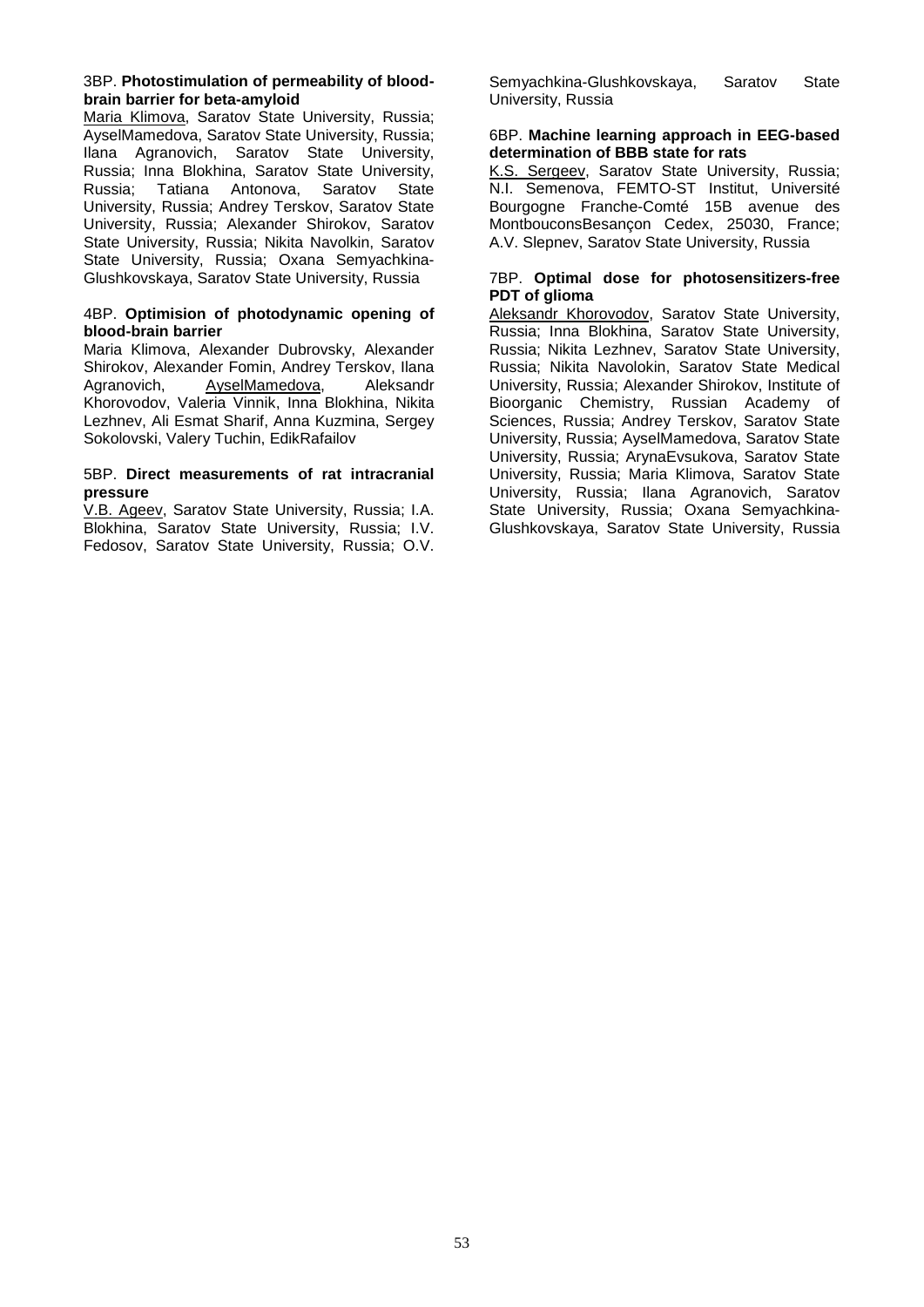### **Workshop on Quantum Science and Technologies**

*Co-Chairs:* **Aleksey K. Fedorov**, and **Evgeniy O. Kiktenko**, Russian Quantum Center (Russia)

*Secretary:* **Alena S. Mastiukova**, Russian Quantum Center (Russia); Moscow Institute of Physics and Technologies (Russia)

#### *International Program Committee*:

Yury V. Kurochkin, NTI Center for Quantum Communications at MISiS University (Russia); Vadim Makarov, NTI Center for Quantum Communications at MISiS University (Russia); Georgy Shlyapnikov, LPTMS, University of Paris-Sud (France), University of Amsterdam (The Netherlands), Russian Quantum Center (Russia)

#### **September 29, Tuesday**

#### **ORAL SESSION**

Campus of the Skolkovo Institute of Science and Technology Chair: Aleksey Fedorov, Russian Quantum Center (Russia)

#### **11:30 - 11:35**

Aleksey Fedorov, Opening Ceremony

#### **11:40 - 12:05**

Stanislav Straupe, Quantum computing with single neutral atoms: prospects and challenges

#### **12:10 - 12:35**

Ilya Semerikov, Ion quantum computer: technical challenges (LRC Project)

#### **12:40 - 13:05**

Evgeniy Kiktenko, Quantum information processing with high-dimensional quantum systems (LRC Project)

#### **13:10 - 13:35**

Boris Bantysh, Quantum tomography of noisy qudits (LRC Project)

> **13:40 - 15:00** Lunch

#### **15:10 - 15:35**

Alexander Ulanov, uCIM: fully optical analogue quantum simulator

#### **15:40 - 16:05**

Ilya Besedin, G-flux qubits for superconducting quantum processors

#### **16:10 - 16:20**

Alexander Chernov, Single photon sources based on 1D and 2D materials

#### **16:30 - 16:55**

Grant Avosopiants, The action of the photon annihilation operator on multimode thermal states of light: theory and experiment

#### **16:55 - 18:00**

Online posters, Poster Session, Free **Discussions** 

#### **POSTERS**

Yurii Kuznetsov (FTIAN), Alena Mastiukova (RQC), Maxim Gavreev (RQC),<br>Alexandr Martyshkir Martyshkin (Saratov State University), Grachev Andrey (Saratov State University), Sergey Odintsov (Saratov State University)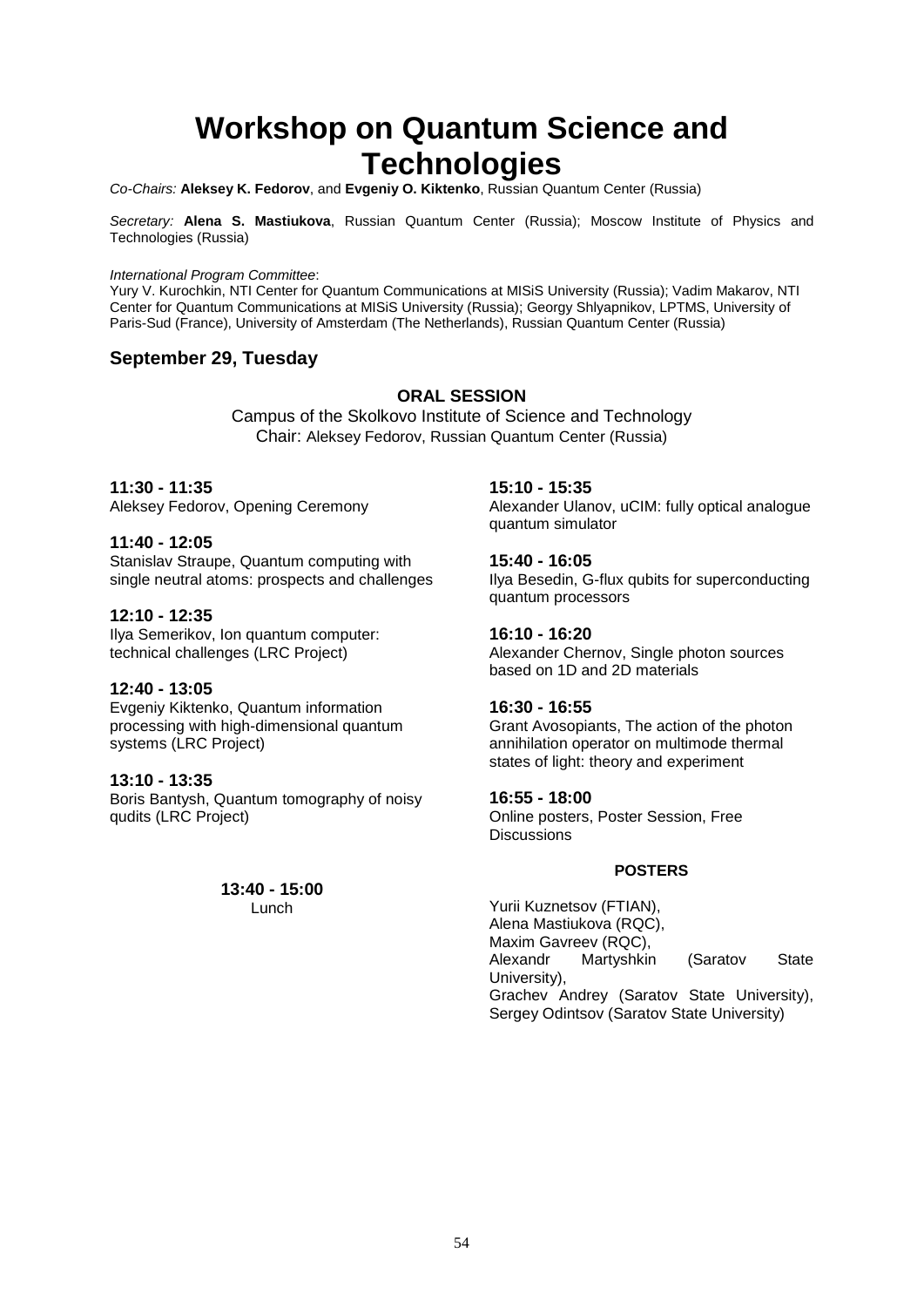# **24d International School for Junior Scientists and Students on Optics, Laser Physics & Biophotonics**

### **SHORT COURSES**

**September 28, Monday**

#### **OSA SHORT COURSE**

*Building 10, Main Conference Hall Zoom link:*  <https://osachapter.zoom.us/j/94441799931>*)* Moderator: **Isabella A. Serebryakova**, Saratov State University, Russia

#### **14.00-15.00**

**Fluorescence Imaging with Endogenous Contrast for Biomedical Diagnostics Evgeny A. Shirshin**, Faculty of Physics, M.V. Lomonosov Moscow State University, Russia

#### 15.00-15.30 **Coffee break**

#### **15.30-16.30**

**Fluorescence Imaging with Endogenous Contrast for Biomedical Diagnostics Evgeny A. Shirshin**, Faculty of Physics, M.V. Lomonosov Moscow State University, Russia

**September 29, Tuesday**

#### **SPIE SHORT COURSE**

*Building 10, Main Conference Hall Zoom link:*  <https://osachapter.zoom.us/j/94441799931>*)* Moderator: **Isabella A. Serebryakova**, Saratov State University, Russia

#### **10.00-11.00**

#### **Combination of Photonics Tools with Nanostructured Particles for Biomedical Applications**

**Dmitry A. Gorin**, Center for Photonics and Quantum Materials, Skolkovo Institute of Science and Technology, Moscow, Russia

> 11.00-11.30 **Coffee break**

#### **11.30-12.30**

**Combination of Photonics Tools with Nanostructured Particles for Biomedical Applications**

**Dmitry A. Gorin**, Center for Photonics and Quantum Materials, Skolkovo Institute of Science and Technology, Moscow, Russia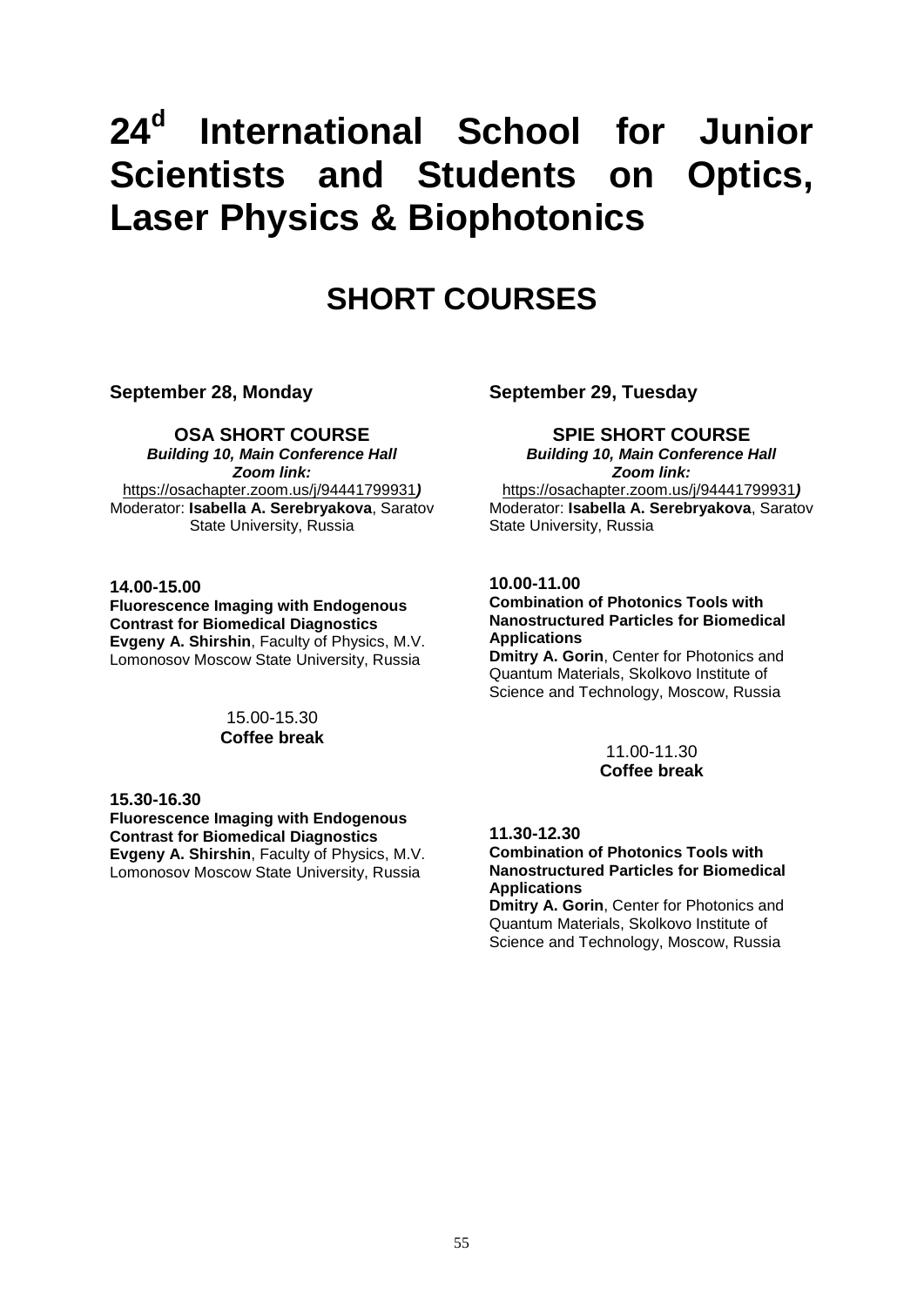### **Workshop on Modern Optics XIX**

### **Lectures on Optics for University Students, Postgraduate Students and High School Students**

*Chair*: **Irina Yu. Yanina**, Saratov State University

*Secretary*: **Ekaterina N. Lazareva**, Saratov State University, Tomsk State University

*Moderator*: **Isabella Serebryakova**,Saratov State University

*International Program Committee*: **Valery V. Tuchin**, **Vladimir P. Ryabukho**, **Vladimir L. Derbov**, **Alexander B. Pravdin**,**Boris A. Medvedev**, **Mikhail A. Starshov**, Saratov State University, **Alexander V. Priezzhev**, Moscow State University

#### **October 1, Thursday**

#### **PUBLIC LECTURE SESSION MODERN OPTICS** *(Building 3, Big Physical Hall Zoom link:* <https://osachapter.zoom.us/j/92367493556>*)*

Chair: **Irina Yu. Yanina**, Saratov State University

#### **14.00-14.20**

**14.20-14.40**

**A journey into the microcosmos: where does optics meet acoustics? Dmitry A. Gorin**, Center for Photonics and Quantum Materials, Skolkovo Institute of Science and Technology, Moscow, Russia

**Photonics in Medicine in 2020: What's New? Evgeny A. Shirshin**, Faculty of Physics, M.V. Lomonosov Moscow State University, Russia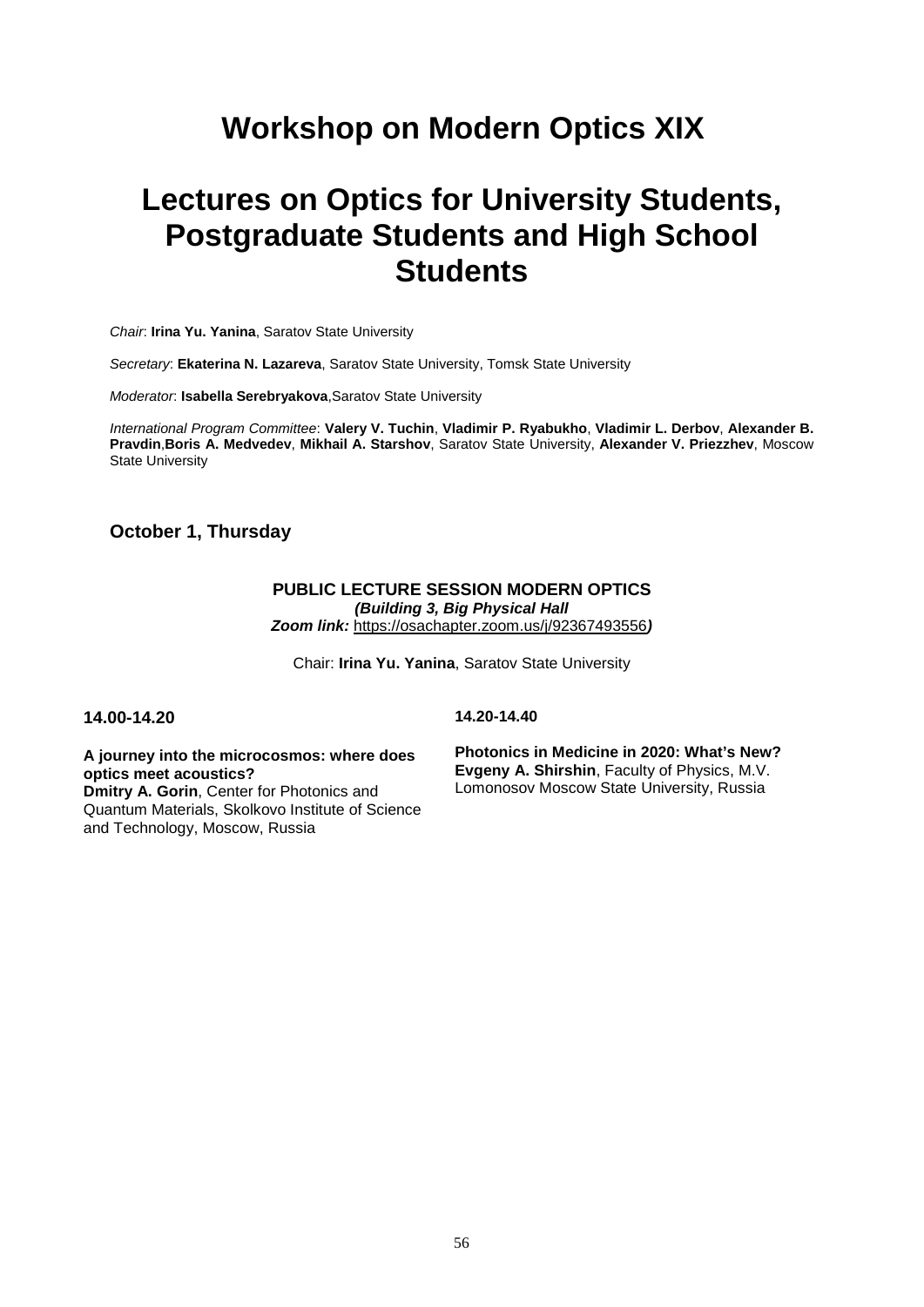### **Workshop English as a Communicative Tool in the Scientific Community XIX**

*Co-chairs:* **Svetlana V. Eremina,** Saratov State University (Russia) **Alexander B. Pravdin,**Saratov State University (Russia)

*Advising Chair:* **Vladimir L. Derbov,** Saratov State University (Russia)

*Secretary:* **Natalia I. Kazadaeva,** Saratov State University (Russia)

*Program Committee:* **Vladimir L. Derbov,** Saratov State University (Russia), **Igor V. Meglinski**, University of Oulu, (Finland); Saratov State University(Russia), **Valery V. Tuchin**, Saratov State University (Russia), **Dmitry A. Zimnyakov,** Saratov State Technical University (Russia)

#### **October1, Thursday**

#### **INTERNET SESSION**

*Co-chairs*: **Svetlana V. Eremina, Alexander B. Pravdin**,Saratov State University (Russia)

- 1. **On-line English Language Resources: Use and Abuse** Svetlana V. Eremina, Alexander B. Pravdin, Saratov State University, Saratov, Russia
- **2. Teaching Students How to Write an Effective CV**Dina Alexeeva, Saratov State University, Saratov, Russia
- 3. **Typical errors in students' scientific paper translating**Arina O. Shelyugina, Saratov State University, Saratov, Russia
- 4. **Translation theory for science students: Let's not reinvent the wheel** Darya N. Tselovalnikova, Saratov State University, Saratov, Russia
- 5. **Motivation in Distance Learning** Anna Smirnova, Saratov State University, Saratov, Russia
- 6. **Issues in Russian terminology relating**  to components **characters, Konstantin 1988**<br>Grebenyuk, Saratov State University, Grebenyuk, Saratov Russia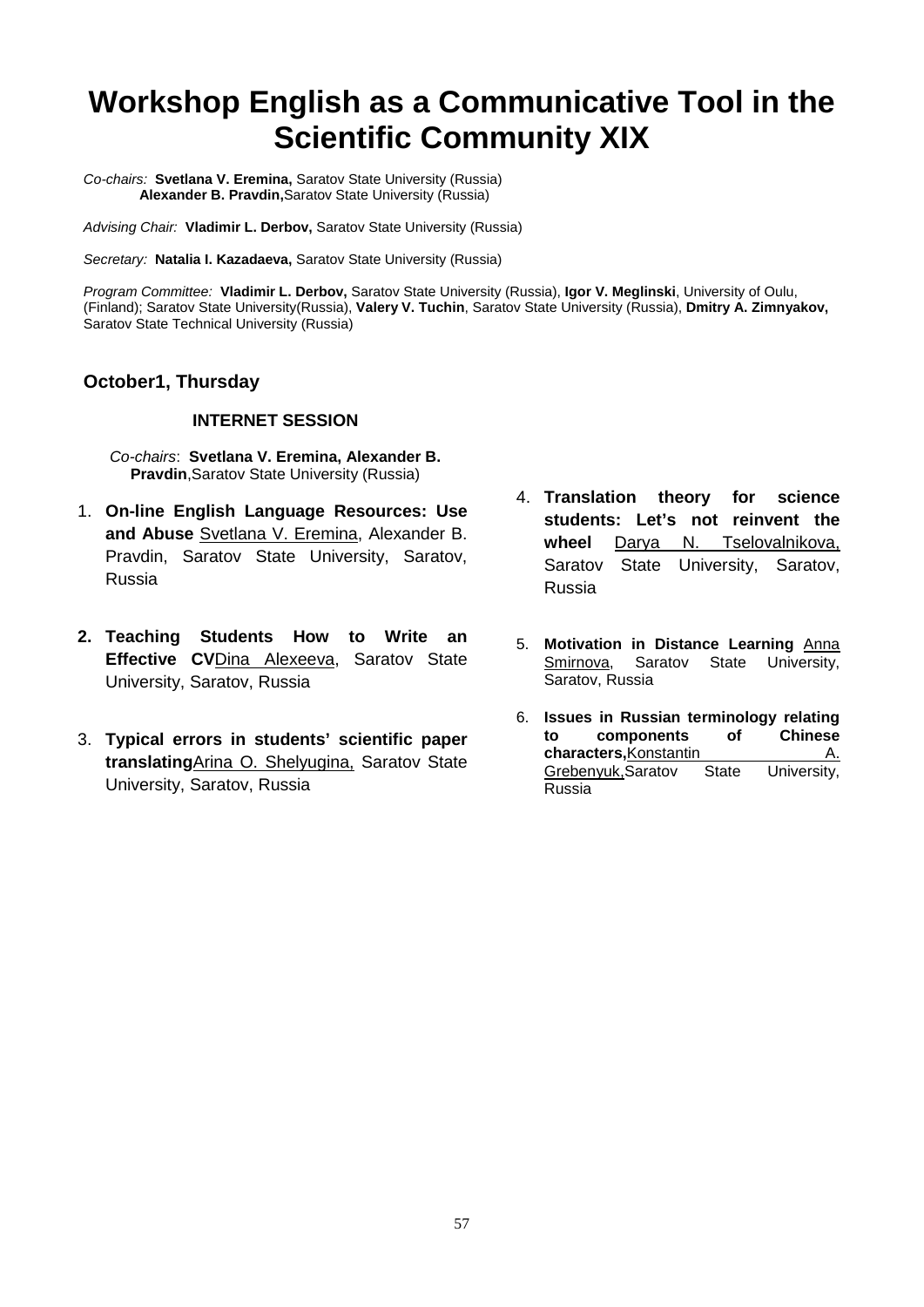### **Workshop on History, Methodology and Philosophy of the Optical Education XIII**

Workshop Chairs: **Boris A. Medvedev,** Saratov State University, Russia Secretary: **Alexander A. Skaptsov**, Saratov State University, Russia

International Program Committee **Vladimir L. Derbov**, Saratov State University, Russia; **Alexander V. Priezzhev**, M.V. Lomonosov Moscow State University, Russia; **Alexander V. Gorokhov**, Samara State University, Russia; **Valery V. Tuchin**, Saratov State University, Russia; **Alex Vitkin**, University of Toronto, Canada

#### **September 30, Wednesday**

#### **LECTURE/ORAL SESSION I (Building 3, Hall 51)**

Co-chairs: **Boris A. Medvedev, Vladimir P. Ryabukho**, Saratov State University, Russia

#### **15.30-15.45**

#### **The Great Physical Auditorium as a scientific information center**

Valery M. Anikin, Saratov State University, Saratov, Russia

#### **15.45-16.00**

#### **Nonclassical light**

D. Klychkova, Saratov State University, Saratov, Russia

#### **16.00-16.15**

#### **Study of the distribution and composition of molecules in gall-forming insects at different stages of development by means of raman spectroscopy**

M. Nikelshparg<sup>1</sup>, E. Nikelshparg<sup>2</sup>, D.N. Bratashov<sup>3</sup>, V.V. Anikin<sup>3</sup>

1 Gimnasium №3 of Saratov, Saratov, Russia <sup>2</sup> Lomonosov Moscow State University, Moscow, Russia

<sup>3</sup>Saratov State University, Saratov, Russia

#### **16.15-16.30**

#### **On 2D diffusion of seismic waves**

D.V. Churochkin, S.V. Churochkina, E.S. Sirotina, Saratov State University, Saratov, Russia

#### **16.30-16.45**

**Alexander Stoletov: a scientific feat or a myth?** J.D. Gudova, М.А. Starshov, Saratov State University, Saratov, Russia

#### **16.45-17.00**

#### **Plasmonic photothermal or/and photodynamic therapy of tumors: designing therapies**

A. Bucharskaya<sup>1</sup>, N. Navolokin<sup>1</sup>, G. Maslyakova<sup>1</sup>, E. Borisova<sup>2</sup>, B. Khlebtsov<sup>3</sup>, N. Khlebtsov<sup>3</sup>, A. Bashkatov<sup>4</sup>, E. Genina<sup>4</sup>, V. Tuchin<sup>4</sup><br><sup>1</sup>Saratov State Medical University, Saratov, Russia

<sup>2</sup>Institute of Electronics, Bulgarian Academy of Sciences, Bulgaria

<sup>3</sup>Institute of Biochemistry and Physiology of Plants and Microorganisms, RAS, Saratov, Russia

4 Saratov State University, Saratov, Russia

#### **17.00-17.15**

**Exciton series in film spectra based on PbS with different grain size** 

N.B. Trofimova, M.I. Shishkin, А.А. Serdobintsev, D.Yu. Postnov, A.G. Rokakh, Saratov State University, Saratov, Russia

#### **17.15-17.30**

#### **Hydrophilization of CdZnSeS/ZnS alloyed quantum dots using mercaptoethanol** P. Strokin, D. Drozd, I. Goryacheva, Saratov

State University, Saratov, Russia

#### **17.30-17.45**

**An eco-friendly molecularly fluorescence composite structures based of carbon biomass based and their applications in chemical analysis**

Stepukhovich, A.A. Bakal, A.M. Abramova, Saratov State University, Saratov, Russia

#### **17.45-18.00**

#### **Synthesis and properties of silica nanoparticles modified with luminescent carbon nanostructures**

Y.A. Podkolodnaya, A.A. Kokorina, I.Y. Goryacheva, Saratov State University, Saratov, Russia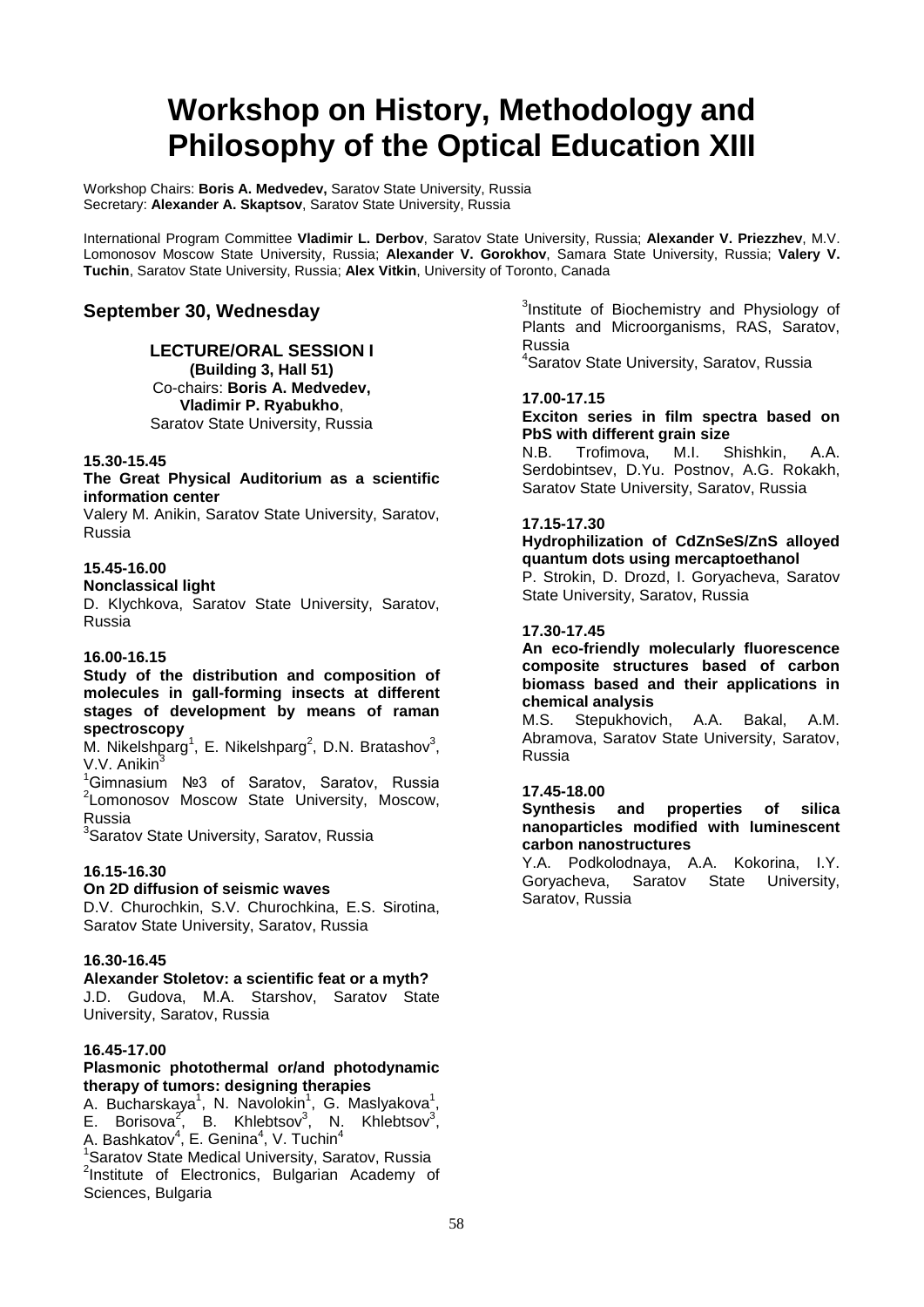### **LECTURE/ORAL SESSION I**

**(Building 3, Hall 51)** Co-chairs: **Boris A. Medvedev, Vladimir P. Ryabukho**, Saratov State University, Russia

#### **15.30-15.45**

#### **To the 95th anniversary of the discovery of the electron spin. Historical and philosophical aspect**

B. Medvedev, Saratov State University, Saratov, Russia

#### **15.45-16.00**

**Are You opposed to the «terrible remote learning»?! Sorry, You are thousands years late…**

M.M. Stolnitz, Saratov State University, Saratov, Russia

#### **16.00-16.15**

**Optical laboratory in the remote mode** Starshov, Saratov State University, Saratov, Russia

#### **16.15-16.30**

#### **Experimenting with light at chemistry lessons with secondary school students**

A.V. Markin, Saratov State University, Saratov, Russia

#### **16.30-16.45**

#### **How to explain the essence of digital signal processing to students of physics**

J K. Grebenyuk, Saratov State University, Saratov, Russia

#### **16.45-17.00**

**Comparison of facial recognition algorithms** M. Repyev, Saratov State University, Saratov, Russia

#### **17.00-17.15**

**Application of ternary number system and ternary logic for microprocessor systems**

A.S. Dronkin, Saratov State University, Saratov, Russia

#### **17.15-17.30**

#### **The price of naturalness or how to beat quick sort**

B.L. Faifel, Yuri Gagarin State Technical University of Saratov, Saratov, Russia

#### **17.30-17.45**

#### **Methods for controlling errors in computer simulation of small magnetic fields**

V. Malyarchuk, Saratov State University, Saratov, Russia

#### **17.45-18.00**

**Nonlinear model YIG resonator in the calculations of the magnetically sensitive devices**

A. Vasiliev, A. Ignatiev, Saratov State University, Saratov, Russia

#### **18.00-18.15**

#### **Noise suppression effect in a heteromagnetic active oscillator**

A. Ignatiev, M. Inkin**,** Saratov State University, Saratov, Russia

#### **October 2, Friday ROUND TABLE Man and light in natural and art treatment of the Universe (Building 3, Hall 51)**

Moderator: **Boris A. Medvedev**, Saratov State University, Russia

#### **Panel members:**

Valery V. Tuchin<sup>a</sup>, Vladimir P. Ryabukho<sup>a</sup>, Vladimir L. Derbov<sup>a</sup>, Victor V. Rozen<sup>a</sup>, Oleg V. Shimelfenig<sup>a</sup>, A. G. Rokakh<sup>a</sup>, Lev M. Babkov<sup>a</sup>, Vyacheslav I. Kochubey<sup>a</sup>, Svetlana P. Pozdneva<sup>a</sup>, A. V. Gorokhov<sup>b</sup>, Dmitry A. Zimnyakov<sup>c</sup>, Leonid A. Melnikov<sup>c</sup>, Dmitry V. Mikhel<sup>c</sup>, Julia M. Duplinskay<sup>c</sup>, Evgeniya V. Listvina<sup>a</sup>, Oleg M. Parshkov<sup>c</sup>, A. V. Priezzhev<sup>d</sup>,<br><sup>a</sup>Saratov Str <sup>a</sup>Saratov State University, Saratov, Russia **b** Samara University, Samara, Russia **c** Yuri Gagarin State Technical University of Saratov, Russia **d** M.V. Lomonosov Moscow State University, Moscow, Russia

#### **14.00-14.20**

#### **Coherence in Classical and Quantum Physics**

A.V. Gorokhov, Samara National Research University named after academician S.P. Korolev, Samara, Russia

#### **14.20-14.35**

#### **Gravity: the force or the curvature of space**

V. Rozen, Saratov State University, Russia

#### **14.35-14.50**

#### **Macroscopic quantum phenomena - a bridge between two worlds**

O.M. Parshkov, Yuri Gagarin State Technical University of Saratov, Russia

#### **14.50-15.05**

**Principle of uncertainty in the knowledge of nature**